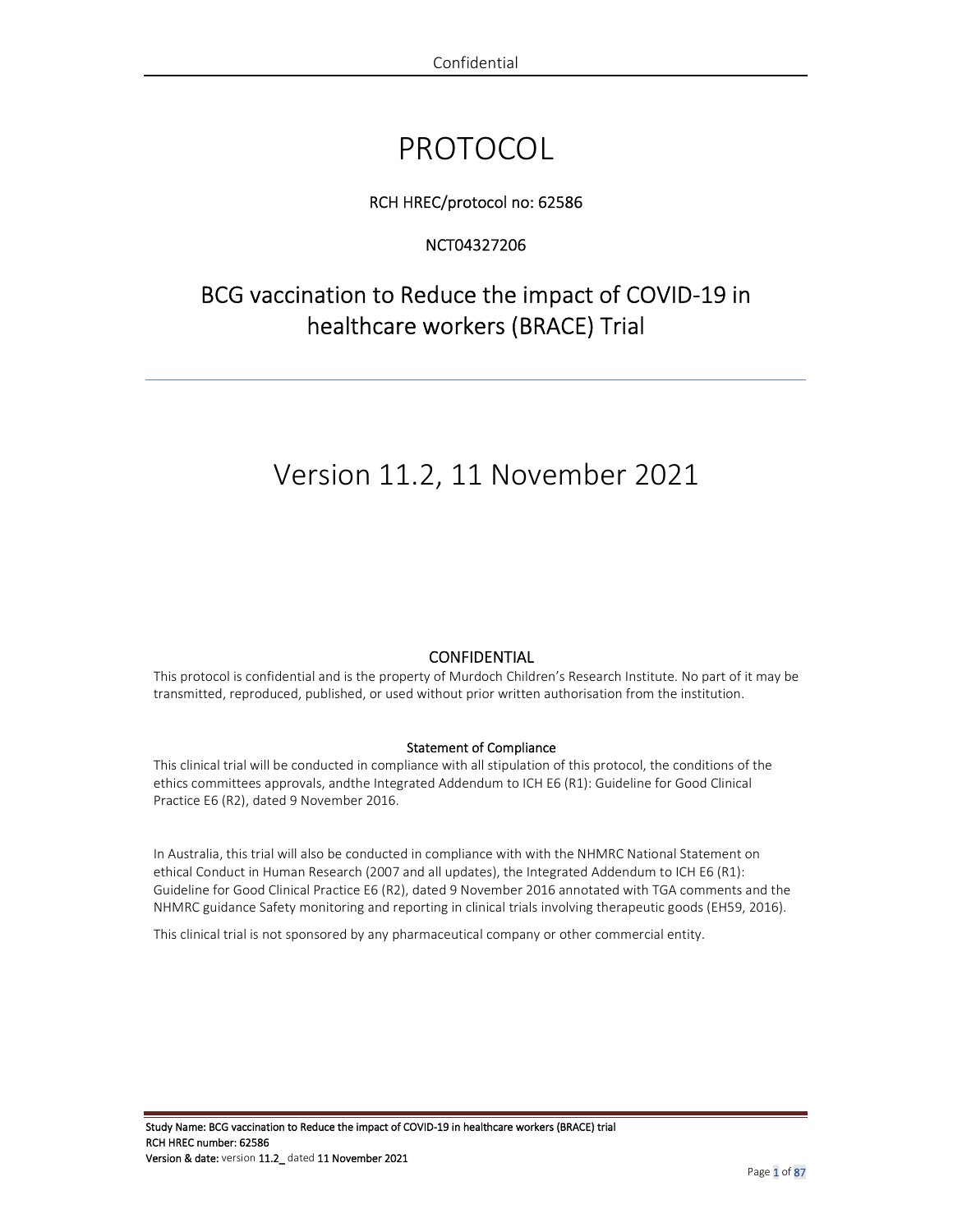## **CONTENTS**

| 1.   |  |  |  |  |
|------|--|--|--|--|
| 1.1. |  |  |  |  |
| 1.2. |  |  |  |  |
| 1.3. |  |  |  |  |
| 1.4. |  |  |  |  |
| 2.   |  |  |  |  |
| 2.1. |  |  |  |  |
| 2.2. |  |  |  |  |
| 2.3. |  |  |  |  |
|      |  |  |  |  |
|      |  |  |  |  |
|      |  |  |  |  |
| 3    |  |  |  |  |
| 3.1  |  |  |  |  |
|      |  |  |  |  |
|      |  |  |  |  |
|      |  |  |  |  |
| 3.2  |  |  |  |  |
| 4    |  |  |  |  |
|      |  |  |  |  |
| 4.2  |  |  |  |  |
| 4.3  |  |  |  |  |
|      |  |  |  |  |
|      |  |  |  |  |
|      |  |  |  |  |
| 4.4  |  |  |  |  |
| 4.5  |  |  |  |  |
| 4.6  |  |  |  |  |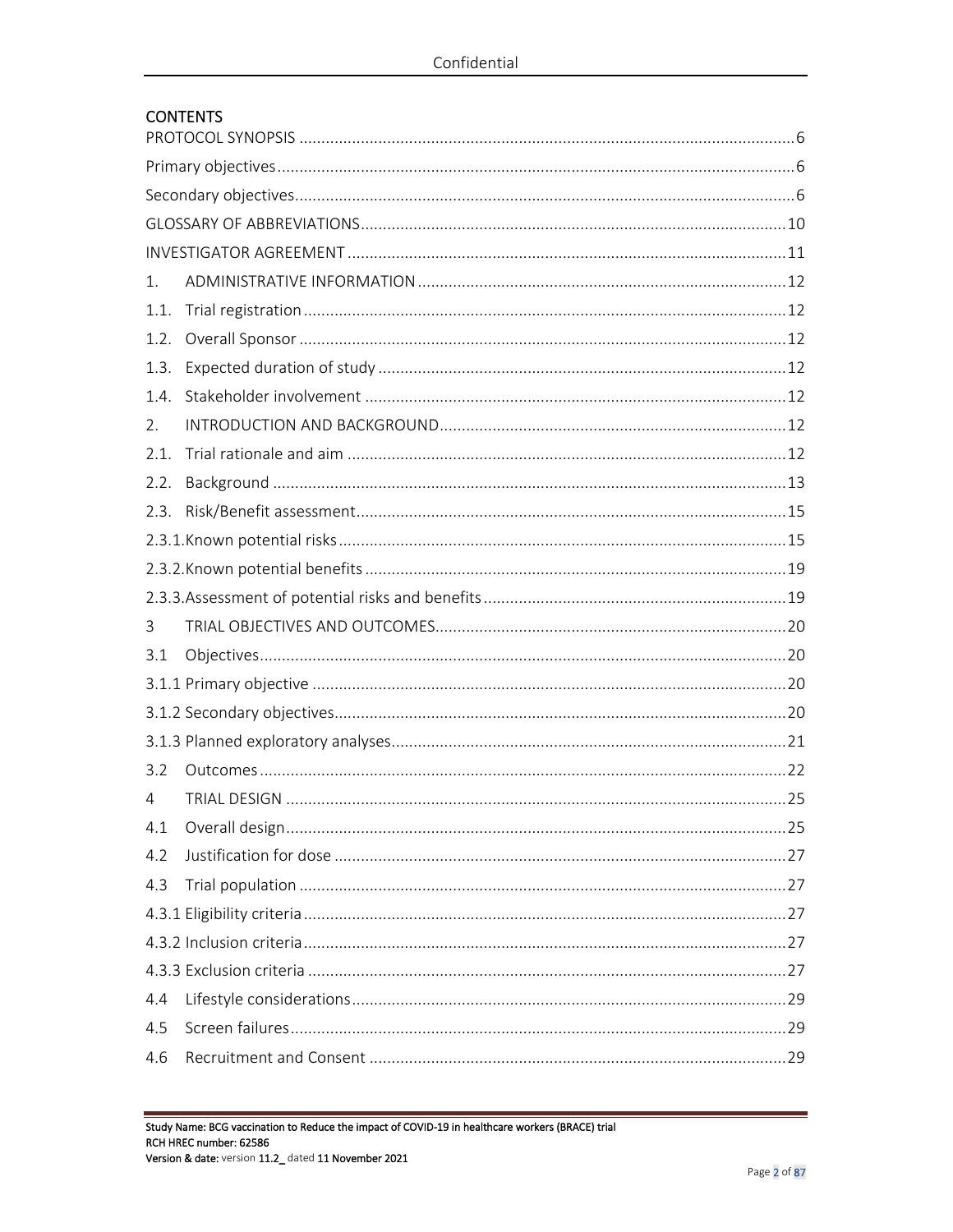| 4.7 |                                                                                           |  |
|-----|-------------------------------------------------------------------------------------------|--|
| 4.8 |                                                                                           |  |
| 5   |                                                                                           |  |
| 5.1 |                                                                                           |  |
| 5.2 |                                                                                           |  |
|     |                                                                                           |  |
|     |                                                                                           |  |
|     |                                                                                           |  |
|     |                                                                                           |  |
|     |                                                                                           |  |
|     |                                                                                           |  |
|     |                                                                                           |  |
|     |                                                                                           |  |
|     |                                                                                           |  |
|     |                                                                                           |  |
|     |                                                                                           |  |
| 6   |                                                                                           |  |
| 6.1 |                                                                                           |  |
| 7   |                                                                                           |  |
| 7.1 |                                                                                           |  |
| 7.2 |                                                                                           |  |
| 7.3 |                                                                                           |  |
| 7.4 |                                                                                           |  |
|     |                                                                                           |  |
| 7.5 | Procedure discontinuation, participant withdrawals and losses to follow up 43             |  |
|     | 7.5.1 Discontinuation of blood collection - participant remains in trial for follow up 43 |  |
|     | 7.5.2 Withdrawal of consent - participant withdraws from all trial participation43        |  |
|     |                                                                                           |  |
|     |                                                                                           |  |
|     |                                                                                           |  |
|     |                                                                                           |  |
| 8   |                                                                                           |  |
| 8.1 |                                                                                           |  |
| 8.2 |                                                                                           |  |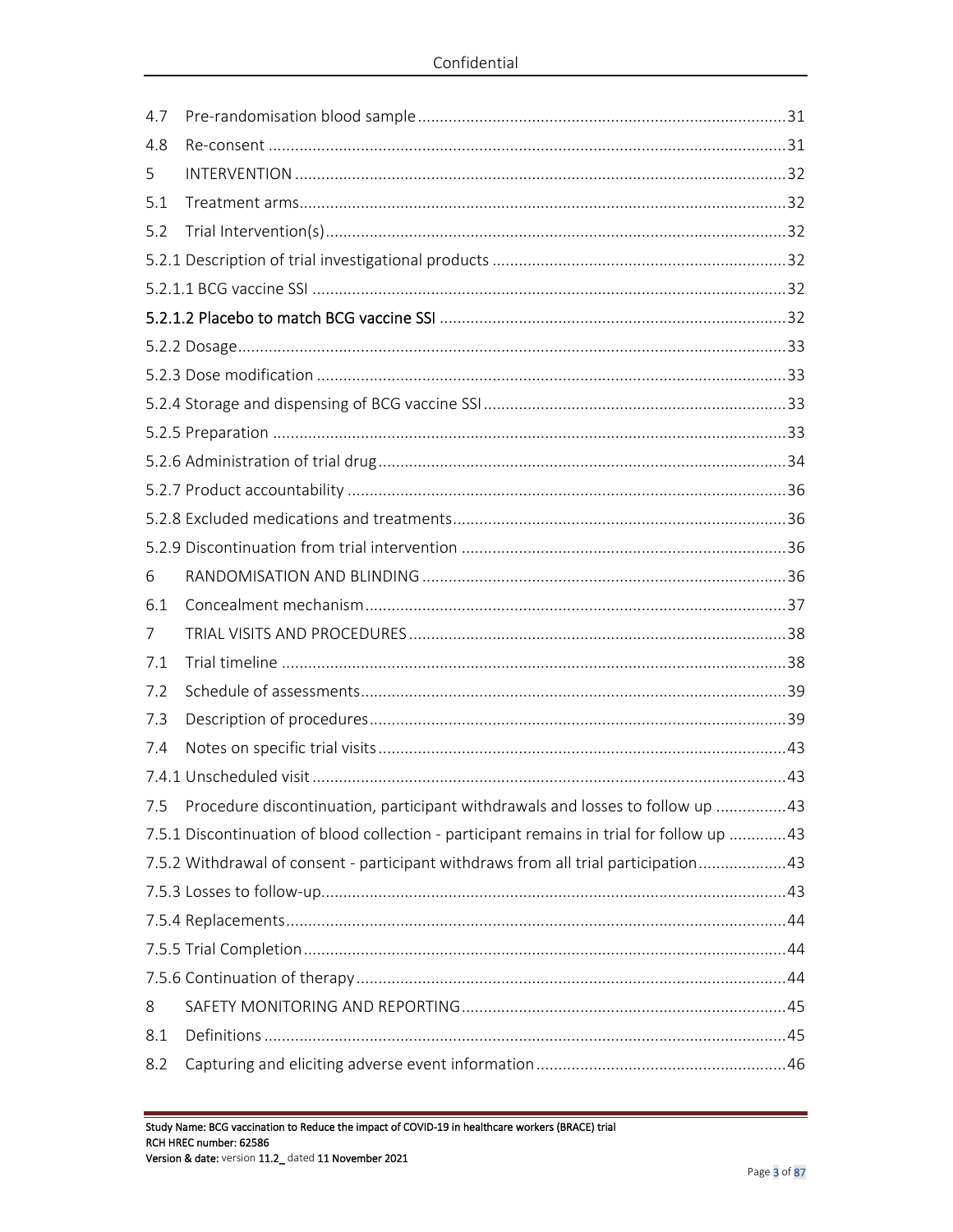| 8.3 |                                                                                            |  |
|-----|--------------------------------------------------------------------------------------------|--|
| 8.4 |                                                                                            |  |
| 8.5 |                                                                                            |  |
| 8.6 |                                                                                            |  |
| 9   |                                                                                            |  |
| 9.1 |                                                                                            |  |
| 9.2 |                                                                                            |  |
|     |                                                                                            |  |
|     | 9.2.2 Data capture methods and data use, storage, access and disclosure during the trial51 |  |
|     |                                                                                            |  |
|     |                                                                                            |  |
|     |                                                                                            |  |
|     |                                                                                            |  |
|     |                                                                                            |  |
|     |                                                                                            |  |
|     | 9.2.9 Sample management: Additional data management considerations 54                      |  |
|     |                                                                                            |  |
|     |                                                                                            |  |
| 10  |                                                                                            |  |
|     |                                                                                            |  |
|     |                                                                                            |  |
|     |                                                                                            |  |
|     |                                                                                            |  |
|     |                                                                                            |  |
| 11  |                                                                                            |  |
|     |                                                                                            |  |
|     |                                                                                            |  |
|     |                                                                                            |  |
|     |                                                                                            |  |
|     |                                                                                            |  |
| 12  |                                                                                            |  |
|     |                                                                                            |  |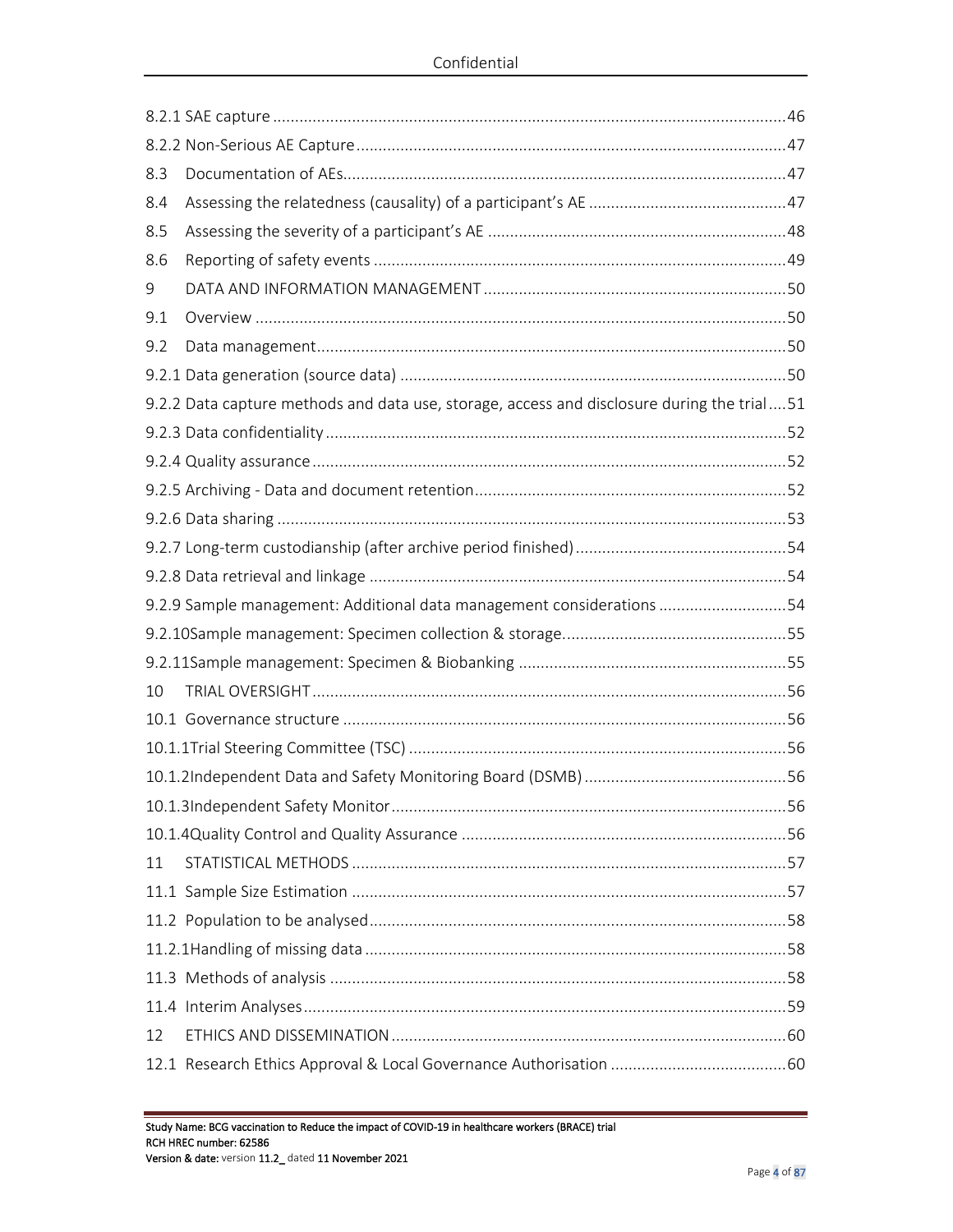| 13 |                                                                                      |  |
|----|--------------------------------------------------------------------------------------|--|
| 14 |                                                                                      |  |
| 15 |                                                                                      |  |
| 16 |                                                                                      |  |
| 17 |                                                                                      |  |
|    | 17.1 Appendix 1: Specimens for biobanking - completed biobank registration form65    |  |
|    | 17.2 Appendix 2. Collection of stool samples from a subset of BRACE participants69   |  |
|    |                                                                                      |  |
|    |                                                                                      |  |
|    |                                                                                      |  |
|    |                                                                                      |  |
|    | 17.7 Appendix 7 Optional Biological sample collection during episodes of illness  78 |  |
|    | 17.8 Appendix 8 Optional Sub-study: collection of blood samples to measure immune    |  |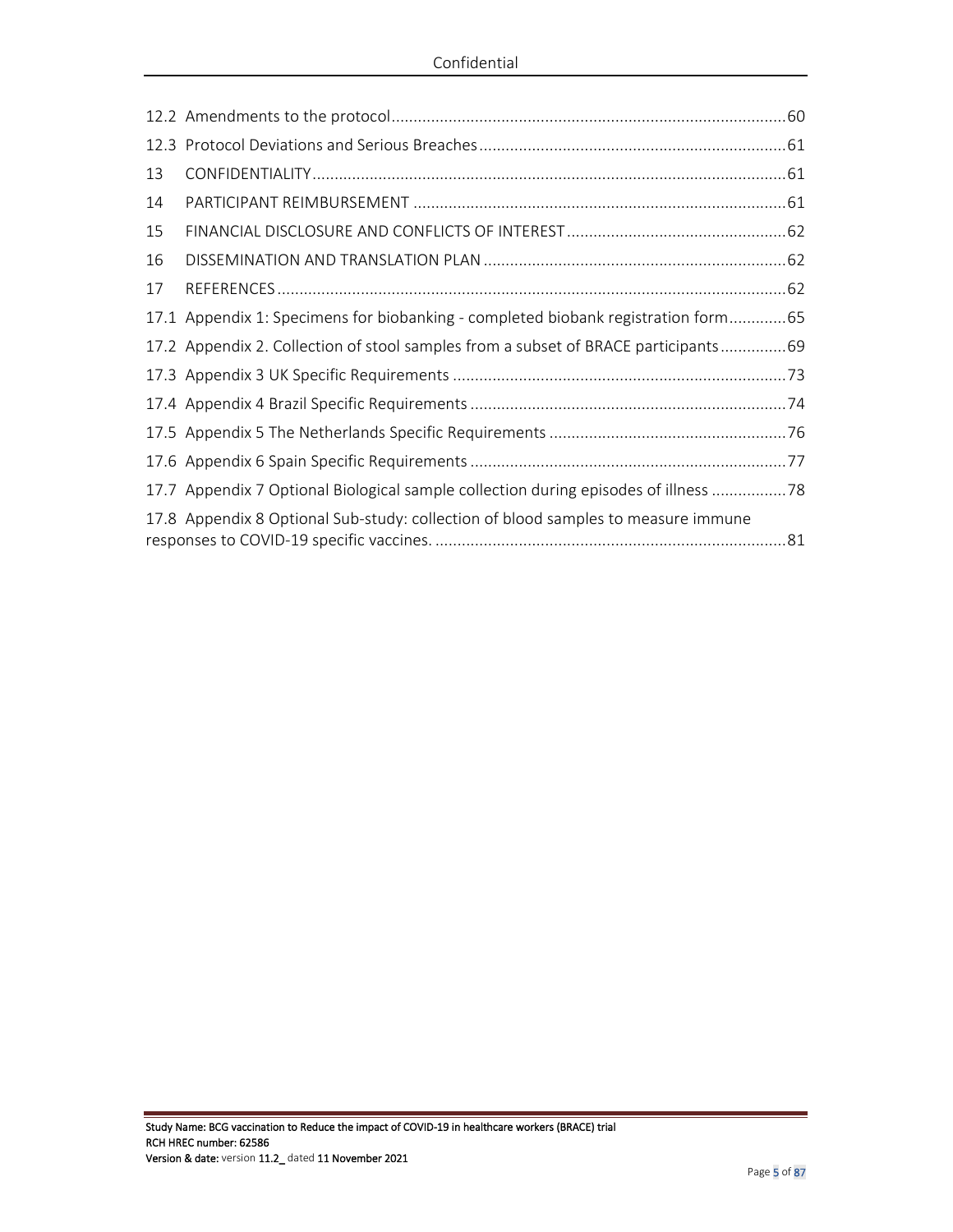### PROTOCOL SYNOPSIS

| <b>TITLE</b>                       | BCG vaccination to Reduce the impact of COVID-19 in healthcare<br>workers (BRACE) Trial                                                                                                                                                                                                                                                                                                                                                                                                                                                                                                                                                                                                                                                                                                                                      |  |
|------------------------------------|------------------------------------------------------------------------------------------------------------------------------------------------------------------------------------------------------------------------------------------------------------------------------------------------------------------------------------------------------------------------------------------------------------------------------------------------------------------------------------------------------------------------------------------------------------------------------------------------------------------------------------------------------------------------------------------------------------------------------------------------------------------------------------------------------------------------------|--|
| <b>TRIAL</b><br><b>DESCRIPTION</b> | Phase III, two group, multicentre, randomised placebo controlled trial<br>in up to 7244 healthcare workers to determine if BCG vaccine reduces<br>incidence and the severity of COVID-19 disease during the 2020 SARS-<br>CoV-2 pandemic. The trial includes a pre-planned meta-analysis with<br>data from the 2834 participants recruited in first stage of this study<br>which followed the same protocol but where participants were<br>randomised between BCG and no BCG at the time of receiving a flu<br>vaccination, with a total sample size of 10078.                                                                                                                                                                                                                                                               |  |
|                                    | Randomisation and immunisation will occur at each participating site.<br>Participants will be randomised to receive BCG vaccine or 0.9% NaCl<br>placebo. Participants will be followed-up for 12 months with<br>notification from a smartphone application (up to daily when ill) or via<br>phone calls, electronic messages, home visits and surveys to identify<br>and detail suspected COVID-19 infection. Additional information on<br>severe disease will be obtained from hospital medical records and/or<br>government databases. Blood samples will be collected prior to<br>randomisation and at 3 and 6, months and in a sub-set of participants<br>at 9 and 12 months to determine SARS-CoV-2 exposure. Where<br>required swab/blood samples will be taken at illness episodes to<br>assess SARS-CoV-2 infection. |  |
| <b>OBJECTIVES</b>                  | Primary objectives<br>To determine if BCG vaccination (Intervention) compared with<br>1.<br>placebo (Comparator) reduces the incidence of COVID-19 disease<br>(Outcome) measured over the 6 months following randomisation<br>(Time) in healthcare workers exposed to SARS-CoV-2 (Participants).<br>To determine if BCG vaccination (Intervention) compared with<br>2.<br>placebo (Comparator) reduces the incidence of severe COVID-19<br>disease (with COVID 19 related non-hospitalised severe disease,<br>hospitalisation or death) (Outcome) measured over the 6 months<br>following randomisation (Time) in healthcare workers exposed to                                                                                                                                                                              |  |
|                                    | SARS-CoV-2 (Participants).<br><b>SECONDARY OBJECTIVES</b><br>3. To determine if BCG vaccination (Intervention) compared with<br>placebo (Comparator) reduces the incidence of COVID-19 disease<br>(Outcome) measured over the 12 months following randomisation<br>(Time) in healthcare workers exposed to SARS-CoV-2 (Participants).<br>To determine if BCG vaccination (Intervention) compared with<br>4.<br>placebo (Comparator) reduces the incidence of severe COVID-19<br>disease (non-hospitalised severe disease, hospitalisation or death)                                                                                                                                                                                                                                                                          |  |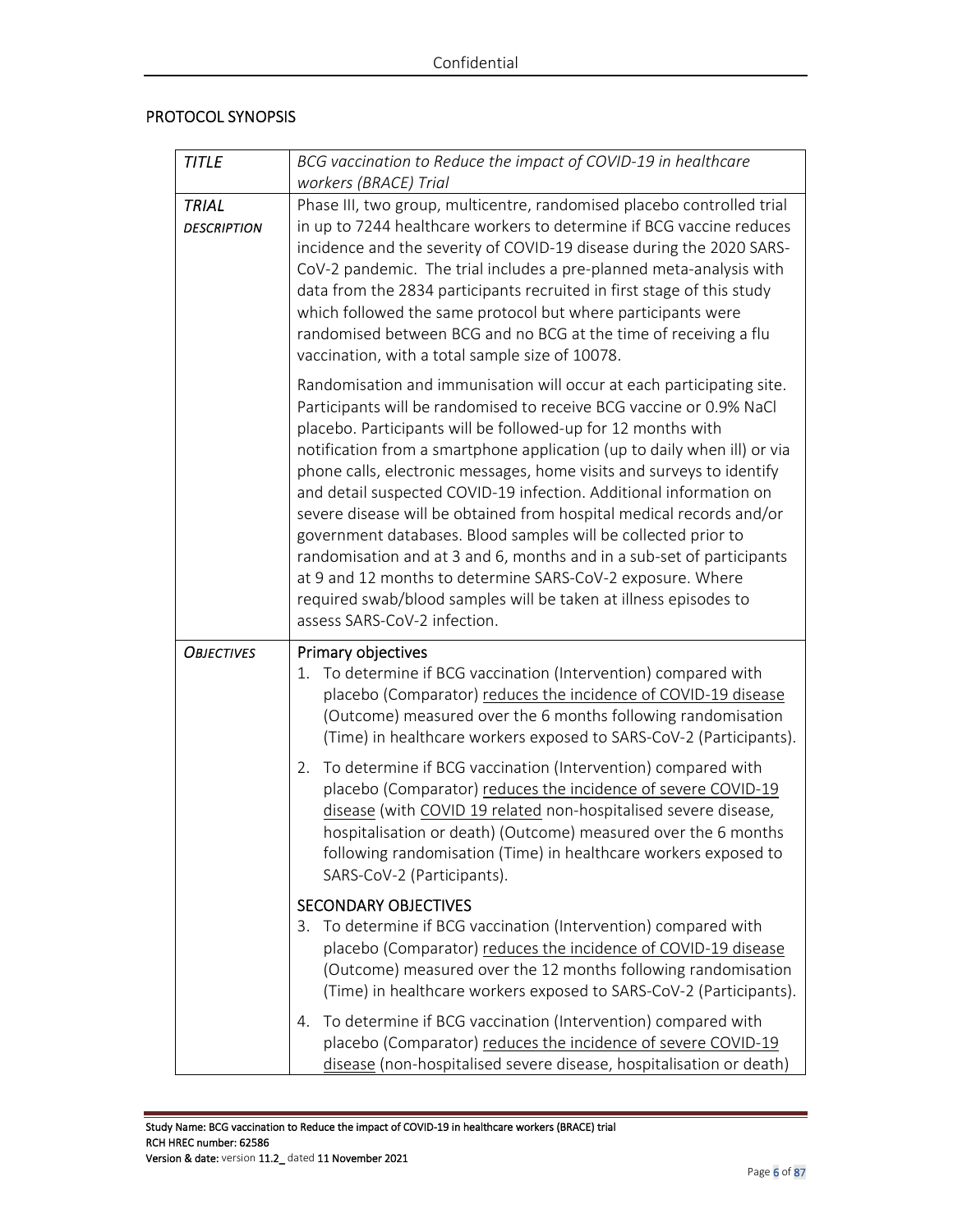|    | (Outcome) measured over the 12 months following randomisation<br>(Time) in healthcare workers exposed to SARS-CoV-2 (Participants).                                                                                                                                                                                                             |
|----|-------------------------------------------------------------------------------------------------------------------------------------------------------------------------------------------------------------------------------------------------------------------------------------------------------------------------------------------------|
| 5. | To determine if BCG vaccination (Intervention) compared with<br>placebo (Comparator) prolongs the time to first SARS-CoV-2-<br>proven respiratory illness (Outcome) measured over 6 and 12<br>months following randomisation (Time) in healthcare workers<br>exposed to SARS-CoV-2 (Participants).                                              |
| 6. | To determine if BCG vaccination (Intervention) compared with<br>placebo (Comparator) reduces the severity of COVID-19 disease<br>(Outcome) measured over 6 and 12 months following<br>randomisation (Time) in healthcare workers exposed to SARS-CoV-<br>2 (Participants).                                                                      |
| 7. | To determine if BCG vaccination (Intervention) compared with<br>placebo (Comparator) reduces the rate and severity of illness<br>(fever or at least one sign or symptom of respiratory disease)<br>measured over 6 and 12 months following randomisation (Time) in<br>healthcare workers (Participants).                                        |
| 8. | To determine if BCG vaccination (Intervention) compared with<br>placebo (Comparator) reduces absenteeism (days off work) in<br>healthcare workers (Participants).                                                                                                                                                                               |
| 9. | To evaluate the safety of BCG vaccination in adult healthcare<br>workers.                                                                                                                                                                                                                                                                       |
|    | Planned exploratory analyses                                                                                                                                                                                                                                                                                                                    |
|    | 10. To determine in a subgroup of adults with recurrent cold sores<br>whether BCG vaccination compared with placebo reduces herpes<br>simplex recurrences (such as cold sores).                                                                                                                                                                 |
|    | 11. To determine the BCG vaccination induced changes in the immune<br>system that are associated with protection of adult healthcare<br>workers from non-tuberculous infectious diseases including<br>COVID-19.                                                                                                                                 |
|    | 12. To determine and compare changes in the immune system<br>induced by vaccination of adult healthcare workers.                                                                                                                                                                                                                                |
|    | 13. To identify factors (e.g. age, sex, chronic conditions such as<br>diabetes and cardiovascular disease, smoking, asthma, prior BCG<br>vaccination, genetics, other vaccinations including COVID-19-<br>specific vaccines, latent TB, immunological/molecular factors) that<br>influence adult immune responses, infection and COVID-19 risk. |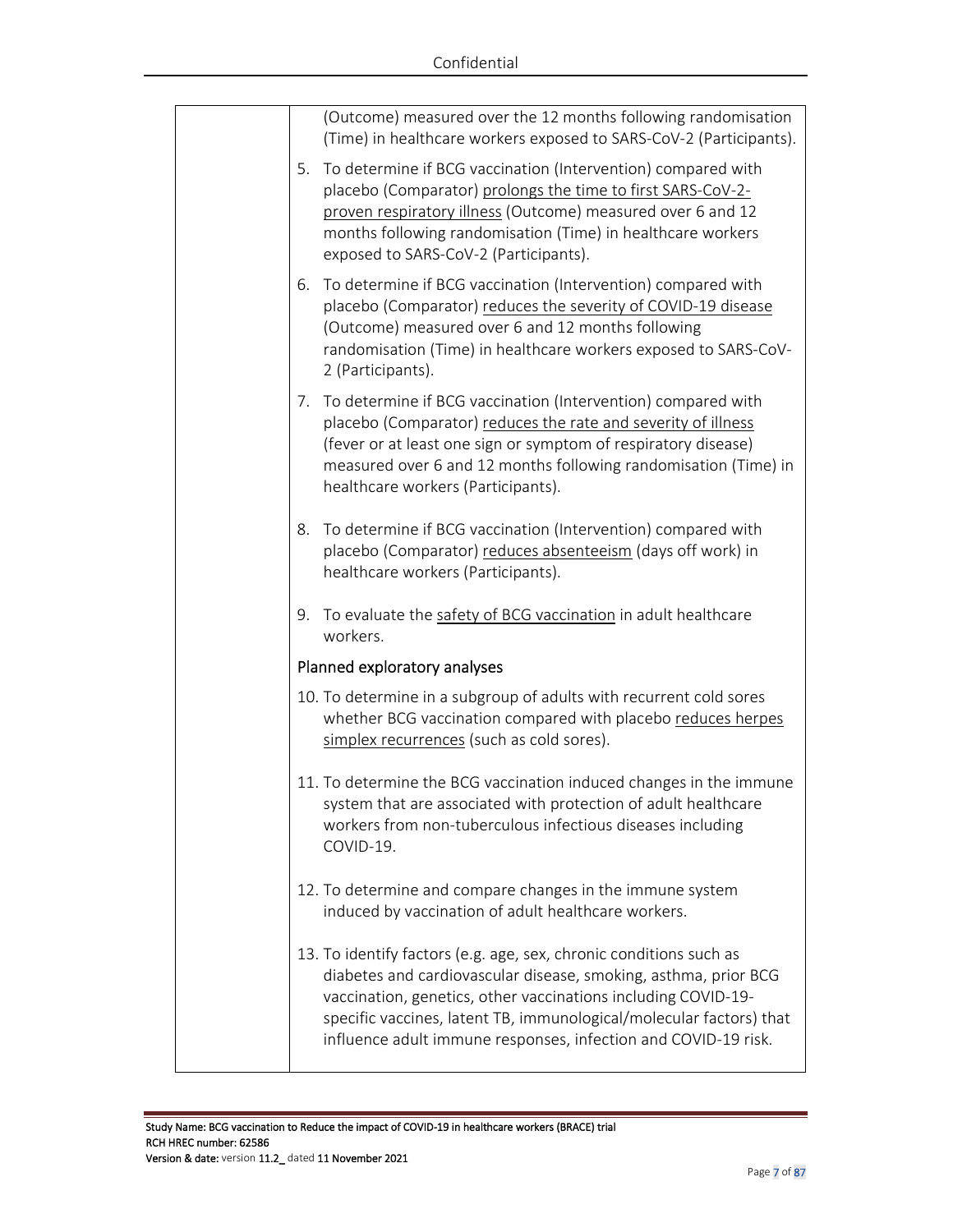|                    | 14. (Brazil specific) To identify biomarkers for diagnosing TB infection                          |  |
|--------------------|---------------------------------------------------------------------------------------------------|--|
| <b>OUTCOMES</b>    | Primary outcomes:                                                                                 |  |
| <b>AND OUTCOME</b> | 1. Number of participants with COVID-19 disease defined as fever or                               |  |
| <b>MEASURES</b>    | at least one sign or symptom of respiratory disease including                                     |  |
|                    | cough, sore throat, shortness of breath, respiratory distress/failure                             |  |
|                    | (using self-reported questionnaire), plus a positive SARS-Cov-2 test                              |  |
|                    | (PCR or serology) over the 6 months following randomisation.                                      |  |
|                    | 2. Number of participants with COVID-19 positive test plus                                        |  |
|                    | 1. Dead (as a consequence of COVID-19 disease)                                                    |  |
|                    | OR                                                                                                |  |
|                    | 2. Hospitalised (including mechanical ventilation and death)                                      |  |
|                    | OR                                                                                                |  |
|                    | 3. Non-hospitalised severe disease, defined as                                                    |  |
|                    | Non-ambulant <sup>1</sup> for $\geq$ 3 consecutive days OR Unable to work <sup>2</sup> for $\geq$ |  |
|                    | 3 consecutive days                                                                                |  |
|                    | $1$ "pretty much confined to bed (meaning finding it very difficult to do                         |  |
|                    | any normal daily activities"                                                                      |  |
|                    |                                                                                                   |  |
|                    | <sup>2</sup> "I do not feel physically well enough to go to work"                                 |  |
|                    | Secondary outcomes: All assessed at 6 and 12 months following                                     |  |
|                    | randomisation unless otherwise indicated.                                                         |  |
|                    | The following outcomes are for both COVID-19 disease and fever                                    |  |
|                    | or respiratory illness: Number of participants with: COVID-19                                     |  |
|                    | disease, days unable to work, days confined to bed, of days with                                  |  |
|                    | symptoms, pneumonia, need for oxygen therapy, admission to                                        |  |
|                    | critical care, need for mechanical ventilation                                                    |  |
|                    | Number of episodes of COVID-19 disease, fever or respiratory                                      |  |
|                    | illness                                                                                           |  |
|                    | Time to first symptom of COVID-19, fever or respiratory illness                                   |  |
|                    | Number of deaths                                                                                  |  |
|                    | Number of days of unplanned absenteeism                                                           |  |
|                    | Type and severity of local and systemic adverse event over the 3                                  |  |
|                    | months following randomisation                                                                    |  |
|                    | Planned exploratory analyses: Number of participants with,                                        |  |
|                    | episodes of and time to first recurrence of herpes simplex                                        |  |
|                    | recurrence, immunological studies                                                                 |  |
|                    |                                                                                                   |  |
| TRIAL              | 7244 adult healthcare workers from Brazil, Europe and Australia                                   |  |
| POPULATION         | (Victoria, Western Australia, South Australia and New South Wales)                                |  |
|                    | will be involved in the study, plus 2834 recruited in the earlier stage of                        |  |
|                    | this study. Key exclusion criteria are having BCG vaccine                                         |  |
|                    | contraindication, previously had a SARS-CoV-2 positive test result and                            |  |
|                    | prior involvement in this trial at an alternate study site. Participants                          |  |
|                    | will be randomised at 1:1 ratio giving approximately 5039 per group.                              |  |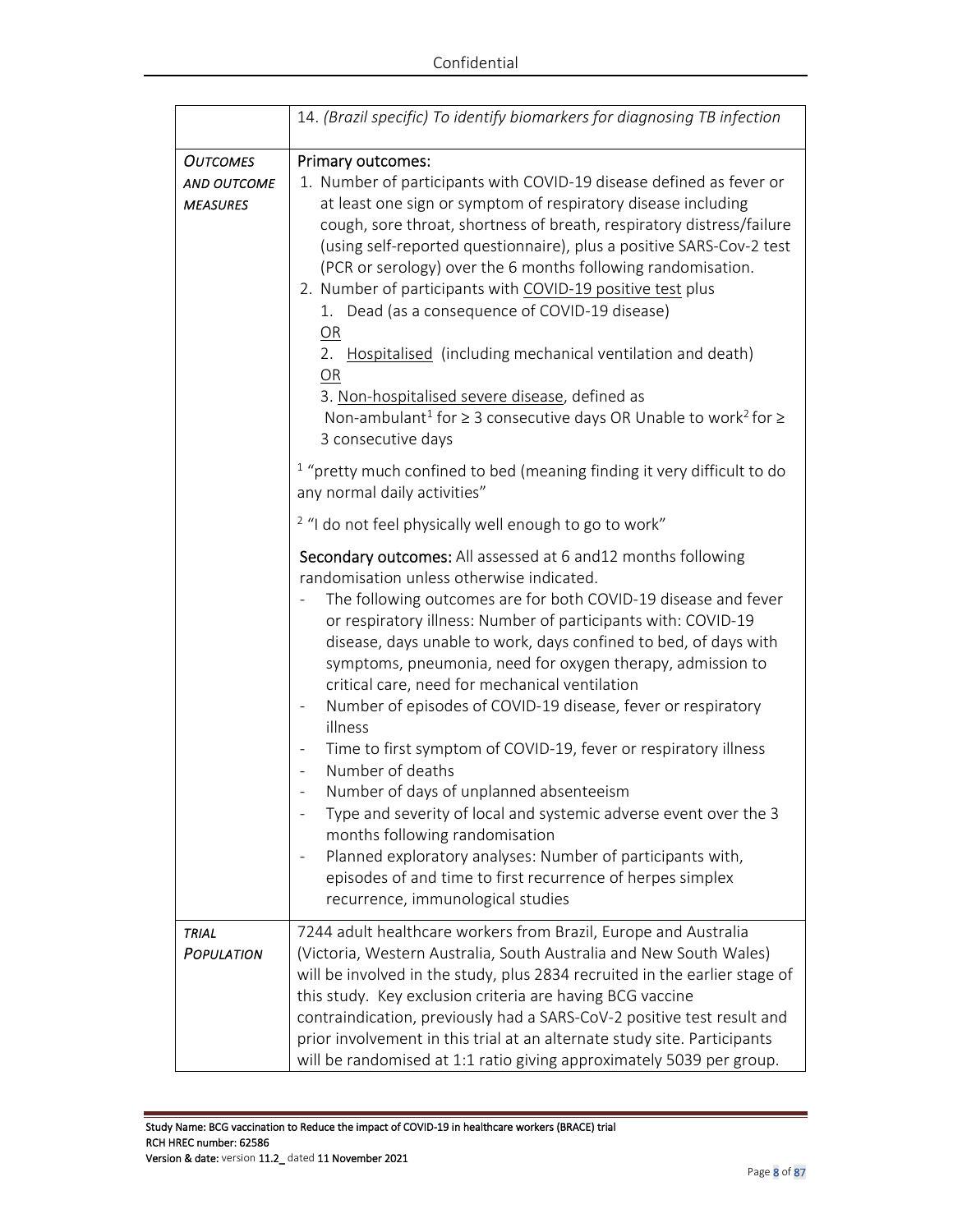| <b>DESCRIPTION</b>                      | Multiple sites will enrol healthcare workers in Brazil, Europe and                                                                                                                                                                                                                                                                                                                                                                                                                                                                                                                                                                                         |
|-----------------------------------------|------------------------------------------------------------------------------------------------------------------------------------------------------------------------------------------------------------------------------------------------------------------------------------------------------------------------------------------------------------------------------------------------------------------------------------------------------------------------------------------------------------------------------------------------------------------------------------------------------------------------------------------------------------|
| OF SITES                                | Australia.                                                                                                                                                                                                                                                                                                                                                                                                                                                                                                                                                                                                                                                 |
| <b>ENROLLING</b><br><b>PARTICIPANTS</b> | Australian sites involved in this study include the RCH VIC, Monash<br>Health VIC, Epworth Healthcare VIC, Perth Children's Hospital WA,<br>Fiona Stanley Hospital WA, Sir Charles Gairdner Hospital WA, the Royal<br>Adelaide Hospital SA, Women's and Children's Hospital Adelaide SA, The<br>Children's Hospital at Westmead NSW, Westmead Hospital NSW, Prince<br>of Wales Hospital NSW, St Vincent's Hospital NSW and Sydney<br>Children's Hospital, Randwick NSW. Recruitment and follow-up may<br>occur on site or at centrally identified locations overseen by Site<br>Investigators.                                                             |
|                                         | In Brazil, the study will be carried out in three cities, Campo Grande-MS,<br>Rio de Janeiro-RJ and Manaus-AM. In Campo Grande, the Faculty of<br>Medicine of UFMS, State Regional Hospital of Mato Grosso do Sul,<br>Municipal Health Units, CASSEMS Hospital, Santa Casa Hospital and<br>Eyes Hospital of the Pantanal will participate. In Rio de Janeiro the<br>Centro de Referência Professor Hélio Fraga (CRPHF) da Escola Nacional<br>de Saúde Pública Sergio Arouca (ENSP), FIOCRUZ and Municipal Health<br>Office of Rio de Janeiro. In Manaus, the Tropical Medicine Foundation<br>and the State Health Department of Amazonas will participate. |
|                                         | Additional sites are not yet completely confirmed but will include<br>various sites in Brazil, the Netherlands, Spain and the United Kingdom.                                                                                                                                                                                                                                                                                                                                                                                                                                                                                                              |
| <b>DESCRIPTION</b><br>OF                | BCG vaccination group: BCG Denmark, 0.1 mL injected intradermal<br>over the distal insertion of the deltoid muscle onto the humerus                                                                                                                                                                                                                                                                                                                                                                                                                                                                                                                        |
| <b>INTERVENTIONS</b>                    | Control group: 0.1 ml of 0.9% NaCl injected intradermal over the distal                                                                                                                                                                                                                                                                                                                                                                                                                                                                                                                                                                                    |
|                                         | insertion of the deltoid muscle onto the humerus                                                                                                                                                                                                                                                                                                                                                                                                                                                                                                                                                                                                           |
| <b>TRIAL</b>                            | 2.5 years                                                                                                                                                                                                                                                                                                                                                                                                                                                                                                                                                                                                                                                  |
| <b>DURATION</b>                         |                                                                                                                                                                                                                                                                                                                                                                                                                                                                                                                                                                                                                                                            |
| <b>PARTICIPANT</b>                      | 13.5 months from randomisation to final follow-ups                                                                                                                                                                                                                                                                                                                                                                                                                                                                                                                                                                                                         |
| <b>DURATION</b>                         |                                                                                                                                                                                                                                                                                                                                                                                                                                                                                                                                                                                                                                                            |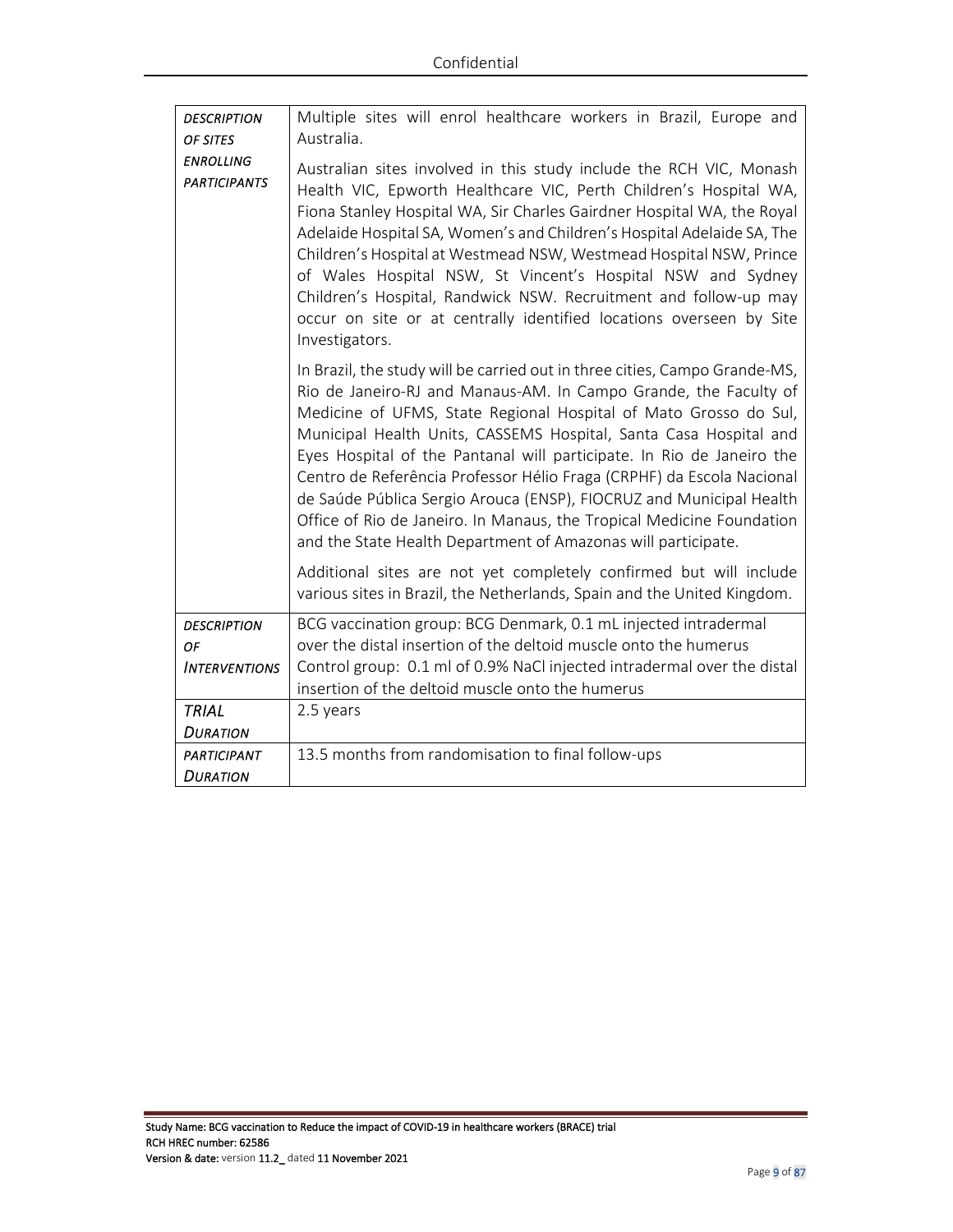## GLOSSARY OF ABBREVIATIONS

| <b>ABBREVIATION</b> | <b>TERM</b>                                     |
|---------------------|-------------------------------------------------|
| AE                  | Adverse Event                                   |
| AR                  | <b>Adverse Reaction</b>                         |
| <b>BCG</b>          | Bacillus Calmette-Guérin vaccine                |
| <b>BRF</b>          | <b>Biobank Registration Form (MCRI)</b>         |
| COVID-19            | coronavirus disease 19                          |
| CRF / eCRF          | Case Report Form / electronic Case Report Form  |
| <b>CPI</b>          | Chief Principal Investigator                    |
| <b>DSMB</b>         | Data Safety Monitoring Board                    |
| <b>ED</b>           | <b>Emergency Department</b>                     |
| GCP                 | <b>Good Clinical Practice</b>                   |
| <b>HCW</b>          | Health Care Worker/s                            |
| <b>HREC</b>         | Human Research Ethics Committee                 |
| <b>ICH</b>          | International Conference on Harmonisation       |
| <b>ITT</b>          | Intention To Treat                              |
| <b>MERS</b>         | Middle East respiratory syndrome                |
| <b>MCRI</b>         | Murdoch Children's Research Institute           |
| <b>NHMRC</b>        | National Health and Medical Research Council    |
| <b>NSE</b>          | Non-specific effects                            |
| <b>NSW</b>          | New South Wales                                 |
| PPE                 | Personal Protective Equipment                   |
| PI                  | Principal Investigator                          |
| QC                  | <b>Quality Control</b>                          |
| <b>RGO</b>          | Research Governance Office                      |
| <b>RCH</b>          | Royal Children's Hospital (Melbourne)           |
| <b>RPI</b>          | Region Principal Investigator                   |
| SAE                 | Serious Adverse Event                           |
| SAP                 | Statistical Analysis Plan                       |
| SAR                 | Serious Adverse Reaction                        |
| SARS-CoV-2          | Severe Acute Respiratory Syndrome Coronavirus 2 |
| SOP                 | <b>Standard Operating Procedure</b>             |
| SSI                 | Significant Safety Issue                        |
| <b>SPI</b>          | Site Principal Investigator                     |
| <b>SUSAR</b>        | Suspected Unexpected Serious Adverse Reaction   |
| TB                  | Tuberculosis                                    |
| <b>TGA</b>          | Therapeutic Goods Administration                |
| <b>UAR</b>          | Unexpected Adverse Reaction                     |
| <b>USM</b>          | <b>Urgent Safety Measure</b>                    |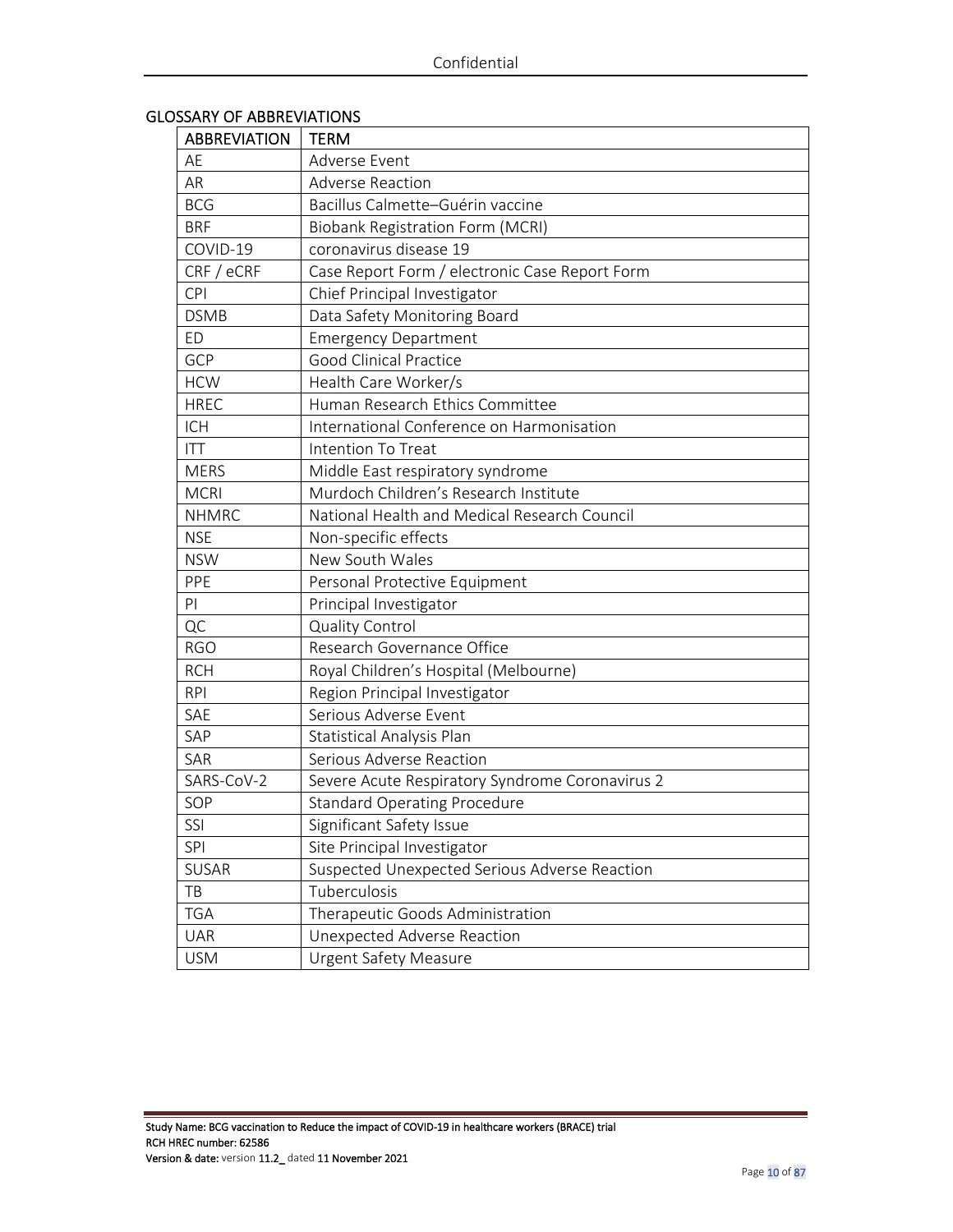*We use the following terminology with regards to the term 'investigators':* 

- *Chief Principal-Investigator is used to describe the overall trial level Investigator for this multi-site trial: Prof Nigel Curtis of MCRI in Australia (Overall Sponsor)*
- *Region Principal Investigator is used to describe the region-level Investigator (i.e. the Region Principal Investigator) responsible for an area including multiple sites in this multi-site trial.*
- *Site Principal Investigator is used to describe the site-level Investigator at a participating site in a multi-site trial.*

*For some trial sites, one investigator fulfils the role of both Region Principal Investigator and Site Principal Investigator.* 

### INVESTIGATOR AGREEMENT

I have read the protocol entitled "*BCG vaccination to Reduce the impact of COVID-19 in healthcare workers BRACE) Trial*".

By signing this protocol, I agree to conduct the clinical trial, after approval by a Human Research Ethics Committee or Institutional Review Board (as appropriate), in accordance with the protocol, the principles of the Declaration of Helsinki and the good clinical practice guidelines [Integrated Addendum to ICH E6 (R1): Guideline for Good Clinical Practice E6 (R2), dated 9 November 2016].

Changes to the protocol will only be implemented after written approval is received from the applicable Human Research Ethics Committee or Institutional Review Board (as appropriate), with the exception of medical emergencies.

| Name                        | Role                              | Signature and date |
|-----------------------------|-----------------------------------|--------------------|
| Prof Nigel Curtis           | Chief Principal Investigator      |                    |
| Prof Marc Bonten            | Region Principal Investigator for |                    |
|                             | The Netherlands and Spain         |                    |
| Prof Peter Richmond         | Region Principal Investigator for |                    |
|                             | Western Australia                 |                    |
| Prof David Lynn             | Region Principal Investigator for |                    |
|                             | South Australia                   |                    |
| A/Prof Nicholas Wood        | Region Principal Investigator for |                    |
|                             | New South Wales, Australia        |                    |
| Prof John Campbell          | Region Principal Investigator for |                    |
|                             | United Kingdom                    |                    |
| Prof Julio Croda            | Region Principal Investigator for |                    |
|                             | Mato Grosso do Sul, Brazil        |                    |
| Prof Margareth Dalcolmo     | Region Principal Investigator for |                    |
|                             | Rio de Janeiro, Brazil            |                    |
| <b>Prof Marcus Vinicius</b> | Region Principal Investigator for |                    |
| Guimaraes de Lacerda        | Manaus, Amazonas, Brazil          |                    |

I will ensure that study staff fully understand and follow the protocol and evidence of their training is documented.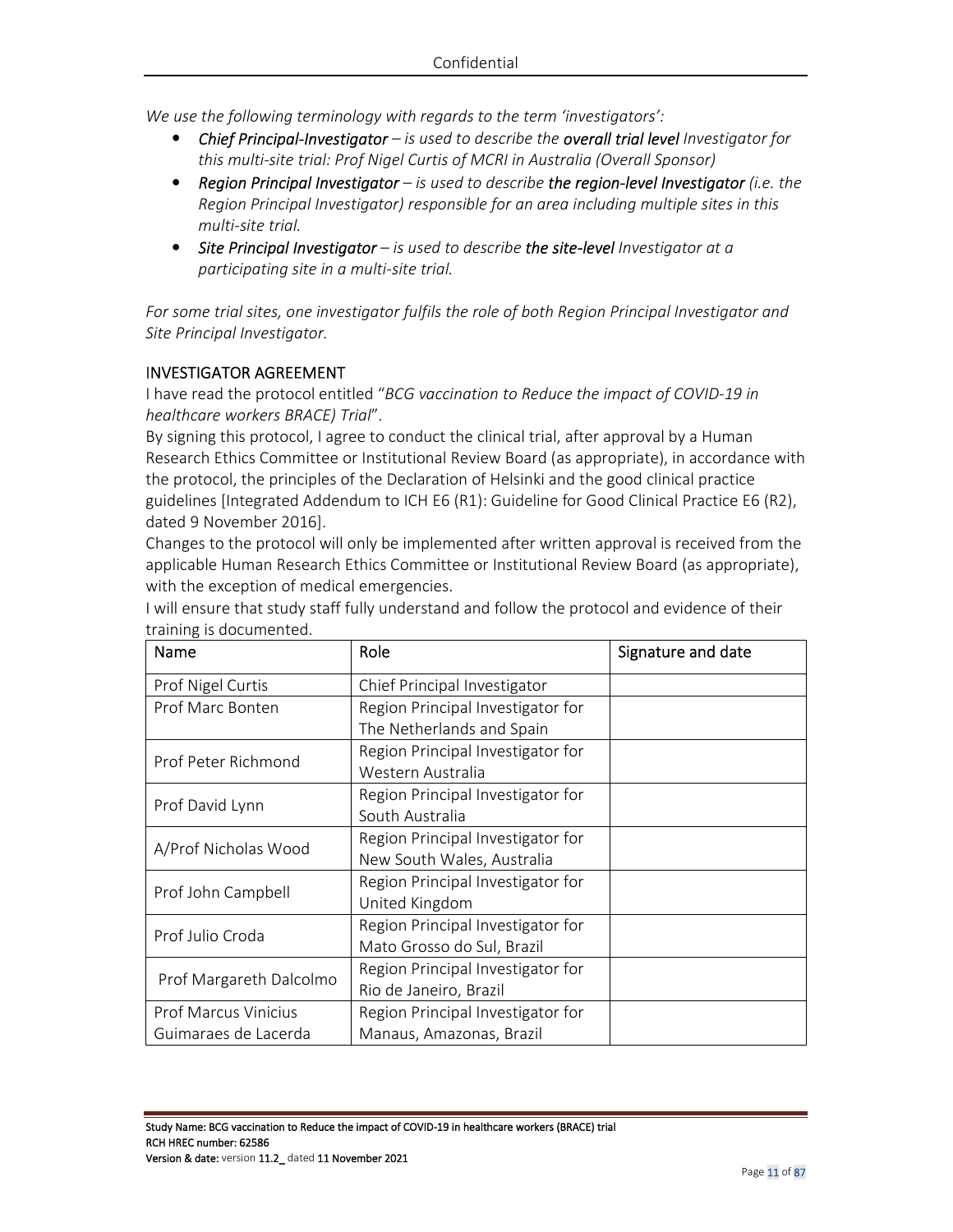## 1. ADMINISTRATIVE INFORMATION

## 1.1. Trial registration

This trial is registered on ClinicalTrials.gov, NCT04327206.

## 1.2. Overall Sponsor

| <b>Trial Sponsor</b>        | <b>MCRI</b>                                   |
|-----------------------------|-----------------------------------------------|
| <b>Chief Principal</b>      |                                               |
| <b>Investigator Contact</b> | Nigel Curtis                                  |
| name                        |                                               |
| <b>Address</b>              | Royal Children's Hospital, 50 Flemington Road |

On behalf of the Sponsor, MCRI, the Chief Principal Investigator leading the trial will undertake and/or oversee those Sponsor responsibilities delegated by the Sponsor.

## 1.3. Expected duration of study

The recruitment and IP administration period is expected to take place from March 2020 to March 2021. The individual's follow-up will be 13.5 months from randomisation.

## 1.4. Stakeholder involvement

| Stakeholder                                                               |
|---------------------------------------------------------------------------|
| Melbourne Children's Trials Centre (MCTC)                                 |
| Royal Children's Hospital (RCH)                                           |
| Hospital directors and staff where participants (staff) will be recruited |
| Hospitals whose staff will be included as sites                           |
| Department of Health (for each state)                                     |
| Melbourne Academic Centre for Health (MACH)                               |
| Royal Children's Hospital Immunisation Service                            |
| Australian Health Research Alliance (AHRA)                                |

## 2. INTRODUCTION AND BACKGROUND

### 2.1. Trial rationale and aim

In recent months severe acute respiratory syndrome-coronavirus 2 (SARS-CoV-2) has emerged as a novel human pathogen. With no pre-existing immunity against this virus, susceptibly among humans is presumed to be universal. Healthcare workers are at the frontline of novel infectious disease outbreaks such as this. Due to their contact with patients and production of aerosols during some medical procedures they have greater exposure and potentially risk of contracting newly emerged human pathogens. Current strategies to protect healthcare workers rely on the use (and sustained supply) of personal protective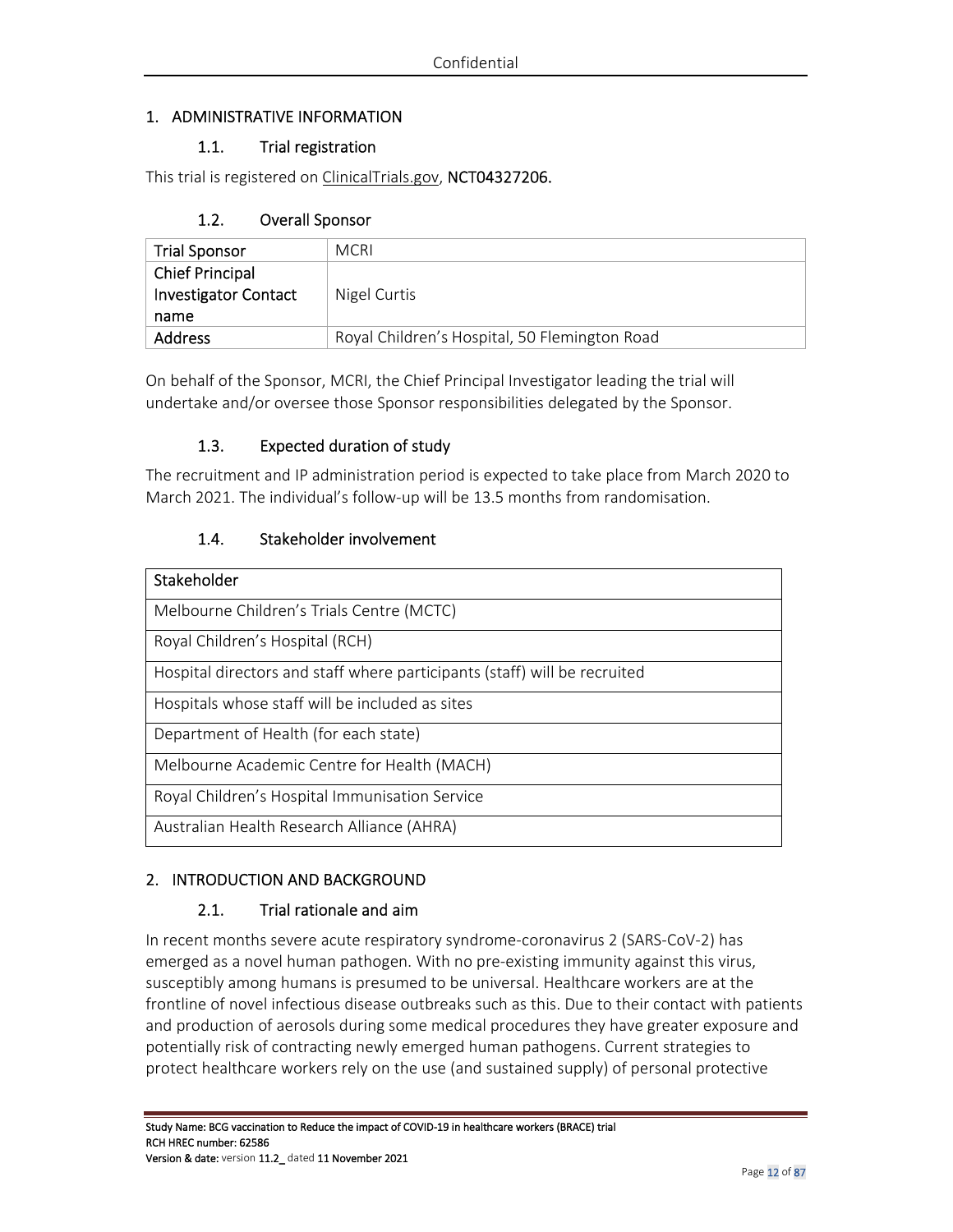equipment. Healthcare worker absenteeism due to infection with the outbreak pathogen or illness cause by another disease with similar symptoms, compounds the pressure already placed on the healthcare system.

Prophylactic interventions to protect against emerging pathogens are needed, particularly for healthcare workers. The tuberculosis (TB) vaccine, Bacillus Calmette-Guérin (BCG) has beneficial off-target effects and has been shown to protect against non-TB infections<sup>1</sup>. This is proposed to result from BCG mediated boosting of early immune responses. As such, BCG vaccination represents a potential prophylactic intervention to provide protection against emerging pathogens such as SARS-CoV-2.

The aim of this trial is to determine whether in healthcare workers, BCG can reduce the incidence and severity of illness caused by the novel coronavirus, SARS-CoV-2.

## 2.2. Background

Since the emergence of coronavirus disease 19 (COVID-19) in China in December 2019, there have been over 18,000,000 cases disease and greater than 690,000 deaths caused by the disease globally<sup>2</sup> (as of August 2020). The causative agent of COVID-19 a novel coronavirus, severe acute respiratory syndrome-coronavirus 2 (SARS-CoV-2), has already spread to 108 countries (including over 200 cases in Australia) and it is predicted that up to 60% of the global population could become infected<sup>3</sup>. Following from SARS in 2002<sup>4</sup> and Middle East respiratory syndrome (MERS) in 2012<sup>5</sup>, SARS-CoV-2 is the third coronavirus to make the jump from animals to humans and emerge as a serious human pathogen in less than 20 years.

In approximately 80% of cases COVID-19 results in mild to moderate disease with symptoms similar to common respiratory diseases such as influenza-like illnesses, with fever in the majority (87.9%) of cases, followed by dry cough (67.7%), fatigue (38.1%), sputum production

(33.4%)<sup>6</sup>. In 14% of cases, SARS-CoV-2 causes severe disease requiring oxygen supplementation and/or mechanical ventilation, with a further 6% being critical cases that have respiratory failure, septic shock and/or organ failure.



COVID-19). Symptoms in fewer than 1% are not shown.<br>Licensed under CC-BY by the authors. Data source: World Health Organization (2020). Report -<br>**OurWorldinData.org** – Research and data to ma

There are worldwide efforts to reduce the peak of SARS-CoV-2 infection, in order to have enough hospital resources. However, with no vaccines or preventative interventions available to protect against COVID-19 disease, current strategies rely on conventional control measures including travel restrictions, quarantines and increased hygiene practices. The overlap of COVID-19 symptoms with common respiratory diseases makes screening for SARS-CoV-2 infection difficult with diagnosis relying on microbiological confirmation of SARS-CoV-2 infection. Moreover, healthcare workers with these common respiratory symptoms are advised to be tested for SARS-CoV-2 infection prior to return to work. The loss of these healthcare workers with non-COVID-19 respiratory infections due to quarantine requirements places further pressure on the healthcare system during this critical time.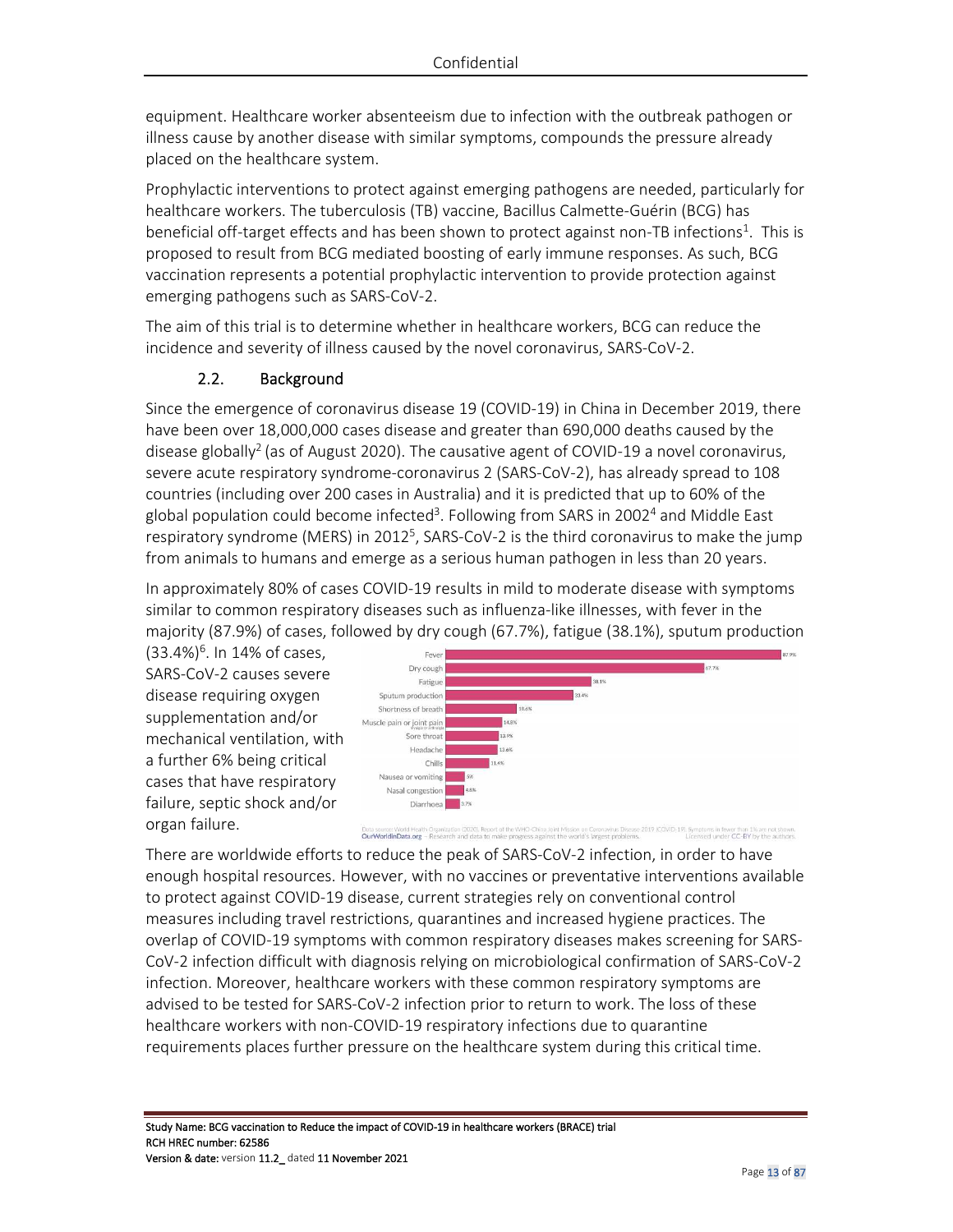BCG, a vaccine given to over 120 million infants annually to protect against TB, represents a potential prophylactic intervention for the prevention of COVID-19 disease. In addition to protecting against TB, BCG has beneficial off target (also termed 'heterologous' or 'nonspecific') effects that protect against unrelated infections in children and adults<sup>7-11</sup>.

The beneficial off-target effects of BCG vaccination have been most extensively studied in children. A world health organisation (WHO)-commissioned meta-analysis of 12 studies in high mortality settings concluded that BCG vaccination reduces all-cause mortality in children under 5-years of age by 30-53%<sup>8</sup>. This protection is evident within days of vaccination is proposed to be attributable to reduced deaths from infections other than TB, particularly respiratory tract infections and sepsis. Two large cohort studies in children similarly found that BCG reduces non-TB infections. The first, a 25-year retrospective study of over 150,000 children from 33 countries reported that BCG-vaccinated children had an up to 37% lower risk of acute lower respiratory tract infections<sup>12</sup>. The second, a study of paediatric hospitalisations in Spain, found that BCG-vaccinated children had a 41% lower risk of serious respiratory infection and 53% lower risk of sepsis not related to  $TB^{13}$ .

In adults, in a human challenge model, prior BCG vaccination reduced viraemia by over 70% and improved anti-viral immune responses to yellow fever vaccine virus<sup>14</sup>. Notably, yellow fever virus is a single-stranded, positive-sense RNA virus like SARS-CoV-2. Consistent with BCG mediated protection against infections, in two randomised control trials in adults, BCG vaccination reduced incidence of acute upper tract respiratory infections by 70-80%<sup>15,16</sup>. Several studies have also shown that BCG can reduce symptoms in human papilloma virus infection and herpes simplex virus infection adults $^{17}$ .

A plethora of studies in animal models, have also shown that BCG protects against disease and mortality caused by a wide range of bacterial, fungal, protozoan and viral infections including infections with single-stranded, positive-sense RNA viruses<sup>18-20</sup>.

The beneficial off-target effects of BCG are proposed to result from BCG induced changes in immune responses<sup>1,14,19</sup>. In adults, BCG vaccination increases immune responses to unrelated pathogens, an effect that is sustained for at least a year after vaccination<sup>21</sup>. BCG vaccination also boosts antibody responses to several vaccines including influenza vaccine<sup>22-24</sup>. Thus, in addition to protecting against viral infections, BCG provides further protection by increasing the efficacy of other vaccinations.

Therefore, by boosting the immune system, BCG vaccination may provide early protection against new human pathogen thus reducing their spread and severity. This will be of particular benefit among healthcare workers and high-risk groups for whom contraction of the disease would have the greatest impact.

This trial will determine whether BCG vaccination reduces the incidence and severity of COVID-19 but also whether BCG vaccination reduces other respiratory illnesses in healthcare workers. In this case of COVID-19, where symptoms overlap with common respiratory diseases and diagnostic tests currently take several days, the prevention of non-CODVID-19 respiratory illnesses will also reduce the strain on the healthcare system caused by the outbreak. This is particularly important in Australia and other countries in the southern hemisphere as the outbreak peak is expected to occur during the winter influenza season.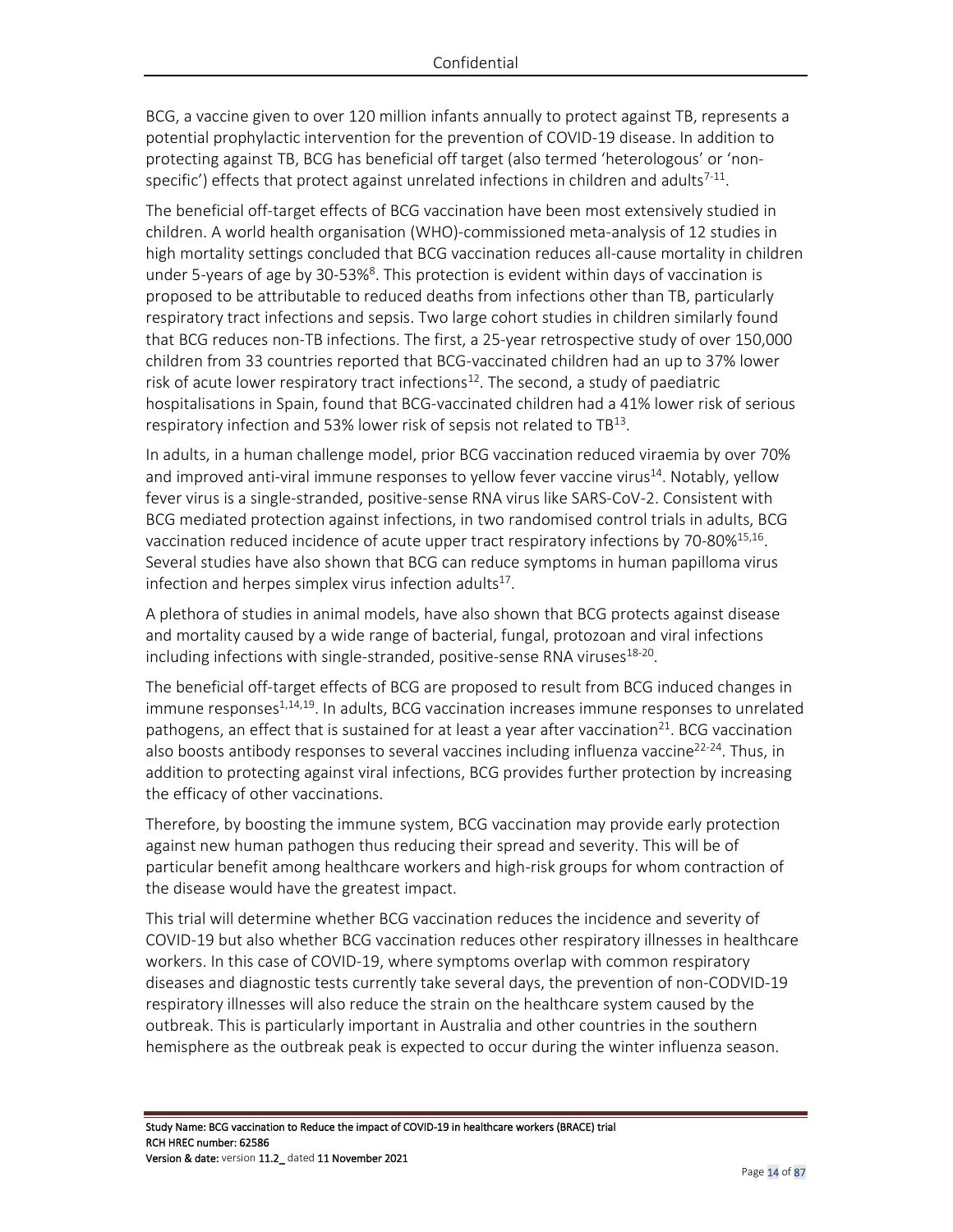The results of this trial will establish whether, in future novel disease outbreaks, BCG vaccination could be implemented as an early intervention to protect healthcare workers and high-risk groups.

## 2.3. Risk/Benefit assessment

#### 2.3.1. Known potential risks

This study involves minimal risk to participants.

HCWs randomised to receive BCG vaccine will have known potential risks associated with BCG vaccination. These risks are slightly increased for HCWs who have previously had BCG vaccine (revaccination), compared to HCWs receiving BCG vaccine for the first time (vaccine naïve).

There are additional known minimal risks for all HCWs re: blood tests and respiratory swabs.

#### **BCG** vaccination

Expected (common) reactions to BCG vaccination<sup>25</sup>:

- A small swelling, redness and tenderness (measuring 0.5-1.5 cm in diameter) at the injection site appears within 1-2 weeks at the injection site. The local lesion evolves into a small ulcer. The ulcer heals over several weeks to months, usually healing into a small flat scar.
- Slightly swollen lymph nodes in the axilla in up to 10% of recipients, and usually resolve spontaneously.

## *Revaccination is associated with an earlier, accelerated reaction which begins within 24–48 hours of vaccination with induration followed by pustule formation in 5–7 days and healing within 10–15 days<sup>26</sup>*

*(*https://www1.health.gov.au/internet/main/publishing.nsf/Content/cda-cdi3701h.htm) *Tuberculous skin lesions are more common in people over 15 years or with revaccination) 27,28* .

Uncommon side effects of BCG vaccination (up to 1 in  $100$ )<sup>25,29-31</sup>:

- Large ulcer, abscess at the injection site
- Keloid scar at injection site
- Swelling of lymph nodes in the armpit larger than 1 cm across

Rare side effects (up to 1 in 1000)

- Significant inflammation of lymph nodes in the axilla, sometimes with oozing ulcers, possibly abscess
- Infection with the bacteria from the vaccine can occur. The infection can spread throughout the body, including the bones (osteomyelitis)
- Allergic reaction or anaphylaxis (e.g.: redness of the face and neck, swelling of the face, throat or neck, skin rash, breathing difficulties and collapse)
- Fainting, seizures and convulsions (rare among patients receiving injections)

Very rare side effects (1–4 cases per million vaccinated people<sup>25</sup>):

Disseminated BCG infection has been reported rarely after BCG vaccination, mainly in immunocompromised individuals (who are excluded from the trial).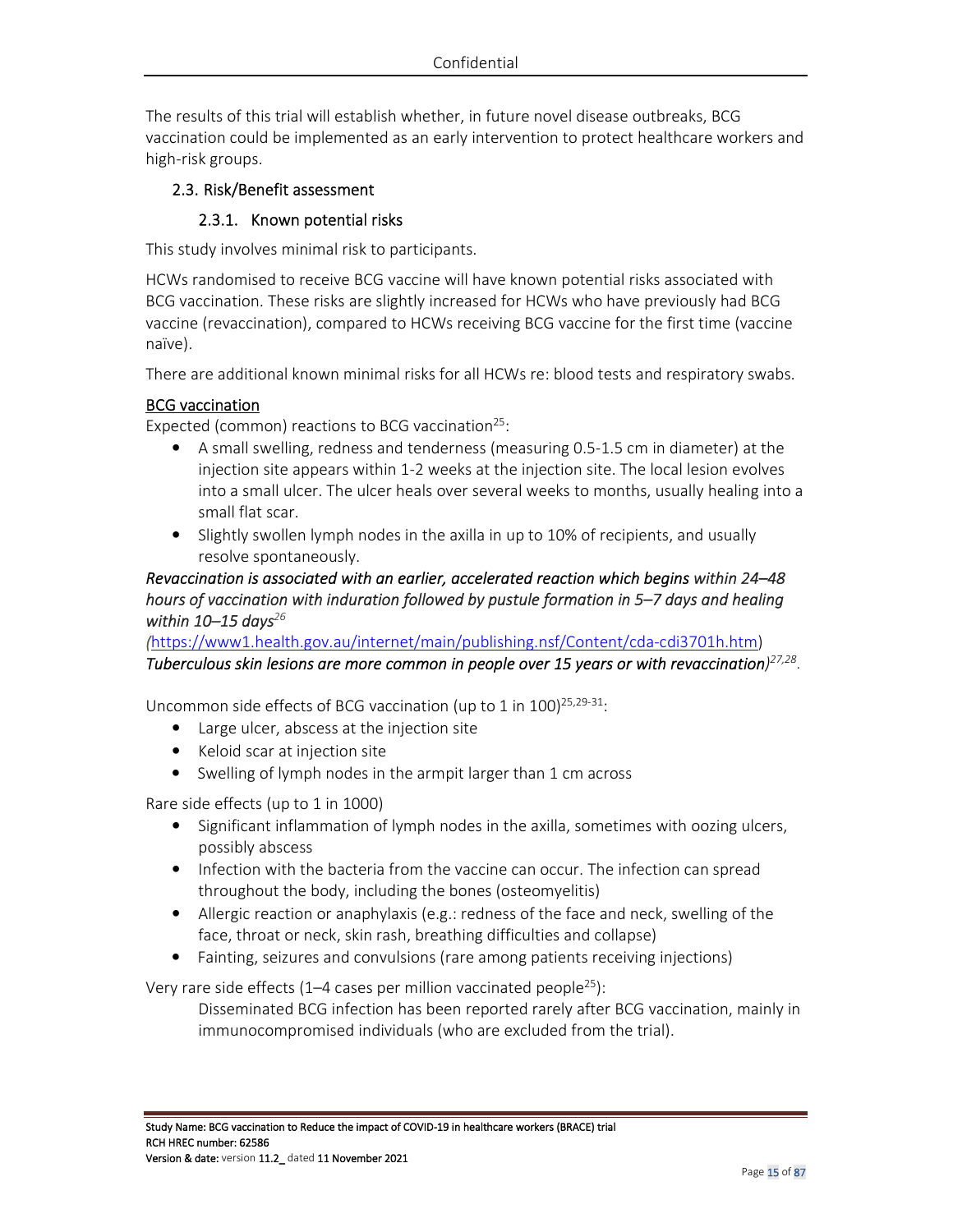Co-administration of vaccines:

As indicated in the Australian immunisation handbook, BCG vaccine can be given at the same time as, or at any time after, other inactivated vaccines thus there is no additional risk for co-administration of influenza and BCG vaccines<sup>25</sup>.

## *BCG vaccination in Europe (current recommendations) <sup>32</sup>*

In Europe, recommendation for BCG vaccination varies among countries. In some, BCG is no longer recommended (e.g. Spain), whereas in others it is given routinely to all neonates (mainly Eastern Europe).<sup>32</sup> In The Netherlands it is limited to the children of parents from countries with a high incidence of tuberculosis (>50/100,000 people) and is not routinely recommended for healthcare workers*.* <sup>33</sup> In the UK, routine BCG vaccination of adolescents was stopped in 2005, with subsequent efforts focusing on high-risk groups for tuberculosis (UK 'Green Book' chapter 32).

## *BCG vaccination in Australia (current recommendations)*

BCG vaccination in Australia is limited to selected high risk groups and is not routinely recommended for most healthcare workers (HCW)<sup>26</sup>. BCG vaccination is recommended for Aboriginal and Torres Strait Islander neonates in communities with a high incidence of TB; neonates and children 5 years of age and under who will be travelling or living in areas with a high prevalence of TB for extended periods; and neonates born to parents with leprosy. BCG should be considered in HCWs who may be at high risk of exposure to drug resistant cases. It is usually recommended that all individuals have a tuberculin skin test (TST) prior to BCG vaccination, except infants less than 6 months of age with no history of tuberculosis (TB) contact, and that BCG should not be given to an individual with a tuberculin reading of 5mm or more. Additionally, BCG revaccination is not recommended, regardless of TST reaction size $^{26}$ .

### *BCG vaccination in Brazil (current recommendations)*

In Brazil, BCG vaccination has been mandatory since 1976 in newborns. Revaccination in school-aged children (<6 years) was suspended in 2019. The REVAC trial evaluated adverse reactions resulting from BCG vaccination and revaccination in 71,347 Brazilian school-aged children. The authors concluded that the rate of adverse reactions associated with BCG revaccination is approximately twice the rate associated with vaccination, but this difference was not statistically significant. Similar results have been observed in previous studies that concluded that BCG revaccination is not associated with a higher rate of serious adverse events than primary BCG vaccination.<sup>43,44</sup>

*Current contraindications of BCG vaccination* 

- BCG is contraindicated in immunocompromised individuals due to the risk of disseminated BCG infection<sup>26</sup>. This includes individuals immunocompromised by HIV infection, primary immunodeficiencies, corticosteroids or other immunosuppressive agents, and malignancies involving bone marrow of lymphoid systems.
- BCG is also contraindicated in individuals with any serious illness and those with generalised septic skin diseases and active skin conditions such as eczema, dermatitis and psoriasis near the site of vaccination<sup>25</sup>.
- While BCG has not been shown to cause foetal damage the use of live vaccines is contraindicated in pregnancy<sup>26</sup>.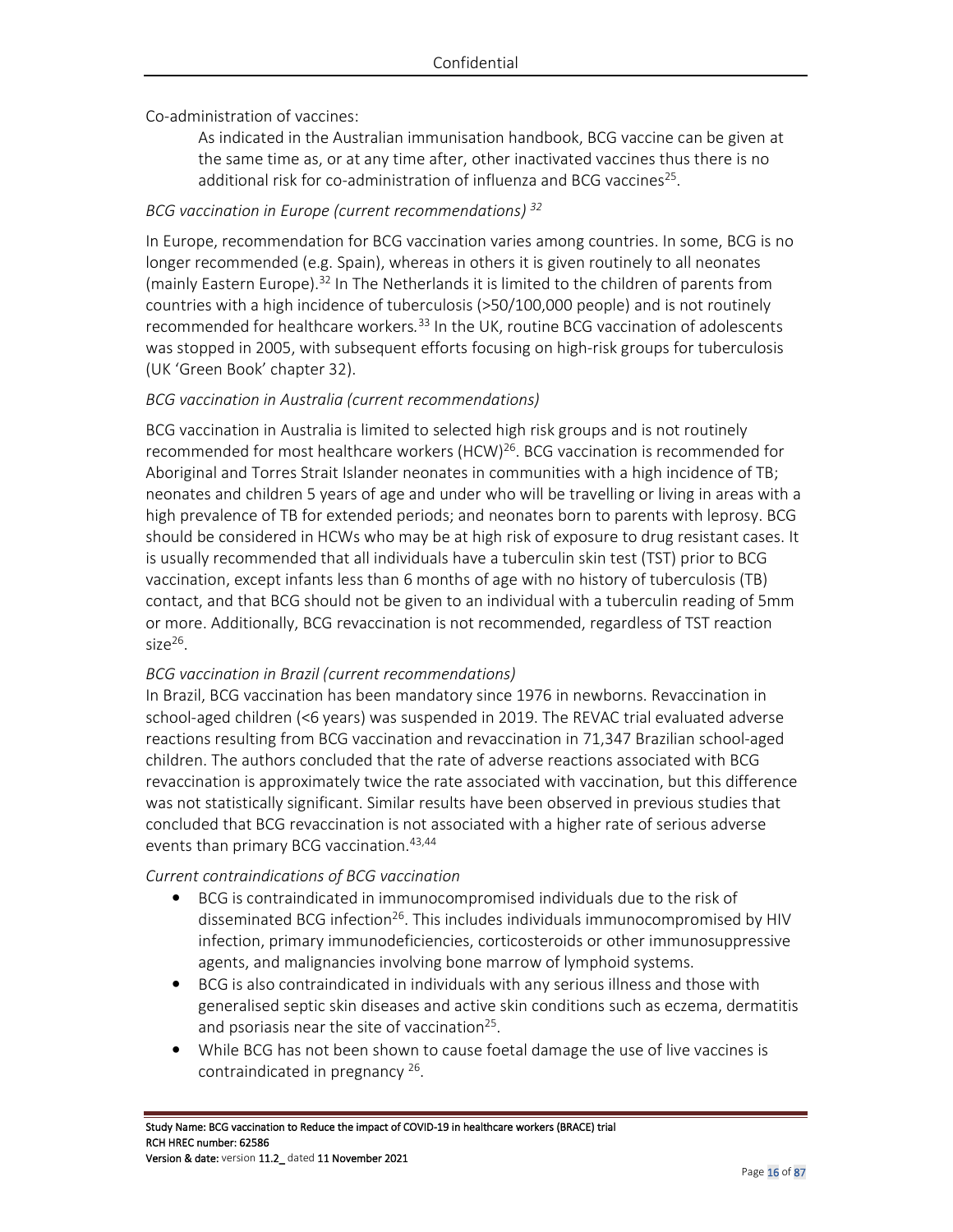• Individuals who have previously had tuberculosis or a large tuberculin (TST) reaction

## *In this study, HCWs will be excluded from the study if they are immunocompromised, have serious illness, skin disease at site of vaccination or are pregnant.*

#### *Global BCG recommendations and practices*

The current World Health Organization (WHO) position is that BCG revaccination is not recommended for any person, as there is no evidence to support the role of BCG revaccination in protection against tuberculosis<sup>34</sup>. A number of countries have previously included BCG revaccination as part of their national immunisation policies<sup>35</sup>. In 1999, 30 countries in Europe and an additional 18 countries in the Middle East, South East Asia and the Western Pacific region reported using BCG revaccination. In several countries the national policy included BCG in infancy and again at school entry or leaving. In other countries, particularly in Eastern Europe, revaccination with BCG up to age five has been recommended. Some countries, such as Poland, recommended universal revaccination while others restrict revaccination to individuals without a BCG scar or those with a 'negative' TST. Criteria for TST negativity differs between countries 36,37 . *In countries where BCG revaccination has been part of national immunisation practice, passive surveillance has not reported any particular issues, nor any cases of disseminated BCG in immunocompetent individuals.*

#### *Pre-vaccination screening*

TST and interferon gamma release assay (IGRA) screening aims to identify individuals with latent tuberculosis infection (LTBI)<sup>38</sup>. The diameter of induration following TST gives an indication of the likelihood of LTBI, however, positive results can also arise from previous BCG vaccination and exposure to environmental mycobacteria. This is in contrast to IGRA which are unaffected by previous BCG vaccination. A positive IGRA indicates either current or past infection with TB<sup>38</sup>. Screening of individuals using TST prior to BCG vaccination is recommended in Australia and other countries on the grounds that it may prevent complications due to pre-existing immunity due to previous exposure to mycobacterial antigens <sup>28</sup>. However, a large review of adverse effects of over 1.5 billion doses of BCG vaccine *in adults and children showed that a positive TST did not increase the likelihood of complications from the BCG vaccine and did not predict the development of local skin reactions, abscesses or axillary lymphadenitis<sup>27</sup> .* 

### *Trials of BCG revaccination*

Three large randomised controlled trials of BCG revaccination in children and adults in Malawi (n=54865), children in Guinea Bissau (n=2871) and adolescents in South Africa (n=990) did not show increased rates of serious adverse events among BCG revaccinated participants<sup>15,39,40</sup>. Participants in the Malawi study did not undergo any pre-randomisation screening with tuberculin skin test (TST) or interferon gamma release assay (IGRA) $^{39}$ . This study found a lower rate of leprosy amongst revaccinated participants but no difference in the rates of tuberculosis or death between the groups. Of the children in the Guinea Bissau study, 3 of 6 children with a measurable TST (1-14mm) had increased rates of large local reaction compared to controls (18/388). Two months after revaccination all had healed vaccination scars with no axillary node enlargement, fever or suppurative lymphadenitis<sup>40</sup>.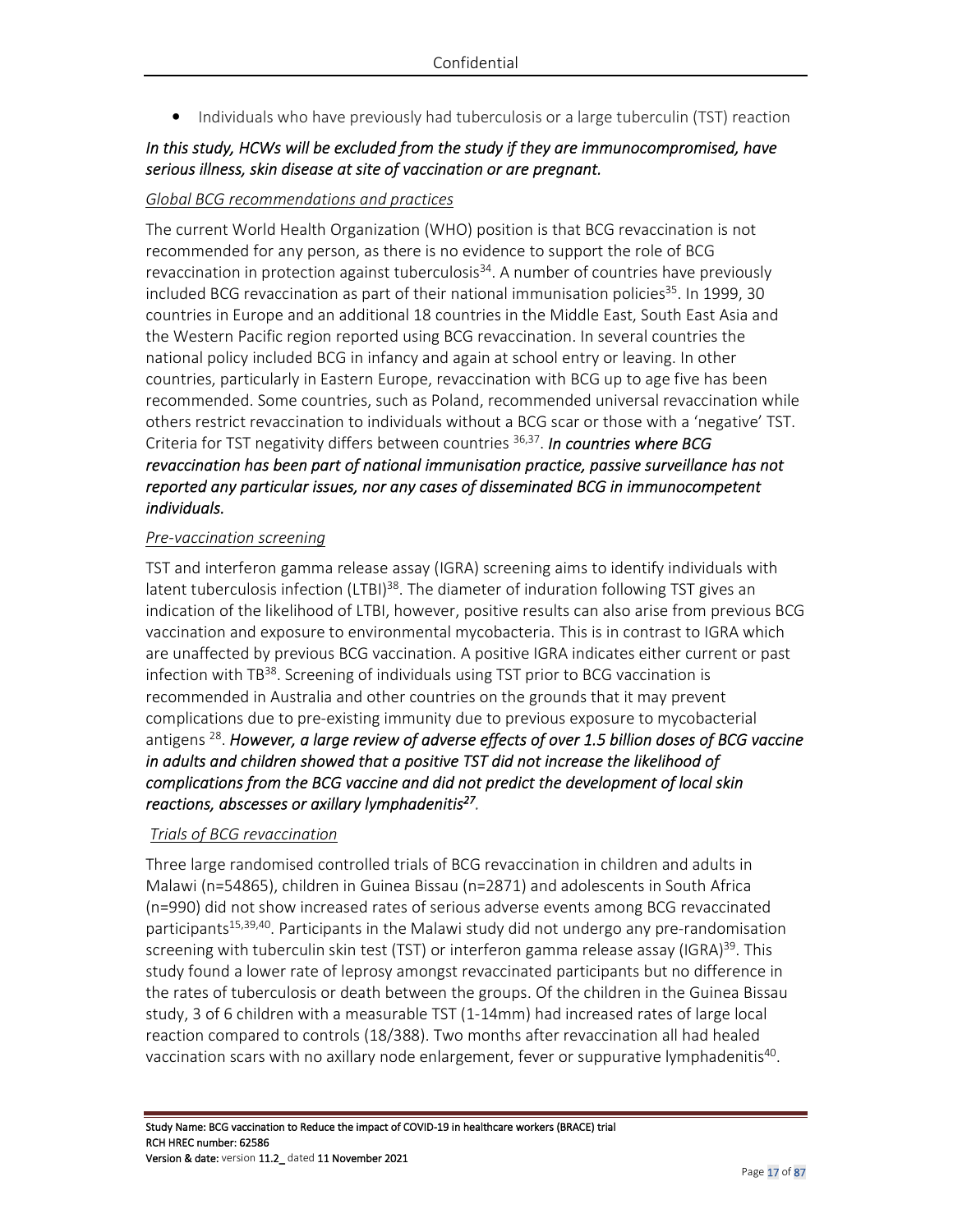Participants in the South African study all had a negative IGRA at enrolment<sup>15</sup>. Among BCG revaccinated adolescents 93% reported mild local injection site reactions including swelling, induration, discharge, erythema, scab and ulceration. This was compared to 25% in the placebo group. The rates of moderate injection site reactions were similar between the BCG (5%) and placebo (6%) groups. There was 1 severe and 7 serious adverse events in each of the BCG and control groups. The serious adverse events reported in the BCG arm were not attributed to BCG revaccination and included gastroenteritis, chest injury, thermal burn, intentional self-injury, suicide attempt and small intestinal obstruction. The rate of upper respiratory tract infections was also lower in the BCG revaccinated group compared to placebo (2.1% compared to 7.9%, p<0.001).

Further studies looking at BCG revaccination in individuals with positive TST or IGRA do not show increased risk of significant adverse effects. A case-control study of 200 healthy nursing students in India included 28 participants with a positive IGRA who received BCG revaccination<sup>41</sup>. There were no serious side effects reported and no participants developed active tuberculosis during the follow-up study period. A randomised controlled trial of BCG revaccination in healthy adults with a positive TST (>15mm) with or without isoniazid pretreatment (n=82) showed no difference in the rate of reactions between groups with only local injection site reactions (35-76%) and mild systemic adverse effects (19%) including headache, fever and nausea <sup>42</sup>. Among the 76% of participants who developed ulceration the median ulcer size was 5mm (IQR 4.0-6.0). Maximum ulcer diameter did not correlate with IGRA result prior to BCG vaccination in either group. There were no reports of regional lymphadenitis or serious morbidity.

Enhanced routine passive surveillance of BCG revaccinated school children in the BCG-REVAC trial in Brazil is available for 71718 individuals  $43$ . There are only 33 reported adverse events of which 60% were local cutaneous reactions and 28% axillary lymphadenopathy without suppuration. There were no deaths, permanent injuries or disseminated infections reported. In a case series of 13 children who experienced adverse events following BCG revaccination in Brazil all developed local ulceration or abscess formation with complete recovery following antimycobacterial therapy<sup>44</sup>. There were no cases of suppurative lymphadenitis or disseminated BCG. Further, an ongoing randomised trial in 150 participants in the US is giving repeat BCG (two vaccinations in the first year, then annually for 4 years) to adults aged 18-65 with type 1 diabetes to test if multiple BCG vaccinations can improve diabetic control and prevent complications<sup>45</sup>. They have reported variable local reactions but no increased risk of lymphadenopathy or disseminated BCG (Denise Faustman, personal communication).

## The data presented above supports the WHO position that while BCG revaccination is not recommended due to a lack of evidence of efficacy against tuberculosis the risk of administering BCG vaccine to persons with positive tuberculin reactions due to either prior BCG vaccination or to natural infection is minimal.

One aim of the present study is to document the safety of BCG vaccination (and revaccination) in healthcare workers. The decision not to perform pre-vaccination TST screening in the study is pragmatic in order to reduce barriers to participation for already busy and stretched healthcare workers during the current COVID-19 outbreak. While it does not align with current Australian vaccination guidelines it has been carefully considered upon systematic review of the literature presented above.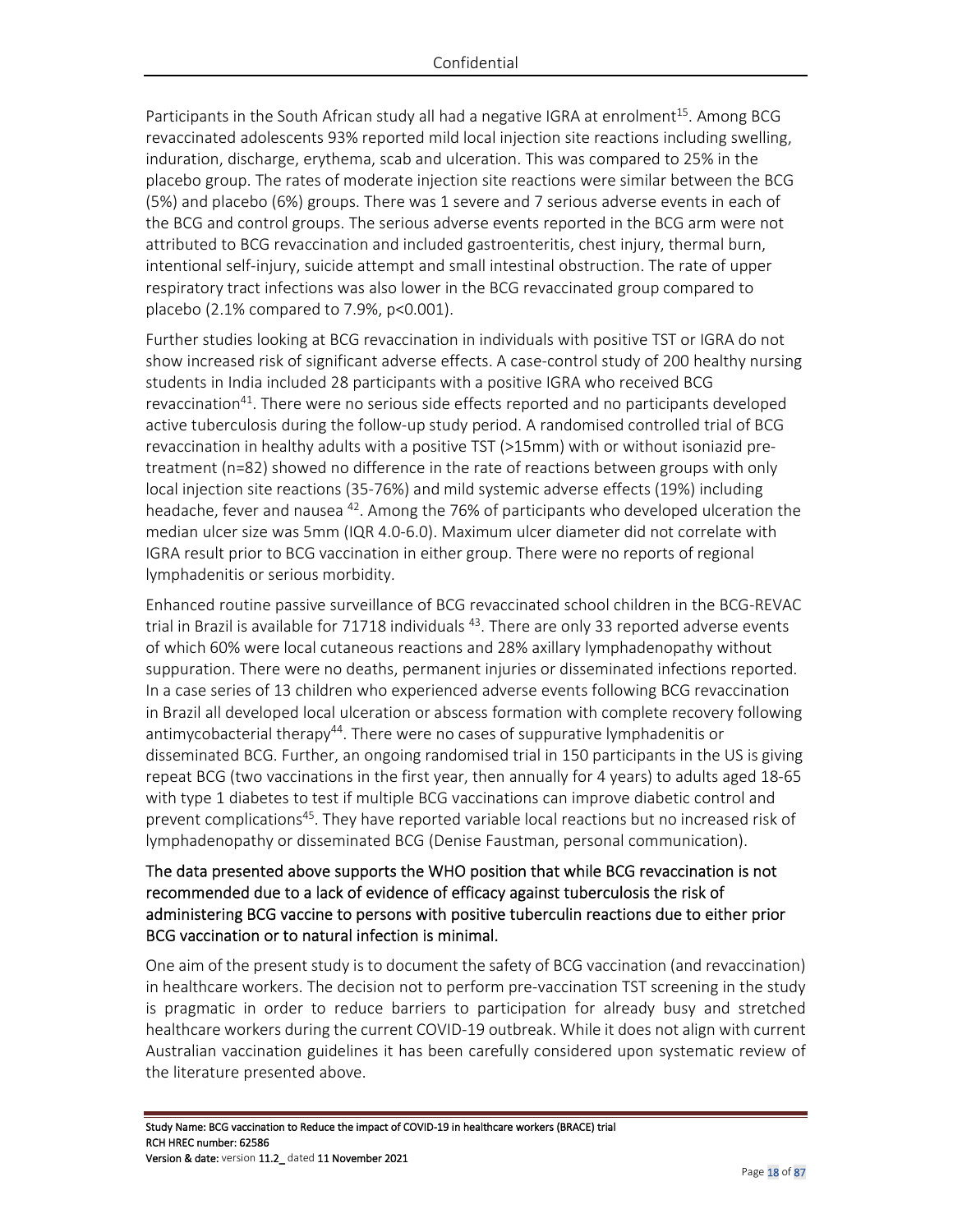### Risks related to Placebo injection

Having an injection can sometimes cause very minor pain from the needle or be uncomfortable. The 0.9% NaCl is an inert salt solution that will not cause any degree of local reaction. The placebo injection will be administered by a trained immunization nurse.

#### Risks related to blood sample collection

Having a blood test can sometimes cause some pain from the needle or be uncomfortable. Occasionally a small amount of bruising can occur on the skin where the blood was taken. Trained members of the study team will collect the blood samples from participants.

#### Risks related to respiratory swab collection

Having a respiratory swab can sometimes be uncomfortable. Trained members of the study team will collect the respiratory swabs from participants. Self-testing swab kits may be provided as required, with clear instructions to participants on safe self-swabbing technique.

#### 2.3.2. Known potential benefits

In most places in the world, BCG is given to infants and children living in or travelling to TB endemic areas. In adults its efficacy is variable, and likely to have little effect in adults living in low prevalence settings (such as Australia, UK, Spain or the Netherlands) as their risk of TB is very low. BCG also protects against non-TB mycobacterial infections (e.g. leprosy, Buruli ulcer) but these are also rare in Australia and in Europe.

However, BCG also induce beneficial off target effects, and therefore BCG vaccination may reduce COVID-19 illness and other respiratory infections in study participants. In addition to the direct benefit this would give the participants by reducing disease, this would also benefit the healthcare facilities that they work at by reducing their need to be absent (symptom related quarantine or illness) and thus enabling them to continue working and supporting the healthcare system during this period of intense demand.

### 2.3.3. Assessment of potential risks and benefits

BCG vaccination has a well-established safety profile in healthy individuals. While there are known adverse reactions to BCG, serious adverse reactions are rare. BCG vaccination does also cause a scar in over 80% participants. Participants will be screened prior to BCG vaccination to ensure they have no known contraindications for BCG vaccination. Vaccination will be done by staff trained in intradermal injection to reduce the potential subcutaneous injection which can increase scarring. Blood tests and respiratory swabs will be done by trained staff. If necessary (e.g. insufficient testing capacity or personal protective equipment) participants may be asked to self-collect throat/nose swabs for later collection by study staff.

Given the minor risks of BCG vaccination, the potential benefits of BCG vaccination for the participants (by reducing COVID-19 and other respiratory infections), the healthcare system (by reducing absenteeism) during this current COVID-19 outbreak far outweigh them. In addition to this current outbreak, the findings of this study have major implications for future outbreak responses globally. If BCG vaccination is found to be effective at reducing COVID-19, BCG vaccination could be implemented as an early preventative intervention in future outbreaks to protect healthcare workers globally. BCG vaccine is cheap and already administered to infants in over 80% of countries worldwide, therefore implementation of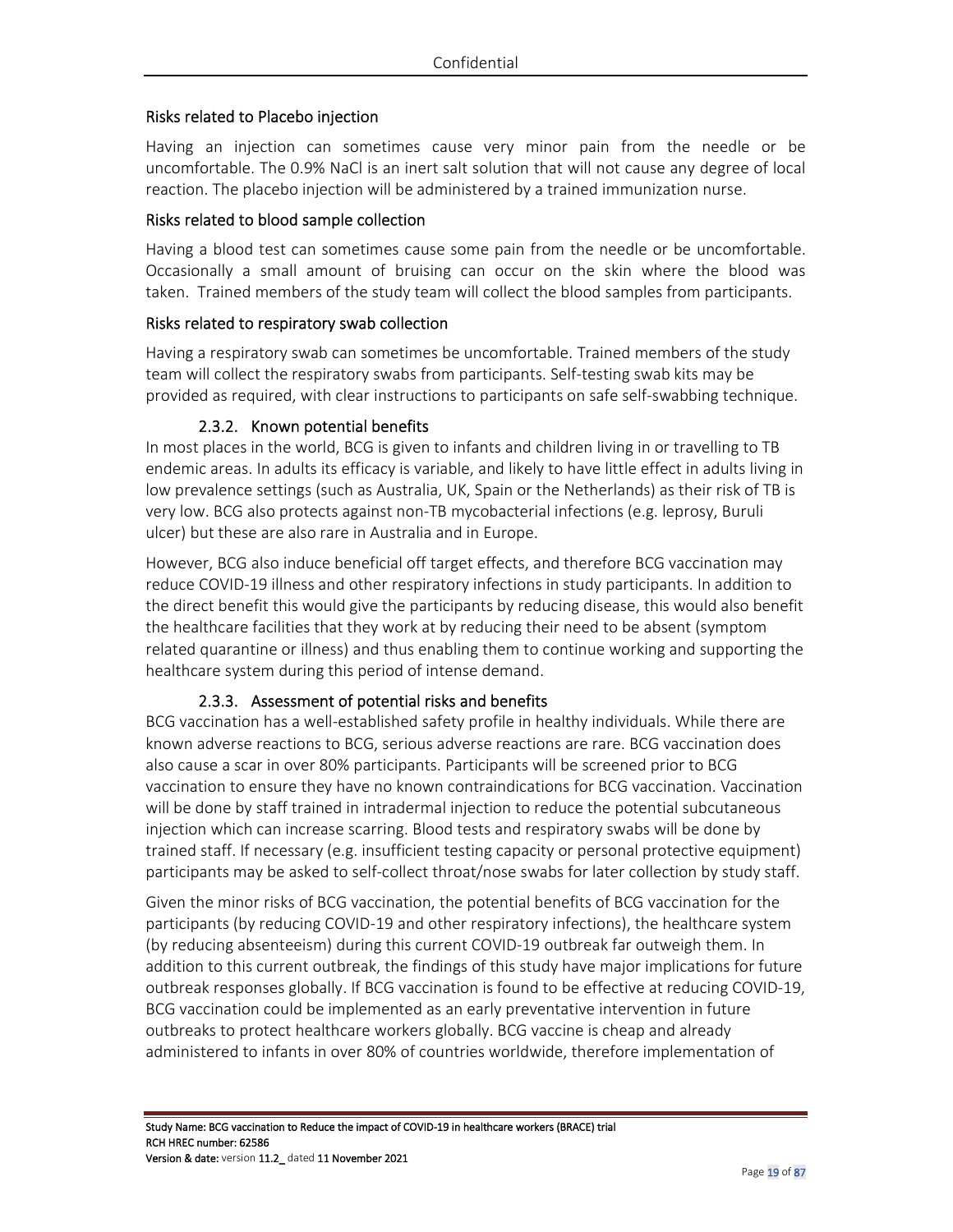BCG vaccination campaigns during outbreaks is a feasible intervention to complement other preventative strategies.

We will be using BCG vaccine outside of its standard/recommended use, therefore, as per use of any intervention outside of standard regulations we will be assessing the reactogenicity and safety of BCG vaccination in vaccine naïve and previously vaccinated healthcare workers.

Risks will be continuously reviewed by continuously checking the literature and communicating with the other research group doing similar BCG trials. We have planned an interim analysis as well within our own cohort.

## 3 TRIAL OBJECTIVES AND OUTCOMES

## 3.1 Objectives

Two primary outcomes have been chosen for this study: occurrence of COVID-19 disease and occurrence of severe COVID-19 disease. Considering the number of unknown factors and the little knowledge of this new virus, we deemed it of clinical importance to have sufficient power to detect the potential effect of BCG vaccine compared to control for both outcomes (occurrence of any COVID-19 disease, as well as occurrence of severe COVID-19). Our hypothesis is that, compared to control, the BCG vaccine will reduce both the number of cases of COVID-19 (increase the number of asymptomatic SARS-CoV-2 infections) and the number of severe cases of COVID-19. In other words, we have the hypothesis that BCG vaccine would be able to shift the "severity of COVID-19" curve down, i.e. to generally reduce the severity of the symptoms in healthcare workers. Because of the potential for multiplicity testing, the method of controlling type I error is explained in the sample size section (11.1).

## 3.1.1 Primary objective

- 1. To determine if BCG vaccination (Intervention) compared with placebo (Comparator) reduces the incidence of COVID-19 disease (Outcome) measured over the 6 months following randomisation (Time) in healthcare workers exposed to SARS-CoV-2 (Participants).
- 2. To determine if BCG vaccination (Intervention) compared with placebo (Comparator) reduces the incidence of severe COVID-19 disease (with COVID 19 related death, hospitalisation, or non-hospitalised severe disease (defined as Non-ambulant<sup>1</sup> for  $\geq 3$ consecutive days OR Unable to work<sup>2</sup> for  $\geq$  3 consecutive days) (Outcome) measured over the 6 months following randomisation (Time) in healthcare workers exposed to SARS-CoV-2 (Participants).

<sup>1</sup> "pretty much confined to bed (meaning finding it very difficult to do any normal daily activities"

<sup>2</sup>"I do not feel physically well enough to go to work"

## 3.1.2 Secondary objectives

3. To determine if BCG vaccination (Intervention) compared with placebo (Comparator) reduces the incidence of COVID-19 disease (Outcome) measured over the 12 months following randomisation (Time) in healthcare workers exposed to SARS-CoV-2 (Participants).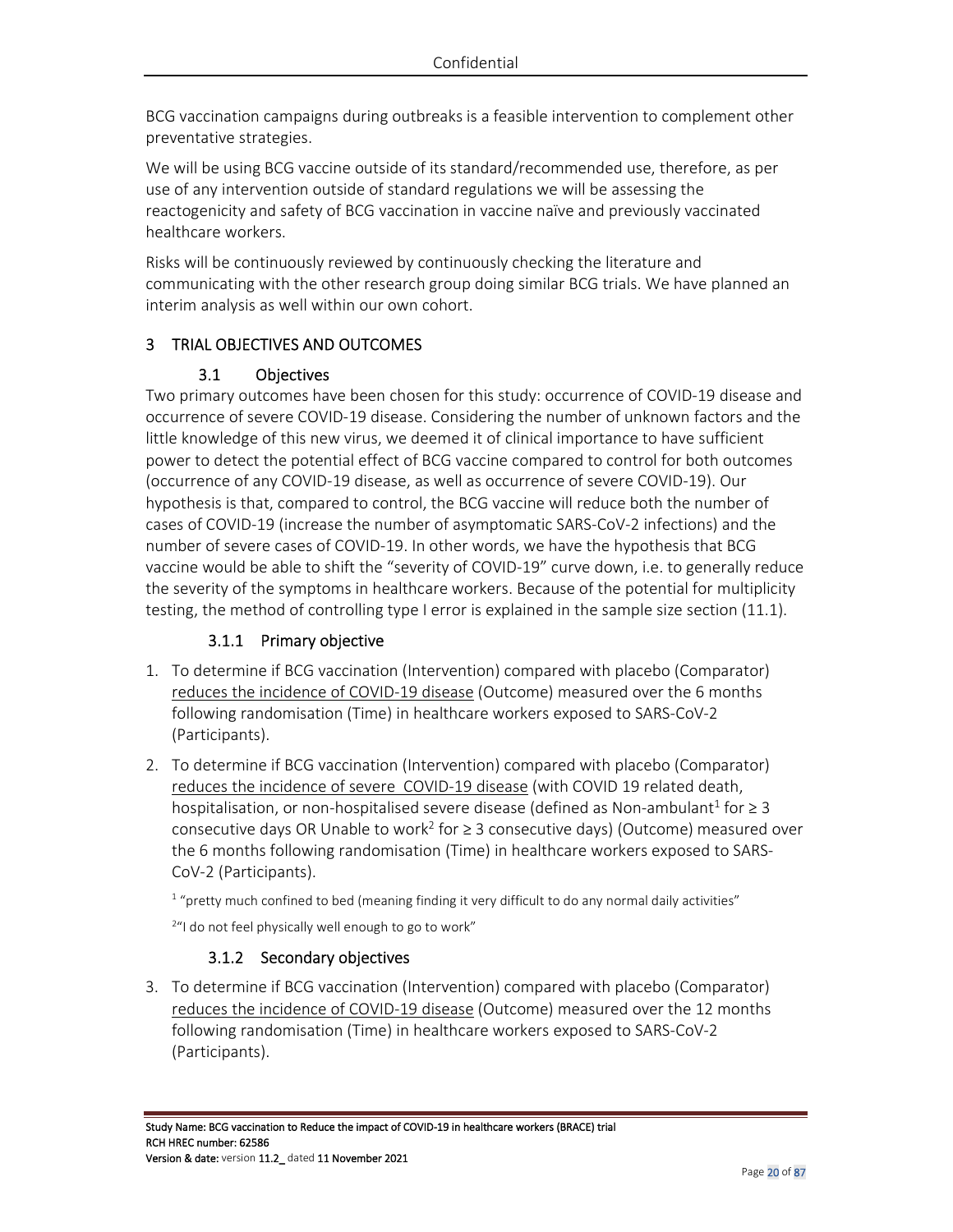- 4. To determine if BCG vaccination (Intervention) compared with placebo (Comparator) reduces the incidence of severe COVID-19 disease (non-hospitalised severe disease, hospitalisation or death) (Outcome) measured over the 12 months following randomisation (Time) in healthcare workers exposed to SARS-CoV-2 (Participants).
- 5. To determine if BCG vaccination (Intervention) compared with placebo (Comparator) prolongs the time to first SARS-CoV-2-proven respiratory illness (Outcome) measured over 6 and 12 months following randomisation (Time) in healthcare exposed to SARS-CoV-2 (Participants).
- 6. To determine if BCG vaccination (Intervention) compared with placebo (Comparator) reduces the severity of COVID-19 disease (Outcome) measured over 6 and 12 months following randomisation (Time) in healthcare workers exposed to SARS-CoV-2 (Participants).
- 7. To determine if BCG vaccination (Intervention) compared with placebo (Comparator) reduces the rate and severity of illness (fever or at least one sign or symptom of respiratory disease) measured over 6 and 12 months following randomisation (Time) in healthcare workers (Participants).
- 8. To determine if BCG vaccination (Intervention) compared with placebo (Comparator) reduces absenteeism (days off work) in healthcare workers (Participants).
- 9. To evaluate the safety of BCG vaccination in adult healthcare workers.

### 3.1.3 Planned exploratory analyses

- 10. To determine in a subgroup of adults with recurrent cold sores whether BCG vaccination compared with placebo reduces herpes simplex recurrences (such as cold sores).
- 11. To determine the BCG vaccination induced changes in the immune system that are associated with protection of adult healthcare workers from non-tuberculous infectious diseases including COVID-19.
- 12. To determine and compare changes in the immune system induced by vaccination of adult healthcare workers.
- 13. To identify factors (e.g. age, sex, chronic conditions such as diabetes and cardiovascular disease, smoking, asthma, prior BCG vaccination, genetics, other vaccinations including COVID-19-specific vaccines, latent TB, immunological/molecular factors) that influence adult immune responses, infection and COVID-19 risk.
- 14. *(Brazil specific) To identify biomarkers for diagnosing TB infection*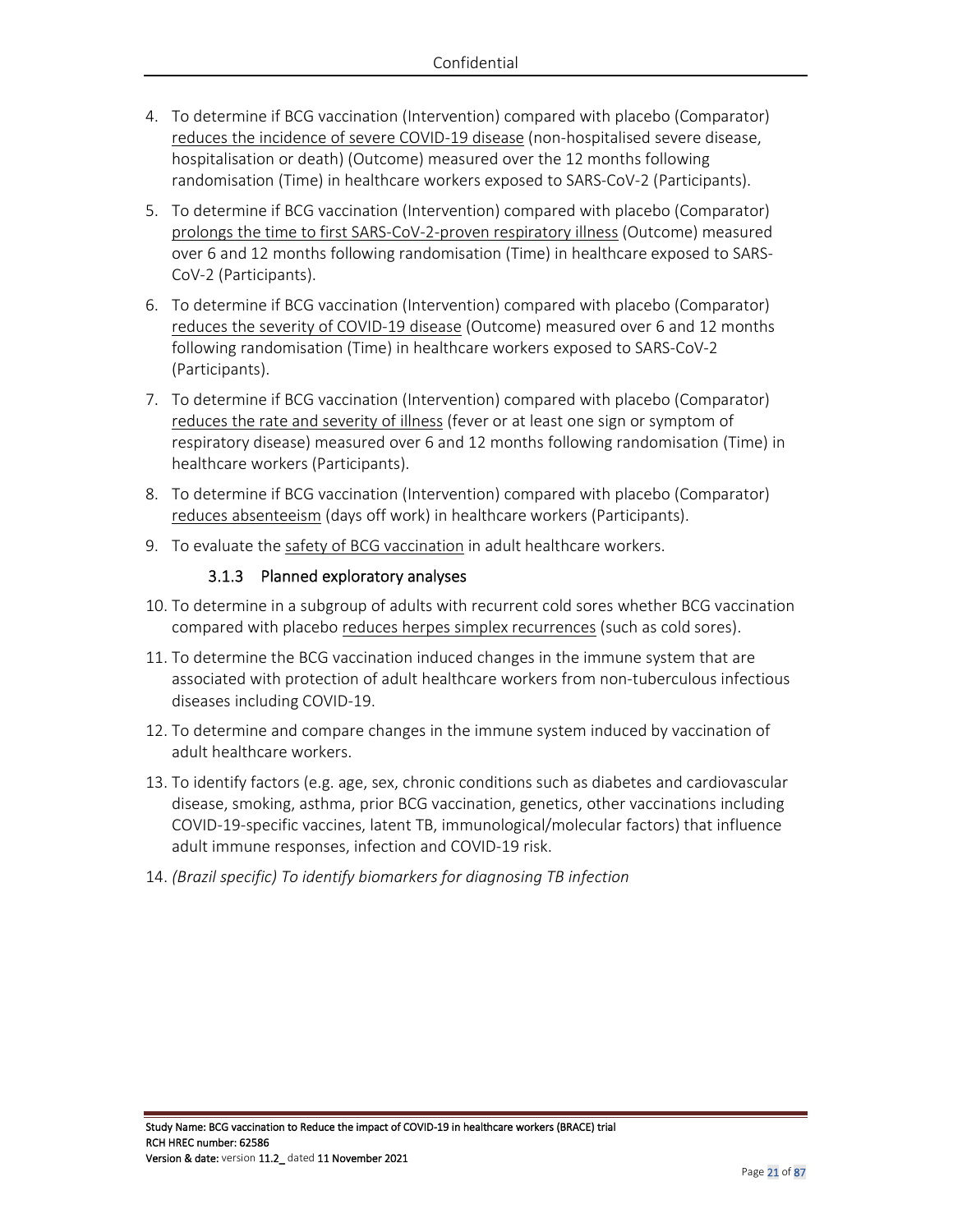## 3.2 Outcomes

| <b>OBJECTIVE</b>                                                                                                                                                                                                                                                                                                                                                        | <b>OUTCOME &amp; OUTCOME MEASURE</b>                                                                                                                                                                                                                                                                                                                                                                                                                                                                                                                                                                                                                                                                                     |
|-------------------------------------------------------------------------------------------------------------------------------------------------------------------------------------------------------------------------------------------------------------------------------------------------------------------------------------------------------------------------|--------------------------------------------------------------------------------------------------------------------------------------------------------------------------------------------------------------------------------------------------------------------------------------------------------------------------------------------------------------------------------------------------------------------------------------------------------------------------------------------------------------------------------------------------------------------------------------------------------------------------------------------------------------------------------------------------------------------------|
| Primary                                                                                                                                                                                                                                                                                                                                                                 |                                                                                                                                                                                                                                                                                                                                                                                                                                                                                                                                                                                                                                                                                                                          |
| 1. To determine if BCG vaccination (Intervention)<br>compared with placebo (Comparator) reduces the<br>incidence of COVID-19 disease (Outcome) measured over<br>the 6 months following randomisation (Time) in healthcare<br>workers exposed to SARS-CoV-2 (Participants).                                                                                              | Number of participants with COVID-19 disease defined as<br>Case definition<br>"- positive SARS-CoV-2 test (PCR, antigen or serology), plus<br>- fever (using self-reported questionnaire), OR<br>- at least one sign or symptom of respiratory disease<br>including cough, sore throat, shortness of breath,<br>respiratory distress/failure (using self-reported<br>questionnaire)"<br>over the 6 months following randomisation                                                                                                                                                                                                                                                                                        |
| 2. To determine if BCG vaccination (Intervention)<br>compared with placebo (Comparator) reduces the<br>incidence of severe COVID-19 disease (with COVID related<br>hospitalisation, death, or non-hospitalised severe disease)<br>(Outcome) measured over the 6 months following<br>randomisation (Time) in healthcare workers exposed to<br>SARS-CoV-2 (Participants). | Number or participants with severe COVID-19 disease with<br>COVID related hospitalisation, death, or with non-<br>hospitalised severe disease<br>Case definition<br>Non-ambulant <sup>1</sup> or $\geq$ 3 consecutive days OR Unable to<br>work <sup>2</sup> for $\geq$ 3 consecutive days, or death (Outcome)<br>measured over the 6 months following randomisation<br>(Time) in healthcare workers exposed to SARS-CoV-2<br>(Participants).<br><sup>1</sup> "pretty much confined to bed (meaning finding it very<br>difficult to do any normal daily activities"<br><sup>2</sup> "I do not feel physically well enough to go to work"<br>(excludes stay at home exclusively for<br>quarantine/workplace restrictions) |
| Secondary                                                                                                                                                                                                                                                                                                                                                               |                                                                                                                                                                                                                                                                                                                                                                                                                                                                                                                                                                                                                                                                                                                          |
| 3. To determine if BCG vaccination (Intervention)<br>compared with placebo (Comparator) reduces the<br>incidence of COVID-19 disease (Outcome) measured over<br>the 12 months following randomisation (Time) in<br>healthcare workers exposed to SARS-CoV-2 (Participants).                                                                                             | Number of participants with COVID-19 disease as defined<br>above over the 12 months following randomisation                                                                                                                                                                                                                                                                                                                                                                                                                                                                                                                                                                                                              |
| 4. To determine if BCG vaccination (Intervention)<br>compared with placebo (Comparator) reduces the<br>incidence of severe COVID-19 disease (COVID related<br>hospitalisation, death, or non-hospitalised severe disease)<br>(Outcome) measured over 6 and 12 months following<br>randomisation (Time) in healthcare workers exposed to<br>SARS-CoV-2 (Participants).   | Number of participants with severe COVID-19 disease as<br>defined above over the 12 months following randomisation                                                                                                                                                                                                                                                                                                                                                                                                                                                                                                                                                                                                       |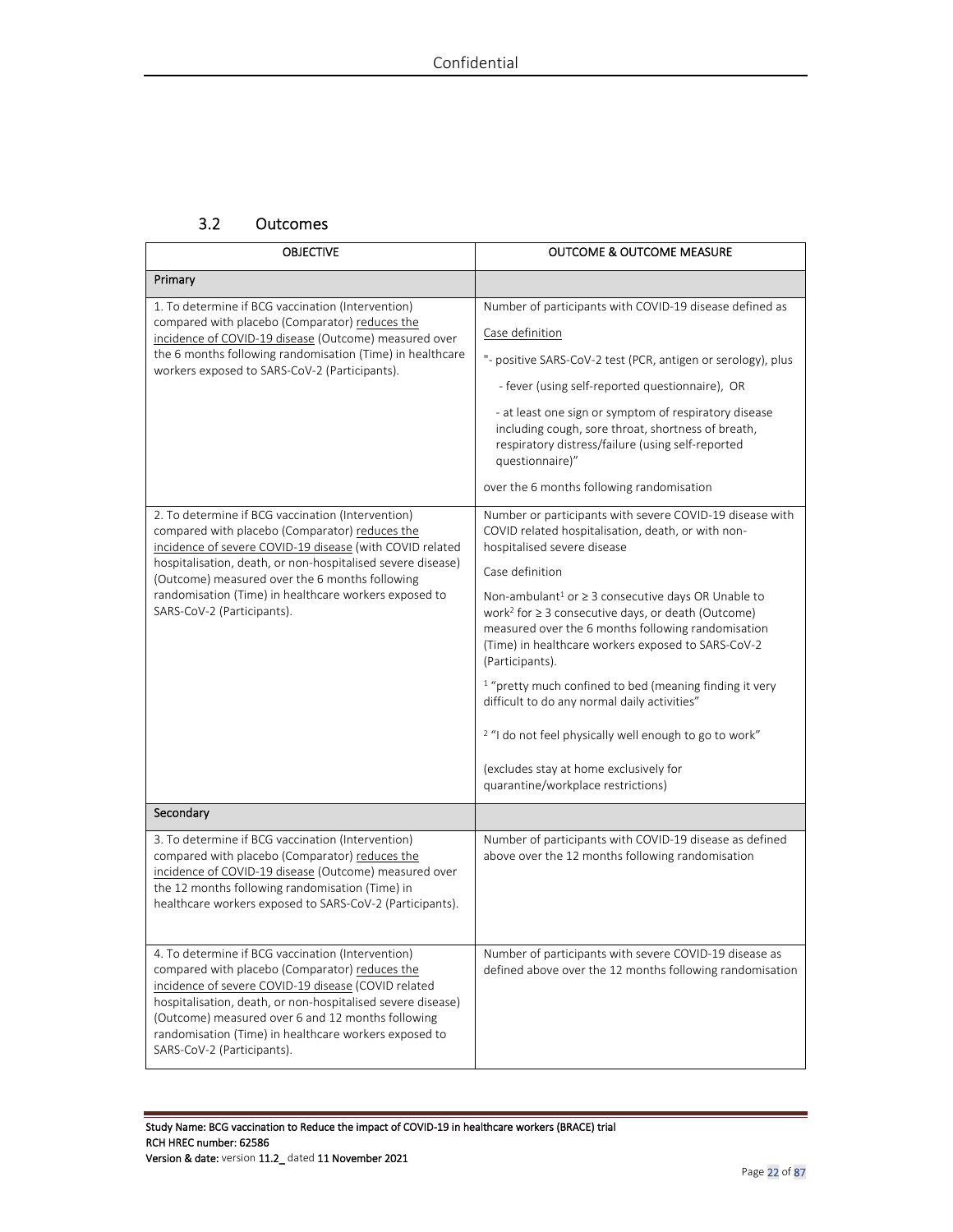| 5. To determine if BCG vaccination (Intervention)<br>compared with placebo (Comparator) prolongs the time to<br>first SARS-CoV-2-proven respiratory illness (Outcome)<br>measured over 6 and 12 months following randomisation<br>(Time) in healthcare workers exposed to SARS-CoV-2<br>(Participants). | Time to first symptom of COVID-19 in a participant who<br>subsequently meets the case definition over the 12<br>months following randomisation.                                                                                                                                                                 |
|---------------------------------------------------------------------------------------------------------------------------------------------------------------------------------------------------------------------------------------------------------------------------------------------------------|-----------------------------------------------------------------------------------------------------------------------------------------------------------------------------------------------------------------------------------------------------------------------------------------------------------------|
| 6. To determine if BCG vaccination (Intervention)<br>compared with placebo (Comparator) reduces the severity<br>of COVID-19 disease (Outcome) measured over 6 and 12<br>months following randomisation (Time) in healthcare<br>workers exposed to SARS-CoV-2 (Participants).                            | All the following measures will be assessed, over the 12<br>months following randomisation<br>Number of participants with COVID-19 disease as defined<br>above                                                                                                                                                  |
|                                                                                                                                                                                                                                                                                                         | Number of episodes of COVID-19 disease as defined above                                                                                                                                                                                                                                                         |
|                                                                                                                                                                                                                                                                                                         | Number of participants with asymptomatic SARS-CoV-2<br>infection defined as<br>- Evidence of SARS-CoV-2 infection (by PCR or<br>seroconversion)<br>- Absence of respiratory illness (using self-reported<br>questionnaire)<br>- No evidence of exposure prior to randomisation<br>(inclusion serology negative) |
|                                                                                                                                                                                                                                                                                                         | Number of days unable to work (using self-reported<br>questionnaire) due to COVID-19 disease as defined above<br>(excludes quarantine/workplace restrictions)                                                                                                                                                   |
|                                                                                                                                                                                                                                                                                                         | Number of days confined to bed (using self-reported<br>questionnaire) due to COVID-19 disease as defined above                                                                                                                                                                                                  |
|                                                                                                                                                                                                                                                                                                         | Number of days with symptoms in any episode of illness<br>that meets the above the case definition for COVID-19<br>disease                                                                                                                                                                                      |
|                                                                                                                                                                                                                                                                                                         | Number of pneumonia cases (abnormal chest X-ray) (using<br>self-reported questionnaire and/or medical/hospital<br>records) associated with a positive SARS-CoV-2 test                                                                                                                                           |
|                                                                                                                                                                                                                                                                                                         | Need for oxygen therapy (using self-reported<br>questionnaire and/or medical/hospital records) associated<br>with a positive SARS-CoV-2 test                                                                                                                                                                    |
|                                                                                                                                                                                                                                                                                                         | Number of admission to critical care and duration of stay<br>(using self-reported questionnaire and/or medical/hospital<br>records) associated with a positive SARS-CoV-2 test                                                                                                                                  |
|                                                                                                                                                                                                                                                                                                         | Need of mechanical ventilation and duration (using self-<br>reported questionnaire and/or medical/hospital records)<br>and a positive SARS-CoV-2 test                                                                                                                                                           |
|                                                                                                                                                                                                                                                                                                         | Duration of hospitalisation due to COVID-19 (using self-<br>reported questionnaire and/or medical/hospital records)                                                                                                                                                                                             |
|                                                                                                                                                                                                                                                                                                         | Number of deaths (from death registry) associated with a<br>positive SARS-CoV-2 test                                                                                                                                                                                                                            |
|                                                                                                                                                                                                                                                                                                         | Data will be collected in self-reported participant<br>questionaries, medical/hospital records and/or<br>government registries                                                                                                                                                                                  |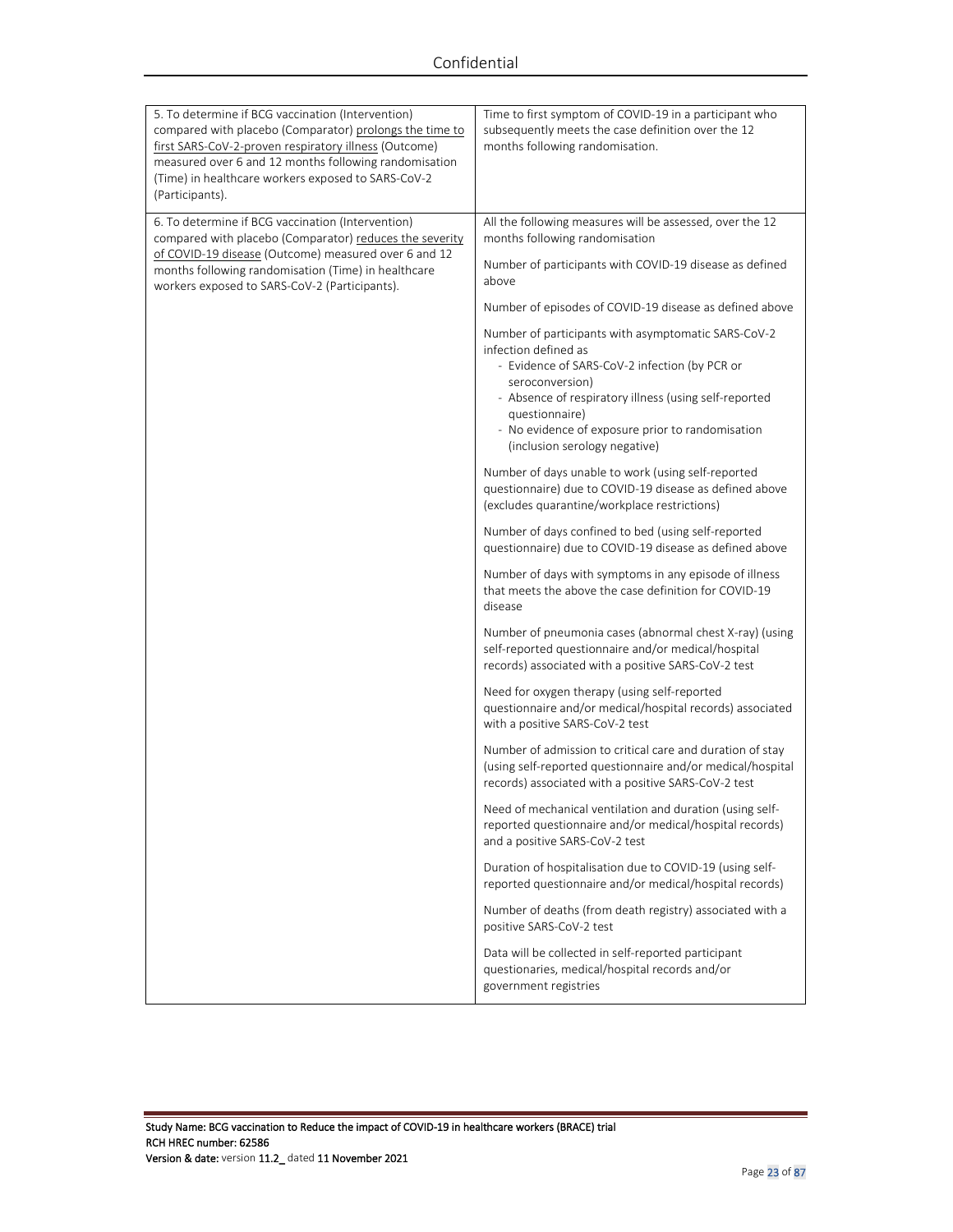| 7. To determine if BCG vaccination (Intervention)<br>compared with placebo (Comparator) reduces the rate and<br>severity of illness (fever or at least one sign or symptom of<br>respiratory disease) measured over the 12 months<br>following randomisation (Time) in healthcare workers<br>(Participants). | All the following measures will be assessed, over the 12<br>months following randomisation<br>For the following outcomes, fever or respiratory illness will<br>be defined as:<br>- fever (using self-reported questionnaire), or<br>- at least one sign or symptom of respiratory disease<br>including cough, sore throat, shortness of breath,<br>respiratory distress/failure, runny/blocked nose (using<br>self-reported questionnaire)<br>Number of participants with fever or respiratory illness, as<br>defined above<br>Number of episodes of fever or respiratory illness, as<br>defined above<br>Number of days unable to work (using self-reported<br>questionnaire) due to fever or respiratory illness, as<br>defined above (excludes quarantine/workplace<br>restrictions)<br>Number of days confined to bed (using self-reported<br>questionnaire) due to fever or respiratory illness, as<br>defined above<br>Number of days with symptoms in any episode of illness<br>that meets the above the case definition fever or<br>respiratory illness<br>Number of pneumonia cases (abnormal chest X-ray) (using<br>self-reported questionnaire and/or medical/hospital<br>records)<br>Need for oxygen therapy (using self-reported<br>questionnaire and/or medical/hospital records)<br>Number of admission to critical care (using self-reported<br>questionnaire and/or medical/hospital records)<br>Need of mechanical ventilation (using self-reported<br>questionnaire and/or medical/hospital records)<br>Number of deaths (from death registry)<br>Duration of hospitalisation due to fever or respiratory<br>illness (using self-reported questionnaire and/or<br>medical/hospital records)<br>This data will be collected in self-reported participant<br>questionnaires, medical/hospital records and/or |
|--------------------------------------------------------------------------------------------------------------------------------------------------------------------------------------------------------------------------------------------------------------------------------------------------------------|-------------------------------------------------------------------------------------------------------------------------------------------------------------------------------------------------------------------------------------------------------------------------------------------------------------------------------------------------------------------------------------------------------------------------------------------------------------------------------------------------------------------------------------------------------------------------------------------------------------------------------------------------------------------------------------------------------------------------------------------------------------------------------------------------------------------------------------------------------------------------------------------------------------------------------------------------------------------------------------------------------------------------------------------------------------------------------------------------------------------------------------------------------------------------------------------------------------------------------------------------------------------------------------------------------------------------------------------------------------------------------------------------------------------------------------------------------------------------------------------------------------------------------------------------------------------------------------------------------------------------------------------------------------------------------------------------------------------------------------------------------------------------------------------------------------------------------|
|                                                                                                                                                                                                                                                                                                              | government registries                                                                                                                                                                                                                                                                                                                                                                                                                                                                                                                                                                                                                                                                                                                                                                                                                                                                                                                                                                                                                                                                                                                                                                                                                                                                                                                                                                                                                                                                                                                                                                                                                                                                                                                                                                                                         |
| 8. To determine if BCG vaccination (Intervention)<br>compared with placebo (Comparator) reduces<br>absenteeism (days off work) in healthcare workers<br>(Participants).                                                                                                                                      | Number of days of unplanned absenteeism for any reason<br>(using self-reported questionnaire) over the 12 months<br>following randomisation                                                                                                                                                                                                                                                                                                                                                                                                                                                                                                                                                                                                                                                                                                                                                                                                                                                                                                                                                                                                                                                                                                                                                                                                                                                                                                                                                                                                                                                                                                                                                                                                                                                                                   |
| 9. To evaluate the safety of BCG vaccination in healthcare<br>workers.                                                                                                                                                                                                                                       | Type and severity of adverse events of interest over the 3<br>months following randomisation will be collected and<br>graded using toxicity grading scale.<br>Serious Adverse Events, over the 3 months following<br>randomisation                                                                                                                                                                                                                                                                                                                                                                                                                                                                                                                                                                                                                                                                                                                                                                                                                                                                                                                                                                                                                                                                                                                                                                                                                                                                                                                                                                                                                                                                                                                                                                                            |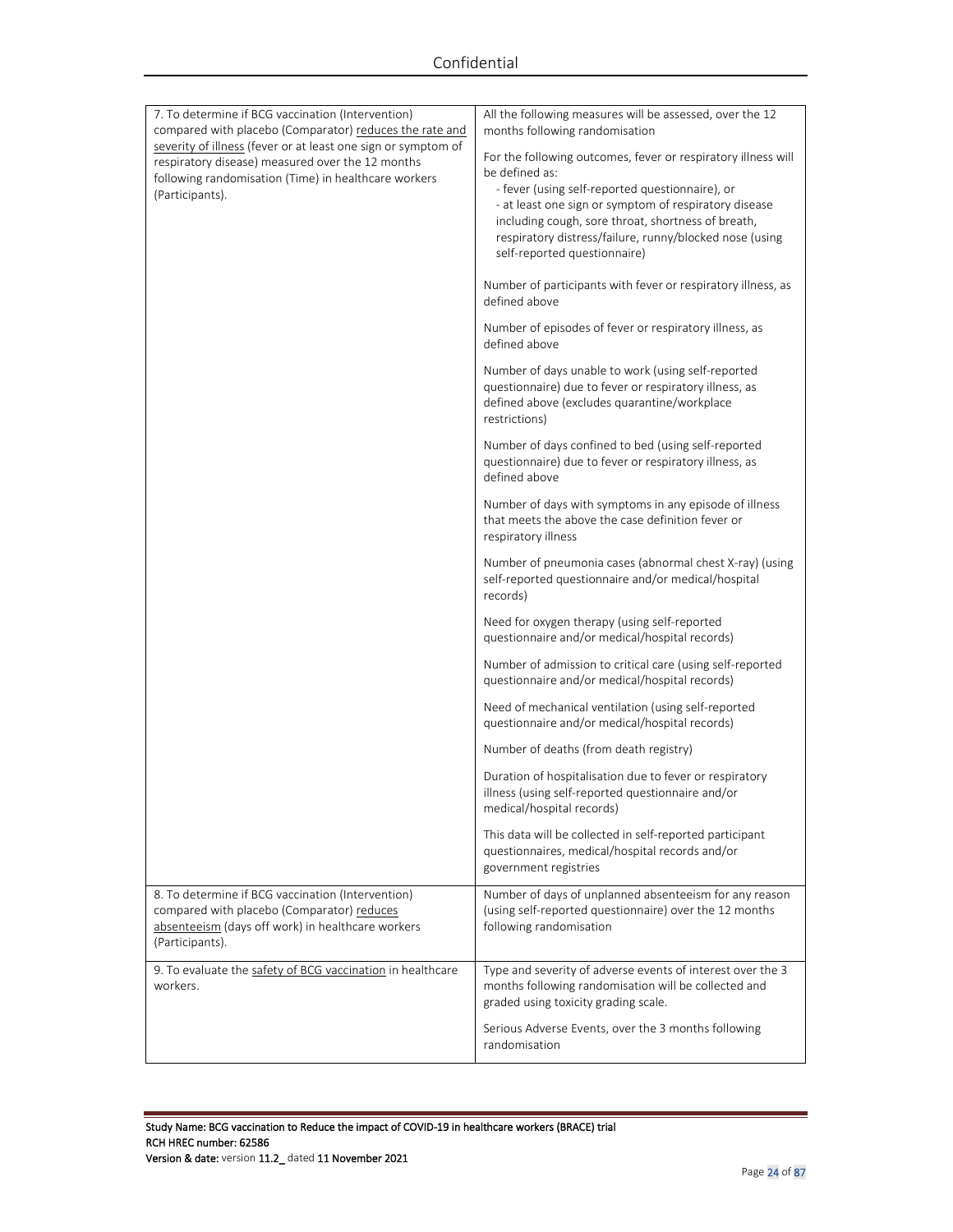| Exploratory analyses                                                                                                                                                                                                                                                                                                                                      |                                                                                                                                                                                                                                                                                                                                                                                                                                                                                                                                                                                                                                                                                                                          |
|-----------------------------------------------------------------------------------------------------------------------------------------------------------------------------------------------------------------------------------------------------------------------------------------------------------------------------------------------------------|--------------------------------------------------------------------------------------------------------------------------------------------------------------------------------------------------------------------------------------------------------------------------------------------------------------------------------------------------------------------------------------------------------------------------------------------------------------------------------------------------------------------------------------------------------------------------------------------------------------------------------------------------------------------------------------------------------------------------|
| 10. To determine in a subgroup of participants with<br>recurrent cold sores whether BCG vaccination compared<br>with placebo reduces herpes simplex recurrence (such as                                                                                                                                                                                   | Number of participants with herpes simplex recurrence<br>(self-reported e) over the 12 months following<br>randomisation                                                                                                                                                                                                                                                                                                                                                                                                                                                                                                                                                                                                 |
| cold sores).                                                                                                                                                                                                                                                                                                                                              | Number of episodes of herpes simplex recurrence (self-<br>reported) over the 12 months following randomisation                                                                                                                                                                                                                                                                                                                                                                                                                                                                                                                                                                                                           |
|                                                                                                                                                                                                                                                                                                                                                           | Time: to first of herpes simplex recurrence (self-reported)<br>over the 12 months following randomisation                                                                                                                                                                                                                                                                                                                                                                                                                                                                                                                                                                                                                |
| 11. To determine the impact of BCG vaccination on the<br>immune system that are associated with protection of<br>adult healthcare workers from non-tuberculous<br>infectious diseases including COVID-19.<br>12. To determine and compare changes in the immune<br>system induced by vaccination of adult healthcare<br>workers.                          | The immune system will be assessed by several methods<br>including:<br>Cytokine levels in supernatants from whole<br>blood stimulated with off-target pathogens<br>(including BCG, Staphylococcus aureus,<br>Escherichia coli) and Toll-like receptor (TLR)<br>agonists, measured by multiplex<br>Cytokine production, activation and<br>differentiation of immune cells (measured by<br>flow cytometry)<br>Epigenetic modifications (e.g. histone<br>methylation/acetylation and CpG methylation)<br>measured by ChIP-Seq and/or microarray<br>Anti-vaccine and anti-pathogen (including SARS-<br>CoV2) antibody levels measured by ELISA,<br>multiplex or VirScan<br>RNA expression measured by qRT-PCR or RNA-<br>Seg |
| 13. To identify factors (e.g. age, sex, chronic conditions<br>such as diabetes and cardiovascular disease, smoking,<br>asthma, prior BCG vaccination, genetics, other<br>vaccinations including COVID-19-specific vaccines,<br>latent TB, immunological/molecular factors) that<br>influence adult immune responses, infection and<br>COVID-19 responses. | Association of demographic factors, exposure, genetic<br>factors (e.g. single nucleotide polymorphisms) and immune<br>factors (e.g. cell numbers, circulating cytokines, anti-<br>vaccine/anti-pathogen antibodies) with the function of the<br>immune system as described above and COVID-19<br>prevalence or severity as defined above                                                                                                                                                                                                                                                                                                                                                                                 |
| 14. (Brazil specific) To identify biomarkers for diagnosing<br>TB infection                                                                                                                                                                                                                                                                               | Association of biomarkers (e.g. cytokines measured from<br>QFT-Plus supernatants, whole blood transcriptional<br>signature) with TB infection                                                                                                                                                                                                                                                                                                                                                                                                                                                                                                                                                                            |

### 4 TRIAL DESIGN

### 4.1 Overall design

This is a phase III, two group, multicentre, randomised placebo controlled trial in up to 7244 frontline healthcare workers to determine if BCG vaccine reduces prevalence and the severity of COVID-19 disease during the 2020 SARS-CoV-2 pandemic. As part of this study we plan to combine the data from this study in a pre-planned meta-analysis with data from the 2834 participants recruited in the first stage of this study which followed the same protocol but where participants were randomised between BCG and no BCG at the time of receiving a flu vaccination, for a total sample size of 10078. Although we recognise that the first stage of this study was addressing a slightly different research question, we feel that it is important to combine data from the initial stage of study as they both provide estimates of the efficacy of the BCG vaccination, which is critical to provide adequate power to determine the efficacy of the BCG vaccination.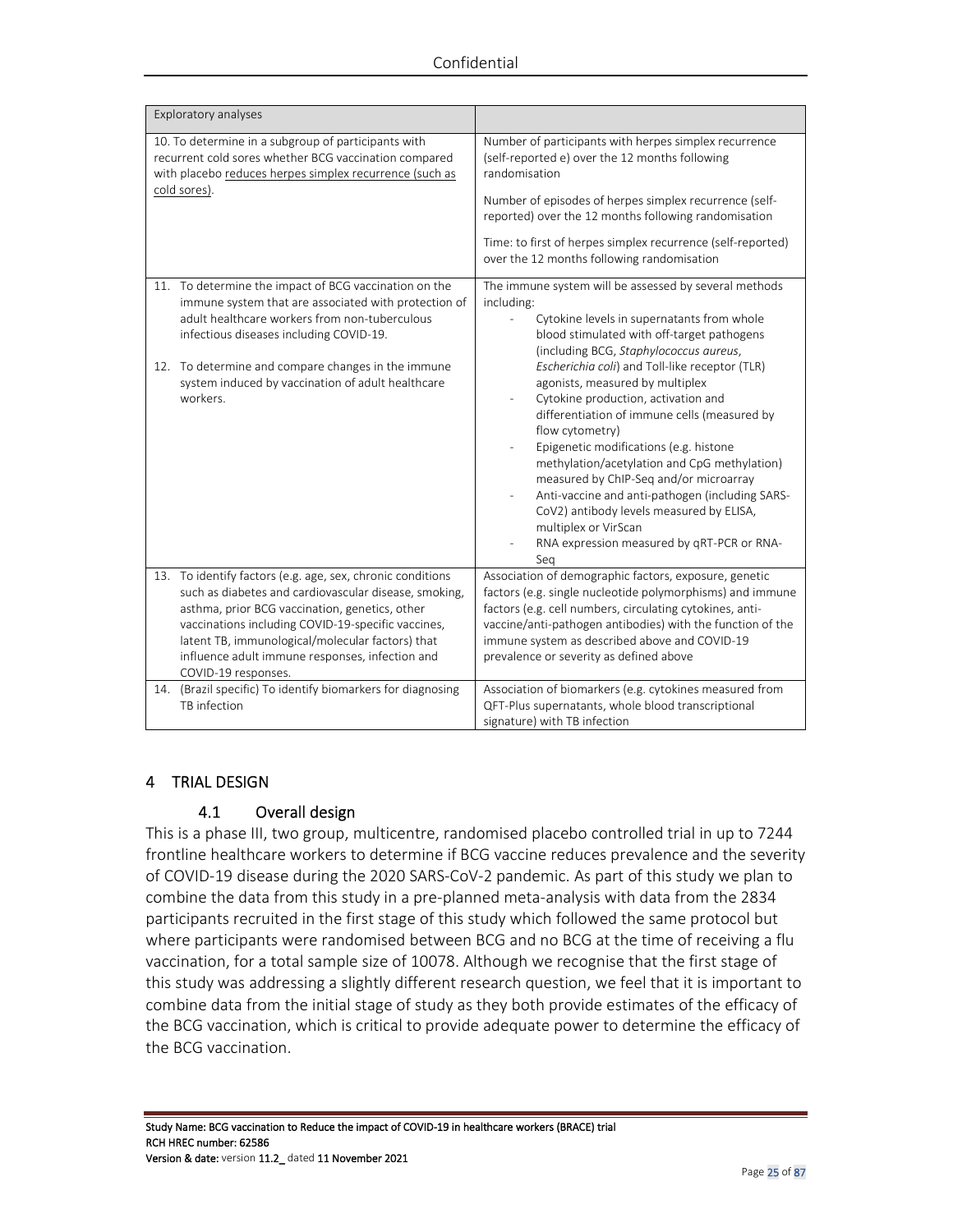In Europe, healthcare workers from the Netherlands, the UK, Spain and possibly other countries will be recruited across multiple sites.

In Australia, participating sites are hospitals within Victoria, Western Australia, South Australia and New South Wales. Australian sites involved in this study include the RCH VIC, Monash Health VIC, Epworth Healthcare VIC, Perth Children's Hospital WA, Fiona Stanley Hospital WA , Sir Charles Gairdner Hospital WA, Royal Adelaide Hospital SA, Women's and Children's Hospital Adelaide SA, The Children's Hospital at Westmead NSW, Westmead Hospital NSW, Prince of Wales Hospital NSW, St Vincent's Hospital Sydney NSW and Sydney Children's Hospital, Randwick NSW.

In Brazil, there will be a participating sites in Mato Grosso do Sul State, Rio de Janerio and Amazonas. In Mato Grosso do Sol the principal site will the Faculty of Medicine of the Federal University of Mato Gross do Dul (UFMS) with additional locations: Regional Hospital of Mato Grosso do Sul, Hospital CASSEMS, Hospital Santa Casa and Municipal Health Units. In Rio de Janeiro the principal site will the Centro de Referência Prof Hélio Fraga (CRPFH) da Escola Nacional de Saúde Pública Sérgio Arouca (ENSP), FIOCRUZ and Municipal Health Office of Rio de Janeiro. Other sites in Rio de Janeiro and Mato Grosso do Sul will be identified. In Amazonas the principal site will be Fundação de Medicina Tropical and Health State Office. Other sites in Brazil may be identified.

Recruitment may be held at participating sites or centrally identified locations with appropriate safety and privacy infrastructure.

Participants will be randomised to receive BCG or placebo.

During the initial stage of the study in Australia, randomisation and immunisation coincided with the annual staff influenza immunisation roll out at each hospital. During the first stage of the study, influenza vaccine occurred at the same time as randomisation and BCG vaccination or no BCG for 2834 health care workers. During the second stage in locations where the annual influenza vaccine is available, participants are asked to confirm they have received the influenza vaccination a minimum of 72 hours prior to randomisation.

The control group will receive a placebo injection of 0.9% NaCl. Most people vaccinated with the BCG vaccine develop a papule/blister at the injection site around two-weeks after vaccination. Due to this, even using a placebo, it is not possible to completely blind participants to their treatment group allocation. The outcomes (incidence of COVID-19 disease or admission to hospital for COVID-19 disease) are objective measures, it is however still plausible that participant's suspicion of their group allocation might bias the study results. This risk will be mitigated by using a placebo where an element of doubt over treatment allocation may persist even in the absence of scar formation. Members of the research team doing follow-up, data cleaning and analysis will be blinded to the group allocation (by the hiding of this variable and all other variables related to BCG from the dataset) until the formal detailed statistical analysis plan is confirmed and signed by all investigators and all data cleaning/preparation is complete.

Randomisation will be stratified for all factors that might influence the effectiveness of the intervention. For more details see section 6.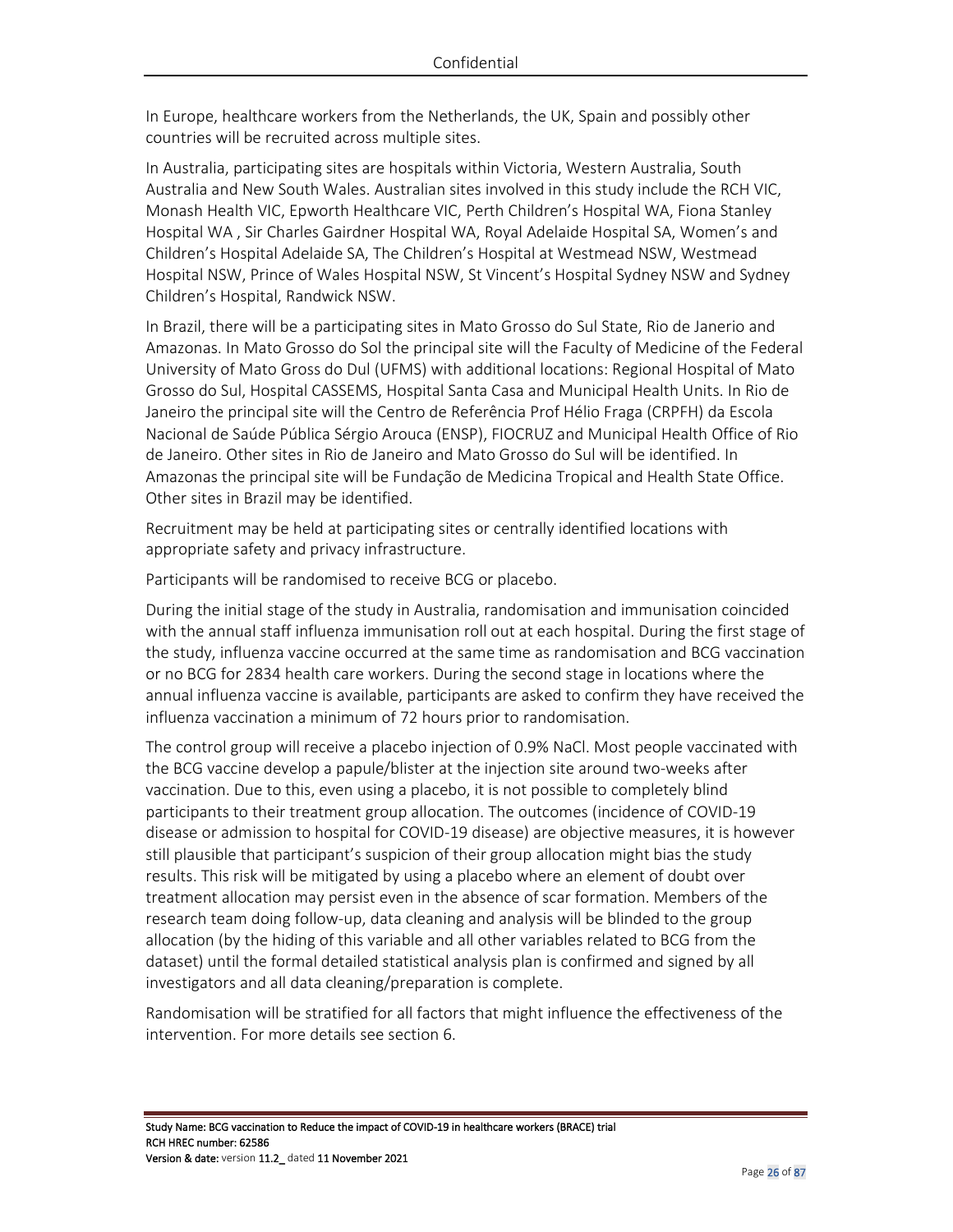Follow-up for all participants will last 1-year. For each episode of fever with a respiratory symptom during the follow-up period, all participants complete a survey in a smartphone app, electronic message or by phone, and may have a home visit by members of the research team for sample collection (e.g. if the government ceases or limits COVID-19 testing; respiratory swab preferred, however blood sample will be taken if no swab testing kits are available). If necessary (e.g. insufficient testing capacity or personal protective equipment) participants may be asked to self-collect throat/nose swabs for later collection by study staff, or self-test a finger-prick blood sample and send a photo of the results to the study team.

## 4.2 Justification for dose

The dose and route of BCG administration are the standard accepted dosage for BCG vaccine when used to prevent TB. There is no justification to vary from this.

## 4.3 Trial population

#### 4.3.1 Eligibility criteria

Participants will be assigned to a randomised trial treatment only if they meet all of the inclusion criteria and none of the exclusion criteria.

As soon as COVID 19 specific vaccine becomes available, for sites that are still recruiting participants into the BRACE trial, the site's study team will have to inform the participant before they provide consent, that there will be a delay in receiving their COVID-19-specific-vaccine by either (1) at least 7 days following BCG/placebo injection OR (2) in accordance with their relevant vaccine national guidelines whichever is the longest.

## 4.3.2 Inclusion criteria

- Over 18 years of age
- Healthcare worker
	- o This is defined as anyone who works in a healthcare setting or has face to face contact with patients.
- Provide a signed and dated informed consent form
- Australian sites only: If annual influenza vaccination is available, receiving the flu vaccine is an eligibility requirement. The flu vaccine will be required a minimum of 3 days in advance of randomisation in the BRACE trial.
- Pre-randomisation blood collected

### 4.3.3 Exclusion criteria

- Has any BCG vaccine contraindication
	- o Fever or generalised skin infection (where feasible, randomisation can be delayed until cleared)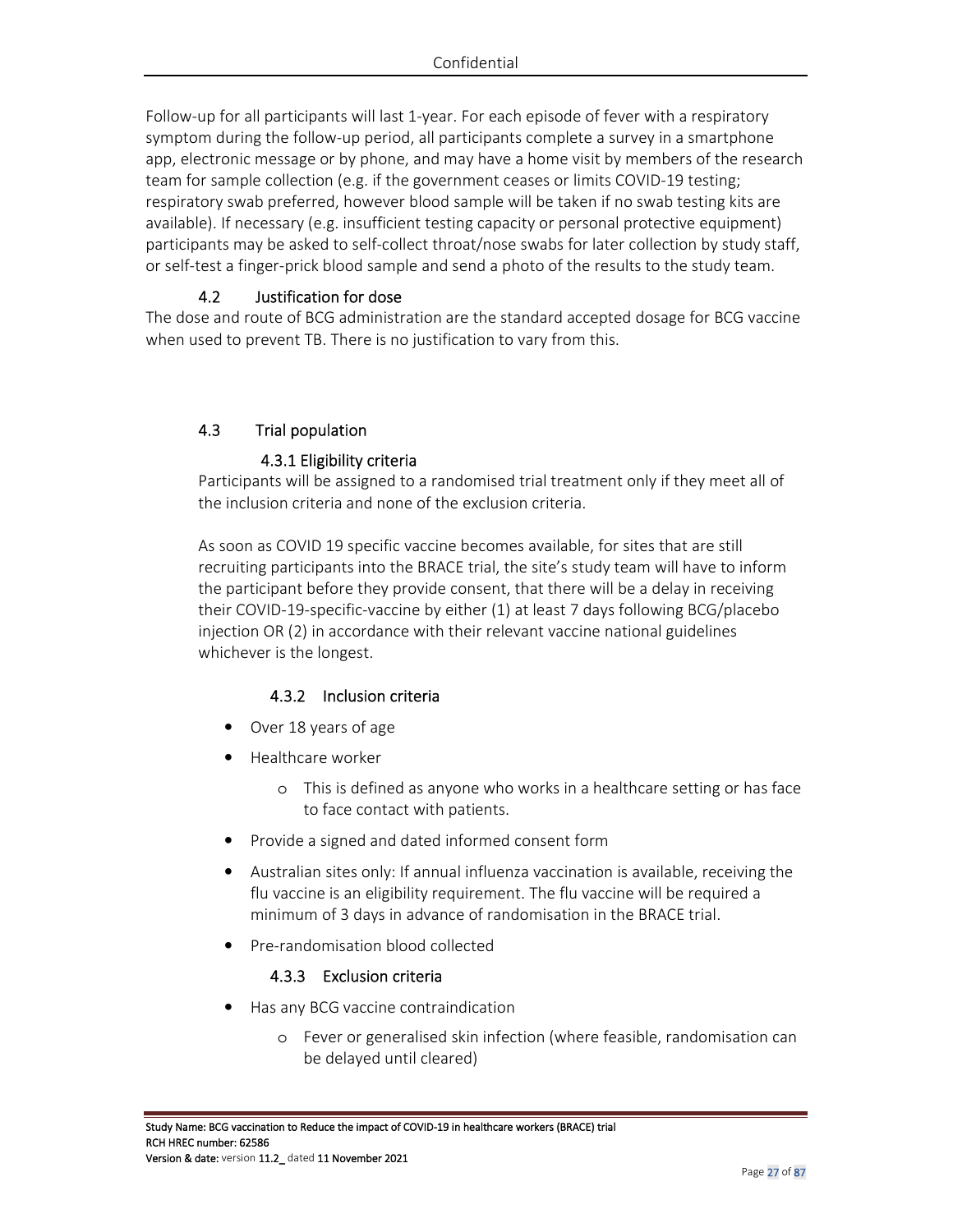- o Weakened resistance toward infections due to a disease in/of the immune system
- o Receiving medical treatment that affects the immune response or other immunosuppressive therapy in the last year.
	- These therapies include systemic corticosteroids  $(≥20$ mg for ≥2 weeks), non-biological immunosuppressant (also known as 'DMARDS'), biological agents (such as monoclonal antibodies against tumour necrosis factor (TNF)-alpha).
	- o People with congenital cellular immunodeficiencies, including specific deficiencies of the interferon-gamma pathway
	- o People with malignancies involving bone marrow or lymphoid systems
- o People with any serious underlying illness (such as malignancy)
	- NB: People with cardiovascular disease, hypertension, diabetes, and/or chronic respiratory disease are eligible if not immunocompromised, and if they meet other eligibility criteria
- o Known or suspected HIV infection, $11$  even if they are asymptomatic or have normal immune function.
	- $\circ$  This is because of the risk of disseminated BCG infection<sup>12,13</sup>
- o People with active skin disease such as eczema, dermatitis or psoriasis at or near the site of vaccination
	- o A different adjacent site on the upper arm can be chosen if necessary
- o Pregnant
	- Although there is no evidence that BCG vaccination is harmful during pregnancy, it is a contra-indication to BCG vaccination. Therefore, we will exclude women who think they could be pregnant or are planning to become pregnant within the next month.
	- UK specific: Although there is no evidence that BCG vaccination is harmful during pregnancy, it is a contra-indication to BCG vaccination. Therefore, we will exclude women of childbearing potential (WOCBP) who think they could be pregnant. See section 8.2 for definition of WOCBP and Appendix 3 for UK specific pregnancy test requirements.
	- Spain specific: If the patient is female, and of childbearing potential, she must have a negative pregnancy test (provided by Sponsor) at the time of inclusion and practice a reliable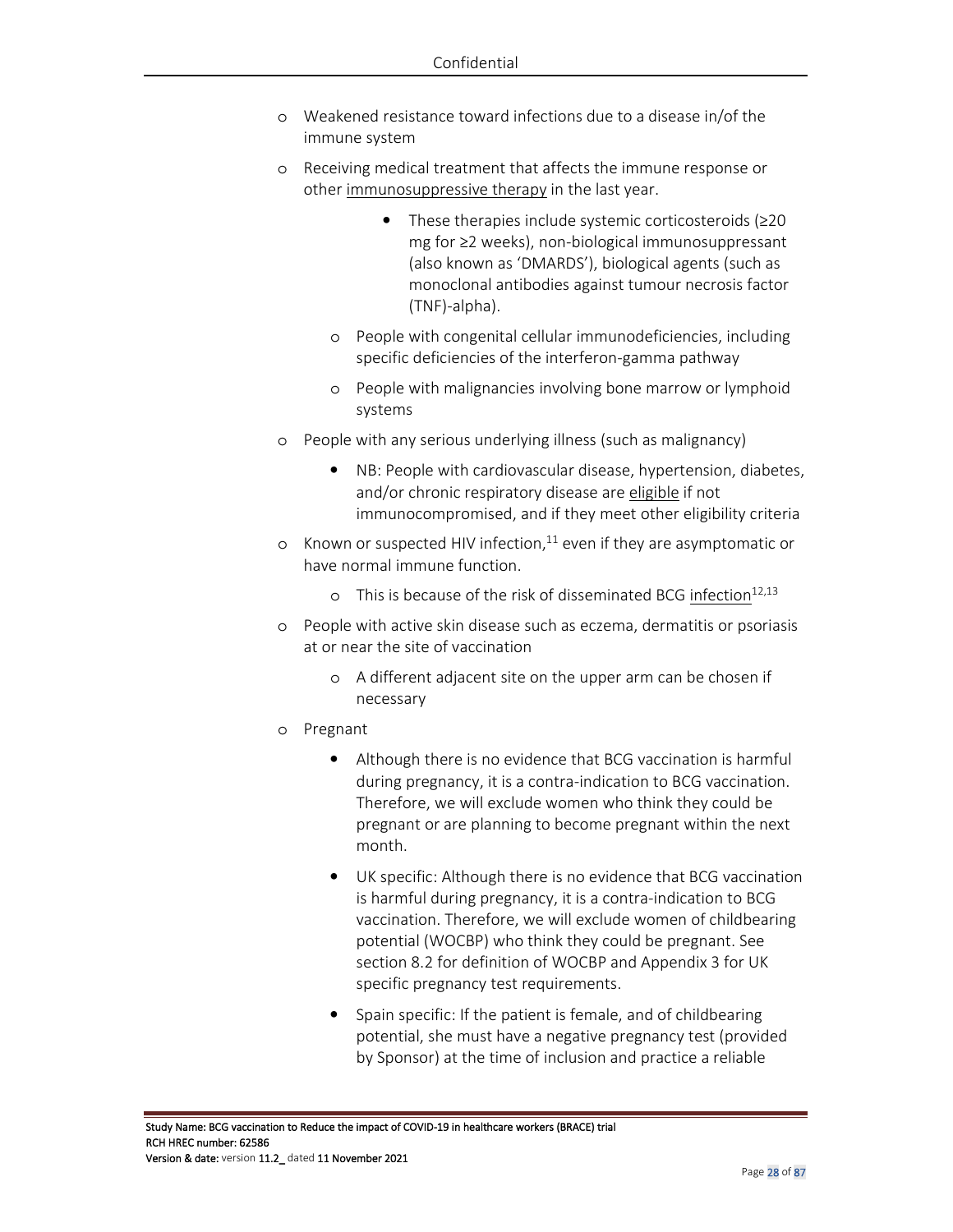method of birth control for 30 days after receiving the BCG vaccination. See Appendix 6 for Spain specific requirements

- o Another live vaccine administered in the month prior to randomisation
- o Require another live vaccine to be administered within the month following BCG randomisation
	- o If the other live vaccine can be given on the same day, this exclusion criteria does not apply
- o Known anaphylactic reaction to any of the ingredients present in the BCG vaccine
- o Previous active TB disease
- o Currently receiving long term (more than 1 month) treatment with isoniazid, rifampicin or quinolone as these antibiotics have activity against *Mycobacterium bovis*
- Previous adverse reaction to BCG vaccine (significant local reaction (abscess) or suppurative lymphadenitis)
- BCG vaccine given within the last year
- Have previously had a SARS-CoV-2 positive test result (positive PCR on a respiratory sample or a positive SARS-CoV-2 diagnostic antigen test approved by the local jurisdiction's public health policy)
- Already part of this trial, recruited at a different site/hospital.
- Participation in another COVID-19 prevention trial
- Have previously received a COVID-19-specific vaccine

### 4.4 Lifestyle considerations

Not applicable

#### 4.5 Screen failures

Screen failures are defined as participants who consent to participate in the trial but who are found, during the screening procedures, to be ineligible to continue into the trial. They therefore do not receive the intervention / are not randomised.

### 4.6 Recruitment and Consent

Potential participants will receive information (via email, healthcare facilities notice board and/or website/social media etc) about the trial. This will include a short blurb about the study and a link to a website where they can read further information contact details for further questions. Potential participants will be able to evaluate their eligibility online via the REDCap public link and having met the eligibility criteria access the site specific participant information and consent form (PICF) prior to attending clinic.

Interested healthcare workers will be given the opportunity to talk with a member of the research team by phone or video conferencing if they have any questions (social distancing practices will still be applied wherever possible). The process will vary slightly between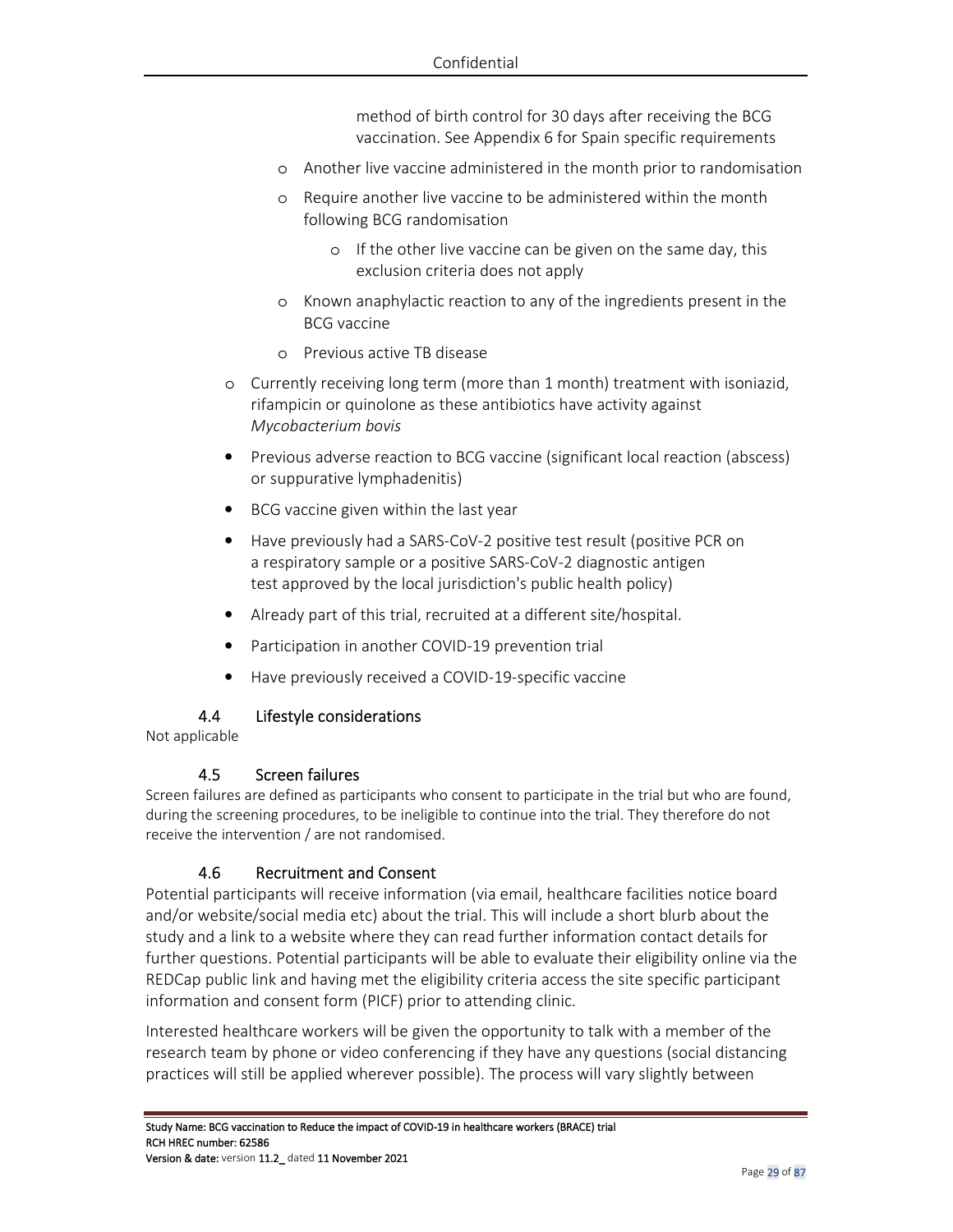locations due to contextual adaptations, however, it will be built around the same core essentials:

- Providing accurate information regarding the trial through a combination of publicly available information and additional detailed explanation by trained study staff
- Eligibility screening for all participants. If participants are ineligible no identifying information will be collected
- Informed consent secured from all participants through signed (electronic or hard copy) PICFs. Consent will be voluntary and free from coercion.
- Study staff will confirm eligibility and consent with prospective participants.

The webpage text, PICFs (electronic or hard copy) and eligibility questionnaire will have prior approval of HREC before use.

In Australia, influenza vaccination 72 hours prior to randomisation is an inclusion criteria as outlined in 4.3.2. For sites outside Australia, the research team will provide recommendation to all participants not to have the influenza vaccine within the 72 hours prior or post randomisation.

For those who are eligible and provide informed consent, they will be asked to provide their contact details (including date of birth, heathcare card number (or equivalent), name and other identifying details) and a baseline questionnaire on participant characteristic (demographics and environmental information) into either REDCap database or hard-copy forms based on national privacy regulations.

Participants will be told when completing eligibility check (before consenting) that pregnancy, or planning to become pregnant within the next month is a contraindication to getting BCG. We will ask that if they are unsure to do a home pregnancy test, and on the day of randomisation we will have pregnancy tests available that they can use to take away self-test at the site before randomisation. In the UK and Spain completing a pregnancy tests will be eligibility requirement as outlined in Appendix 3 and 6. This will be done in a subtle way to limit the likelihood that other staff will be aware that they have requested a pregnancy test. We have structured it this way to allow people to test in the privacy of their homes rather than have a conversation with the researchers.

Because only 10,078 participants are to be recruited over multiple sites, it is possible that more staff will be interested in participating than can be included in the trial. Given there will likely be interested participants who complete e-consent (where relevant) but are not randomised (become sick, become ineligible, changed their mind) we will continue recruitment until we reach the required number of participants randomised (10,078 participants). Randomisation will cease on the day that 10,078 participants are randomised. On the consent form and other pre-information, interested participants will be informed that due to the limited numbers who can be included in the trial, despite consenting, we cannot guarantee they will be randomised.

Given the importance of finding an intervention that can be used early in future pandemics (before a disease-specific vaccine is available), we expect there will be significant interest from researchers to try and understand how BCG works to boost the immune system. To this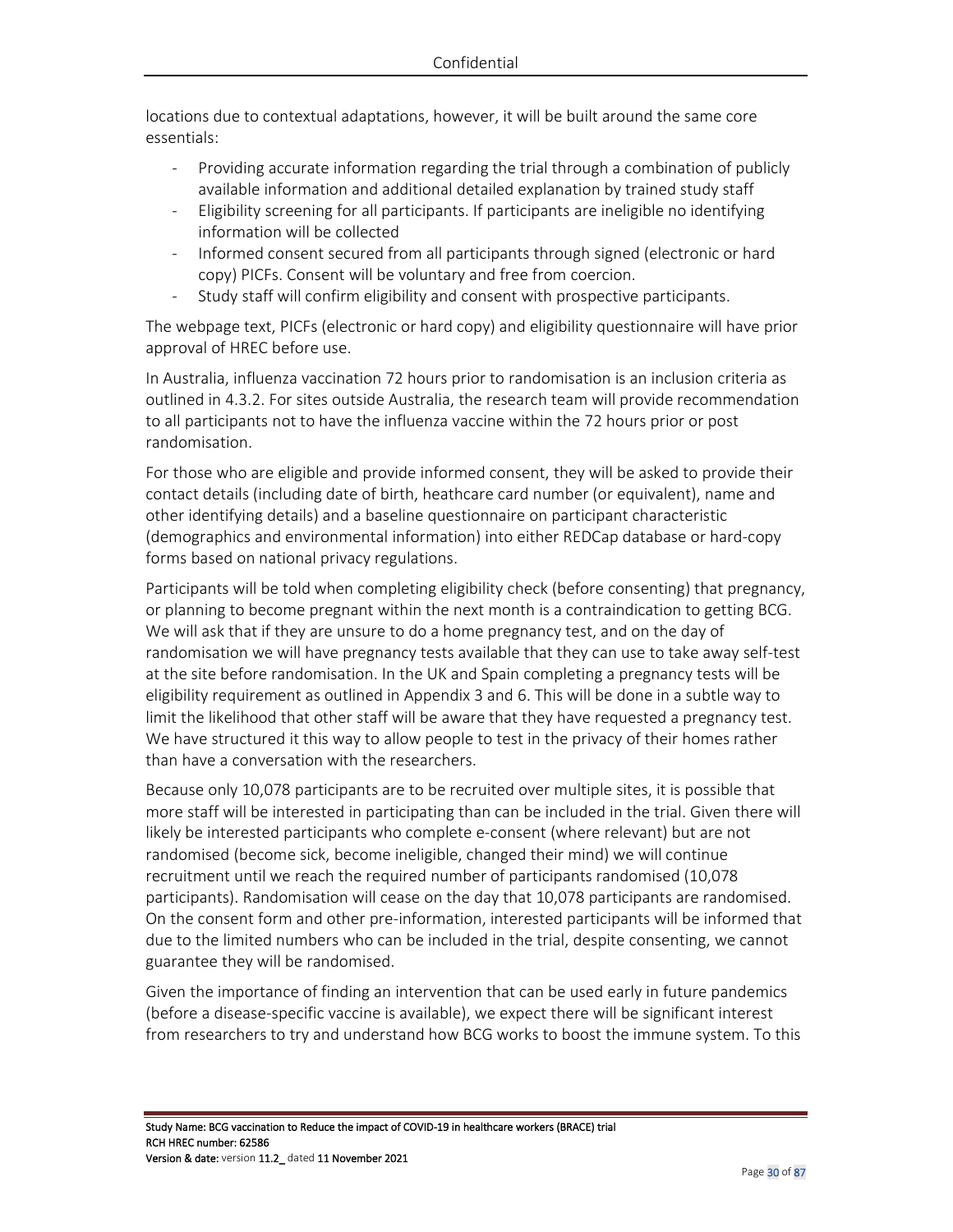end, we will include an optional consent for participants to indicate whether they are interested in being approached for other projects.

No identifying information will be provided to the hospital or recruiting sites regarding any staff who have consented to be part of the trial.

## 4.7 Pre-randomisation blood sample

To remain eligible for randomisation in BRACE a pre-randomisation bloods sample must be provided. This blood sample will be taken at enrolment but can be taken up to 24 hours prior to randomisation. This sample cannot be taken after administration of the intervention or placebo.

### 4.8 Re-consent

As required, participants will be contacted through REDCap and sent appropriate and relevant information for re-consent. Re-consent materials will contain contact details for the study team so that participants can ask questions. Participants will be asked if they agree to the changes by signing the re-consent in either electronic or hard copy format depending on country specific ethics requirements. All participant information for re-consent will be approved by HREC prior to use.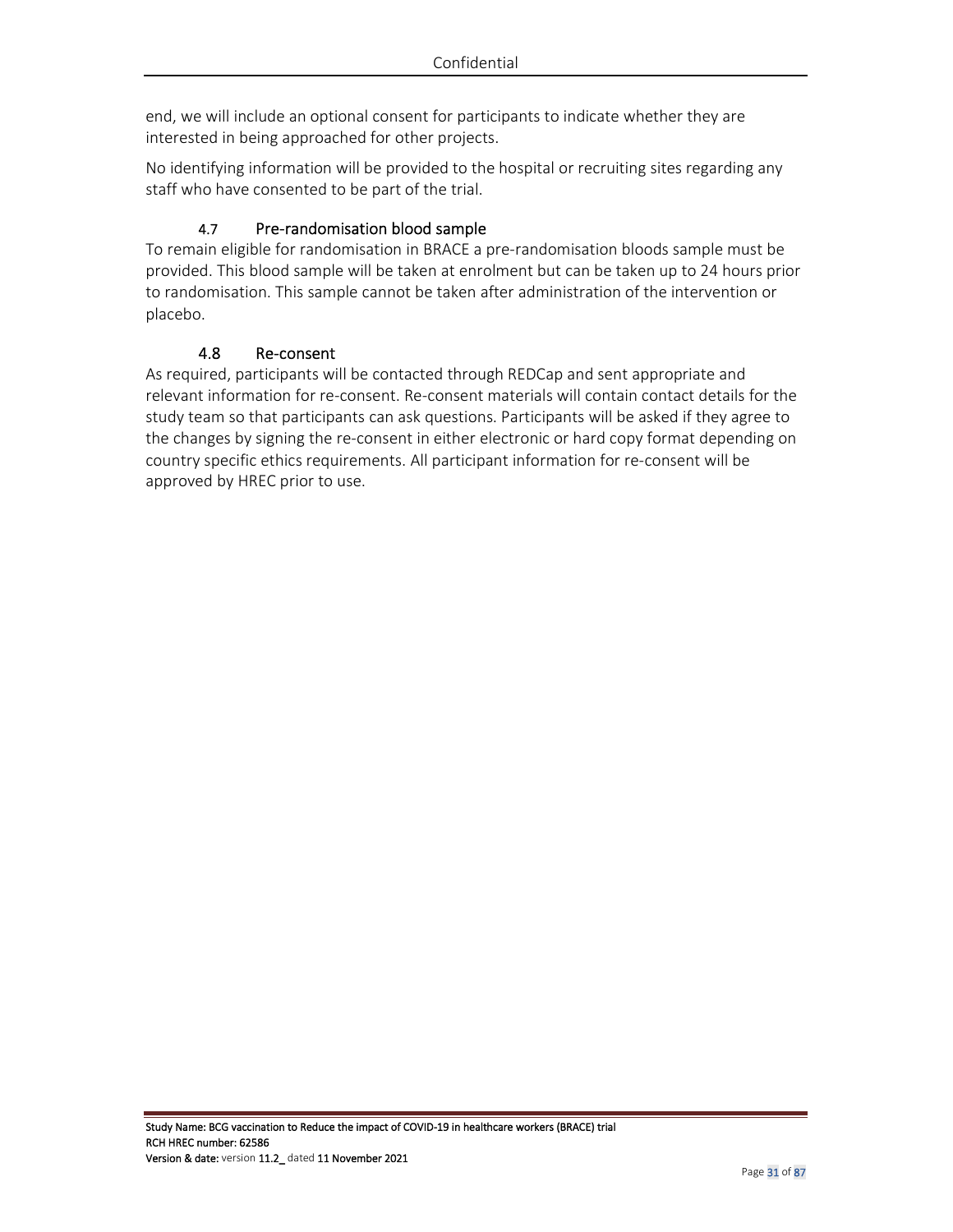### 5 INTERVENTION

## 5.1 Treatment arms

Intervention group: BCG vaccine Comparator group: 0.9% Saline

## 5.2 Trial Intervention(s)

## 5.2.1 Description of trial investigational products

## 5.2.1.1 BCG vaccine SSI

|                                 | Freeze-dried powder:<br>Live attenuated bacteria of the type Mycobacterium bovis<br>BCG (Bacillus Calmette-Guerin), Danish strain 1331<br>0.1 ml vaccine contains between 2 to 8 x $10^5$ colony<br>forming units. |
|---------------------------------|--------------------------------------------------------------------------------------------------------------------------------------------------------------------------------------------------------------------|
| Active substance and excipients | Powder Excipient: Sodium glutamate                                                                                                                                                                                 |
|                                 | Solvent for resuspension:<br>magnesium sulphate heptahydrate, dipotassium<br>phosphate, citric acid monohydrate, l-asparagine<br>monohydrate, ferric ammonium citrate, glycerol 85%, and<br>water for injections.  |
| Trade or Generic name           | <b>BCG Vaccine SSI</b>                                                                                                                                                                                             |
| Dosage form                     | Powder for Injection with solvent for resuspension                                                                                                                                                                 |
| Route of administration         | Intradermal                                                                                                                                                                                                        |

#### 5.2.1.2 Placebo to match BCG vaccine SSI

| Active substance and excipients | Sodium Chloride 0.9%.               |
|---------------------------------|-------------------------------------|
| Trade or Generic name           | Sodium Chloride Injection BP or USP |
| Dosage form                     | Ampoule (10 mL)                     |
| Route of administration         | Intradermal                         |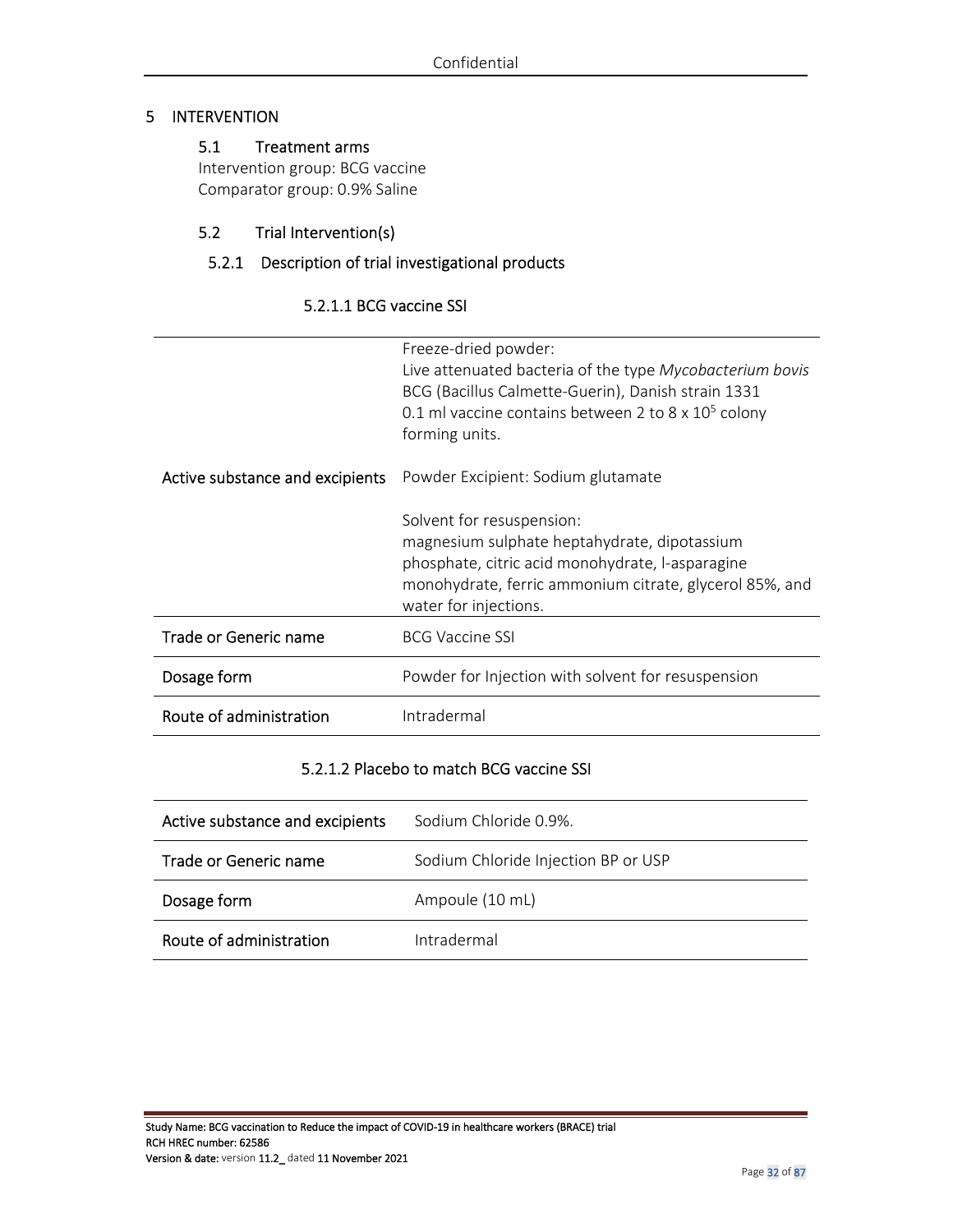## 5.2.2 Dosage

A single dose of BCG vaccine SSI or matched placebo will be given to all participants who are randomised. The adult dose is 0.1 mL (of BCG vaccine SSI or 0.9% NaCl) injected intradermally over the distal insertion of the deltoid muscle onto the humerus (approximately one third down the upper arm).

#### 5.2.3 Dose modification

There are no allowable dose modifications

#### 5.2.4 Storage and dispensing of BCG vaccine SSI

- Store between 2ºC 8ºC
- Store in the original package in order to protect from light
- Do not freeze
- Do not use the vaccine after the expiry date which is stated on the carton as "EXP" and refers to the last day of the month listed
- Any unused vaccine at the end of the study, meaning vaccines unused after the last dosing of the last participant will be disposed of according to local regulations

#### Placebo – sodium chloride 0.9%

- Store less than 25ºC
- Do not use after the expiry date which is stated on the carton and ampoule as "EXP" and refers to the last day of the month listed
- Any unused sodium chloride 0.9% at the end of the study, unused ampoules after the last dosing of the last participant will be disposed of according to local regulations

### 5.2.5 Preparation

#### BCG Vaccine SSI

BCG Vaccine SSI consists of a powder and solvent for suspension for injection (2-8  $\times$  10<sup>5</sup> CFU/0.1 mL dose).

Prior to reconstitution, the storage temperature of the BCG will be checked to ensure it the appropriate temperature has been maintained during storage, and transport (if applicable) unless the storage and transport has occurred in validated containers or conditions where the temperature is stable and the data readily available.

The rubber stopper must not be wiped with any antiseptic or detergent. In the eventuality of alcohol being used to swab the rubber stopper, it must be allowed to evaporate before the stopper is penetrated with the syringe needle. The BCG is re-suspended using the solvent provided according to the product directions then carefully inverted a few times to produce uniform resuspension of the lyophilised BCG. Study staff must not shake the vial. The study staff member who re-suspends the BCG will label the vial with the date, time of reconstitution and their initials.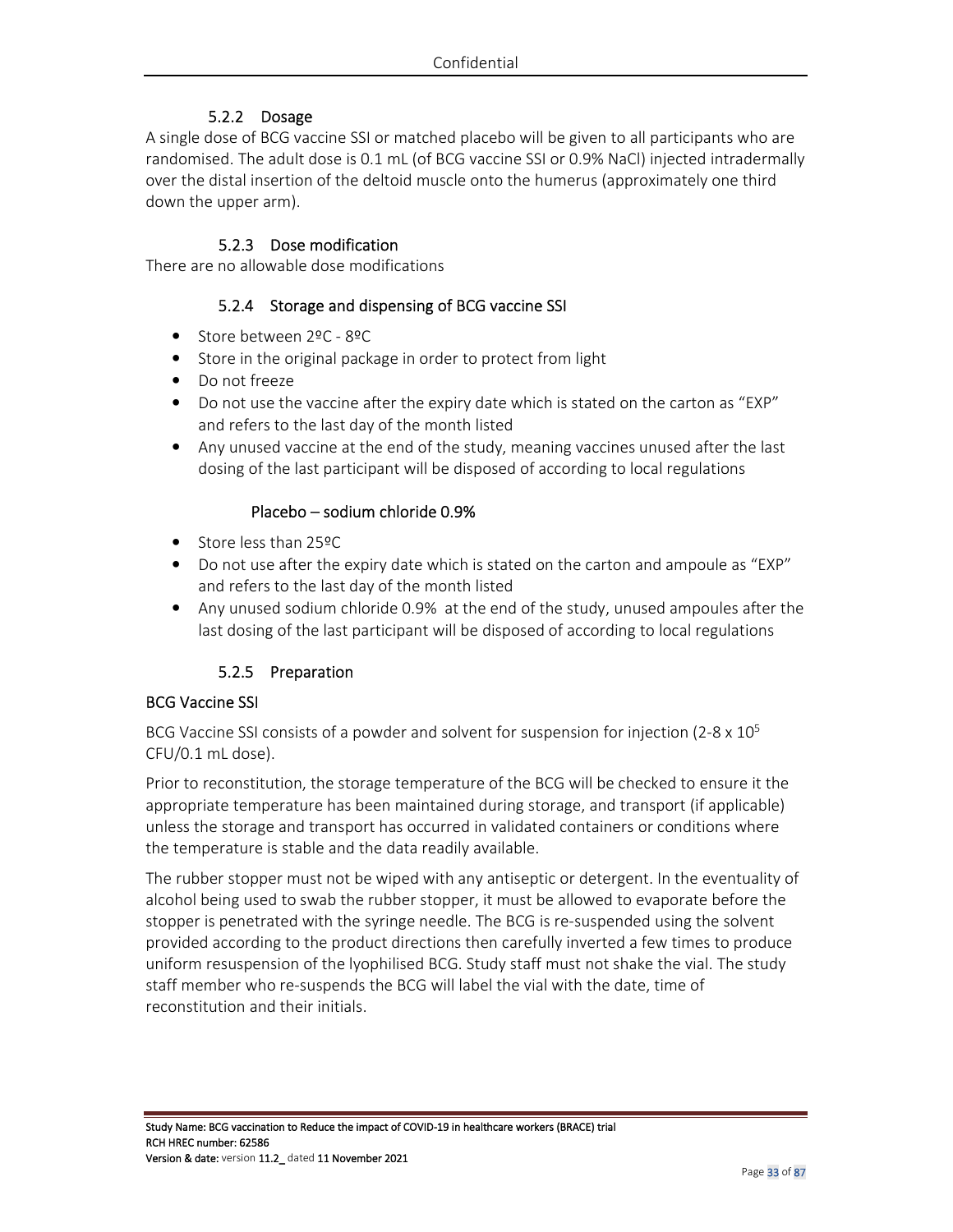To ensure a uniform suspension, and therefore dose, the vial will be gently swirled before drawing up each dose. When drawn up into the syringe the reconstituted vaccine should appear homogeneous, slightly opaque and colourless.

Each vial of BCG contains up to 10 adult doses. Study staff must NEVER administer the whole vial. Each vial can be kept for up to 4 hours after resuspension. During this time the vial is kept between 2-8°C. Each vial is discarded after 4 hours, or- when the vial is empty, whichever occurs first.

### Sodium Chloride 0.9% placebo

During each recruitment session sodium chloride 0.9% will be decanted using aseptic technique into an empty sterile amber glass vial or prepared in 0.1 mL dosing syringes as per local vaccination practices. The study staff member who prepares the sodium chloride for injection will record the date, time of the preparation and their initials.

The prepared sodium chloride for placebo can be kept for up to 24 hours. During this time the placebo is kept between 2-25°C. All prepared syringes or vials unused at the end of a vaccination session will be discarded.

## 5.2.6 Administration of trial drug

The vaccine or placebo will only be administered by clinician members of the study team trained in the intradermal vaccination technique.

The vaccinator will follow the vaccination SOP and relevant site safety requirements.

Administration of the BCG vaccine or placebo will take place in locations set-up by the study team prioritising participant safety for example ensuring appropriate facilities for management of any potential adverse event are available (e.g anaphylactic reaction, extremely rare). There will be space to allow for privacy for the participant if required (e.g. upper left/right arm not accessible due to clothing).

As per standard practice, participants will be required to remain at the site for 20 minutes after vaccination, in case an allergic reaction should occur, wearing a sticker "I have received the BCG vaccine at [time of vaccination]" for both BCG and placebo recipients.

The time and date of resuspension of the vaccine vial, or placebo preparation, batch identifier, immunisation date/time, any issues with immunisation will be entered in the participants' study record in REDCap Vaccinators database.

### Route/method of administration

The injection site should be clean and dry using non-alcohol based antiseptic. Alcohol antiseptics should not be used prior to administration. If alcohol is used to swab the skin, it must be allowed to evaporate before the vaccine or placebo is injected. The vaccine or placebo must be given strictly intradermally, approximately one third down the upper arm corresponding to the area of the distal insertion of the deltoid muscle, as follows:

- The skin is stretched between thumb and forefinger
- The needle should be almost parallel with the skin surface and slowly inserted (bevel upwards), approximately 2 mm into the superficial layers of the dermis. The needle should be visible through the epidermis during insertion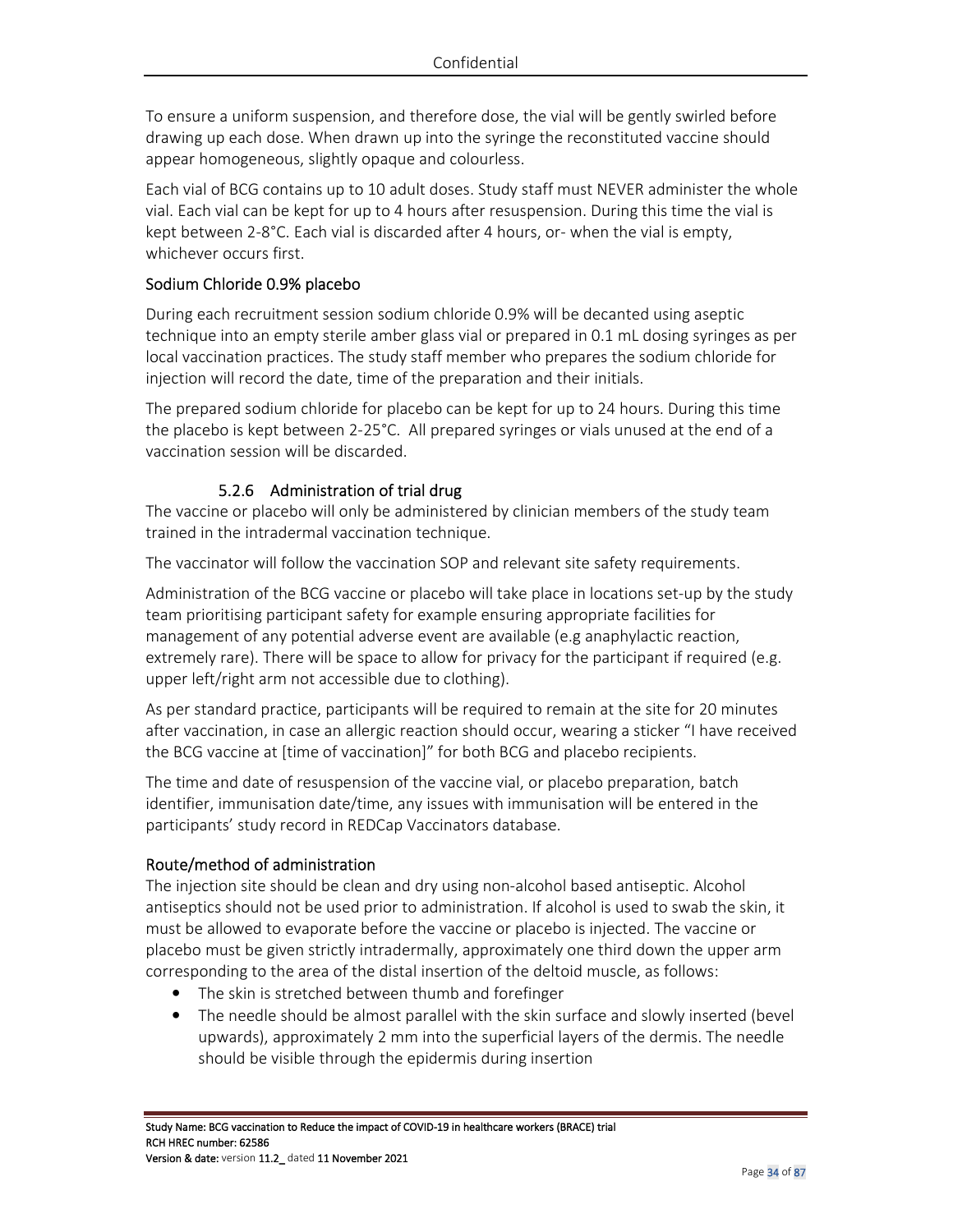The vaccine or placebo should be given slowly



- The mixed vaccine should be administered with a syringe of 1 ml graduated into hundredths of millilitre (1/100) fitted with a short bevel syringe needle (Preference to use 25G or 26G, accepted up to 30G).
- You should feel considerable resistance as you give the injection. If there is no resistance, the needle may be in the subcutaneous tissues.
- If the injection is not intradermal, withdraw the needle and repeat at a new site.
- A raised, blanched papule/bleb of about 7 mm diameter (looks like orange peel) at the needle point is a sign of correct injection
- The injection site is best left uncovered to facilitate healing
- Jet injectors or multiple puncture devices should not be used to administer the vaccine.
- A photo of the bleb (with measuring tape or 10 cent coin used as scale (or equivalent in local currency)) should be uploaded in REDcap form.

### Over/under dosage or incorrect administration

Overdose increases the risk of suppurative lymphadenitis and may lead to excessive scar formation. Gross over dosage increases the risk of undesirable BCG complications. Deep injections increase the risk of lymphadenitis and abscess formation.

The clinician members of the research team who administers BCG or placebo as part of this trial will be required to document whether the vaccination was given 'perfectly' with appropriate bleb. Any variations will be documented, and standard procedures followed regarding the need for re-administration, notification to RPI (or delegate).

#### Complications

All BCG-related complications will be referred to the SPI for advice regarding management. In the very unlikely event a participant has a systemic infection of *Mycobacterium bovis* or persistent local infection following vaccination the SPI will provide advice to the local treating team regarding management, including antibiotic treatment choice. Any serious adverse event or adverse event of interest occurring during the administration of the IP or the 20 minutes post administration will be documented appropriately according to the safety monitoring and reporting section of this protocol.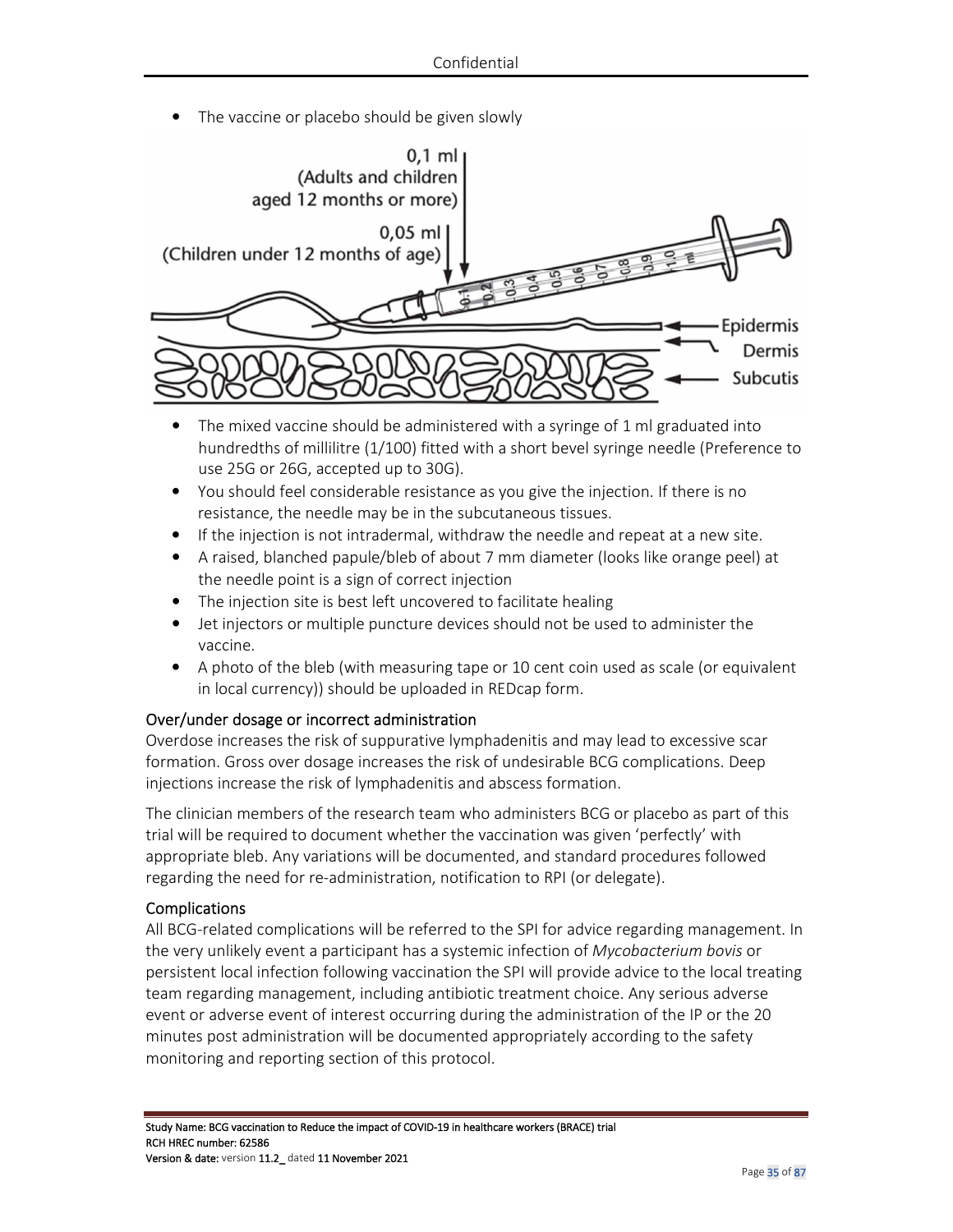## 5.2.7 Product accountability

A pharmacy in each region will act as the study central pharmacy and co-ordinate the storage, distribution and maintain accountability records of the BCG vaccine and placebo supply in that region as appropriate. The RCH pharmacy will act as the study central pharmacy for Australia. The UMC Utrecht pharmacy will be the study central pharmacy in mainland Europe. A UK based pharmacy will act as the central study pharmacy should any UK sites be included in the trial. The LAC/UFMS will act as the central pharmacy in Mato Grosso do Sul, Brazil and a central pharmacy is Rio De Janerio will be identified. Trial accountability of IP including documentation of storage, dispensation and destruction (if required) will be maintained in the pharmacy files at each region/site as appropriate. A pharmacy summary/manual will outline the specific processes for each region in line with local processes and regulations.

Any reason for departure from the expected dispensing regimen will be recorded. At the end of the trial, there will be final reconciliation of trial drug received, dispensed, used and returned. Any discrepancies will be investigated, resolved and documented by the study team.

## 5.2.8 Excluded medications and treatments

BCG vaccination may be given on the same day of any inactivated or live vaccines. If not given on the same day a period of not less than 4 weeks must pass before giving another live vaccine (although there is no real data supporting this precaution). There must be an interval of at least 3 months before a vaccination in the same arm can take place. Inactivated vaccine (such as the diphtheria-tetanus-pertussis vaccine) can be given in the other arm at any time before, during, or after BCG vaccination if needed.

Participants should not take part in any other COVID-19 preventative intervention clinical trials during the 6 month follow-up period.

## 5.2.9 Discontinuation from trial intervention

The trial intervention is a once-off vaccination. Due to this there is no possibility to 'discontinue the trial intervention'. If a participant changes their mind between randomisation and vaccination, deciding that they do not want to have the vaccination (but are happy to continue in the study for the follow-up period) they will be included in the analysis as intention to treat.

### 6 RANDOMISATION AND BLINDING

Once consent has been obtained, and following baseline assessment, eligible participants will be recruited and randomised on the day of the enrolment via Redcap. Randomisation will be to intervention or placebo group with an allocation ratio of 1:1, using a web-based randomisation procedure. The randomisation schedule and web-based service will be provided by an independent statistician from the Clinical Epidemiology and Biostatistics Unit (CEBU) at the Murdoch Children's Research Institute. Randomisation will be in randomly permuted blocks of variable length (2, 4, or 6). Randomisation will be stratified by stage of the study (prior to or post the addition of the placebo vaccination), study site, by age (<40 years; 40 to 59 years; >=60 years) and by presence of comorbidity (any of diabetes, chronic respiratory disease, cardiac condition, hypertension). Stratification by age is necessary for data analysis because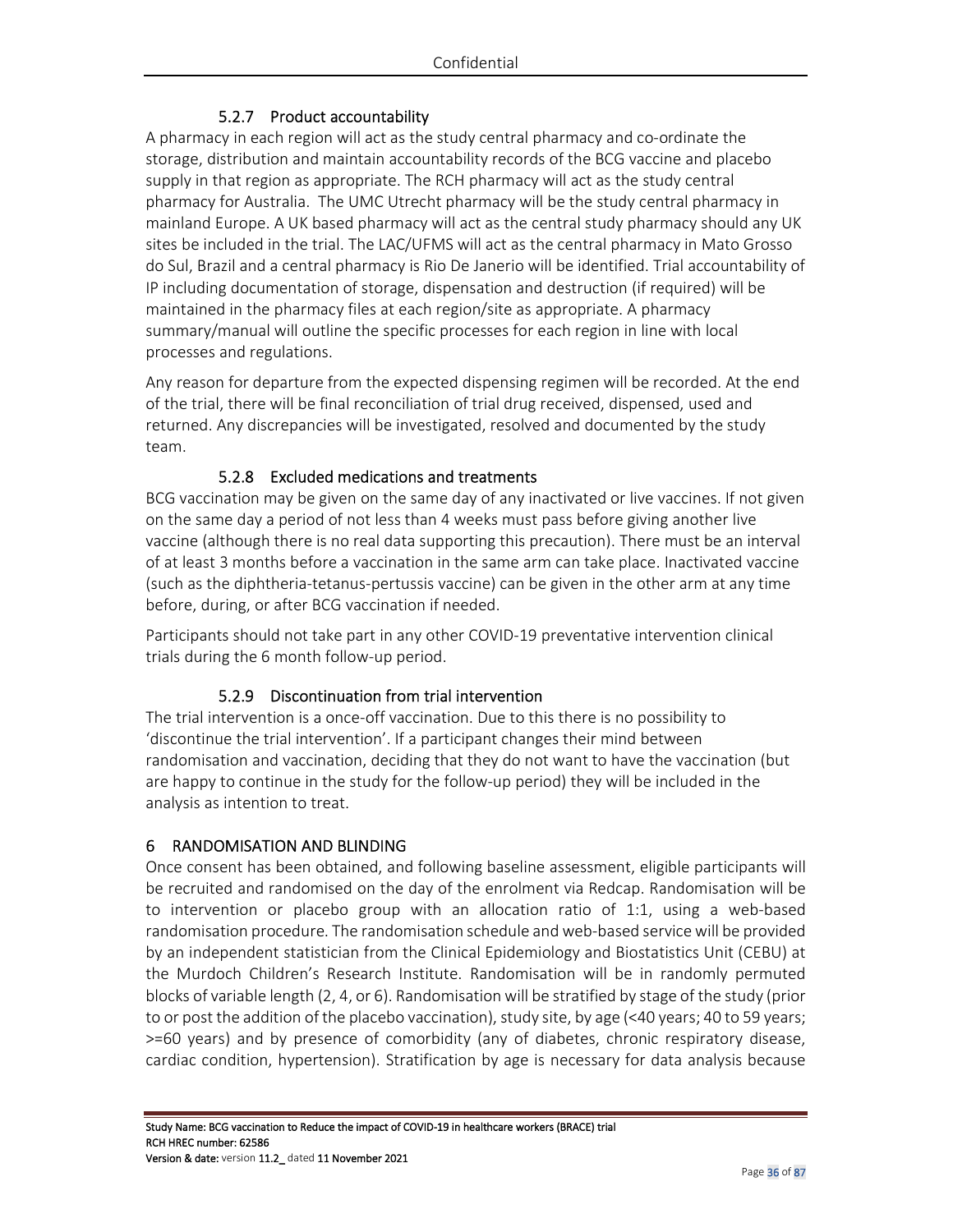older ages are associated with a greater likelihood of developing severe COVID-19. Likewise, presence of comorbidity is associated with a greater risk of developing severe COVID-19. Each study site will have their own randomisation list stratified by study stage (where relevant), age and presence of comorbidity.

## 6.1 Concealment mechanism

The control group will receive a placebo of 0.9% NaCl. Most people vaccinated with the BCG vaccine develop a papule/blister at the injection site around two-weeks after vaccination. Due to this, even using a placebo, it is not completely possible to blind participants to their treatment group allocation. The outcomes (incidence of COVID-19 disease or admission to hospital for COVID-19 disease) are objective measures, it is however still plausible that participant's suspicion of their group allocation might bias the study results. This risk will be mitigated by using a placebo where an element of doubt over treatment allocation may persist even in the absence of scar formation. Members of the study team, except immunisers, will be blinded to the group allocation (by the removal of this variable and all other variables related to BCG from the dataset) until the formal detailed statistical analysis plan is confirmed and signed by all investigators and all data cleaning/preparation is complete.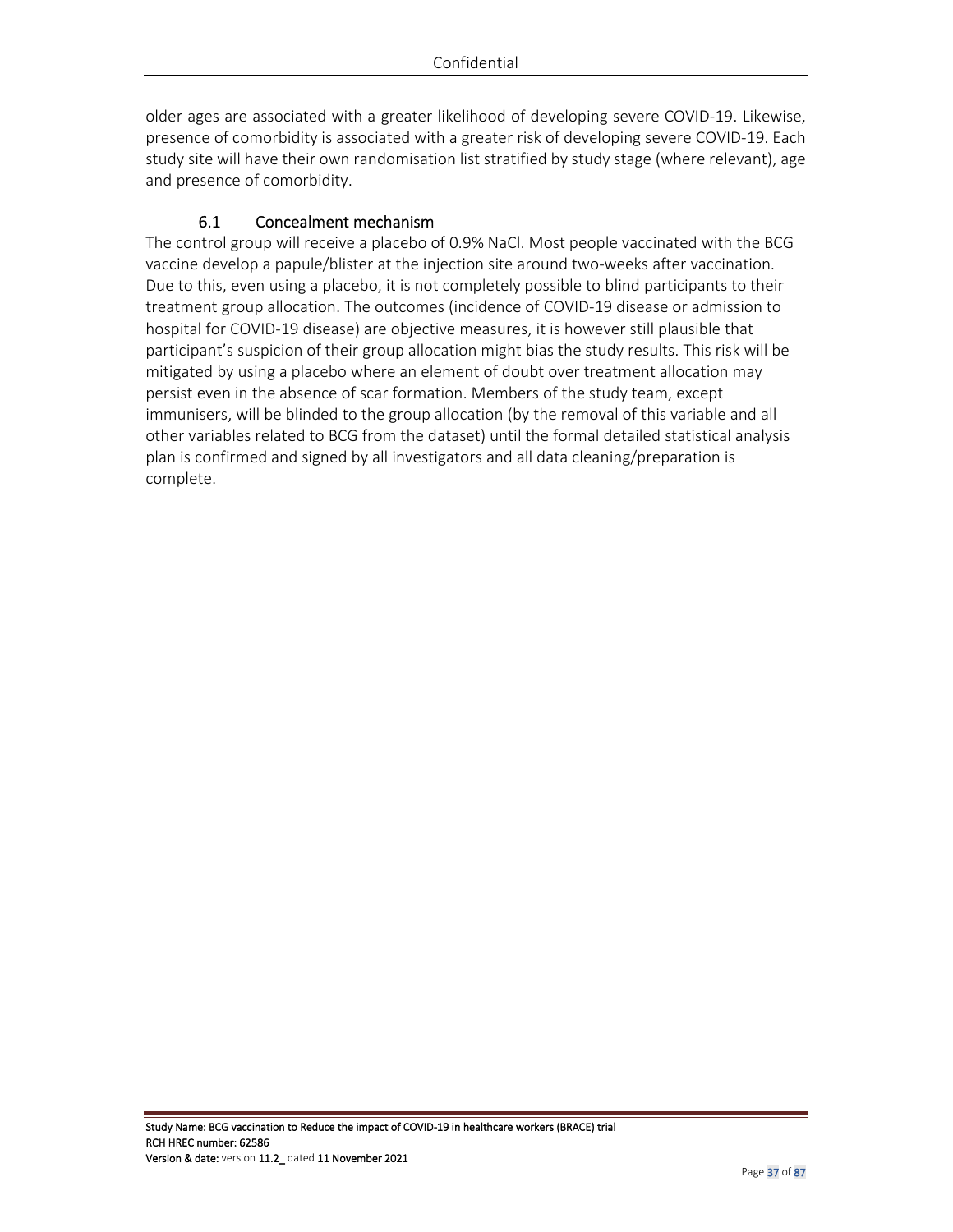#### 7 TRIAL VISITS AND PROCEDURES

#### 7.1 TRIAL TIMELINE



Study Name: BCG vaccination to Reduce the impact of COVID-19 in healthcare workers (BRACE) trial RCH HREC number: 62586 Version & date: version 11.2 dated 11 November 2021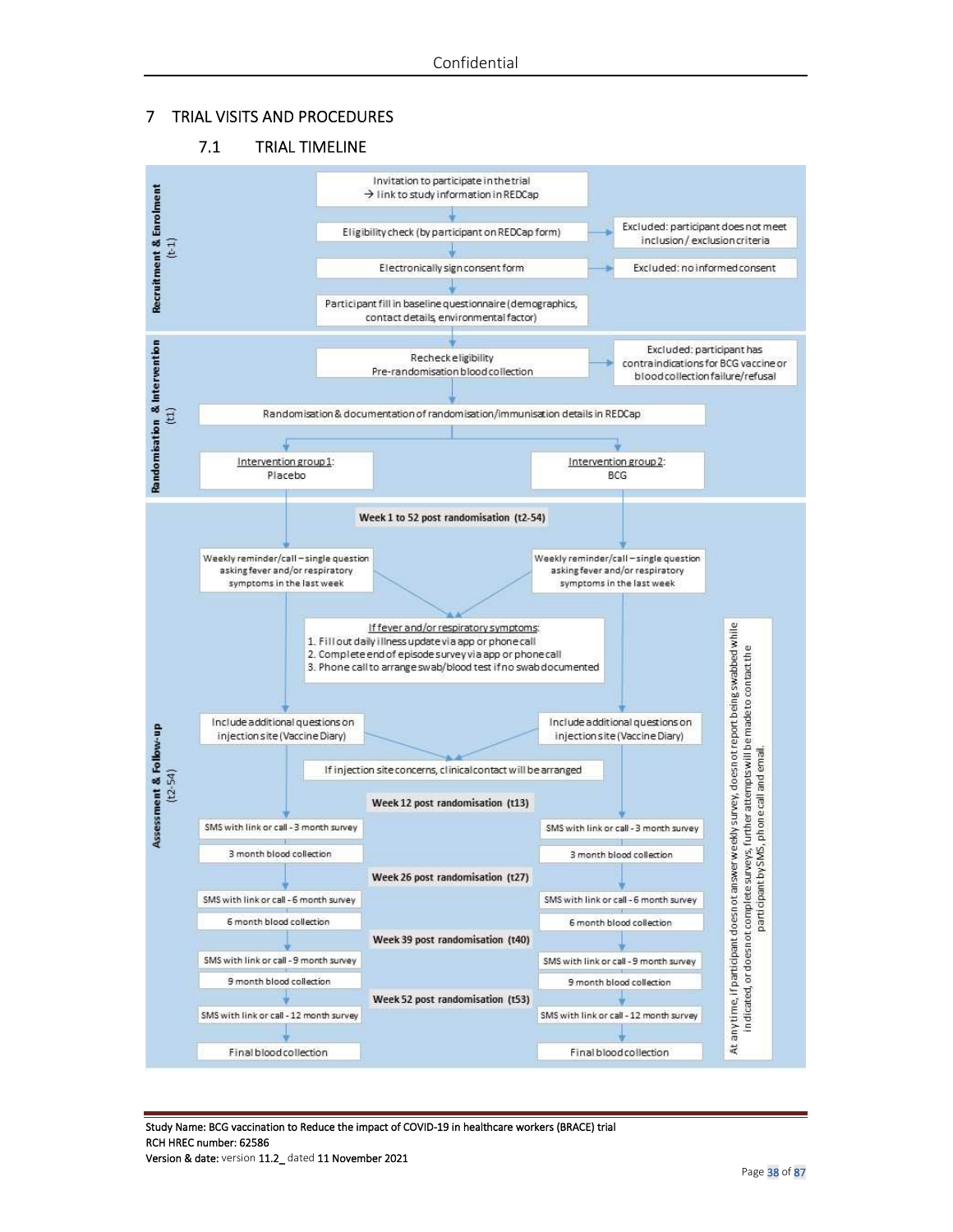|                                                                 | <b>TRIAL PERIOD</b> |                                                    |            |          |             |             |             |          |             |          |
|-----------------------------------------------------------------|---------------------|----------------------------------------------------|------------|----------|-------------|-------------|-------------|----------|-------------|----------|
|                                                                 | Pre-study           | Inclusion &<br>Post-randomisation<br>randomisation |            |          |             |             |             |          |             |          |
| <b>TIME POINT</b>                                               | $t_1$               | $t_1$                                              | $t_{2-12}$ | $t_{13}$ | $t_{14-26}$ | $t_{27}$    | $t_{28-39}$ | $t_{40}$ | $t_{41,52}$ | $t_{53}$ |
| <b>RECRUITMENT:</b>                                             |                     |                                                    |            |          |             |             |             |          |             |          |
| Eligibility screen                                              | $\mathsf X$         |                                                    |            |          |             |             |             |          |             |          |
| Informed consent                                                | X                   |                                                    |            |          |             |             |             |          |             |          |
| Contact details                                                 | $\times$            |                                                    |            |          |             |             |             |          |             |          |
| Allocation to intervention                                      |                     | X                                                  |            |          |             |             |             |          |             |          |
| <b>INTERVENTIONS:</b>                                           |                     |                                                    |            |          |             |             |             |          |             |          |
| <b>BCG</b> vaccine                                              |                     | Χ<br>(BCG group)                                   |            |          |             |             |             |          |             |          |
| Saline injection                                                |                     | X<br>(Placebo group)                               |            |          |             |             |             |          |             |          |
| <b>ASSESSMENTS:</b>                                             |                     |                                                    |            |          |             |             |             |          |             |          |
| <b>Baseline questionnaire</b>                                   | $\mathsf X$         | $\mathsf{X}% _{0}$                                 |            |          |             |             |             |          |             |          |
| Weekly survey                                                   |                     |                                                    | Χ          | X        | X           | $\mathsf X$ | X           | X        | $\times$    | X        |
| Instruction for swab testing<br>(if indicated by weekly survey) |                     |                                                    | (X)        | (X)      | (X)         | (X)         | (X)         | (X)      | (X)         | (X)      |
| 3-month survey                                                  |                     |                                                    |            | X        |             |             |             |          |             |          |
| 6-month survey                                                  |                     |                                                    |            |          |             | $\times$    |             |          |             |          |
| 9-month survey                                                  |                     |                                                    |            |          |             |             |             | X        |             |          |
| 12-month survey                                                 |                     |                                                    |            |          |             |             |             |          |             | X        |
| Clinical advice on injection site *                             |                     |                                                    | X          | X        |             |             |             |          |             |          |
| Blood collection**                                              |                     | $\mathsf X$                                        |            | X        |             | X           |             | X#       |             | X#       |
| Baseline SARS-CoV-2 Test ***                                    |                     | X                                                  |            |          |             |             |             |          |             |          |

### 7.2 Schedule of assessments

T=week (e.g. t1=first week). A 42day window period is accepted for the periodic survey and the blood collection timepoints)

\* In indicated Infectious Diseases clinician, or state-based organisation, as appropriate

\*\* Optional consent for additional biological sample including blood sample when illness reported

\*\*\* Brazil only as outlined in Appendix 4

# Sub-set of participants

### 7.3 Description of procedures

The procedures related to recruitment, consent, eligibility confirmation, randomisation and intervention are described in sections 4 and 5 of this protocol. The procedure for blood collection is described in the relevant SOP. Capture of applicable adverse events is described in section 8.

In Brazil only, a baseline respiratory swab will be collected as outlined in appendix 4.

After randomisation there are two key aspects of the 1-year follow-up period; questionnaires and sample collections for SARS-CoV-2 identification (respiratory swabs or blood samples). Participants will be asked to complete a questionnaire use the smartphone application (app) designed for the trial, electronic messages or via phone calls to report symptoms, access SARS-CoV-2 testing through the public health system and if needed self-collect a respiratory swab each time they have a febrile illness or a respiratory symptom,. Where app is utilised, participants will be trained on how to use the app on day of enrolment.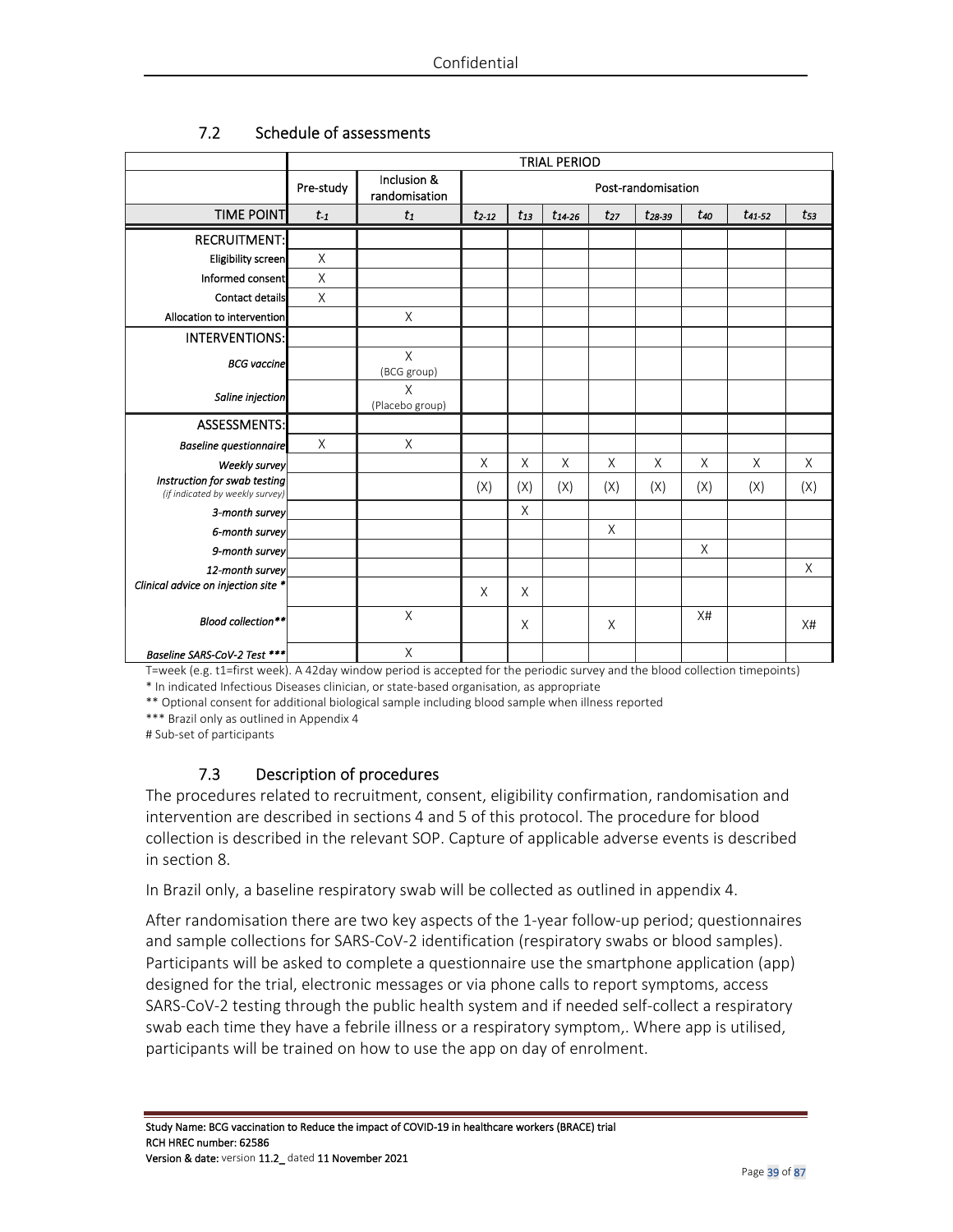### Questionnaires

Baseline

- Comorbidities: diabetes, cardiovascular disease, chronic respiratory disease, hypertension
- Risk factors: smoking, body mass index (calculated with weight and height)
- BCG/TB history: Prior BCG vaccination, ever positive TST
- Influenza immunisation: date of last influenza vaccine (if within influenza season)
- Exposure (presence of COVID-19 cases at workplace, average days working in hospital or other healthcare settings as appropriate)
- Other: Recurrent herpes infection (such as cold sores)

Regular (generally weekly) questionnaires on smartphone app, via phone call or via electronic messages

• Any symptoms of COVID-19: fever or at least one sign or symptom of respiratory disease such as sore throat, cough, shortness of breath, respiratory distress/failure  $(y/n)$ 

For each episode of illness (via smartphone app, via phone call or via electronic messages)

- Which symptoms of COVID-19: fever, cough, shortness of breath and/or difficulty breathing, runny/blocked nose, sore throat, fatigue, muscle and/or joint ache, headache, nausea, vomiting and/or diarrhoea, loss of taste and smell
- Has a COVID-19 swab been taken? (if so what was the result)
- Date of/days since onset and cessation of symptoms
- Days absent from work (total number and number due to illness)
- ED presentations
- Hospital admission (oxygen, ICU admission, mechanical ventilation)
- Known test results
- If a swab has been taken for clinical purposes, who ordered it
- Impact on daily activities
- Days in bed
- Chest x-ray results

For local reaction to injection: the Vaccine Diary (daily diary for the two weeks following randomisation)

• Questionnaire collecting common reactions to the injection, including photograph of injection site

Periodic questionnaires (once every 3 months)

- Exposure (presence of COVID-19 cases at workplace, average days working in hospital or other healthcare settings as appropriate)
- Cold Sore recurrence
- Request for participants to confirm the main episodes of illness experienced in the prior 3 months.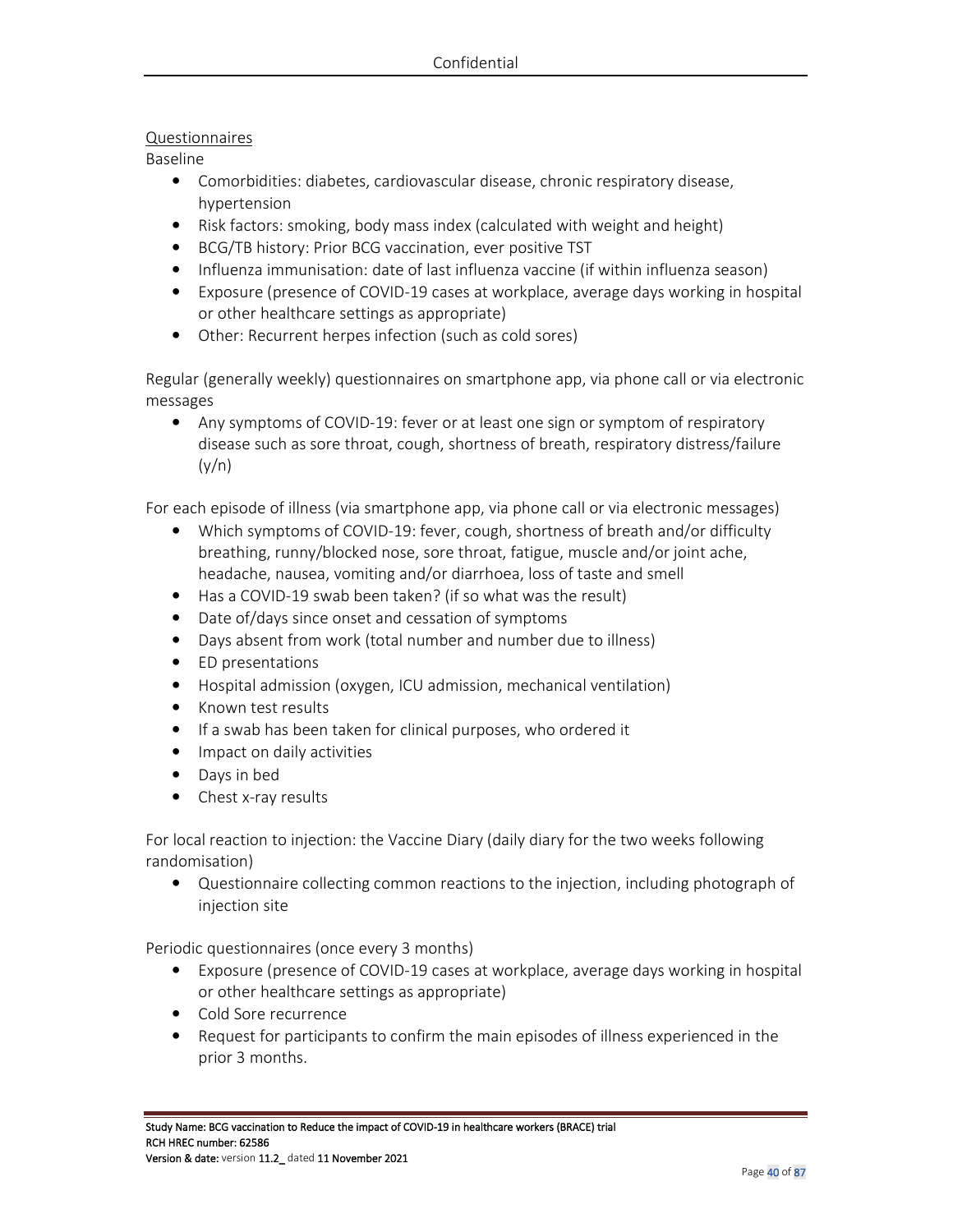- Screening, exposure or treatment of TB
- Detail on other vaccinations
- Hospitalisation (any)
- Information regarding participation in any other COVID-19 preventative intervention clinical trials
- Injection site evolution and side effects (photo of injection site)
- Treatment that could influence COVID-19 outcome

### *Additional questions for 3rd month questionnaire only:*

- Record any non-serious adverse event of interest, including Injection site evolution and side effects (photo of injection site), with onset between randomisation and 3 months post randomisation
- If relevant: Influenza vaccine side effects
- Record any serious adverse event with onset between randomisation and 3 months post randomisation

#### Swabs

• Where a participant has had a swab sample assessed outside the indication of the study (e.g. with non-respiratory symptoms or asymptomatic) results will be collected via self-report in the 3 monthly questionnaires. All test results will also be obtain, where possible from centralised SARS-CoV-2 testing government database.

Where a participant has symptoms of febrile or respiratory illness (cough, sore throat, shortness of breath) and a swab sample for SARS-CoV-2 is not collected through standard pathways (for example due to swab shortage, or government decision to restrict screening to high-risk patients), a sample collection study visit may be done. A respiratory swab/s may be collected from the participant at home and linked with the relevant public health testing and reporting systems. If respiratory swab/s are done by participant self-collection (e.g. nasal/throat swabs) they will receive full instructions on how to take the samples, when to take them and how to correctly store them until a member of the research team collects them.

#### Blood samples

- At randomisation, a blood sample will be taken for later assessment of seroconversion (production of specific anti-SARS-CoV-2 antibodies). This will identify participants who had SARS-CoV-2 exposure and immunity prior to commencement of the study.
	- o The baseline blood samples will be analysed in batch months after randomisation, so there will be no clinically actionable results. We will provide individualised results to participants via email after completion of the trial. This email will be sent to the applicable HRECs to review before being sent out to any participant.
	- o In Brazil, IGRA testing will be completed on pre-randomisation and 12 month blood samples as outlined in appendix 4.
- At 3 months and 6 months (+ 42 days) post randomisation, the study team will coordinate to collect study blood samples from participants and in a sub-set of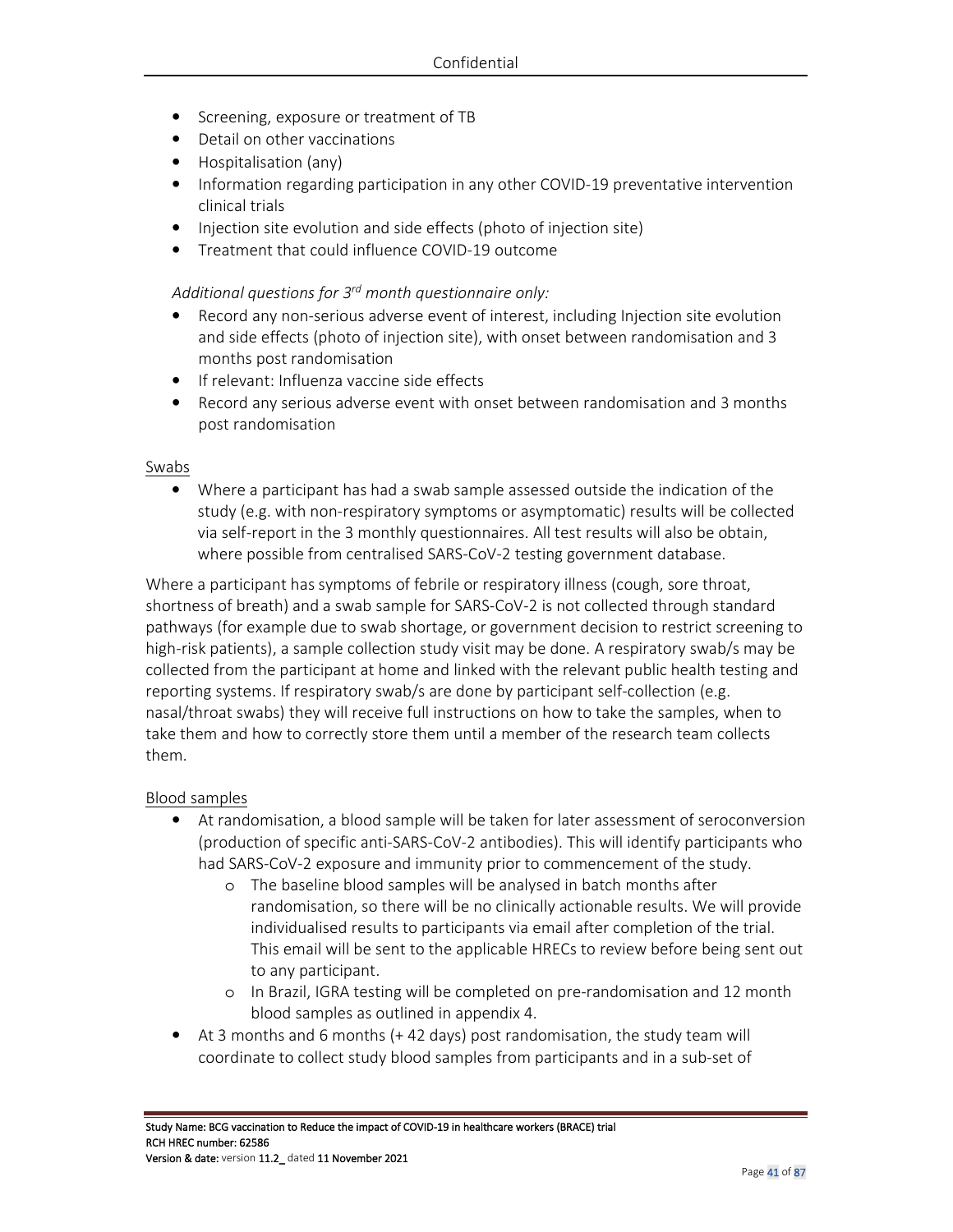participants at 9 and 12 months (+ 42 days) post randomisation. This will identify participants who had an immune response to SARS-CoV-2 (surrogate marker of infection) during the study. This is needed to determine asymptomatic SARS-CoV-2 infections.

- Blood samples will also be taken for assessment of the immune system. This is will be used to meet the planned exploratory analyses related to vaccine induced changes in the immune system. These blood samples will be taken at the same time as blood collection for serum or plasma samples (i.e. at randomisation and post randomisation)
- In the eventuality that it is unfeasible to collect swab samples to confirm SARS-CoV-2 infection at the time of febrile or respiratory illness episodes (or conduct a validated antigen test), seroconversion may be used to associate episodes of febrile or respiratory illness with SARS-CoV-2 infection. Therefore, for episodes of febrile or respiratory illness where a swab sample cannot be taken, 1 month after the onset of symptoms (expected peak post-infection antibody production), participants may be asked to come to the hospital to provide a blood sample. If rapid point-of care testing is available, these tests may be distributed to participants to self-test. Should these alternative methods of testing become required, an amendment will be submitted to HRECs to outline the process and submit any information for participants. This testing will not be conducted without further consultation with and approval from the HRECs, including providing the HRECs with details of the test and its efficacy.

For blood sample collection for serum/plasma plus analysis of the immune system, a venous blood sample (up to 10ml or up to 35ml depending on the study site) will be taken by a trained member of the study team and labelled with participant ID, date/time collected, study timepoint, year of birth (no identifying information). Samples will be transported to the site's designated laboratory for the trial. Samples will be processed for serum/plasma separation and analysis of the immune system and stored at -80˚C or in liquid nitrogen for later assessment.

A self-collected dried blood spot may be requested from participants instead of a venous blood sample collection. These may be stored in a locked cabinet prior to elution and storage at -80˚C. If blood samples are done by participant self-collection of dried blood spot, participants will receive full instructions on how to take the samples, when to take them and how to correctly store them until they are returned to the study site.

### Data Retrieval

Data retrieval and linkage is further described in Section 9 of this Protocol.

The present study expects that it will acquire some research data from existing administrative and service data sources. In Victoria, for example, this would include obtaining details from the Victorian Department of Health and Human Services (VDHHS) who collects information about presentations to hospitals and emergency departments for medical care in Victoria. Similar processes will be followed in other Australian states. In mainland Europe and Brazil, participants will be required to consent to provide access to their medical records by study staff. In the UK self –reports from participants may be supplemented by tracking of participants using their NHS number or other relevant unique identifiers (provided by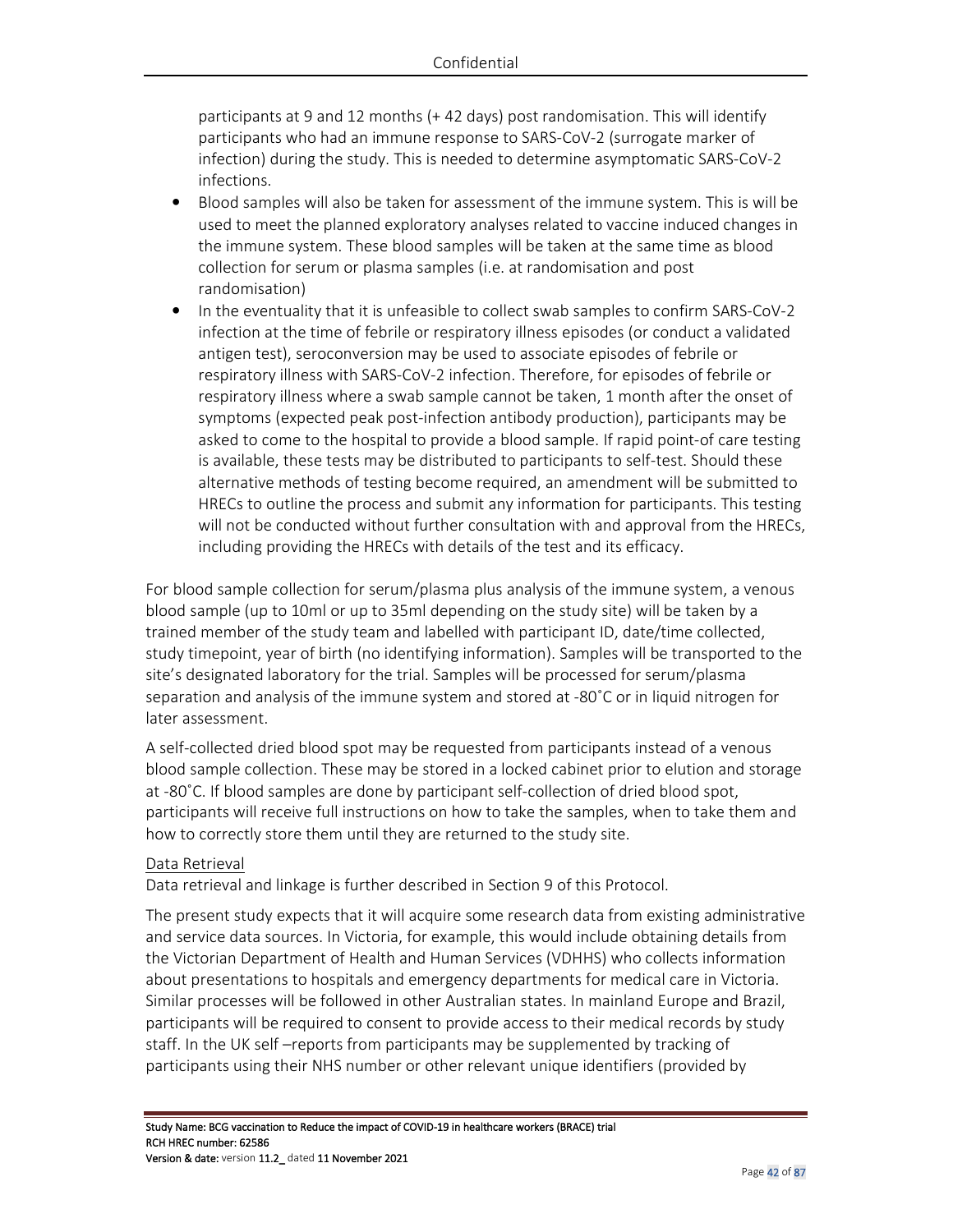participant), drawing on Hospital Episode Statistics and Office of National Statistics data to track health service use (admissions) and deaths.

# 7.4 Notes on specific trial visits

# 7.4.1 Unscheduled visit

If participants have any concerns related to side effects or the injection site evolution or scaring, they can call or email the study team for advice and if necessary, they will be seen by a clinician member of the study team or delegate. Reassurance, appropriate management or referral for medical care will be done according to best practice. Documentation of adverse event will be done as indicated in section 8.

# 7.5 Procedure discontinuation, participant withdrawals and losses to follow up

7.5.1 Discontinuation of blood collection - participant remains in trial for follow up The Participants that decline further blood collection may still continue in all other aspects of the study.

## 7.5.2 Withdrawal of consent - participant withdraws from all trial participation

Participants are free to withdraw from the trial at any time upon their request. Withdrawing from the trial will not affect their access to standard treatment or their employment as their participation will not be shared with their employer.

For the safety of all participants withdrawing from the trial, reasonable efforts should be made to undertake protocol-specified safety evaluations.

A dedicated Case Report Form (CRF) page will be used to capture the date of participant withdrawal of consent, and the reason if offered.

# 7.5.3 Losses to follow-up

Due to the study taking place in healthcare workers during a pandemic, we expect that there may be periods that participants will ignore the smartphone app prompts, phone calls or electronic messages. This includes the eventuality that a participant has been admitted to hospital. The weekly smartphone app prompts will only ask whether the participant has had a fever or respiratory symptom since the last time they answered in the app (date provided). Alternatively where appropriate phone follow-up will be used (ie. Brazil). We deem this very unlikely to annoy participants excessively as they can ignore the notification or call if they are too busy (or withdraw). This will give the project the best chance of having a complete dataset to analyse as they can answer 'Yes' when they get the opportunity and fill in the associated questionnaire. Therefore, we will continue to send out weekly notifications or calls for the entire study regardless of whether they respond.

In Australia and Europe, if a participant does not answer 2 regular smartphone app prompts (2 consecutive weeks), further attempts will be made to contact them by electronic messages (maximal 3 attempts), phone call (maximal 3 attempts) and email (maximal 3 attempts). If there is still no response, and the participant is not found to have died on medical records, we will try to contact them later (when the workload is expected to have decreased).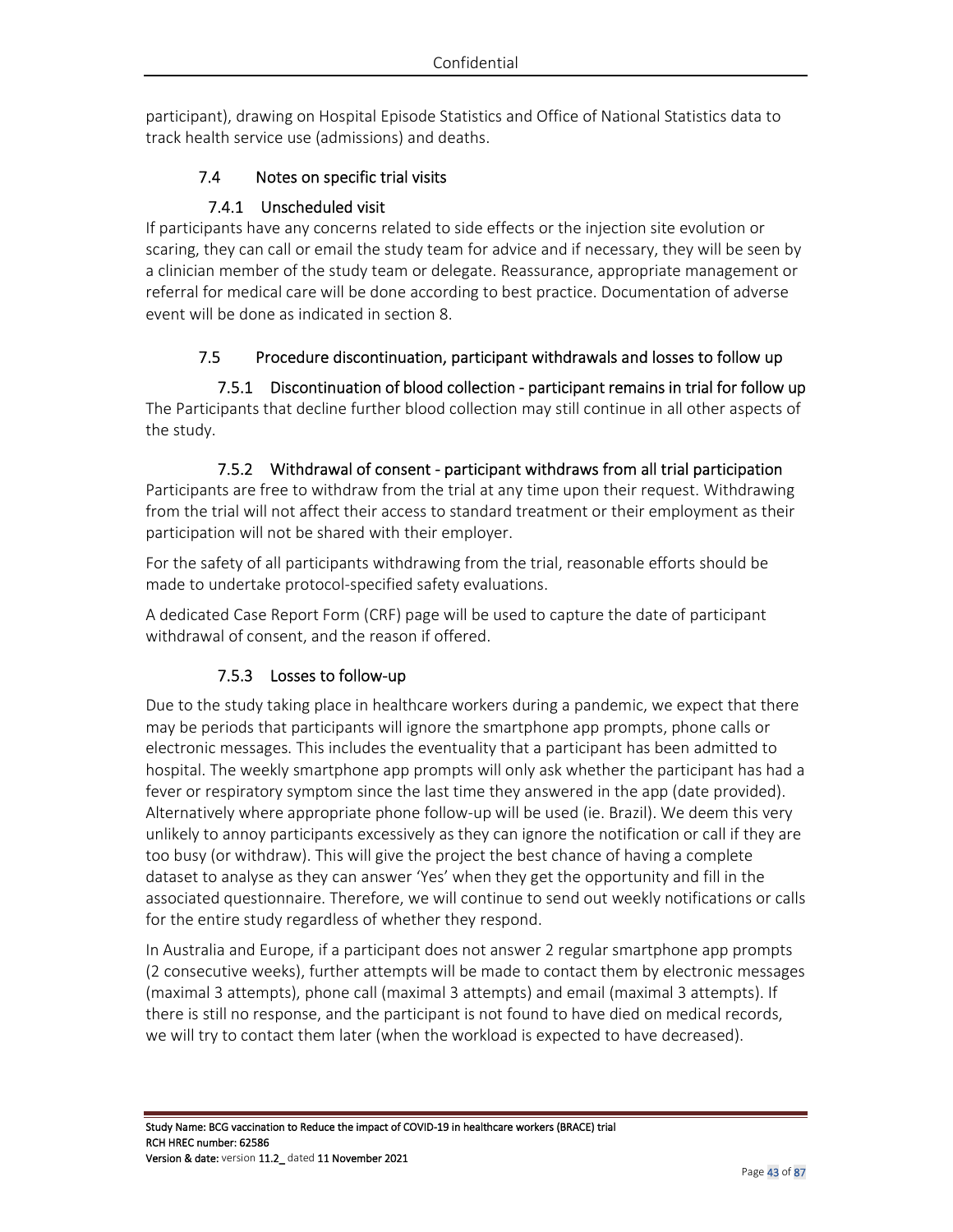In Brazil, if a participant does not answer 3 follow-ups phone contacts (phone call or electronic messages), a home visit may be carried out by study staff. If there is still no response, and the participant is not found to have died on medical records, we will try to contact them later (when the workload is expected to have decreased).

Where secondary contact provided, the study team will follow-up if unable to contact participants.

## 7.5.4 Replacements

Participants who have been randomised may NOT be replaced.

### 7.5.5 Trial Completion

A participant is considered to have completed the trial if he or she has completed all processes of the trial including the last visit or the last scheduled procedure shown in the Schedule of Assessments.

The end of the trial is defined as completion of the last visit or procedure shown in the Schedule of Assessments in the trial at all sites. At the end of the trial, the Sponsor-Investigator will ensure that all HRECs as well as all regulatory and funding bodies have been notified, if required.

This trial may be temporarily suspended or prematurely terminated if there is sufficient reasonable cause. If the trial is prematurely terminated or suspended, the Sponsor and Investigators will promptly inform trial participants, HRECs, the funding (where applicable) and regulatory bodies, providing the reason(s) for the termination or suspension.

Circumstances that may warrant termination or suspension include, but are not limited to:

- Determination of an unexpected, significant, or unacceptable risk to participants that meets the definition of a Significant Safety Issue (for the definition refer to Section 8.1).
- Insufficient compliance to protocol requirements
- Data that are not sufficiently complete and/or evaluable
- Demonstration of efficacy that would warrant stopping
- Determination that the primary endpoint has been met
- Determination of futility

In the case of concerns about safety, protocol compliance or data quality, the trial may resume once the concerns have been addressed to the satisfaction of the sponsor, HRECs, funding and/or regulatory bodies.

### 7.5.6 Continuation of therapy

As the treatment is 'once-off' there is no provision for continuation of therapy.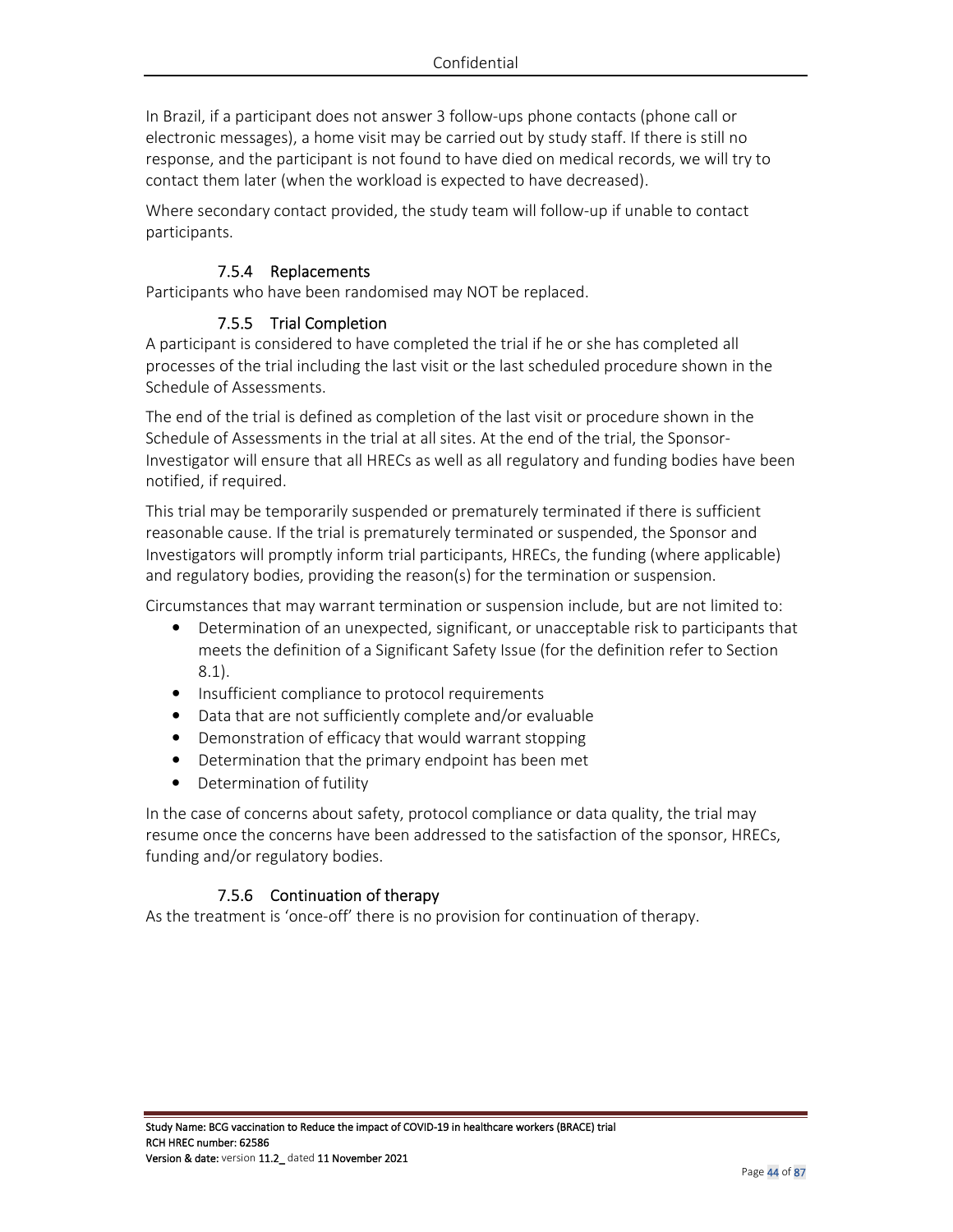## 8 SAFETY MONITORING AND REPORTING

### 8.1 Definitions

#### Adverse Event (AE):

An AE is any untoward medical occurrence in a participant administered an investigational product and does not necessarily have a causal relationship with the study treatment. For this study, only certain adverse events are recorded, specifically serious adverse events as defined below, and non-serious adverse events of interest specified in section 8.2

#### Serious Adverse Event (SAE) :

Any serious adverse event (SAE) is an untoward medical occurrence that:

- Results in death; or
- Is life-threatening; or
- Requires hospitalisation or prolongation of existing hospitalisation;
	- o Hospitalisation is to be considered an SAE only in the event of an overnight admission. Any elective hospitalisation does not constitute an SAE
- Results in persistent or significant disability/incapacity; or
- Is a congenital anomaly/birth defect

Note: Life-threatening refers to an event in which the participant was at risk of death at the time of the event. It does not refer to an event that hypothetically might have caused death if it were more severe.

Medical and scientific judgement should be exercised in deciding whether an adverse event should be classified as serious in other situations. Important medical events that are not immediately life-threatening or do not result in death or hospitalisation but may jeopardise the participant or may require intervention to prevent one of the other outcomes listed in this definition should also be considered serious.

For this study, all SAE will be collected for the period from randomisation to 3 months post randomisation.

Suspected Unexpected Serious Adverse Reaction (SUSAR):

A SUSAR is an AE that meets all of the following criteria:

- The AE is serious (as defined above; an SAE); and
- The SAE is suspected adverse reaction to the investigational product, meaning it is judged by either the reporting investigator or the sponsor as having a reasonable possibility of a causal relationship to a study vaccine (possibly, probably or definitely related), and
- The SAE is also unexpected: An unexpected serious adverse reaction is one for which the nature or severity of the reaction is not consistent with reference safety information (Which is comprised of the BCG vaccine Product Information and the *WHO information sheet: Observed rate of vaccine reactions Bacille Calmette Guerin Vaccine April 2012*).

Note that an event is instead considered 'expected' if it is listed in the Reference Safety Information and therefore cannot meet the definition of SUSAR.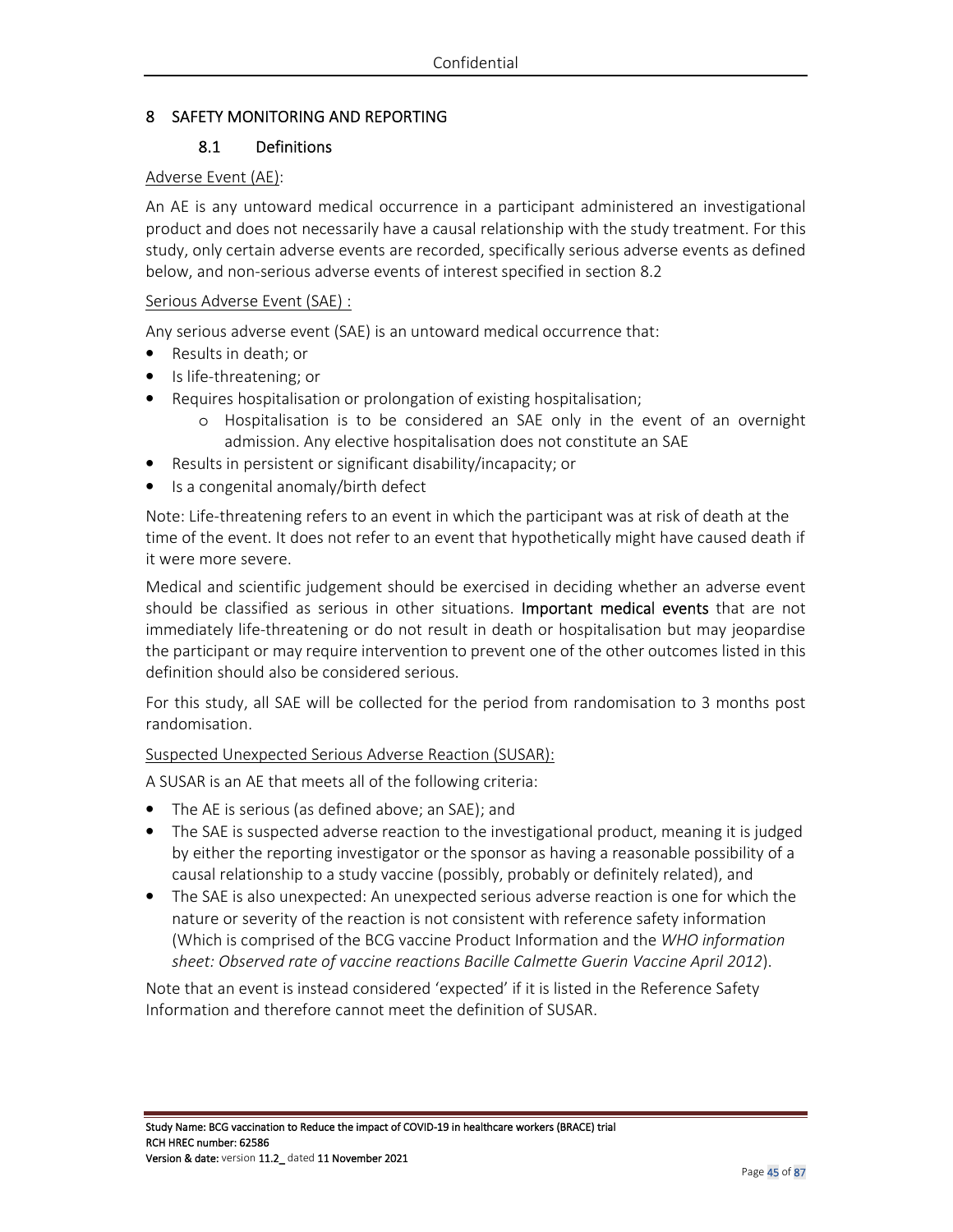### Significant Safety Issue:

A significant safety issue is an issue that could adversely affect the safety of participants or materially impact on the continued ethical acceptability or conduct of the trial.

Comment: A significant safety issue is a new safety issue or validated signal considered by the Sponsor in relation to the study vaccines that requires urgent attention of stakeholders. This may be because of the seriousness and potential impact on the benefit-risk balance of the study vaccines, which could prompt regulatory action and/or changes to the overall conduct of the clinical trial, including the monitoring of safety and/or the administration of the study vaccines.

### Urgent Safety Measure (USM):

A measure required to be taken in order to eliminate an immediate hazard to a participant's health or safety. Note: This is a type of significant safety issue that can be instigated by either the investigator or sponsor and can be implemented before seeking approval from HRECs or institutions.

### 8.2 Capturing and eliciting adverse event information

For the period of randomisation to 3 months post randomisation only, the following are nonserious adverse events of interest for this study:

- At injection site:
	- o Reaction (pain, tenderness, redness, swelling) of grade 3 (severe) or 4 (potentially life threatening)
	- o Abscess
	- o Large ulcer (>1.5 cm diameter)
	- o Keloid scar
	- o Unusual local reaction
- Lymphadenopathy (in region of injection site)
- BCG osteitis/osteomyelitis
- Disseminated BCG infection (BCG-osis)
- Allergic reaction due to IP
- Fainting episode, seizures and convulsions following IP administration (recorded on the day of IP administration only)

Only these non-serious AE and all SAE, occurring between randomisation and 3 months post randomisation, will be recorded for this study. If applicable, for the remainder of the followup period, sites may additionally document participants' AE as required to meet reporting requirements of the applicable HREC/s and/or regulatory authority.

### 8.2.1 SAE capture

SAE are captured on the day of IP administration, as recorded by the site personnel. Information on any SAE since randomisation will be solicited from participants at the 3 month questionnaire. SAE may also be captured via participant notification, in the period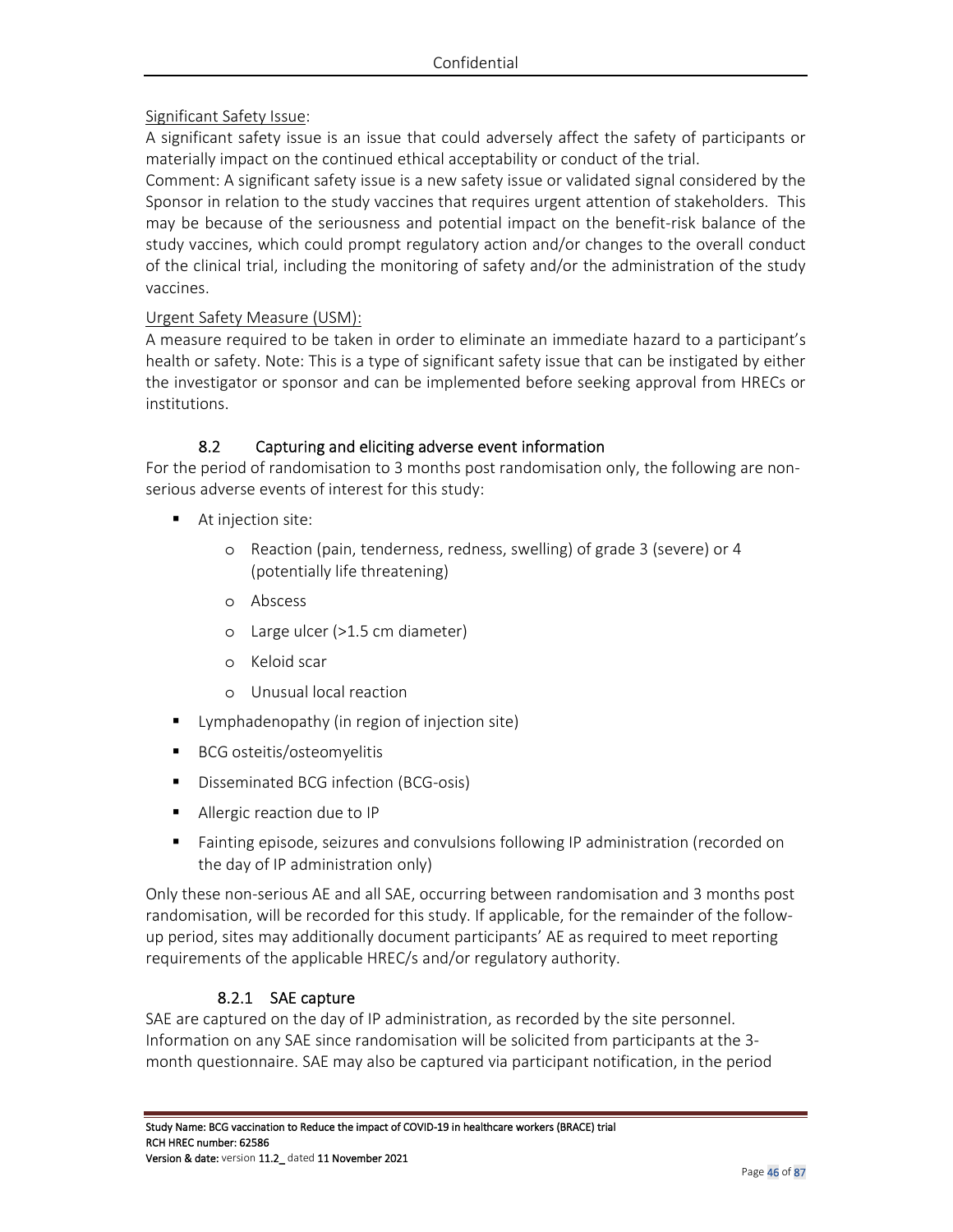between randomisation and the 3-month questionnaire, such as through spontaneous contact by the participant via call or email, data entered in the Vaccine Diary or the study smartphone app (or equivalent, e.g. weekly phone calls). In cases where a participant does not respond to multiple attempts at contact, over several weeks, the participant's secondary contact will be contacted to confirm their status and record fatal SAE if applicable.

For this study, all SAE will be collected for the period from randomisation to 3 months post randomisation.

### 8.2.2 Non-Serious AE Capture

Non-serious AE of interest are captured:

- On the day of IP administration, recorded by the site personnel
- Within the Vaccine diary (which triggers an alert to the site personnel to contact the participant)
- Through the 3-month questionnaire (questions on injection site evolution)
- Through spontaneous contact (e.g. phone call, electronic message or email) from the participant to the site team.

#### 8.3 Documentation of AEs

For the purposes of this study the investigator or delegate is responsible for recording the applicable Adverse Events, regardless of their relationship to study vaccines.

The documentation of each applicable AE on the REDCap CRF will include:

- A description of the AE
- The onset date, duration, date of resolution
- Severity
- Seriousness (SAE or not)
- Any action taken (e.g. treatment, follow-up tests)
- The outcome (recovery, death, continuing)
- The likelihood of the relationship of the AE to the trial treatment

All AEs will be followed to resolution or stabilisation, where possible.

#### 8.4 Assessing the relatedness (causality) of a participant's AE

All non-serious AE of interest and SAE must have their relationship to the trial intervention assessed by the SPI (or delegate) who evaluates the AE based on temporal relationship and their clinical judgment. The degree of certainty about causality will be graded using the categories below.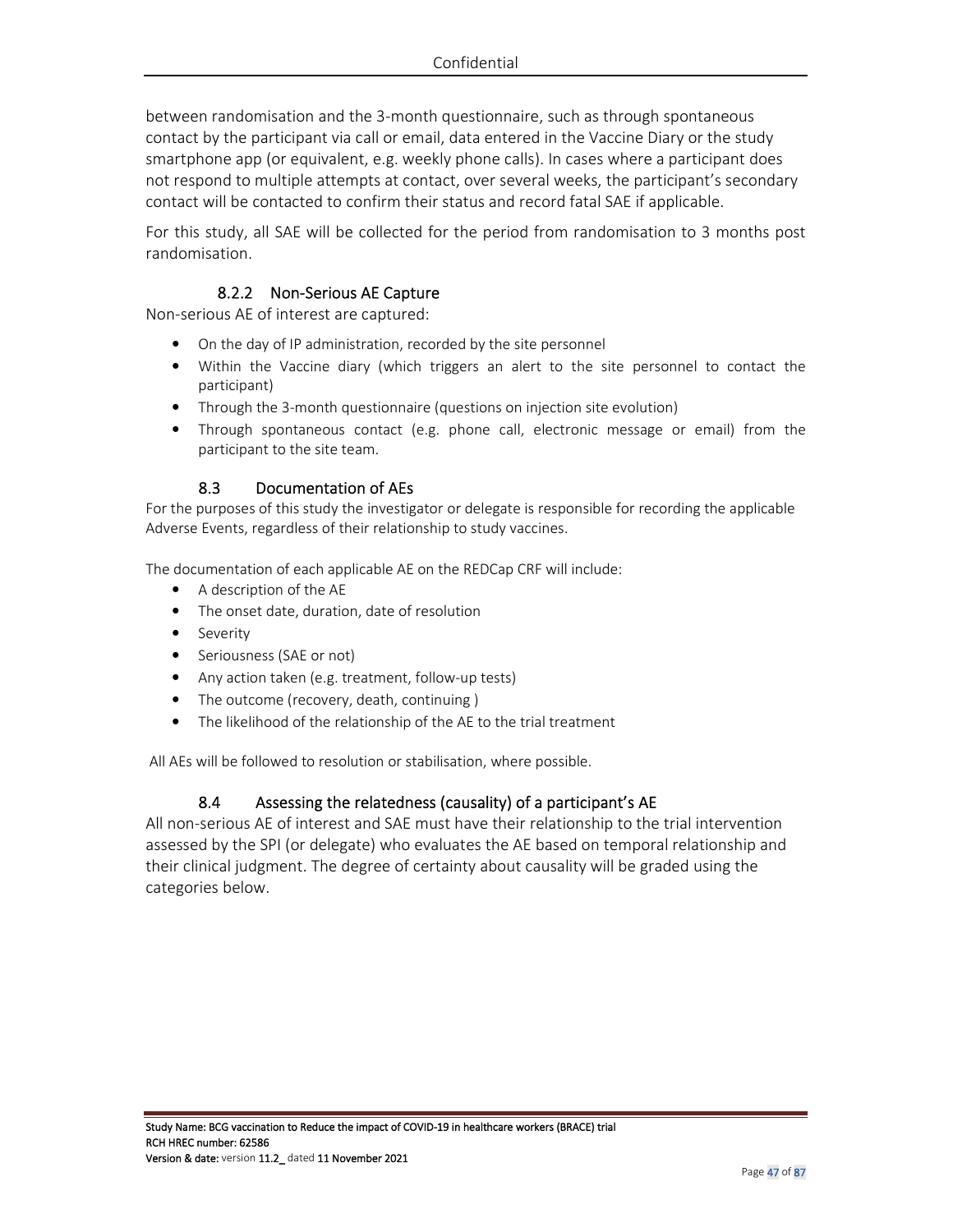| Code | Causal<br>Relationship | Description                                       |
|------|------------------------|---------------------------------------------------|
|      | Unrelated              | The AE is clearly NOT related to the intervention |
|      | Unlikely               | The AE is doubtfully related to the intervention  |
|      | Possible               | The AE may be related to the intervention         |
|      | Probable               | The AE is likely related to the intervention      |
|      | Definite               | The AE is clearly related to the intervention     |

The relationship of the event to the trial intervention will be assessed as follows:

### 8.5 Assessing the severity of a participant's AE

The SPI (or delegate) will be responsible for assessing the severity of an AE. The determination of severity for all AE should be made by the investigator based upon medical judgment and the severity categories of Grade 1 to 5 as defined in the first table below, with the following exceptions: injection site pain, redness, tenderness and swelling/induration are assigned severity grades using the specific toxicity grade specified in the second table below.

| Grade   | Severity         | Description                                                     |
|---------|------------------|-----------------------------------------------------------------|
| Grade 1 | Mild             | Asymptomatic or mild symptoms; clinical or diagnostic           |
|         |                  | observations only; intervention not indicated                   |
| Grade 2 | Moderate         | Moderate; minimal, local or non-invasive intervention           |
|         |                  | indicated; limiting age appropriate instrumental activities of  |
|         |                  | daily living (ADL)                                              |
| Grade 3 | Severe           | Severe or medically significant but not immediately life-       |
|         |                  | threatening; hospitalisation or prolongation of hospitalisation |
|         |                  | indicated; disabling; limiting self-care ADL                    |
| Grade 4 | Life Threatening | Life-threatening consequences; urgent intervention indicated    |
| Grade 5 | Fatal            | Death related to AE                                             |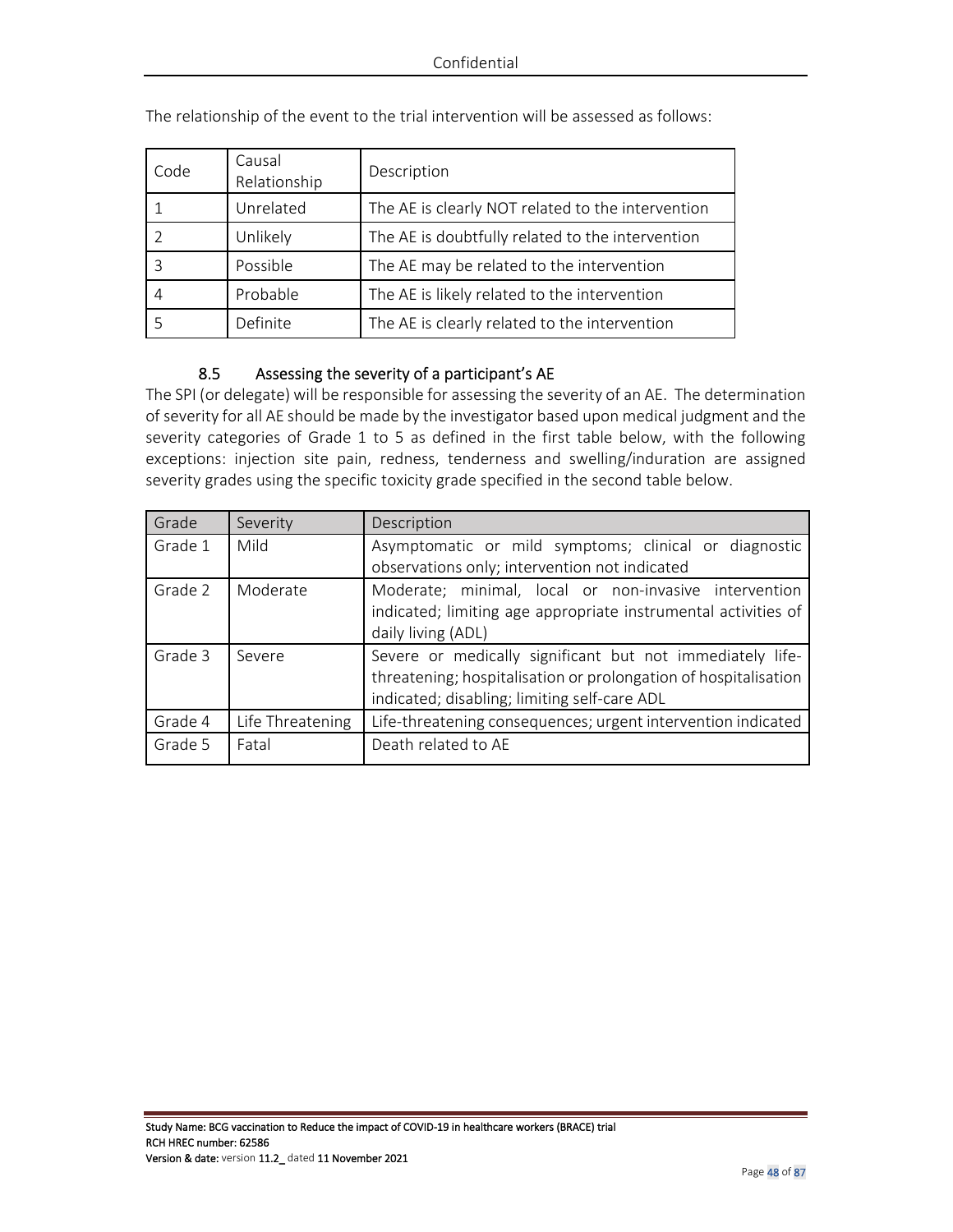## Toxicity grading scale

Local reaction to vaccination are monitored using Vaccine diary completed by the participant up to 14 days after vaccination. A toxicity grading scale is used to categorise the reports (Food and Drug Administration 2007):

| Local             | Grade       | Grade 1              | Grade 2                | Grade 3         | Grade 4          |
|-------------------|-------------|----------------------|------------------------|-----------------|------------------|
| reaction          | 0           | Mild                 | Moderate               | Severe          | Potentially life |
|                   | <b>None</b> |                      |                        |                 | threatening      |
| Pain              | None        | Does not interfere   | Repeated use of        | Any use of      | Emergency room   |
|                   |             | with activity        | nonnarcotic pain       | narcotic pain   | visit or         |
|                   |             |                      | reliever > 24 hours    | reliever or     | hospitalization  |
|                   |             |                      | or interferes with     | prevents daily  |                  |
|                   |             |                      | activity               | activity        |                  |
| <b>Redness</b>    | None        | $2.5 - 5$ cm         | $5.1 - 10$ cm          | $>10$ cm        | Necrosis or      |
|                   |             |                      |                        |                 | exfoliative      |
|                   |             |                      |                        |                 | dermatitis       |
| <b>Tenderness</b> | None        | Mild discomfort to   | Discomfort with        | Significant     | Emergency room   |
|                   |             | touch                | movement               | discomfort at   | visit or         |
|                   |             |                      |                        | rest            | hospitalization  |
| Swelling /        | None        | $2.5 - 5$ cm and     | $5.1 - 10$ cm or       | $>10$ cm or     | <b>Necrosis</b>  |
| induration        |             | does not interfere   | interferes with        | prevents daily  |                  |
|                   |             | with activity        | activity               | activity        |                  |
| Itch              | None        | Itching localised to | Itching beyond the     | Generalised     | Not applicable   |
|                   |             | injection site that  | injection site that is | itching causing |                  |
|                   |             | is relieved          | not generalised OR     | inability to    |                  |
|                   |             | spontaneously or     | Itching localised to   | perform usual   |                  |
|                   |             | in <48 hours of      | injection site         | social &        |                  |
|                   |             | treatment            | requiring ≥48 hours    | functional      |                  |
|                   |             |                      | of treatment           | activities      |                  |

Food and Drug Administration. (2007). "Guidance for Industry: toxicity grading scale for healthy adult and adolescent volunteers enrolled in preventive vaccine clinical"

Retrieved 08.04.2020, from

https://www.fda.gov/downloads/BiologicsBloodVaccines/GuidanceComplianceRegulatoryInformation/Guidances/Vaccines/ucm091977.p df.

# 8.6 Reporting of safety events

### Site Principal Investigator Reporting Procedures:

The SPI (or delegate) is responsible for expedited reporting (within 24 hours of becoming aware of the event) to the Sponsor the following:

- •USMs
- •All SAEs (including SUSAR)

SAE reports should be submitted using the RedCap SAE form, or by alternative means specified in the Safety Reporting Plan.

At MCRI, the CPI (or delegate) will determine whether or not each SAE meets the definition of SUSAR and will notify all RPI in a timely manner.

The RPI and SPI will be notified of USM and other significant safety issues in a timely manner following MCRI first knowledge of the event/s.

In each country, USM, other significant safety issues, SUSARs and other SAE, will be reported to the applicable regulatory authorities and HRECs in accordance with the requirements.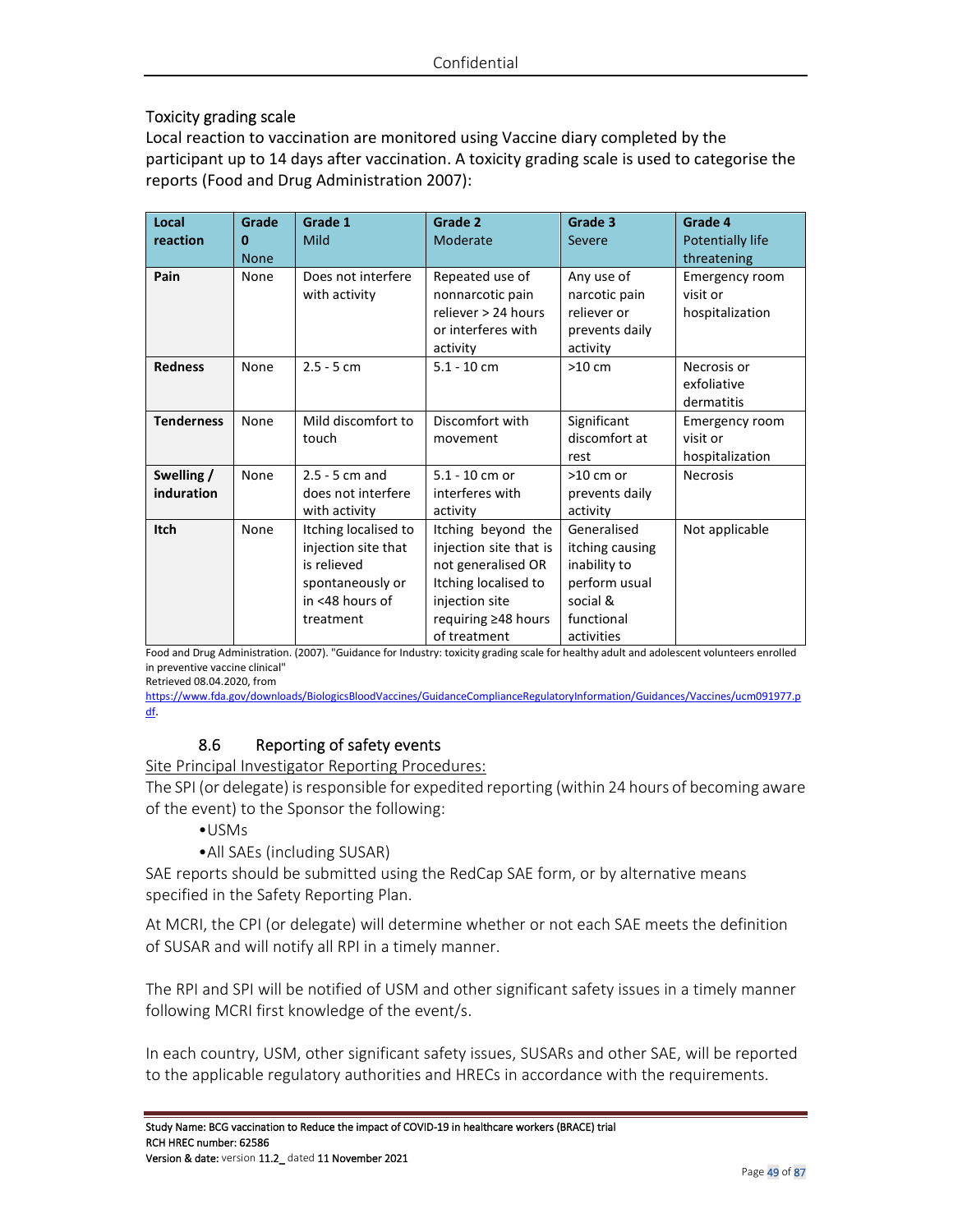Further details of event reporting responsibilities and processes are documented in the Safety Reporting Plan.

For safety reporting requirements specific to Brazil, refer to Appendix 4.

# 9 DATA AND INFORMATION MANAGEMENT

## 9.1 Overview

The Site Principal Investigator is responsible for storing essential trial documents relevant to data management and maintaining a site-specific record of the location(s) of the site's data management-related Essential Documents.

The Site Principal Investigator is responsible for maintaining adequate and accurate files of any relevant source documents that include observations or other data relating to participants at their site. Source data will be attributable, legible (including any changes or corrections), contemporaneous, original, accurate, complete, consistent, enduring and available. Changes to source data (hardcopy and electronic) must be traceable, must not obscure the original entry, and must be explained where this is necessary.

The Site Principal Investigator will also maintain accurate case report forms (CRFs) (i.e. the data collection forms)where applicable and be responsible for ensuring that the collected and reported data is accurate, legible, complete, entered in a timely manner and enduring. To maintain the integrity of the data, any changes to data (hardcopy and electronic) must be traceable, must not obscure the original entry, and must be explained where this is necessary.

Any person delegated to collect data, perform data entry or sign for data completeness will be recorded on the delegation log and will be trained to perform these trial-related duties and functions.

# 9.2 Data management

# 9.2.1 Data generation (source data)

In this study, the following types of data will be collected:

- personal identifying information (names, dates of birth, contact details; NHS number in UK, Medicare number in Australia, SUS CARD and CPF in Brazil)
- sensitive information including health data (medical history, participant eligibility, adverse reactions and other notes as appropriate)
- participant completed electronic questionnaires
- de-identified data from laboratory assays

### Source document plan

Much of the data for this trial will be collected electronically directly from participants. There will be a limited number of source documents for this study recorded data from automated instruments, laboratory reports and the signed information and consent forms (in REDCap or hard copy). Each site participating in the trial will maintain a site-specific Source Document Plan that will document the source, i.e. original recording, for each data discrete item/ category of items collected for the study. This Source Document Plan, signed and dated by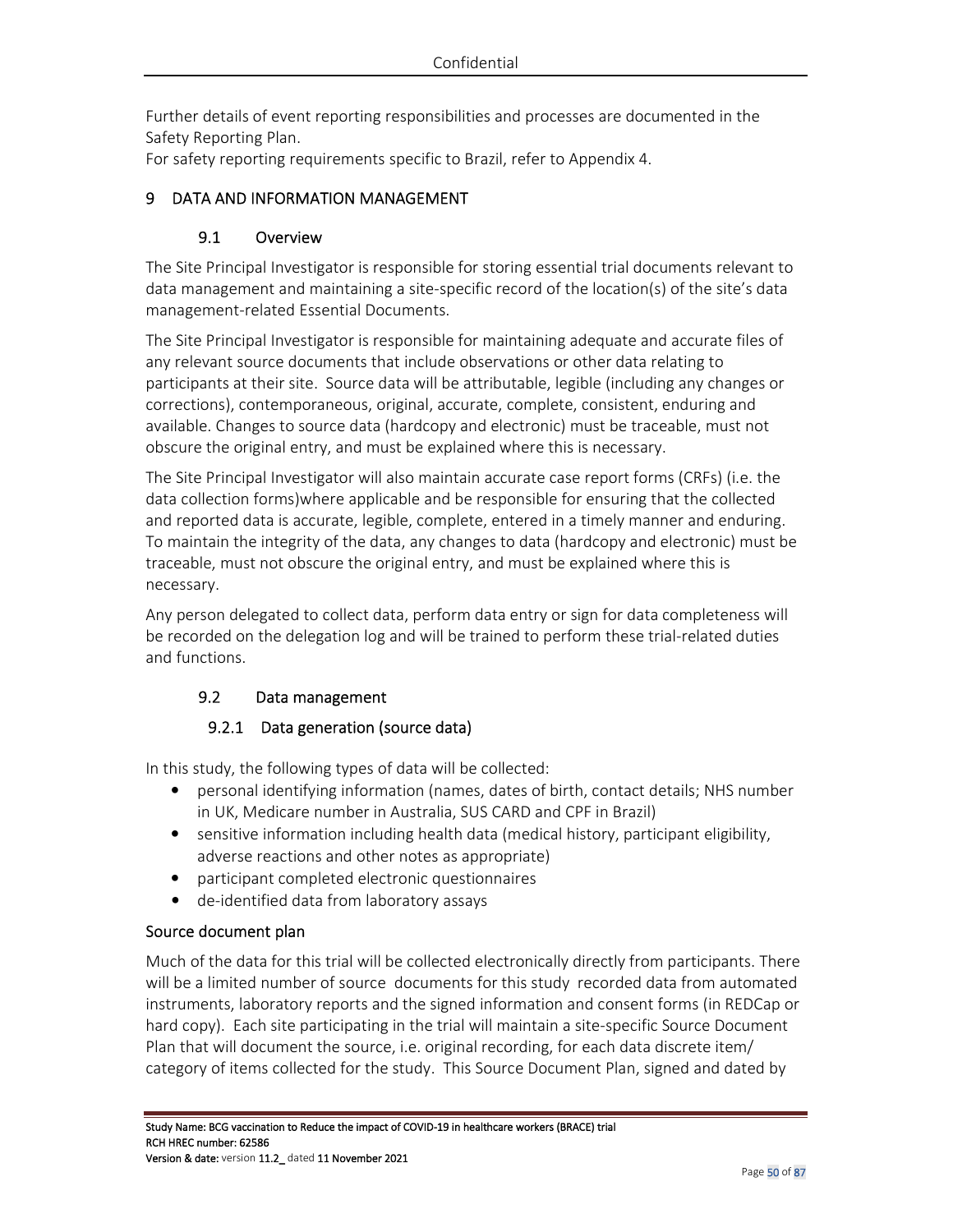the Site Principal Investigator, will be prepared prior to recruitment of the first participant and will be filed in the site's Investigator Site File.

# 9.2.2 Data capture methods and data use, storage, access and disclosure during the trial

### Data collection methods

Data for this trial will be collected and entered using electronic database REDCap and a smartphone application developed for this trial. REDCap is a secure, web-based application for building and managing online surveys and databases. The trial smartphone application stores participant information directly in the REDCap database. In line with local privacy regulations, identifying or personal data may be maintained in complementary site level information management systems as required.

### Use of the data

The data will be used for the analyses specified in the protocol and Statistical Analysis Plan.

Following the completion and analysis of the trial, the data will be retained long-term following the mandatory archive period for use in future research projects.

#### Storage and access

Hard copy data will be stored by collaborators in a locked cabinet in a secure location, accessible to the research team only.

Electronic data maintained on REDCap database will be securely stored in MCRI's 'network file servers, which are backed up nightly. Electronic or hard copy files containing private or confidential data will be stored only in locations accessible only by appropriate designated members of the research team.

REDCap is hosted on MCRI infrastructure and is subject to the same security and backup regimen as other systems (e.g. the network file servers). Data is backed up nightly to a local backup server, with a monthly backup taken to tape and stored offsite. REDCap maintains an audit trail of data create/update/delete events that is accessible to project users who are granted permission to view it. Access to REDCap will be provided via an MCRI user account or (for external collaborators) via a REDCap user account created by the MCRI system administrator. The permissions granted to each user within each REDCap project will be controlled by, and will be the responsibility of, the study team delegated this task by the Principal Investigator. REDCap has functionality that makes adding and removing users and managing user permissions straightforward. All data transmissions between users and the REDCap server are encrypted. The instructions for data entry to REDCap must be read and the training log signed prior to personnel commencing data entry on REDCap.

Authorised representatives of the sponsoring institution as well as representatives from the HREC, Research Governance Office and regulatory agencies may inspect all documents and records required to be maintained by the CPI for the participants in this trial. The trial site will permit access to such records.

#### Disclosure

The trial protocol, documentation, data and all other information generated will be held in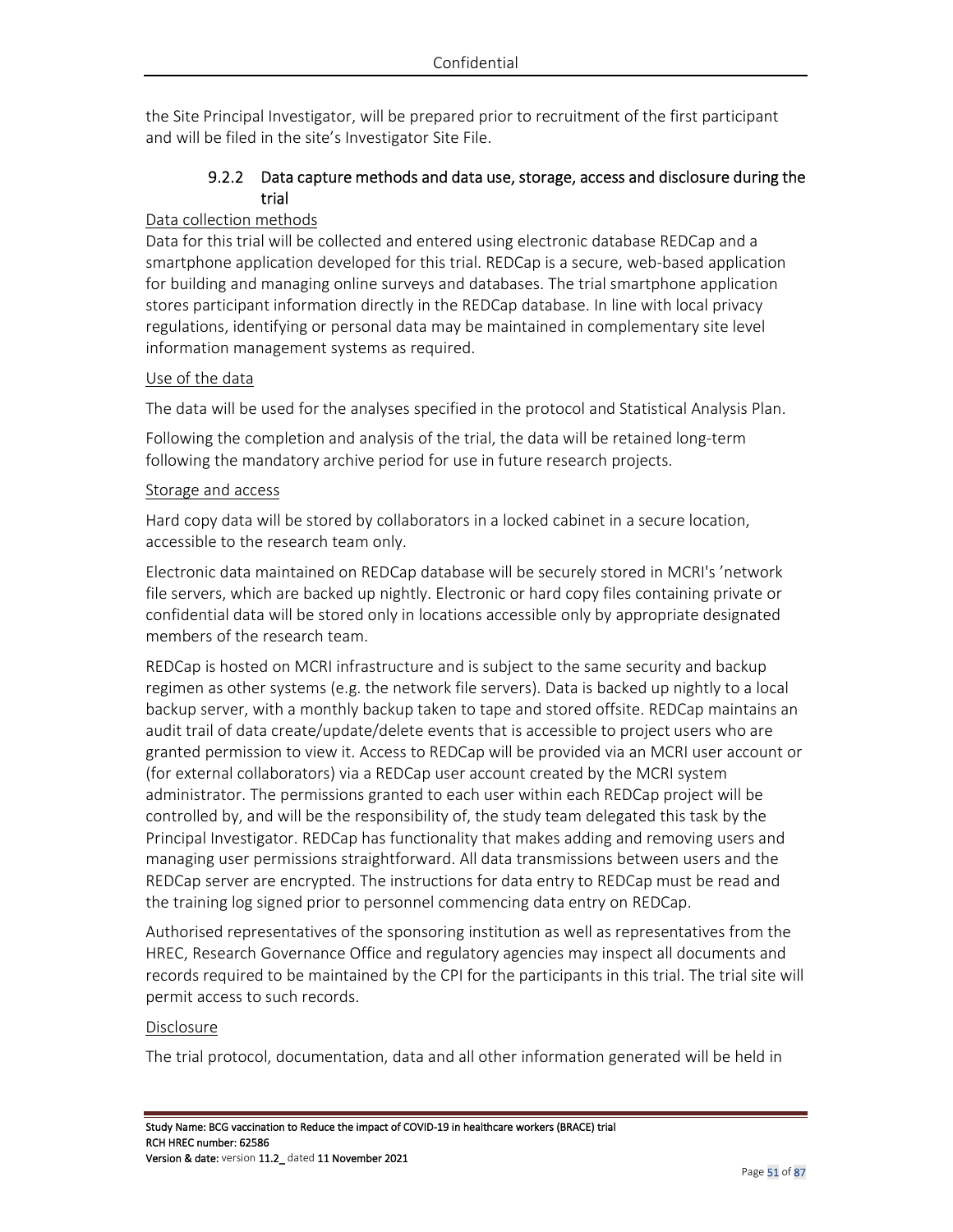strict confidence. No information concerning the study or the data will be released to any unauthorised third party, without prior written approval of MCRI. Clinical information will not be released without written permission of the participant, except as necessary for monitoring by the HREC, Research Governance Office or regulatory agencies.

# 9.2.3 Data confidentiality

### Data confidentiality

Participant confidentiality is strictly held in trust by the CPI, participating investigators, research staff, and the MCRI and their agents. This confidentiality is extended to cover testing of biological samples in addition to the clinical information relating to participating participants.

To preserve confidentiality and reduce the risk of identification during collection, analysis and storage of data and information, the following will be undertaken:

(1) The number of private/confidential variables collected for each individual has been minimised. The data collected will be limited to that required to address the primary and secondary objectives

 (2) Participant data and samples will be identified through use of a unique participant study number assigned to the study participant ("re-identifiable").

The CPI is responsible for the storage in REDCap of a master-file of identifiable data with the participant ID; access is managed by restricting user permissions to members of the research team and authorised persons.

(3) Separation of the roles responsible for management of identifiers and those responsible for analysing content. The data will be analysed by members of the research team who will be provided with anonymised data identified only by the unique participant study ID.

# 9.2.4 Quality assurance

A REDCap data dictionary with range checks will be used to minimise data entry errors, such as out-of-range values. Data quality control checks (e.g. checking for invalid characters, invalid dates, data that is not consistent with data in other data fields) and data cleaning will be done by trained members of the research team on a regular basis. Any discrepancies will be reported to the CPI or delegate and addressed in a timely manner.

Quality control checks will be run by the data team, on a regular basis, who will highlight any queries to the CPI, RPI and SPI.

# 9.2.5 Archiving - Data and document retention

Upon completion of the study, data will be stored securely on MCRI server (restricted access) and/or locked in secure cabinet in MCRI laboratories (for hardcopy data) for at least 15 years after study completion, in accordance with the requirements of the Therapeutic Goods Administration and Health Privacy Principles and any other relevant regulatory authorities.

Prof Nigel Curtis (CPI) will be the custodian during the archive period, and members of the research team will have access to the stored data. If the CPI becomes unable to perform this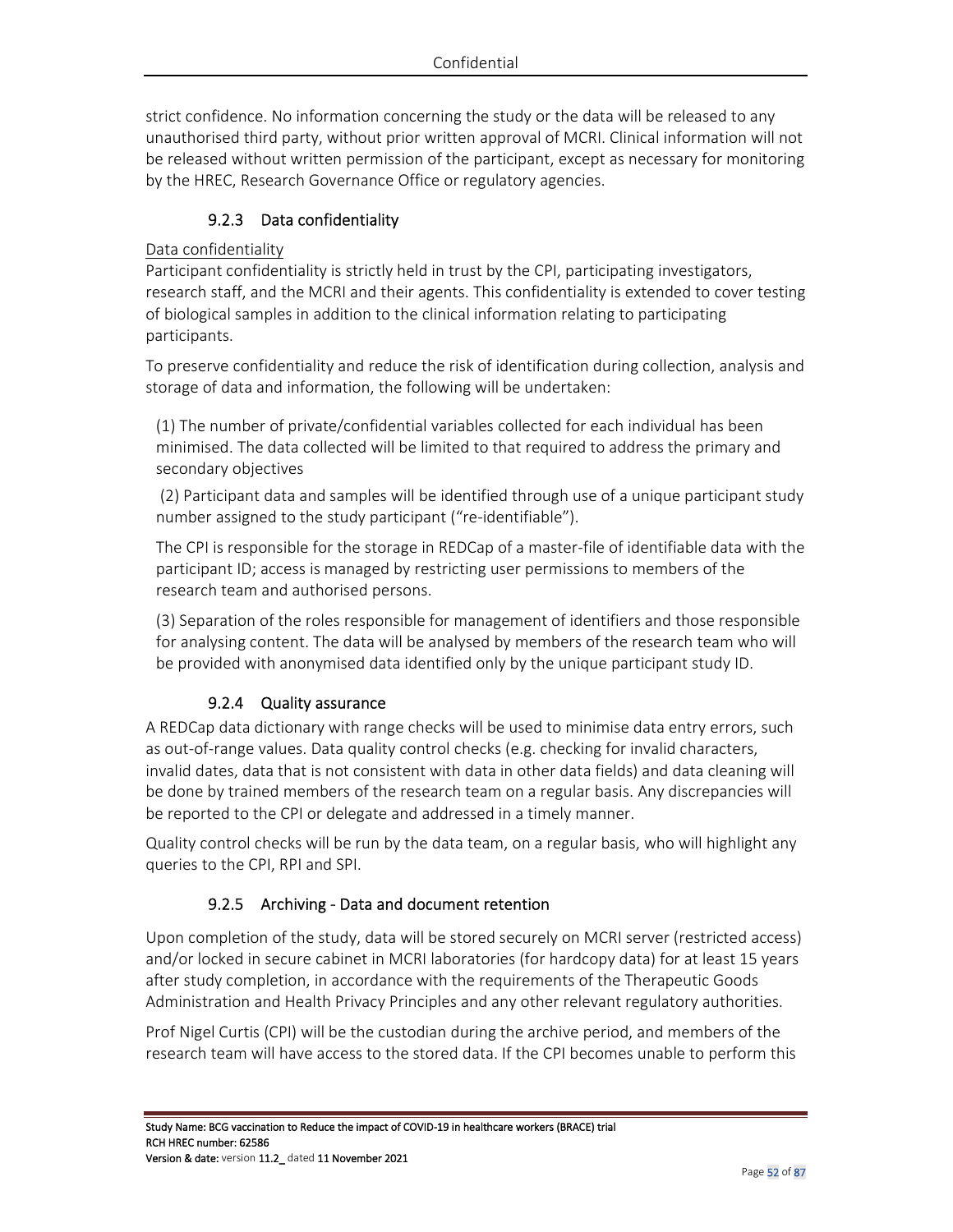task all responsibilities of the custodian will fall to the sponsor (MCRI). At the end of the archival period, long-term retention of the data may occur.

Records should not be destroyed without the written consent of the Sponsor. The Sponsor will inform Site Principal Investigators when these documents no longer need to be retained.

## 9.2.6 Data sharing

### Data sharing

De-identified data will be deposited on a recognised clinical trials data sharing repository and transferred to the Bill and Melinda Gates foundation.

Under the data sharing agreement with the Bill and Melinda Gates foundation the BRACE project will:

- 1. Register with and upload documents to clinicaltrials.gov
	- o Study Protocol
	- o Statistical Analysis Plan
	- o Case Report Form Template(s)
	- o Data Dictionary
	- o Informed Consent Agreement Template
- 2. Share with the Gates Medical Research Institute the following documents;
	- o Randomization Plan
	- o Data Management Plan
	- o Edit Check Specifications
	- o Case Report Form Template (s) and Completion Guidelines
	- o Data Transfer Agreements
	- o All data generated by investigators funded by the Bill and Melinda Gates Foundation. This data will be de-identified.
- 3. All documents listed above will be available after being posted on a clinical trials data sharing repository and deidentified patient data related to the outcomes listed in the protocol will also be transferred to this repository.

Participant consent to the data sharing requirements is a mandatory requirement in updated Master PICF v8. Participants consented under earlier versions (prior to v7) of the PICF will be advised about the updated data sharing requirements and given an opportunity to opt-out via email of the data sharing arrangement. Data will not be shared, where participants have specifically requested their data not be shared.

Access to deidentified patient data in the data sharing repository and the Bill and Melinda Gates Foundation will be limited to ethically approved research and subject to the governance procedures of the data repository and the Bill and Melinda Gates Foundation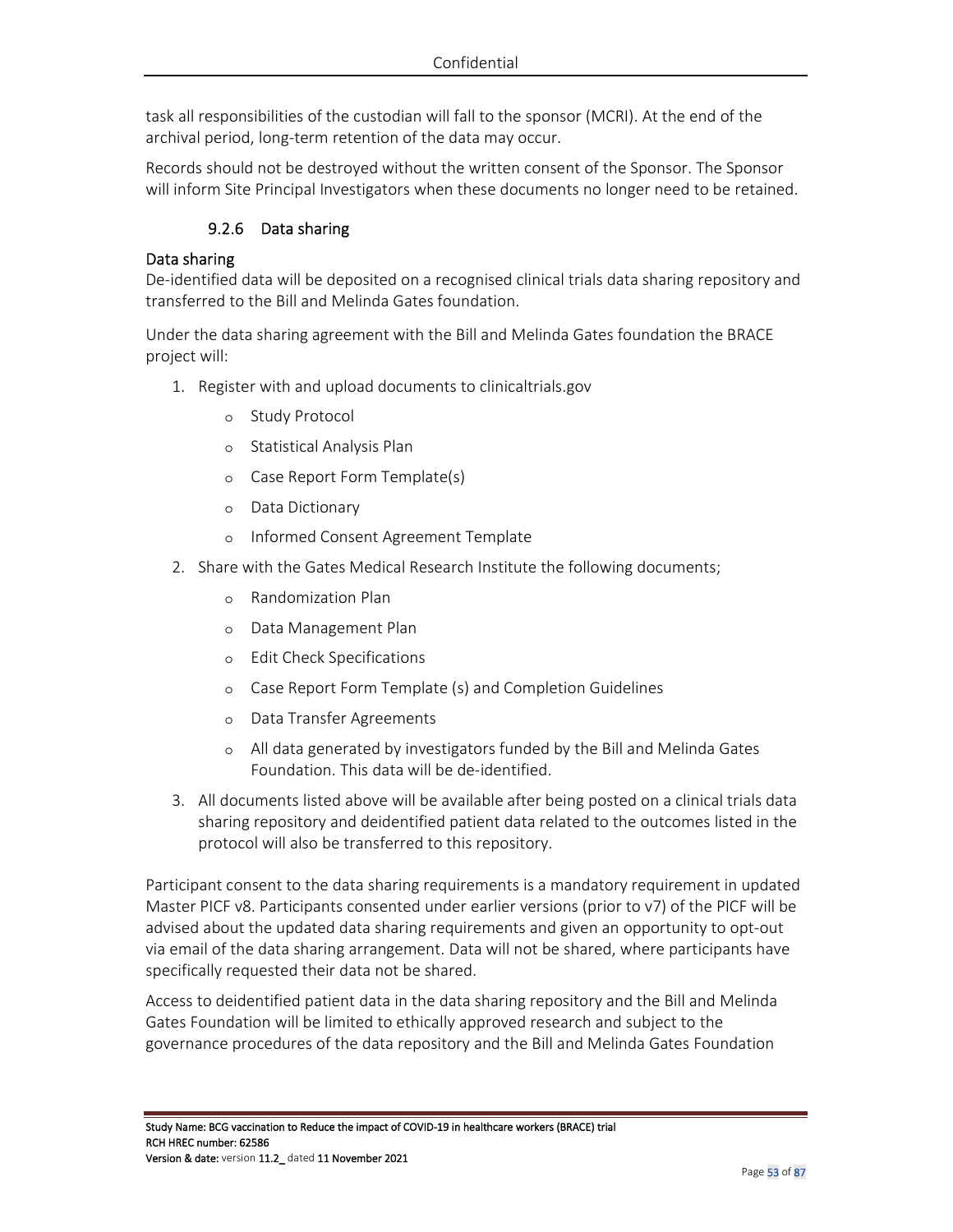respectively. The governance procedures ensure the data are accessed for scientifically sound research.

After database lock, the following may be made available long-term for use by future researchers from a recognised research institution whose proposed use of the data has been ethically reviewed and approved by an independent committee and who accept MCRI's conditions, under a collaborator agreement, for accessing:

- Individual participant data that underlie the results reported in our articles after deidentification (text, tables, figures and appendices)
- Study protocol, Statistical Analysis Plan, PICF

# 9.2.7 Long-term custodianship (after archive period finished)

Prof Nigel Curtis will be the long-term custodian following the archive period. If he is unable to perform this task the responsibility of custodianship will fall to the sponsor (MCRI).

# 9.2.8 Data retrieval and linkage

The present study expects that it will acquire some research data from existing administrative and service data sources. In some instances, participant consent may allow retrieval of datasets without the need for linkage keys, as has usually been the case of other MCRI studies.

For datasets in Australia the study will work with organisations such as, the Centre for Victorian Data Linkage, the Australian Institute of Health and Welfare and the Population Health Research Network that supports data linkage and integration services within and between jurisdictions. For private sources such as pathologists, the study will establish appropriate initiatives.

Brazil, this data can be retrieved, if necessary, from the national government information systems, such as E-SUS, SIVEP-GRIPE, GAL and electronic medical records from SESAU / CG / MS (Municipal Health Secretariat of Campo Grande / MS, through unique identifiers of the participant (registration in the Individual Taxpayer Register - CPF and SUS CARD).

We anticipate data linkage and access will occur after the study recruitment period is complete, but the exact timing is yet to be determined. Working with both the capabilities of the data linkage services and through consultation with research studies that have extensive data linkage experience, this study will establish IT systems and SOPs to support data linkages processes that are efficient and minimise the risk of disclosure. These processes will use data linkage keys to separate the personally identifiable information needed for data linkage from the administrative and clinical data being sourced.

# 9.2.9 Sample management: Additional data management considerations

Data and information for biospecimens will be managed as above with the additional considerations.

Data collection: de-identified sample data may also be stored in OpenSpecimen (restricted access stored on secured servers at each study laboratory site), other site-specific electronic laboratory information management systems (LIMS, restricted access) or hard copy . Where biospecimen data is stored in OpenSpecimen or site-speficic LIMS, data will be transferred to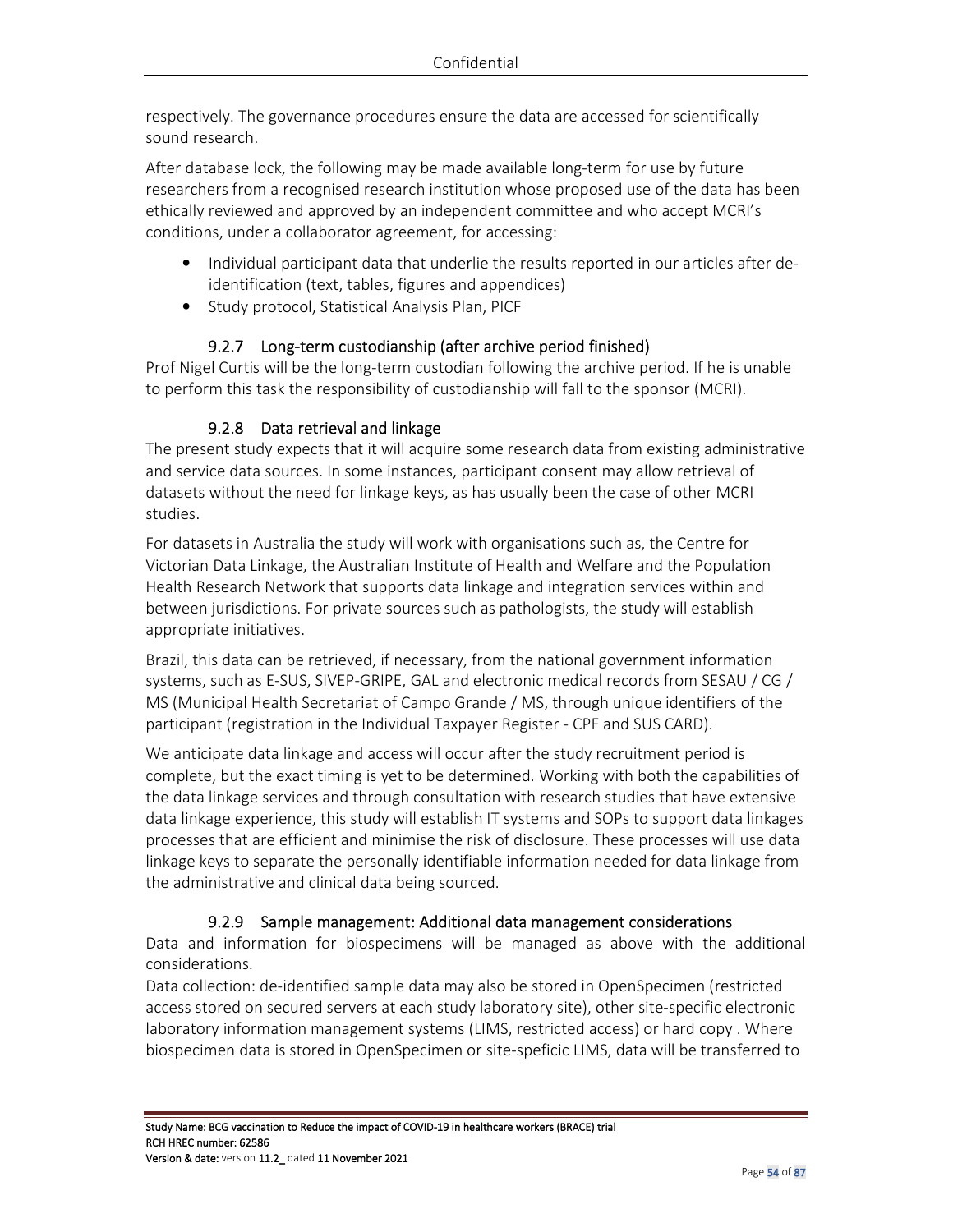the MCRI servers on a regular basis. Where biospecimen data is collected on hardcopy, data will be transcribed to REDCap on a regular basis.

### 9.2.10 Sample management: Specimen collection & storage.

Biospecimens will be processed, stored and data will be recorded at laboratory study sites. Samples will be identified using barcoded tubes or with the unique participant study ID, and year of birth. No identifying information will be stored on biospecimen labels. Biosamples will be stored securely at laboratory study sites in temperature-controlled freezers and liquid nitrogen tanks as appropriate for the sample type. Access to biosamples will be restricted to the study team. The samples will be used for the analyses specified in the protocol. Samples will be shipped from study sites to MCRI for long term storage. For tests that require equipment or technical expertise not available in Melbourne, select specimens may be sent to collaborating laboratories outside of Melbourne (interstate and/or overseas) for further testing. These samples may be shipped from MCRI or directly from study sites if they have not yet been shipped to MCRI. Shipment of samples to MCRI or collaborating laboratories doing testing will be done by International Air Transport Association (IATA) accredited staff with temperature control (e.g. ice pack, dry ice) as appropriate for the sample type.

The biosamples will be retained long-term according to the banking management detailed below. As per data, Prof Nigel Curtis (CPI) will be the custodian of the biosamples during the archive period.

### 9.2.11 Sample management: Specimen & Biobanking

All samples that are not used immediately for the laboratory assessments described in previous sections, may be cryopreserved for an indefinite period of time to enhance the possible benefit from this study, by providing a sample biobank that may be used for research related to immunology or infectious diseases, in the future. The biobank will be at MCRI laboratories (Infectious Diseases Group) in Melbourne, (please see Appendix 1 for Biobank Registration Form). The biobank will be registered with the Melbourne Children's Bioresource Centre (MCBC). Written informed permission (extended consent) for banking of specimens and future use for study objectives without further consent will be obtained from the participant. These samples may be used for additional research studies related to immunology or infectious diseases. For tests that require equipment or technical expertise not available in Melbourne, select specimens may be sent to collaborating laboratories outside of Melbourne (interstate and/or overseas) for further testing.

Databank is defined as: "A systematic collection of data, whether individually identifiable, reidentifiable or non-identifiable" (NHMRC National Statement on Ethical Conduct in Human Research)

Biobank is defined as: ".... collections of human biological materials (biospecimens) linked to relevant personal and health information (which may include health records, family history, lifestyle and genetic information) and held specifically for use in health and medical research." (NHMRC Biobanks Information Paper 2010)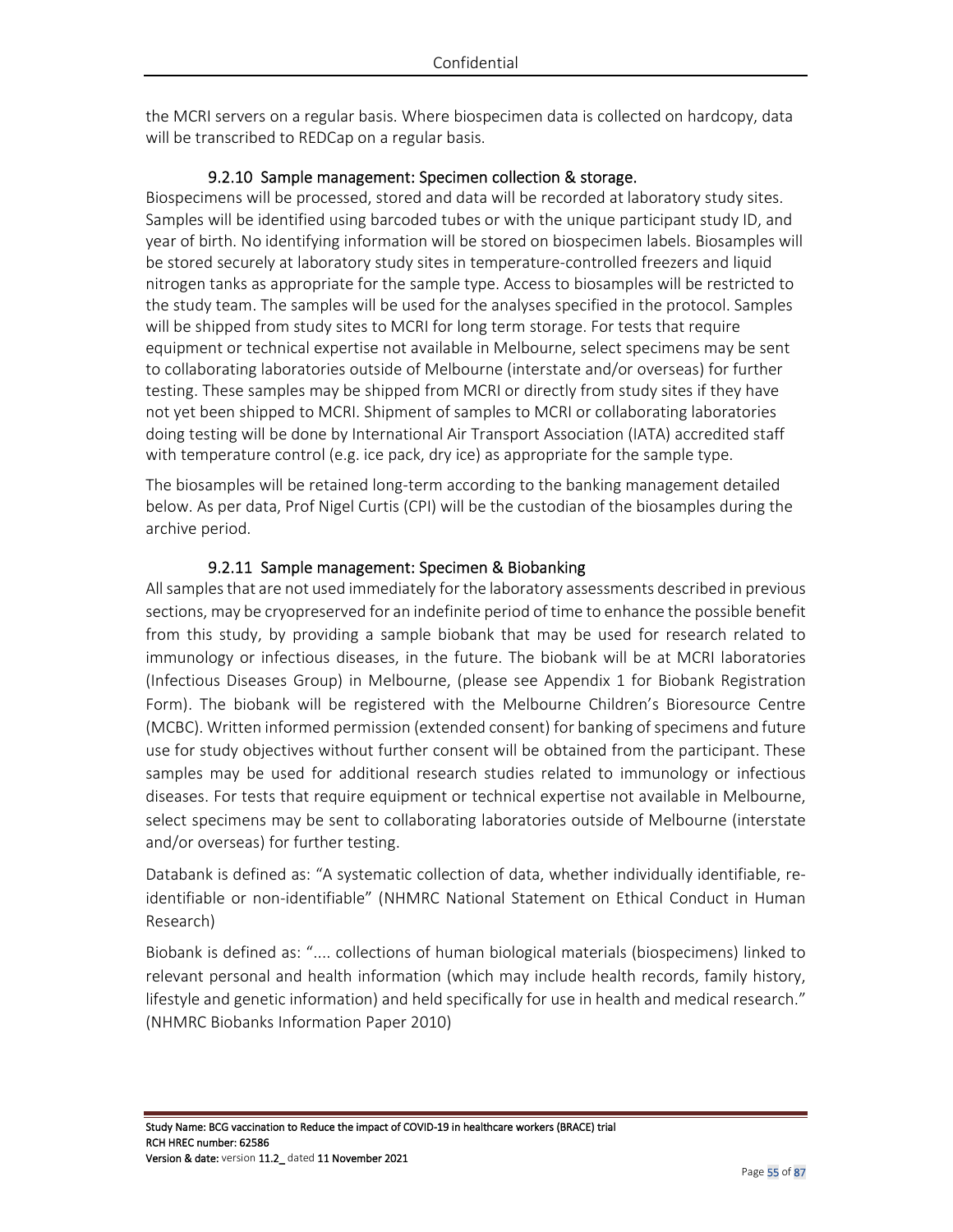### 10 TRIAL OVERSIGHT

### 10.1 Governance structure

# 10.1.1 Trial Steering Committee (TSC)

The trial steering committee will be made up of representatives from the key stakeholders and the chief principal investigator along with independent content expert (s).

## 10.1.2 Independent Data and Safety Monitoring Board (DSMB)

An independent Data and Safety Monitoring Board (DSMB) will be convened three times during the study: at 3 and 9 months post initial recruitment, and once there have been 100 severe case of COVID-19 disease.

The DSMB at 3 and 9 months will monitor safety (including number of deaths and number of ICU admissions), data completeness, and the general study conduct.

A third DSMB is planned once there have been 100 cases of severe COVID-19 disease. This interim analysis will primarily be on a comparison of the number of cases of severe COVID-19 disease (primary outcome (2)) between the BCG group and the control group for participants recruited post the introduction of the placebo (second stage of the trial). The DSMB will be given a stopping rule, but since the pandemic is rapidly evolving, the global situation should be considered with the context of any apparent differences. More information of this efficacy interim analysis is explained in section 11.4 of this current Protocol and on the Statistical Analysis Plan for the interim analysis.

All the details of the DSMB analyses will be outlined in the DSMB charter.

The DSMB will be composed of individuals with the appropriate expertise, including at least three independent clinicians and/or biostatisticians who, collectively, have experience in the management of biostatistics and the conduct and monitoring of randomised controlled trials. Members of the DSMB will be independent of trial conduct. The DSMB will review data from each intervention group of the trial in a semi-blinded fashion. The DSMB will provide its input to the CPI.

### 10.1.3 Independent Safety Monitor

During the start of the recruitment period (until August 2020) an independent safety monitor will review a report of SAE and specified non-serious adverse events of interest on a weekly basis and report any concerns to the Sponsor-Investigator. For the remainder of the recruitment period, the monitor will review such reports monthly. This role will cease once recruitment is complete.

# 10.1.4 Quality Control and Quality Assurance

Both the Chief Principal Investigator and Site Investigators have responsibilities in relation to quality management.

The Chief Principal Investigator will ensure the development of procedures that identify, evaluate and control risk for all aspects of the study, e.g. study design, source data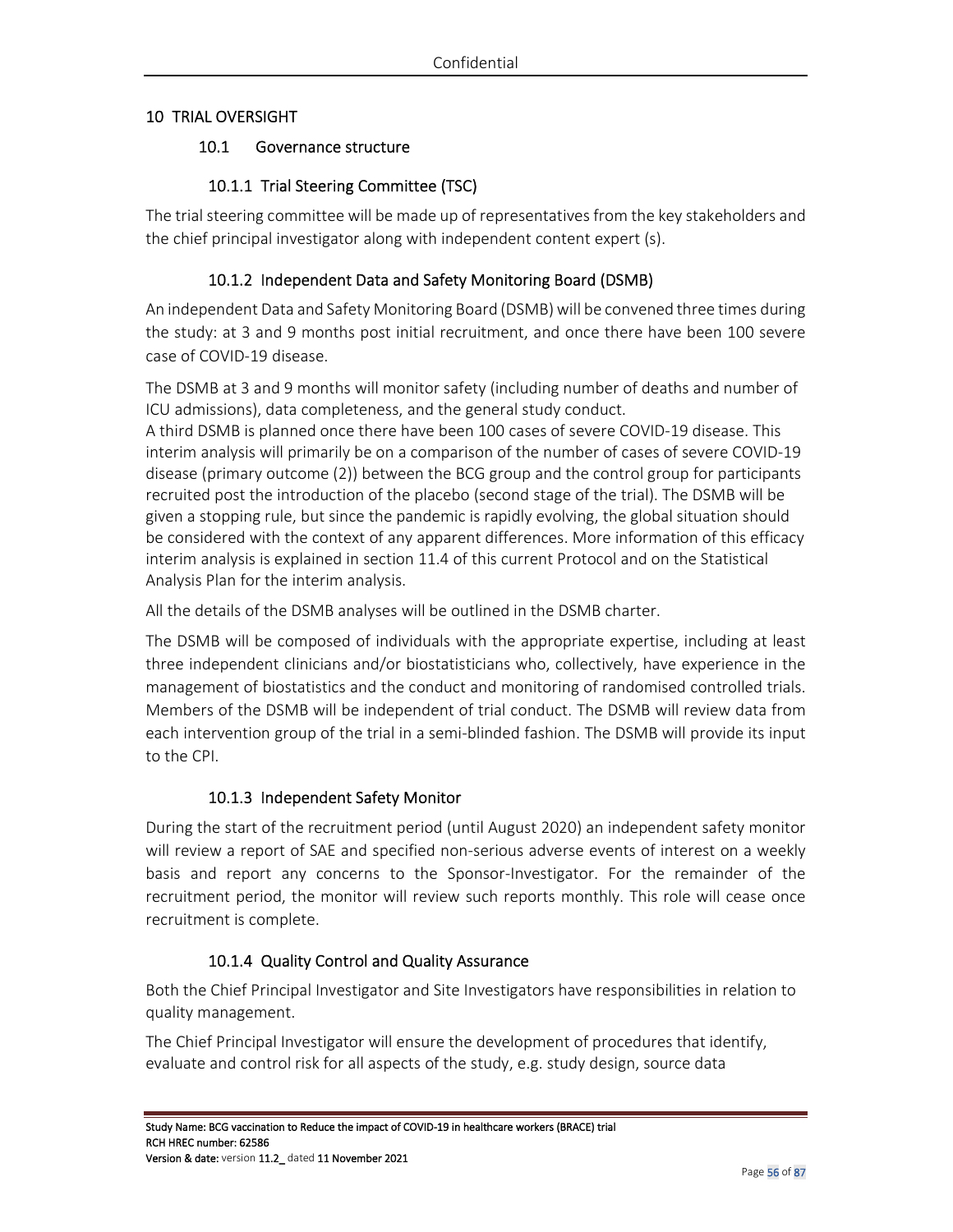management, training, eligibility, informed consent and adverse event reporting. The Chief Principal Investigator will ensure the implementation of quality control (QC) procedures, which will include the data entry system and data QC checks. Any missing data or data anomalies will be communicated to the site(s) for clarification/resolution.

The Site Principal Investigator l will be responsible to ensure the verification that the clinical trial is conducted and data are generated and biological specimens are collected, documented (recorded), and reported in compliance with the protocol, good clinical practice and applicable regulatory requirements. In some regions a subcontracted monitor may be engaged by MCRI as needed.

In the event of non-compliance that significantly affects human participant protection or reliability of results, the Chief Principal Investigator (or delegate) and/or Site Principal Investigator (or delegate) will perform a root cause analysis and corrective and preventative action plan (CAPA).

In addition, each clinical site will perform internal quality management of study conduct, data and biological specimen collection, documentation and completion. An individualised quality management plan will be developed to describe a site's quality management.

# 11 STATISTICAL METHODS

## 11.1 Sample Size Estimation

7244 healthcare workers will be enrolled in the trial outlined in this protocol, although data from this trial will be combined with the data from the 2834 participants enrolled into the first stage of this study which followed an identical protocol but where participants were randomised between BCG and no BCG which was given concurrently with the flu vaccination, resulting in a total sample size of 10078 participants.

Participants will be randomly allocated in a 1:1 ratio to BCG vaccine group (n=3622, plus 1417 from the first stage who received flu vaccine at time of randomisation), and to control (n=3622, plus 1417 from the first stage who received flu vaccine at time of randomisation and no 0.9% NaCl placebo). This sample size was calculated based on the two primary outcomes of (1) number of participants with COVID-19 disease and (2) number of participant with severe COVID-19 disease. Since the study aims to assess two primary outcomes, an adjustment for multiplicity will be applied to maintain a global Type I error rate of 5% by splitting of this alpha.

For the primary outcome (1), the number of participants with COVID-19 disease: it is conservatively estimated that a proportion of 55% of subjects will be infected by COVID-19 disease in the placebo group; applying a 1:1 ratio for randomisation, a total sample size of n=2016 (1008 group) will provide 95% power with 2-tailed 0.005 significance level (10% of the global significance level) for the Pearson chi-square test (with continuity correction) to detect an absolute difference of 10% between an incidence of COVID-19 disease of 45% in the BCG vaccine group and 55% in the placebo group.

For the primary outcome (2), the number of participants with severe COVID-19 disease at 6 months, we powered the study to identify a risk ratio of 0.67 in the BCG compared with the placebo group for severe COVID-19 disease at 6 months (which is much more realistic than a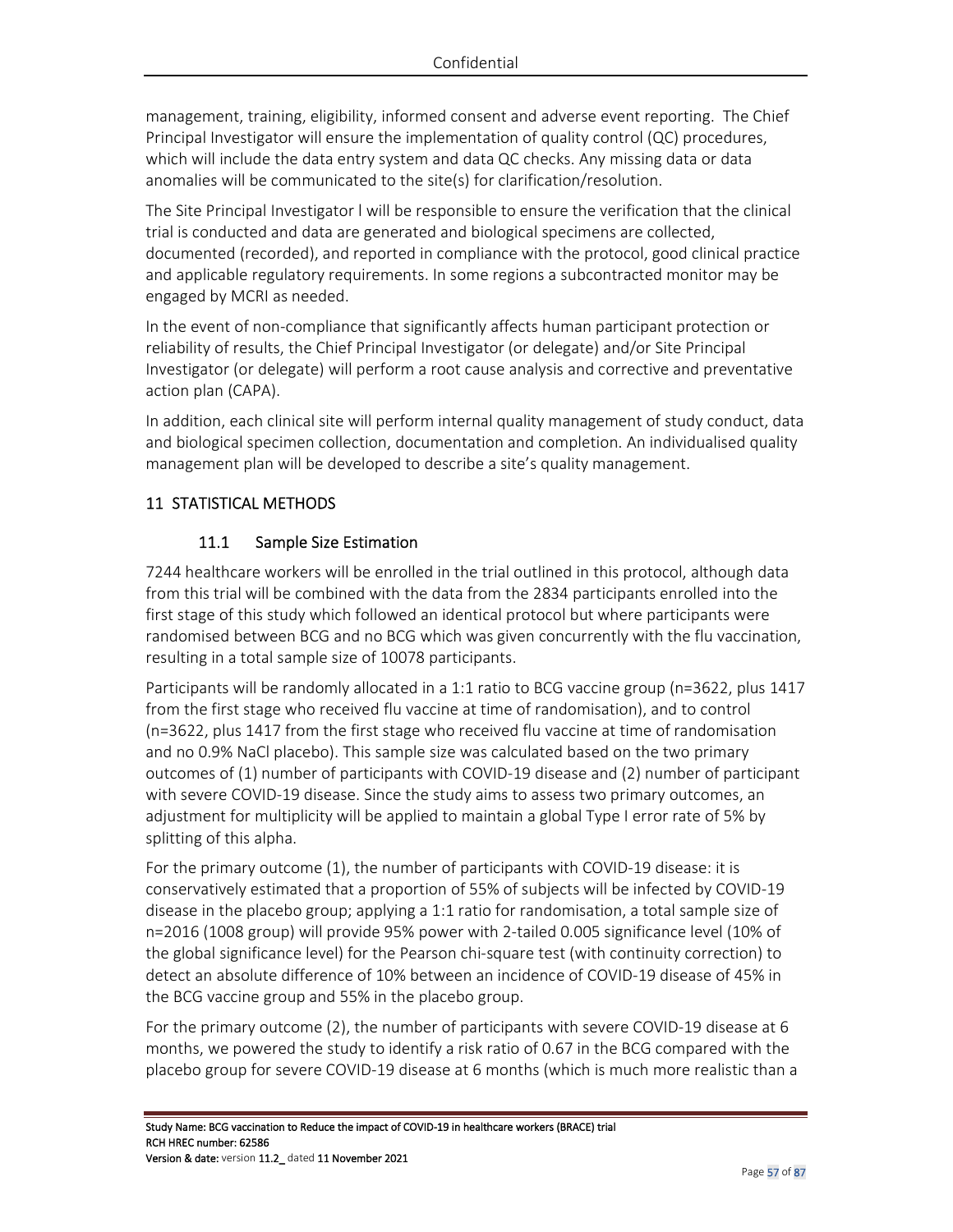risk ratio of 0.5 as per the original sample size). Assuming that 4% of subjects will be infected by severe COVID-19 disease by 6 months in the control group, a total sample size of n= 6076 (3038 per group) will provide 80% power with 2-tailed 0.04 significance level (80% of the global significance level) for the Pearson chi-square test to detect a risk ratio of 0.667, equivalent to an absolute difference of 1.3%. Note this calculation was conducted using an alpha of 0.04 to allow the remaining 0.01 to be spent on primary outcome (1) (alpha=0.005) and the interim analysis as originally planned (alpha=0.005, see section 11.4 for details of the interim analysis, total alpha for this outcome=0.045). Allowing for a 16% loss to follow up, it is planned that the study will recruit 7244 healthcare works.

In the pre-planned meta-analysis, we will have a sample size of 10,078 participants (7244+2834), or 8062 participants allowing for an overall 20% loss to follow up. For the combined analysis it is expected that the drop-out will be slightly higher (20% instead of 16%) because it also includes participants recruited prior to the introduction of the placebo, ie not placebo controlled. Again assuming that 4% of subjects will be infected by severe COVID-19 disease by 6 months in the control group, a total sample size of n=8062 (4031 per group) will provide 90% power with 2-tailed 0.04 significance level for the Pearson chi-square test to detect a risk ratio of 0.667, equivalent to an absolute difference of 1.3%. This will be a secondary analysis of the final study report.

# 11.2 Population to be analysed

The primary analysis of all outcome data will be an intention-to-treat (ITT) analysis including all randomised participants, regardless of whether they received trial drug.

# 11.2.1 Handling of missing data

For the primary analysis the imputation of missing data will only be considered if 10-20% of the primary outcome is missing and will be undertaken using multiple imputation (MI) models. Multiple imputation analysis will be performed on the ITT population. The frequency and patterns of missing data will be examined. Multiple imputation models will be conducted separately in the two treatment groups using chained equations applied to all outcomes, including baseline measures, as auxiliary variables. Fifty imputed datasets will be generated including all randomised subjects.

# 11.3 Methods of analysis

Data analysis for the study will be performed by CEBU at MCRI. Ms Francesca Orsini has been appointed for the trial.

Statistical analysis will follow standard methods for randomised trials and the primary analysis will be by intention to treat (ITT), including all randomised participants.

Categorical variables will be presented as the number and proportion in each category. Continuous variables will be presented as means and standard deviations (SDs), or medians and interquartile ranges for skewed data, and the range.

PRIMARY ANALYSIS. Comparison between the BCG and placebo groups in the proportions of participants with COVID-19 disease (primary outcome 1), as well as in the proportions of participants with severe COVID-19 (primary outcome 2), will be presented as the absolute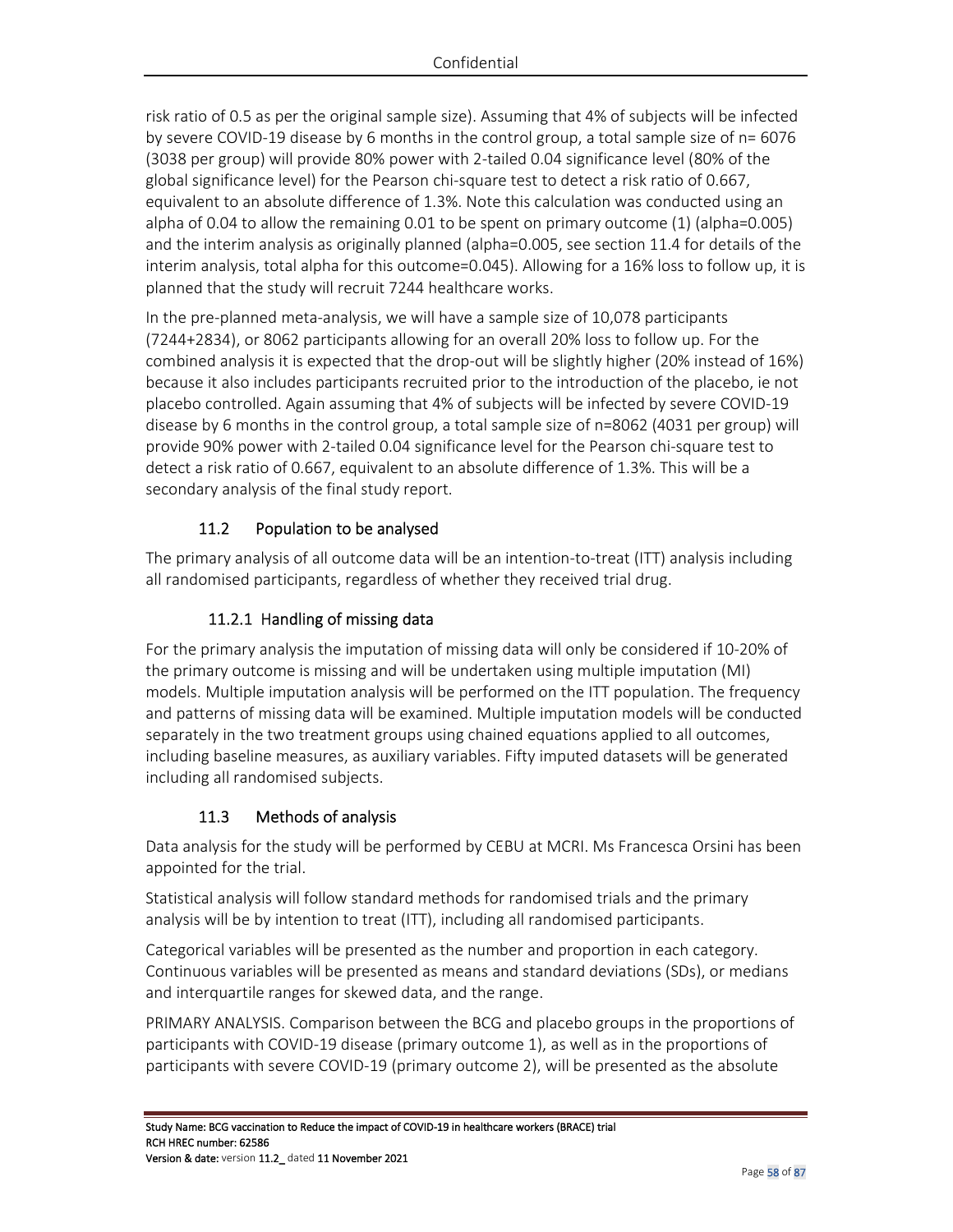risk difference (RD) as well as the risk ratio (RR) at 6 months and their 95% confidence interval (CI), obtained using a generalised linear model, with adjustment for the strata (defined by site, age and presence of comorbidity) used in the randomisation. The same analysis will be repeated on the same outcomes at 12 months. As secondary analyses the same models will be run to include also the following covariates: gender, number and type of comorbidities, whether already vaccinated for BCG in the past, and any other factor that may show imbalance between the groups at baseline.

A secondary analysis will be performed as above on the total 10078 participants, comparing all the participants who were randomised to BCG (irrespective of whether they received flu vaccine at randomisation) and those randomised to control (irrespective of whether they received flu vaccine or placebo at randomisation). Analysis will be as described above, but also adjusted for being in the initial stage of the study. As part of this analysis we will conduct an exploratory analysis of whether the treatment effect varies between the two stages of the study (prior to and post the introduction of the placebo) by including an interaction between treatment and study stage. Results will be interpreted with caution given that the study is underpowered for this comparison.

SECONDARY OUTOMES. According to the nature of the secondary outcomes to be analysed (binary, continuous or categorical) the appropriate generalised linear model (GLM) will be used to estimate the effect of the BCG vaccine on the outcome of interest compared to the control group. All analyses will be adjusted for the stratification factors used in the randomisation (site, age and presence of comorbidity). As secondary analyses the same models will be run to include the following covariates: sex, number and type of comorbidities, whether already vaccinated for BCG in the past, and any other factor that may show imbalance between the groups at baseline.

Survival analysis techniques will be adopted to analyse time to event data.

A secondary analysis will be conducted on the total 10078 participants using the same methodology but also adjusted for being in the initial stage of the study. We will conduct an exploratory analysis of whether the treatment effect varies between the two stages of the study by including an interaction between treatment and study stage.

Sub-group analyses will be undertaken on outcomes of those who:

- Had previous BCG vaccine before enrolling into the trial
- Had a positive serology to SARS-CoV-2 when enrolling into the trial

The full details for each variable will be included in the Statistical Analysis Plan (SAP).

### 11.4 Interim Analyses

As part of the interim monitoring there will be a single formal interim analysis of the efficacy data. This interim analysis will be on a comparison of the number of cases of severe COVID-19 disease (primary outcome (2)) between the BGG group and the control group for those recruited post the introduction of the placebo (second stage of the study). The timing of the interim analysis will be event driven, and will be conducted using a time-to-event analysis, censoring participants who have not had the event at the time of their last follow-up. This data will be used to provide Kaplan-Meier estimates of the survival curve in the BCG and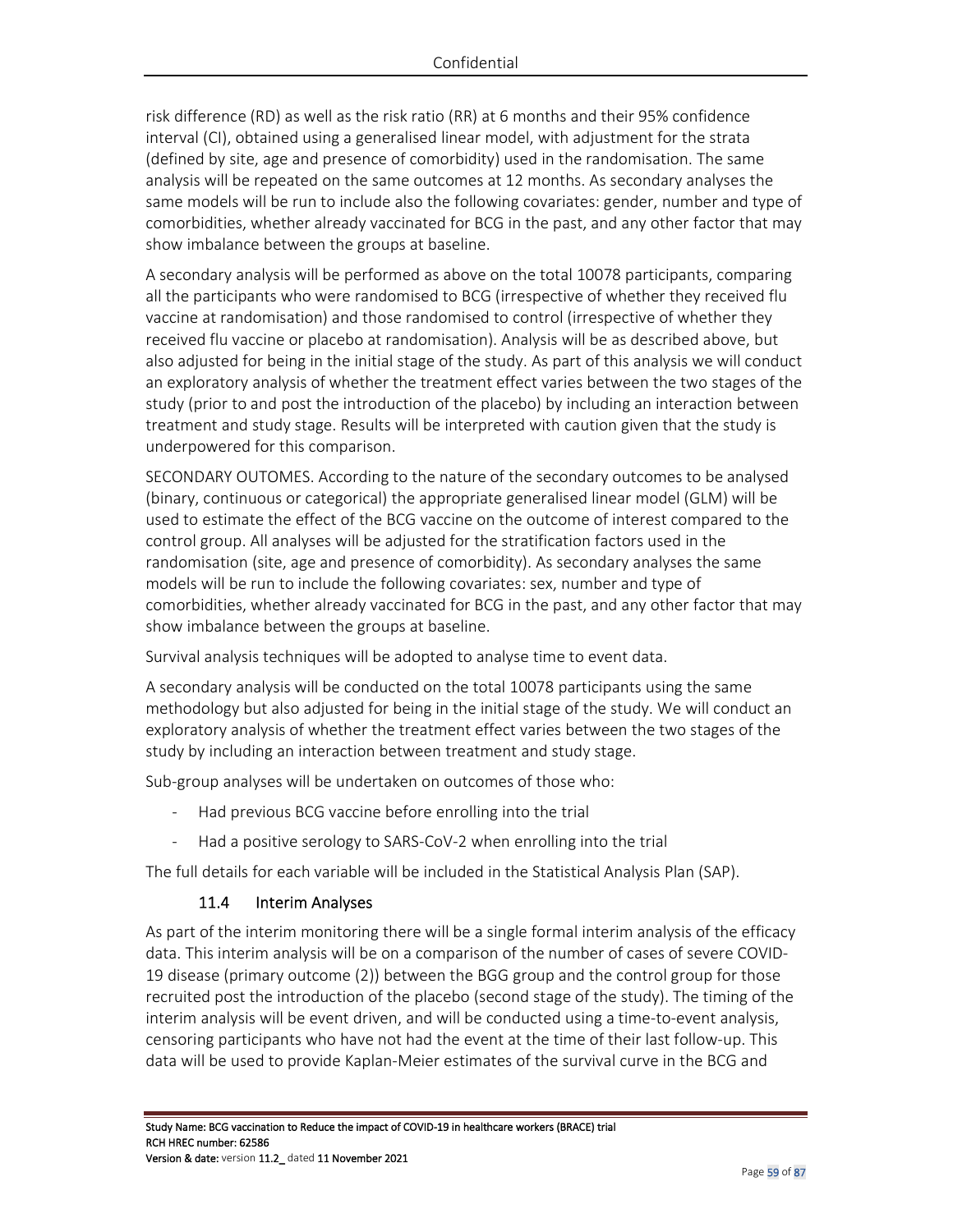control groups, which will be used to estimate the proportion with severe COVID-19 disease at 6 months. These proportions will be used to compare the two groups.

The timing of the interim analysis will be determined by the original sample size calculation. Under the original sample size calculation, with 1668 per group and an incidence of 4% in severe COVID-19 disease at 6 months in the control group and 2% in the intervention group, this would equate to 67 + 33 = 100 cases in total. We therefore planned to conduct a formal interim analysis of severe COVID-19 disease once there had been 100 cases of severe COVID-19 disease.

The stopping rule to be used in the interim analysis will be based on an alpha spending function, where the threshold to identify efficacy is based on the amount of data available at the time of the interim analysis relative to the data available at the end of the trial. The threshold for the interim analysis and the remaining alpha for the final analysis if the study is not stopped at the interim will be calculated using the Group Sequential Test (GST) of Two Proportions in NQuery (PTT12-1) with an alpha-spending function based on the Pocock stopping rule. This calculation will be based on an overall alpha of 0.045 for the primary outcome (2), and the amount of available information at the time of the interim analysis (calculated as the percentage of participants with outcome data on severe COVID by 6 months relative to the final sample size).

This interim analysis of severe COVID-19 disease will be performed on all of the participants randomised into Stage 2 of the trial up to the interim analysis time point, comparing all the participants who are randomised to BCG and those randomised to placebo.

A statistical analysis plan for the interim analysis will be written, shared with the DSMB and made publicly available prior to undertaking the interim analysis. This analysis plan will provide all the details of the interim analysis, including the threshold to be adopted for the interim analysis.

Given the dynamic nature of research in this field, the DSMB will be advised that this rule be used as a guideline rather than a formal rule, and should be interpreted in the context of external information and information on the efficacy of BCG vaccination on the incidence of COVID-19 disease.

# 12 ETHICS AND DISSEMINATION

# 12.1 Research Ethics Approval & Local Governance Authorisation

This protocol and the informed consent document and any subsequent amendments will be reviewed and approved by the applicable human research ethics committee (HREC) prior to commencing the research at each site. A letter of protocol approval by HREC will be obtained prior to the commencement of the trial, as well as approval for other trial documents requiring HREC review.

# 12.2 Amendments to the protocol

This trial will be conducted in compliance with the current version of the protocol. Any change to the protocol document or Informed Consent Form that affects the scientific intent, trial design, participant safety, or may affect a participants willingness to continue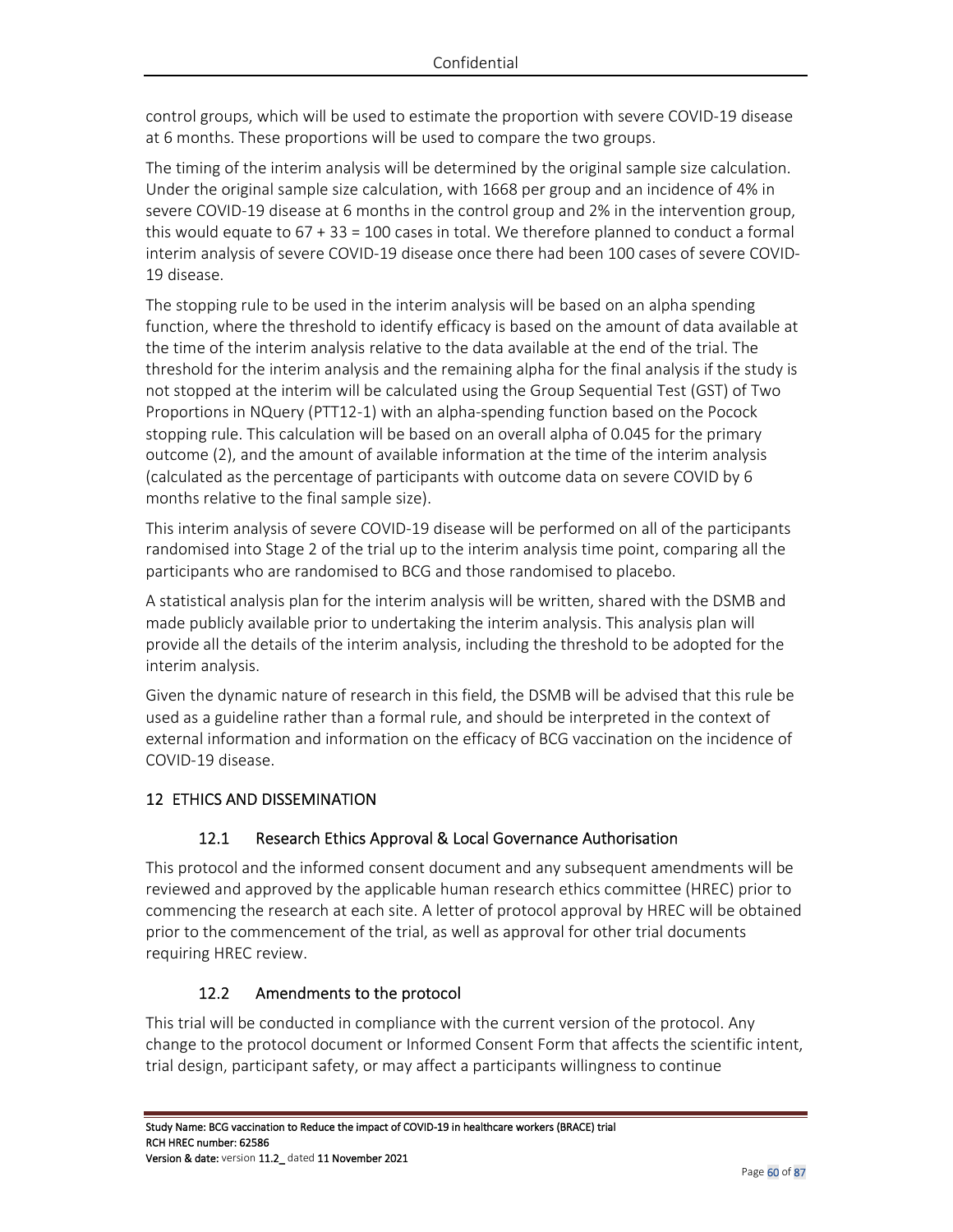participation in the trial is considered an amendment, and therefore will be written and filed as an amendment to this protocol and/or informed consent form. All such amendments will be submitted to the HREC, for approval prior to being implemented.

## 12.3 Protocol Deviations and Serious Breaches

All protocol deviations will be recorded in the participant record (source document) and on the CRF and must be reported to the CPI or delegate, who will assess for seriousness.

Those deviations deemed to affect to a significant degree rights of a trial participant or the reliability and robustness of the data generated in the clinical trial will be reported as serious breaches. Reporting will be done in a timely manner (the CPI or delegate to review and submit to the approving HRECs within 7 days, or as required).

Where non-compliance significantly affects human participant protection or reliability of results, a root cause analysis will be undertaken and a corrective and preventative action plan prepared.

Where protocol deviations or serious breaches identify protocol-related issues, the protocol will be reviewed and, where indicated, amended.

## 13 CONFIDENTIALITY

Participant confidentiality is strictly held in trust by the participating investigators, research staff, and the sponsoring institution and their agents. This confidentiality is extended to cover testing of biological samples in addition to the clinical information relating to participating participants.

The trial data and all other information generated will be held in strict confidence. No information concerning the trial or the data will be released to any unauthorised third party, without prior written approval of the sponsoring institution. Authorised representatives of the sponsoring institution may inspect all documents and records required to be maintained by the Investigator. The clinical trial sites will permit access to such records.

All laboratory specimens, evaluation forms, reports and other records that leave the site will be identified only by the Participant Identification Number (SID) to maintain participant confidentiality.

Clinical information will not be released without written permission of the participant, except as necessary for monitoring by HREC or regulatory agencies.

### 14 PARTICIPANT REIMBURSEMENT

In Australia and Europe, participants will not be reimbursed for their involvement.

As outlined in appendix 4 in Brazil in line with federal legislation, expenses resulting from participation in the study, such as transportation to the place where the vaccination will be carried out will be reimbursed. The amount will not be considered substantial and reimbursement system will be designed to reduce risk of reimbursement being considered compensation or inducement to participant in the trial.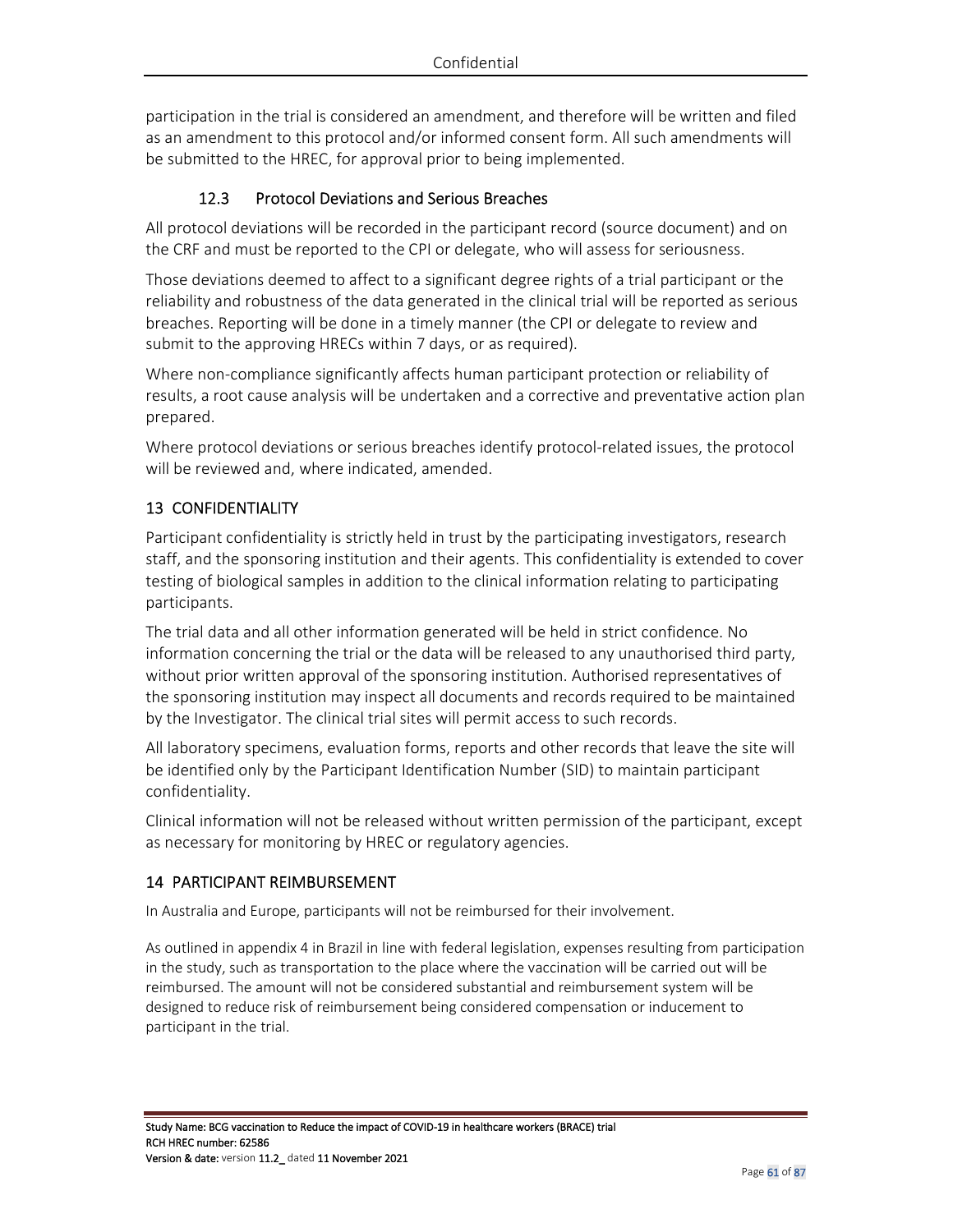## 15 FINANCIAL DISCLOSURE AND CONFLICTS OF INTEREST

This is an investigator-initiated study, and the funders will have no role in the study design, data collection and analysis, decision to publish, or preparation of the manuscript.. MCRI holds no commercial interest in the manufacture and trade of BCG.

### 16 DISSEMINATION AND TRANSLATION PLAN

The results of the trial will be reported to the participants after analysis is complete. The results of this trial will be submitted to peer reviewed journals, presented at conferences and may form part of student theses.

The Chief Principal Investigator holds primary responsibility for publication of the results of the trial.

### 17 REFERENCES

- 1. Novakovic B, Messina N, Curtis N. Chapter 6 The Heterologous Effects of Bacillus Calmette-Guérin (BCG) Vaccine and Trained Innate Immunity. In: Faustman DL, editor. The Value of BCG and TNF in Autoimmunity (Second Edition). Second edition. ed: Academic Press; 2018. p. 71-90.
- 2. World Health Organisation. Situation report 197: World Health Organisation; 2020. Report No: 197.
- 3. Anderson RM, Heesterbeek H, Klinkenberg D, Hollingsworthd T. How will country-based mitigation measures influence the course of the COVID-19 epidemic? The Lancet. 2020.
- 4. SARS (Severe Acute Respiratory Syndrome). World Health Organisation, 2020. [https://www.who.int/ith/diseases/sars/en/, accessed 11/03/2020]
- 5. Middle East respiratory syndrome coronavirus (MERS-CoV). World Health Organisation, 2020. [https://www.who.int/en/news-room/fact-sheets/detail/middle-east-respiratory-syndromecoronavirus-(mers-cov), accessed 11/03/2020]
- 6. World Health Organisation. Report of the WHO-China Joint Mission on Coronavirus Disease 2019 (COVID-19) World Health Organisation; 2020.
- 7. Elguero E, Simondon KB, Vaugelade J, Marra A, Simondon F. Non-specific effects of vaccination on child survival? A prospective study in Senegal. Tropical medicine & international health : TM & IH. 2005;**10**:956-60.
- 8. Higgins JP, Soares-Weiser K, Lopez-Lopez JA, et al. Association of BCG, DTP, and measles containing vaccines with childhood mortality: systematic review. BMJ. 2016;**355**:i5170.
- 9. Kristensen I, Aaby P, Jensen H. Routine vaccinations and child survival: follow up study in Guinea-Bissau, West Africa. BMJ (Clinical research ed). 2000;**321**:1435-8.
- 10. Nankabirwa V, Tumwine JK, Mugaba PM, Tylleskar T, Sommerfelt H. Child survival and BCG vaccination: a community based prospective cohort study in Uganda. BMC public health. 2015;**15**:175.
- 11. Vaugelade J, Pinchinat S, Guiella G, Elguero E, Simondon F. Non-specific effects of vaccination on child survival: prospective cohort study in Burkina Faso. BMJ (Clinical research ed). 2004;**329**:1309.
- 12. Hollm-Delgado MG, Stuart EA, Black RE. Acute lower respiratory infection among Bacille Calmette-Guerin (BCG)-vaccinated children. Pediatrics. 2014;**133**:e73-81.
- 13. de Castro MJ, Pardo-Seco J, Martinon-Torres F. Nonspecific (Heterologous) Protection of Neonatal BCG Vaccination Against Hospitalization Due to Respiratory Infection and Sepsis. Clin Infect Dis. 2015;**60**:1611-9.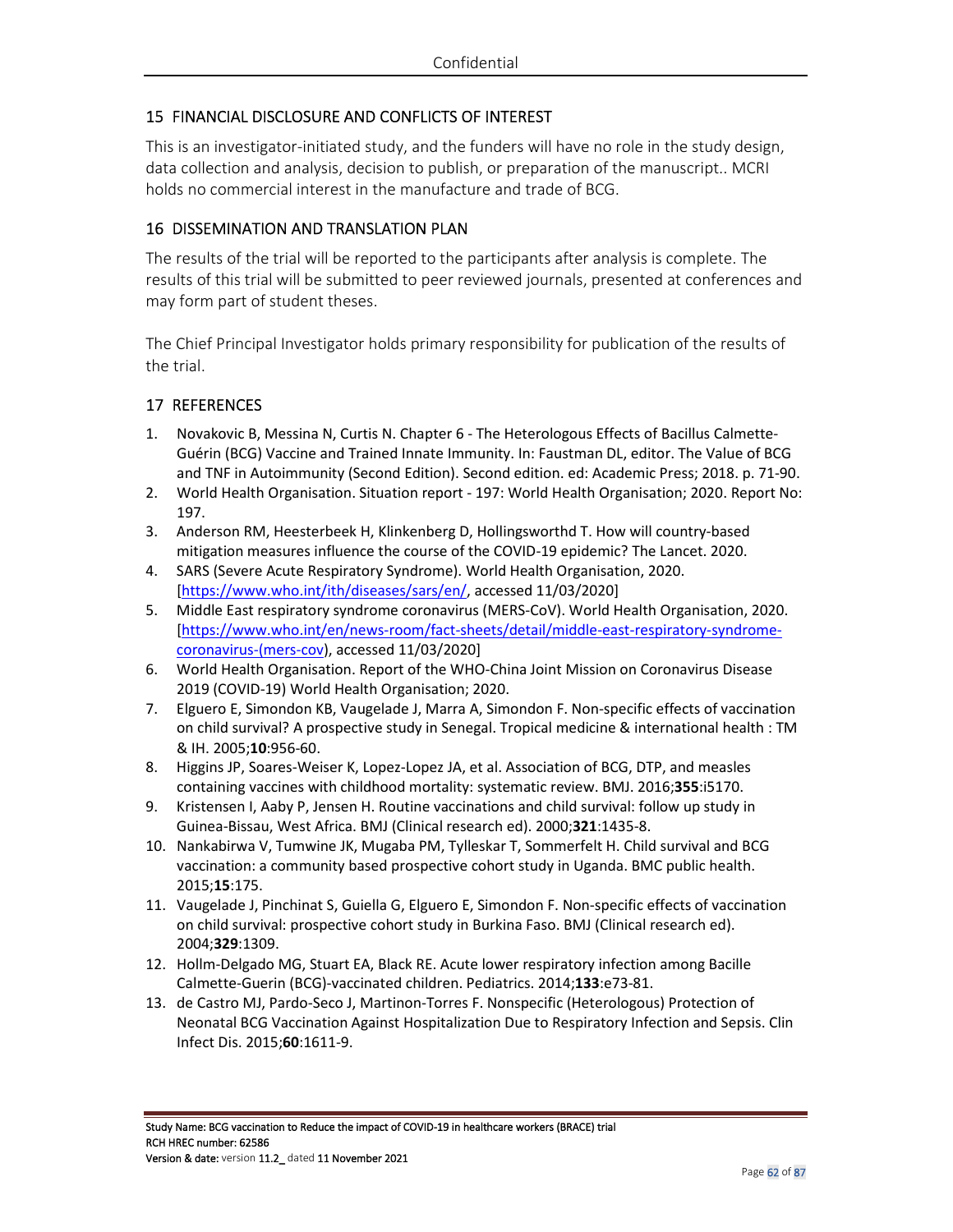- 14. Arts RJW, Moorlag S, Novakovic B, et al. BCG Vaccination Protects against Experimental Viral Infection in Humans through the Induction of Cytokines Associated with Trained Immunity. Cell Host Microbe. 2018;**23**:89-100 e5.
- 15. Nemes E, Geldenhuys H, Rozot V, et al. Prevention of M. tuberculosis Infection with H4:IC31 Vaccine or BCG Revaccination. N Engl J Med. 2018;**379**:138-49.
- 16. Wardhana, Datau EA, Sultana A, Mandang VV, Jim E. The efficacy of Bacillus Calmette-Guerin vaccinations for the prevention of acute upper respiratory tract infection in the elderly. Acta Med Indones. 2011;**43**:185-90.
- 17. Moorlag S, Arts RJW, van Crevel R, Netea MG. Non-specific effects of BCG vaccine on viral infections. Clin Microbiol Infect. 2019;**25**:1473-8.
- 18. Freyne B, Marchant A, Curtis N. BCG-associated heterologous immunity, a historical perspective: intervention studies in animal models of infectious diseases. Trans R Soc Trop Med Hyg. 2015;**109**:287.
- 19. Kleinnijenhuis J, Quintin J, Preijers F, et al. Bacille Calmette-Guerin induces NOD2-dependent nonspecific protection from reinfection via epigenetic reprogramming of monocytes. Proc Natl Acad Sci U S A. 2012;**109**:17537-42.
- 20. Kleinnijenhuis J, Quintin J, Preijers F, et al. BCG-induced trained immunity in NK cells: Role for non-specific protection to infection. Clin Immunol. 2014;**155**:213-9.
- 21. Kleinnijenhuis J, Quintin J, Preijers F, et al. Long-lasting effects of BCG vaccination on both heterologous Th1/Th17 responses and innate trained immunity. J Innate Immun. 2014;**6**:152-8.
- 22. Messina NL, Zimmermann P, Curtis N. The impact of vaccines on heterologous adaptive immunity. Clin Microbiol Infect. 2019;**25**:1484-93.
- 23. Zimmermann P, Donath S, Perrett KP, et al. The influence of neonatal Bacille Calmette-Guerin (BCG) immunisation on heterologous vaccine responses in infants. Vaccine. 2019;**37**:3735-44.
- 24. Zykov MP, Subbotina TI. Modulation of humoral immune response to influenza vaccines by BCG. Acta Virol. 1985;**29**:403-9.
- 25. Australian Technical Advisory Group on Immunisation (ATAGI). Australian Immunisation Handbook. Canberra: Australian Government Department of Health,; 2018.
- 26. Australian Government Department of Health. The BCG vaccine: information and recommendations for use in Australia March 2013.
- 27. Lotte A, Wasz-Hockert O, Poisson N, Dumitrescu N, Verron M, Couvet E. BCG complications. Estimates of the risks among vaccinated subjects and statistical analysis of their main characteristics. Adv Tuberc Res. 1984;**21**:107-93.
- 28. Bothamley GH, Cooper E, Shingadia D, Mellanby A. Tuberculin testing before BCG vaccination. BMJ (Clinical research ed). 2003;**327**:243-4.
- 29. Hendry AJ, Dey A, Beard FH, Khandaker G, Hill R, Macartney KK. Adverse events following immunisation with bacille Calmette-Guerin vaccination: baseline data to inform monitoring in Australia following introduction of new unregistered BCG vaccine. Communicable diseases intelligence quarterly report. 2016;**40**:E470-e4.
- 30. BCG Vaccine SSI data sheet 14 March 2018. Ltd SN, [https://www.medsafe.govt.nz/profs/datasheet/b/BCGCSLinj.pdf, accessed 24 Dec 2019]
- 31. Pilgrim S. Administration of the Bacillus Calmette Guerin (BCG) Vaccination in neonates. 2019.
- 32. Vaccine schedules in all countries of the European Union. European Centre for Disease Prevention and Control, 2020. [https://vaccine-schedule.ecdc.europa.eu/, accessed Apr 2020]
- 33. de Vries G, Riesmeijer R. National Tuberculosis Control Plan 2016-2020. Bilthoven BA, National Institute for Public Health and the Environment, 2016. [Available at https://www.rivm.nl/documenten/national-tb-control-plan-0, accessed March 2020]
- 34. World Health Organization. Bulletin of the World Health Organization 1995: World Health Organization; 1995 1995.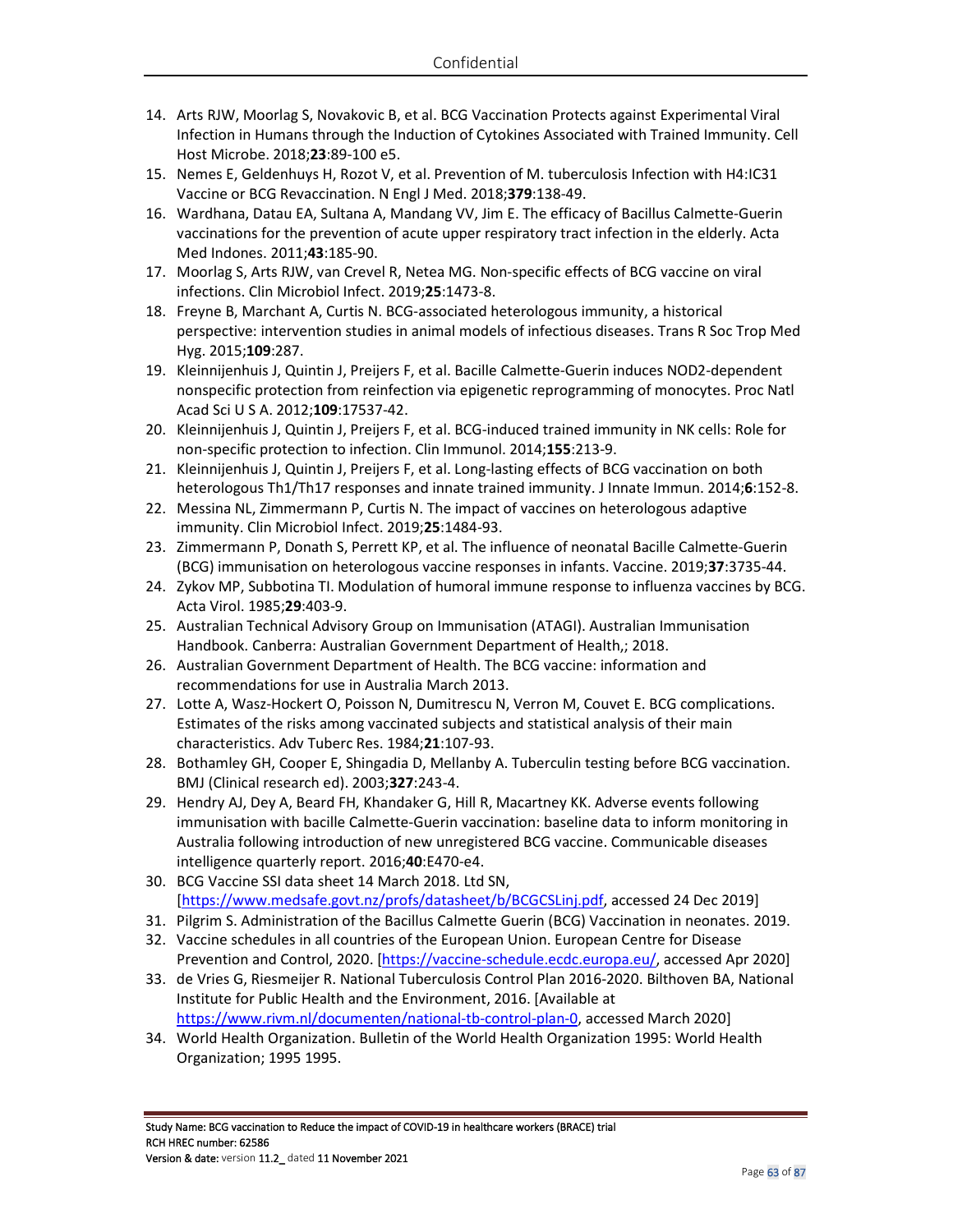- 35. Fine P, Carneiro I, Milstien J, Clements JC. Issues relating to the use of BCG in immunization programmes: a discussion document. Geneva: Department of Vaccines and Biologicals, World Health Organization; 1999.
- 36. Paul Fine IC, Julie Milstien, C. John Clements. Issues relating to the use of BCG in immunization programmes: a discussion document. Geneva: Department of Vaccines and Biologicals, World Health Organization; 1999.
- 37. Immunisation schedules in the WHO European Region: World Health Organization; 1995.
- 38. Coulter C. Tuberculosis testing. Aust Fam Physician. 2012;**41**:489-92.
- 39. Randomised controlled trial of single BCG, repeated BCG, or combined BCG and killed Mycobacterium leprae vaccine for prevention of leprosy and tuberculosis in Malawi. Karonga Prevention Trial Group. Lancet. 1996;**348**:17-24.
- 40. Roth AE, Benn CS, Ravn H, et al. Effect of revaccination with BCG in early childhood on mortality: randomised trial in Guinea-Bissau. BMJ (Clinical research ed). 2010;**340**:c671.
- 41. Rakshit S, Ahmed A, Adiga V, et al. BCG revaccination boosts adaptive polyfunctional Th1/Th17 and innate effectors in IGRA+ and IGRA- Indian adults. JCI Insight. 2019;**4**.
- 42. Hatherill M, Geldenhuys H, Pienaar B, et al. Safety and reactogenicity of BCG revaccination with isoniazid pretreatment in TST positive adults. Vaccine. 2014;**32**:3982-8.
- 43. Rodrigues LC, Pereira SM, Cunha SS, et al. Effect of BCG revaccination on incidence of tuberculosis in school-aged children in Brazil: the BCG-REVAC cluster-randomised trial. Lancet. 2005;**366**:1290-5.
- 44. Cunha AJ, Sant'Anna CC, Mannarino R, Labanca TC, Ferreira S, March MF. Adverse effects of BCG revaccination: a report on 13 cases from Rio de Janeiro, Brazil. Int J Tuberc Lung Dis. 2002;**6**:1110-3.
- 45. Faustman DL. Type 1 Diabetes Reversal Trials at Massachusetts General Hospital. In: Hospital MG, editor. Massachusetts General Hospital: Massachusetts General Hospital; 2018.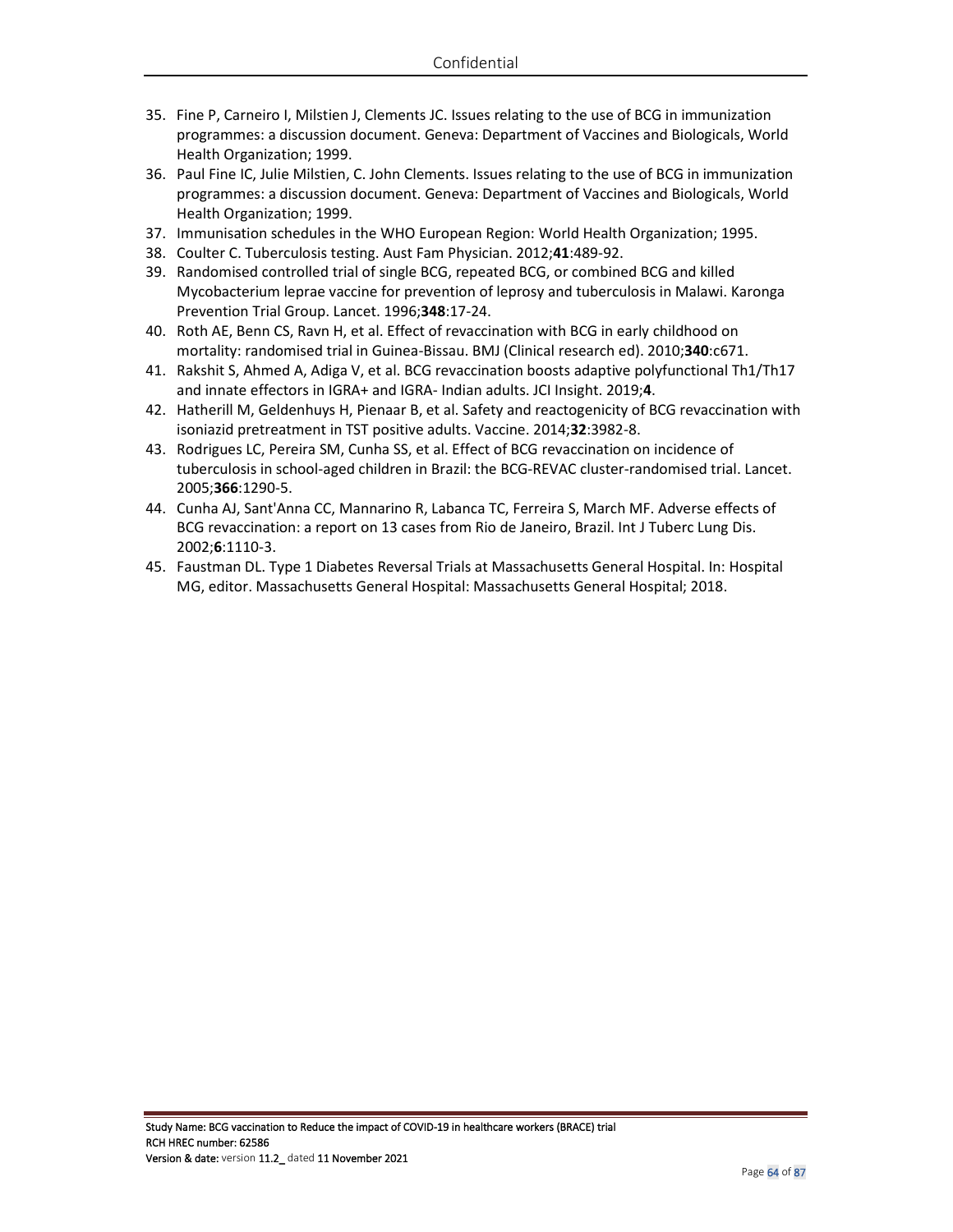| Document version & date                                                    | Version 1.1 24th Aug 2020                                                                                                                                                                                                                    |  |  |
|----------------------------------------------------------------------------|----------------------------------------------------------------------------------------------------------------------------------------------------------------------------------------------------------------------------------------------|--|--|
| Name of the bank                                                           | BCG vaccine to prevent severe COVID-19 disease in healthcare<br>workers (BRACE)                                                                                                                                                              |  |  |
| Custodian of the bank                                                      | Name: Prof Nigel Curtis                                                                                                                                                                                                                      |  |  |
| Purpose of the bank                                                        | To store data and samples collected in the 'BCG vaccination to<br>Reduce the impact of COVID-19 in healthcare workers<br>(BRACE)' trial so they can be used in future research related to<br>infectious diseases and immunity.               |  |  |
| Sample/data type(s) and                                                    | Data will be collected from                                                                                                                                                                                                                  |  |  |
| will<br>where<br>these<br>be<br>accessed from and over<br>what time period | Questionnaires, Medicare records and test results obtained as<br>part of the research project 'BCG vaccination to Reduce the<br>impact of COVID-19 in healthcare workers (BRACE)', by<br>members of the research team.                       |  |  |
|                                                                            | Blood and/or swab samples will be obtained via this research<br>project also, and will be stored for an indefinite period of time.                                                                                                           |  |  |
|                                                                            | The samples/data may be sent overseas for future research<br>related to infectious diseases, immunology, or vaccines.                                                                                                                        |  |  |
|                                                                            | Data stored includes:                                                                                                                                                                                                                        |  |  |
|                                                                            | - Demographics (e.g. age, gender, date)                                                                                                                                                                                                      |  |  |
|                                                                            | - Environment (e.g. household members, exposure to SARS-<br>CoV-2 positive people, role in the hospital, TB exposure,<br>previous vaccinations)                                                                                              |  |  |
|                                                                            | - Study outcome related data (e.g. SARS-CoV-2 test results, BCG<br>and flu vaccine reactions, illnesses during study period, data<br>generated from the laboratory analysis of samples collected)                                            |  |  |
|                                                                            | Sample types stored:                                                                                                                                                                                                                         |  |  |
|                                                                            | - Swabs                                                                                                                                                                                                                                      |  |  |
|                                                                            | - Plasma                                                                                                                                                                                                                                     |  |  |
|                                                                            | - Serum                                                                                                                                                                                                                                      |  |  |
|                                                                            | - Peripheral blood samples                                                                                                                                                                                                                   |  |  |
|                                                                            | - Granulocytes and whole blood                                                                                                                                                                                                               |  |  |
|                                                                            | - Nucleic acid                                                                                                                                                                                                                               |  |  |
|                                                                            | After data ceases to be collected directly from participants, data<br>may be obtained/generated via access to their medical records,<br>government data sets or as samples are analysed and the data<br>is added back into the data/biobank. |  |  |
| Sample/data<br>identifiability                                             | Clinical data in 'BCG vaccination to Reduce the impact of COVID-<br>19 in healthcare workers (BRACE)' will be collected and stored                                                                                                           |  |  |

|  |  | 17.1 Appendix 1: Specimens for biobanking - completed biobank registration form |
|--|--|---------------------------------------------------------------------------------|
|  |  |                                                                                 |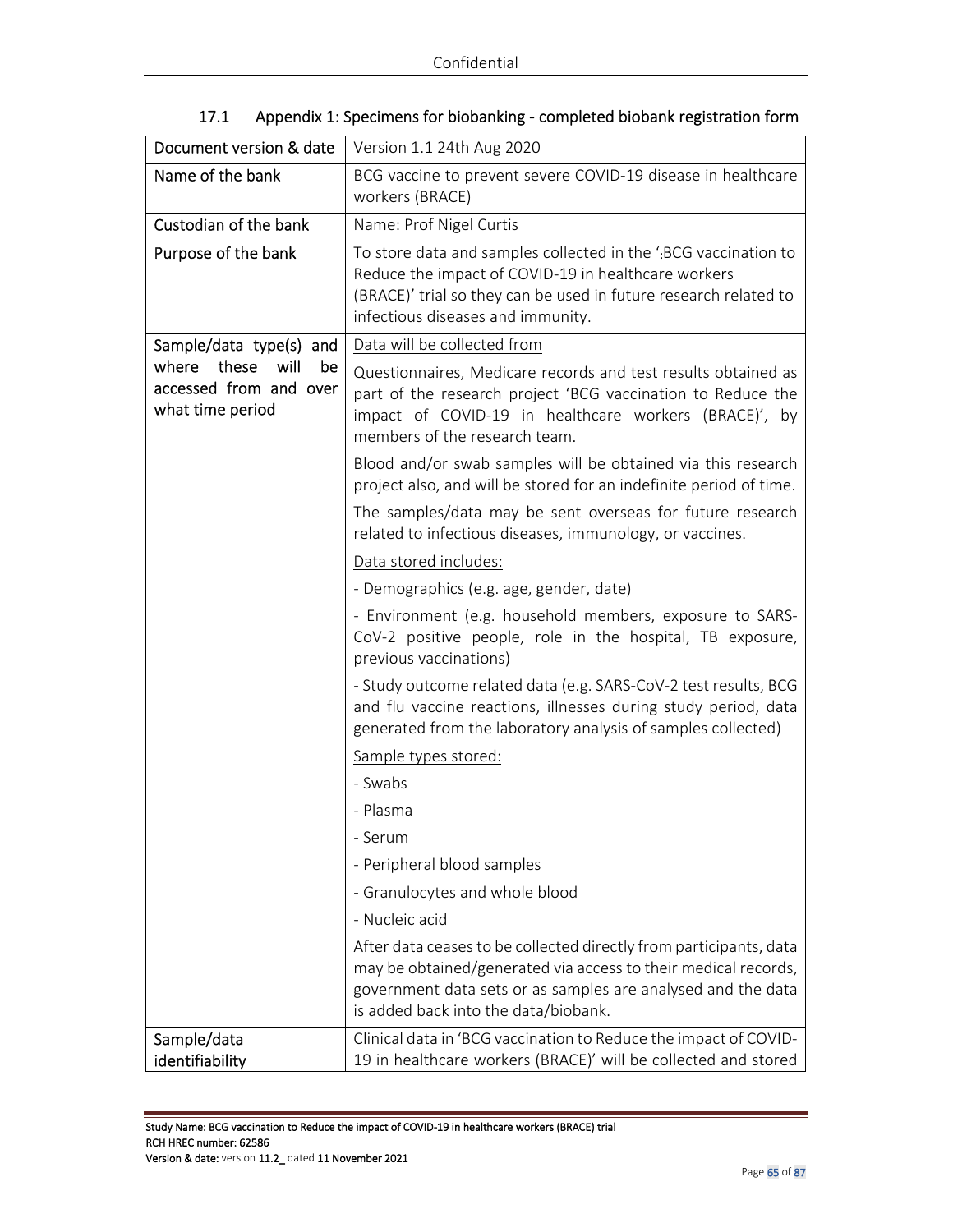| for<br>Access<br>process<br>obtaining<br>the<br>samples/data | consent) related to infectious diseases and immunity.<br>Researchers must discuss their research plan with a member of<br>the research team of the project 'BCG vaccination to Reduce<br>the impact of COVID-19 in healthcare workers: (BRACE))'. The                                                                        |
|--------------------------------------------------------------|------------------------------------------------------------------------------------------------------------------------------------------------------------------------------------------------------------------------------------------------------------------------------------------------------------------------------|
|                                                              | (BRACE)<br>- Provided informed consent for their data and samples to be<br>stored for future ethically approved research (extended                                                                                                                                                                                           |
|                                                              | - Recruited participant in the research project 'BCG vaccination<br>to Reduce the impact of COVID-19 in healthcare workers                                                                                                                                                                                                   |
|                                                              | Inclusion criteria for Bank participants                                                                                                                                                                                                                                                                                     |
|                                                              | In addition there is an optional consent in the PICF for the<br>storage of participants' biospecimens and participants' re-<br>identifiable data for use in future research related to infectious<br>diseases and immunity.                                                                                                  |
| Criteria<br>for<br>Bank  <br>participants                    | Consenting to the project includes allowing the participants'<br>data and samples to be used as defined in the protocol.                                                                                                                                                                                                     |
|                                                              | Samples/data stored in re-identifiable format can be linked by<br>the custodian or delegate to participants' identifiable<br>information if it is ethically appropriate and required.                                                                                                                                        |
|                                                              | Laboratory generated data, any data collected outside of<br>REDCap and data exported from REDCap or similar electronic<br>database, will be stored in re-identifiable format by study ID.<br>The data will be stored on the MCRI server in restricted folders<br>on the Infectious Diseases group drive, as per MCRI policy. |
|                                                              | All data associated with sample storage location and tracking<br>will be stored in a separate REDCap database or similar<br>electronic database. Access to this database is limited to<br>members of the research team working in data/sample<br>management or sample processing.                                            |
|                                                              | Samples will be stored (frozen) in re-identifiable format by using<br>study ID number or tube barcodes.                                                                                                                                                                                                                      |
|                                                              | Only members of the research team involved in data collection<br>or data management will have access to the project's REDCap<br>database or similar electronic database.                                                                                                                                                     |
|                                                              | Data will be stored in re-identifiable format with the key held by<br>the custodian or delegate. The REDCap database or comparable<br>database will be hosted on the secure Murdoch Children's<br>Research Institute (MCRI) server and backed up regularly by<br>MCRI Information Technology.                                |
|                                                              | in a REDCap database; a secure password-encrypted online<br>database, or similar electronic database hosted by MCRI.                                                                                                                                                                                                         |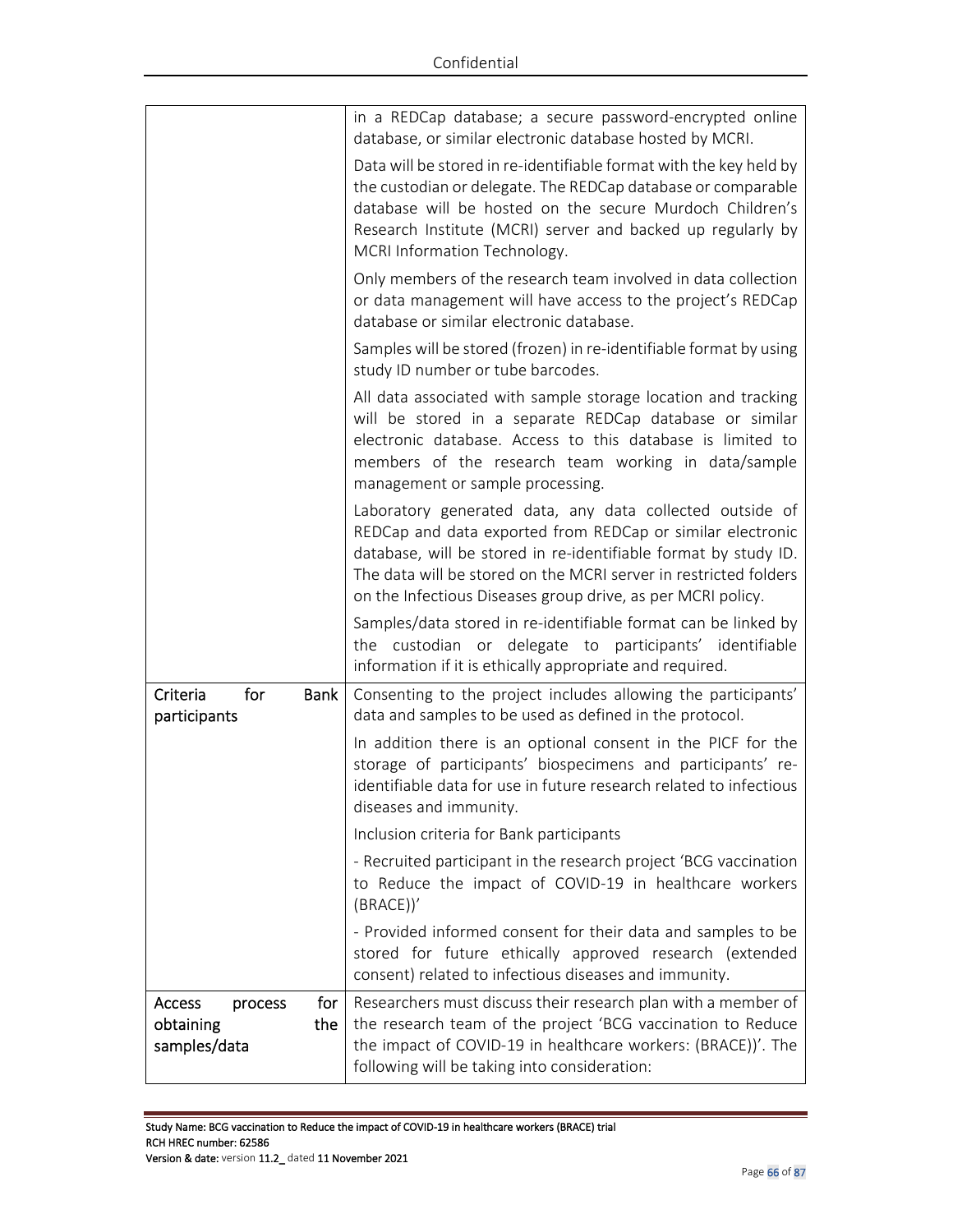|                       | Scientifically justifiable hypothesis and aims                                                                                                                                                                                                                    |  |  |  |  |
|-----------------------|-------------------------------------------------------------------------------------------------------------------------------------------------------------------------------------------------------------------------------------------------------------------|--|--|--|--|
|                       | Study design is appropriate to achieve study aims                                                                                                                                                                                                                 |  |  |  |  |
|                       | Inclusion/exclusion criteria for participants appropriate<br>to answer question                                                                                                                                                                                   |  |  |  |  |
|                       | If the research proposal is deemed to have merit, the<br>researcher will complete a REDCap (or similar electronic<br>database) access form detailing the proposed design,<br>participants, data +/- samples that they would like<br>access to.                    |  |  |  |  |
|                       | This will be reviewed by the custodian (or delegate) of the data<br>who will need to take into account the following, before<br>approval is granted:                                                                                                              |  |  |  |  |
|                       | Does the research plan involve research in the area of<br>immunology or infectious diseases? If not, it is outside<br>the scope of the data/biobank. To use the data one of<br>the following will be required:                                                    |  |  |  |  |
|                       | a new project approved by the RCH HREC and<br>$\circ$<br>participants contacted for their consent                                                                                                                                                                 |  |  |  |  |
|                       | a new project approved by the RCH HREC and a<br>$\circ$<br>waiver of consent granted                                                                                                                                                                              |  |  |  |  |
|                       | Is the planned analysis feasible with the data/samples<br>available in the data/biobank?                                                                                                                                                                          |  |  |  |  |
|                       | Are there competing interests for the sample/data type<br>in question?                                                                                                                                                                                            |  |  |  |  |
|                       | Is another researcher already analysing the data in a<br>similar way and would collaboration on the existing<br>project be more appropriate?                                                                                                                      |  |  |  |  |
|                       | The access form for access to the data/biobank will be kept on<br>the REDCap database or similar electronic database.                                                                                                                                             |  |  |  |  |
| Sample and data input | Members of the research team working in data/sample<br>management will input the data and samples to the<br>data/biobank.                                                                                                                                         |  |  |  |  |
| Location of the Bank  | Samples will be stored in the MCRI freezer farm or in the<br>Infectious Disease Group's freezers, and may be distributed to<br>other collaborating laboratories where they may also be stored.                                                                    |  |  |  |  |
|                       | Data will be stored in a REDCap online database or similar<br>electronic database, hosted on the secure Murdoch Children's<br>Research Institute (MCRI) server, as well as in restricted<br>electronic folders on the MCRI Infection and Immunity group<br>drive. |  |  |  |  |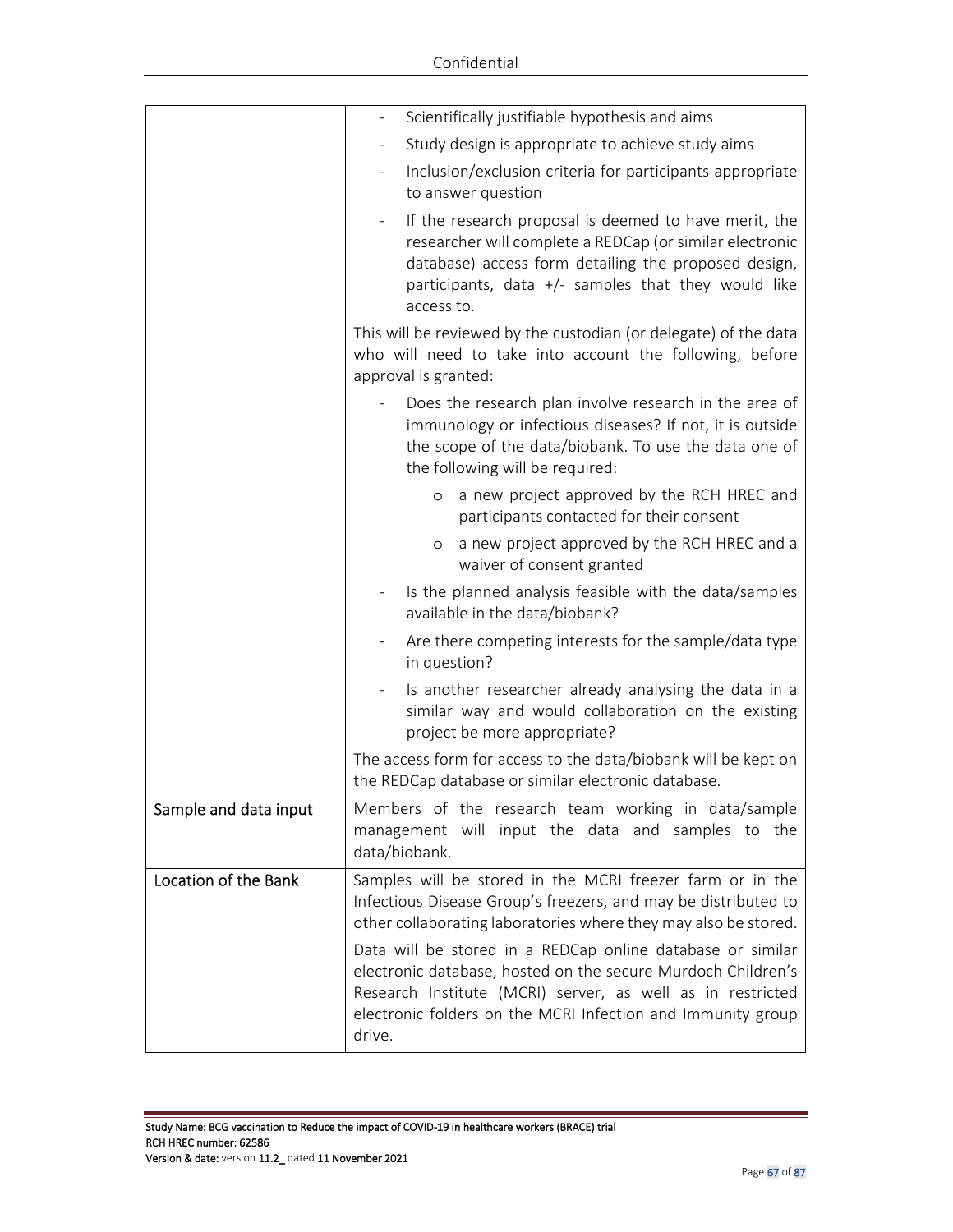| Confidentiality/security of<br>samples/data    | Members of the research team of the project 'BCG vaccination<br>to Reduce the impact of COVID-19 in healthcare workers<br>(BRACE)' involved in data/sample collection or management<br>will have open access to the bank data/samples.<br>No identifying data will be provided to researchers using |
|------------------------------------------------|-----------------------------------------------------------------------------------------------------------------------------------------------------------------------------------------------------------------------------------------------------------------------------------------------------|
|                                                | data/samples from the biobank. To re-identify data/samples,<br>the custodian (or delegate) will have access to the key, but will<br>not pass this information onto researchers unless approved by<br>ethics, or as required by law.                                                                 |
|                                                | Data stored on REDCap database or similar electronic database<br>will be password protected, and hosted on the secure MCRI<br>server. This is backed up regularly by MCRI Information<br>Technology.                                                                                                |
|                                                | The Bank will be secure against unauthorised access and<br>passwords will be changed at regular intervals (as per MCRI<br>policy).                                                                                                                                                                  |
|                                                | The custodian (or delegate) will ensure removal of access to<br>data once a project is finished or a researcher leaves the<br>project.                                                                                                                                                              |
| <b>Destruction</b><br>of<br>samples/data       | Destruction of samples/data will occur upon participant<br>request. This will be managed by the custodian (or delegate).                                                                                                                                                                            |
| Modifications<br><b>Bank</b><br>to<br>Protocol | If a change of purpose/data type/type of samples is to be<br>considered, the custodian (or delegate) is required to submit to<br>the HREC for approval and either contact the participants to<br>obtain consent, or a waiver must have been granted.                                                |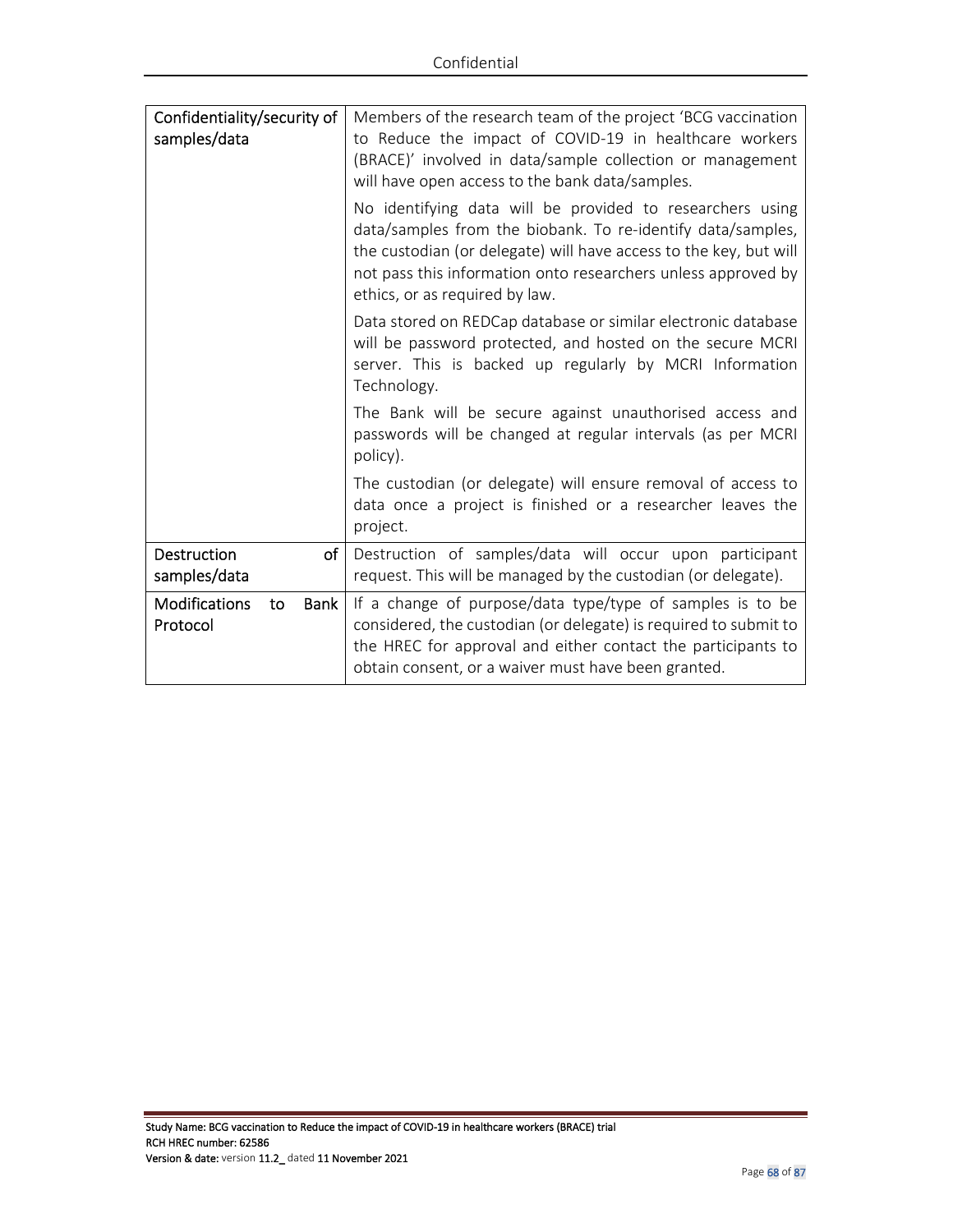### 17.2 Appendix 2. Collection of stool samples from a subset of BRACE participants

#### Background and Rationale:

For reasons that are poorly understood, B and T cell responses to vaccination (including BCG vaccination) are highly variable between individuals and between different populations. While many host factors, such as genetics, can influence inter-individual variation in these responses, increasing evidence shows that the gut microbiota, a large and diverse group of microorganisms that colonise gastrointestinal tract (GIT), plays a key role in shaping immune responses to vaccination (reviewed Lynn & Pulendran, 2017). For instance, in human infants, the relative abundance of several bacterial species in the stool microbiota has been associated with vaccine-specific IgG and T cell proliferation responses (Huda et al., 2014). Similarly, the composition of the stool microbiota in infants from rural Ghana was correlated with responses to the oral rotavirus vaccine (Harris *et al.,* 2017). Interestingly, germ-free mice have also been found to have impaired antibody responses to immunization with the model antigen ovalbumin (Lamousé-Smith *et al.,* 2011) and to the non-adjuvanted influenza vaccine (Oh *et al.,* 2014). Moreover, one of the principal investigators involved in this trial has recently found that, in mice, dysregulation of the microbiota leads to significantly impaired B and T cells responses to five different adjuvanted and live vaccines (including BCG) that are routinely administered to infants worldwide (Lynn *et al.,* 2018). Restoring the commensal microbiota rescued impaired responses (Lynn *et al.,* 2018). These data strongly suggest that the composition of the gut microbiota plays an important role in specific immune responses to vaccination. Whether the gut microbiota also influences non-specific effects of vaccines is currently unknown.

#### Primary objective of exploratory sub-study:

In a subset of BRACE trial participants consenting for an optional stool sample collection at baseline, determine whether the composition or metagenome-encoded function of the stool microbiota is correlated with either specific or non-specific immune responses to the BCG vaccine.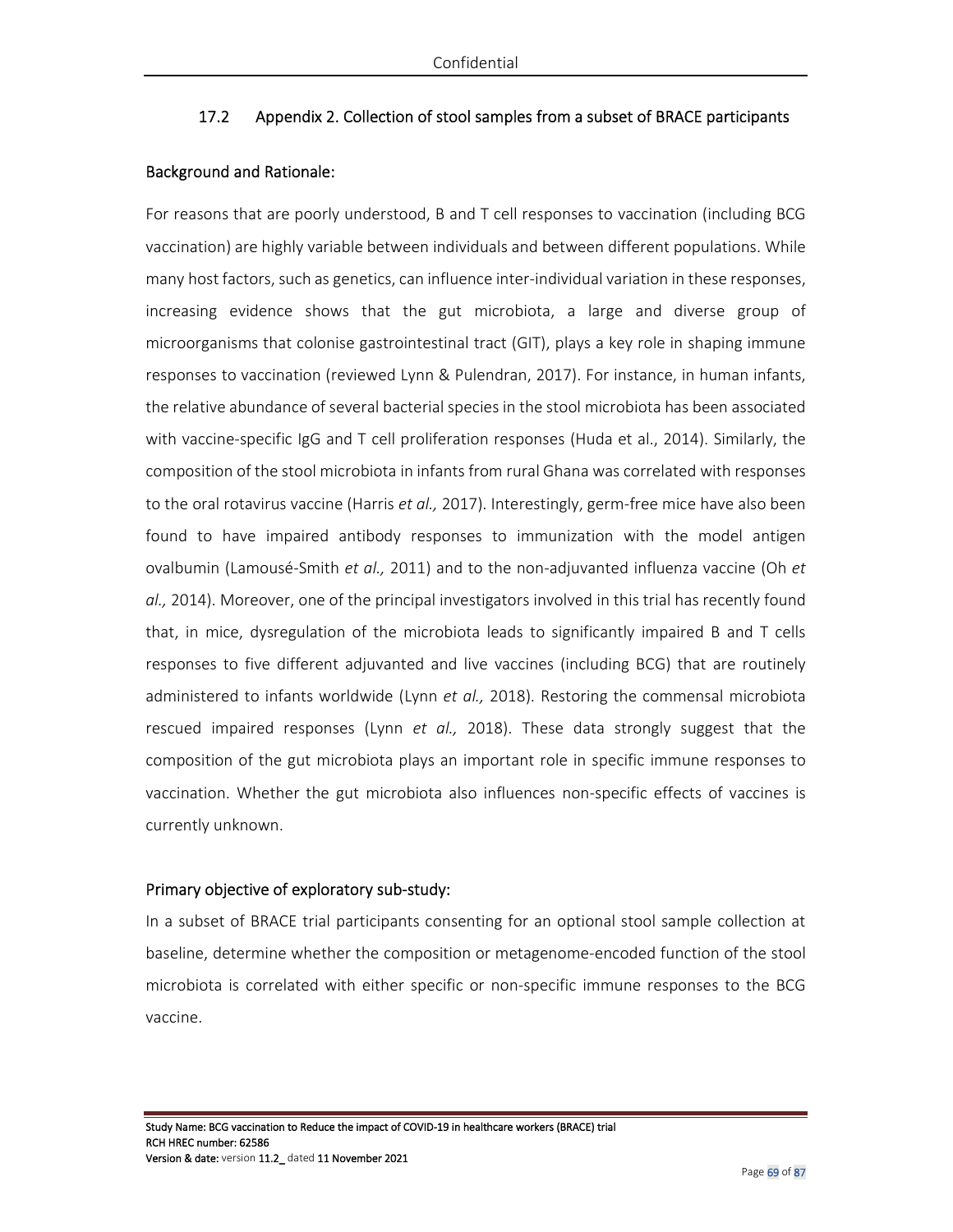### Secondary objectives of exploratory sub-study:

- Assess whether the composition of the stool microbiota is associated with any of the other primary, secondary, or exploratory outcomes described in the study protocol.
- Characterise the composition of the stool microbiota in participants in the trial and investigate whether the composition of the microbiota is altered at 3 or 12 months later.
- Assess whether immunisation with BCG leads to an altered microbiota at 3 or 12 months compared to participants receiving the placebo.

#### Outcomes:

Microbiota composition, including identities and the relative abundance of the bacteria present and their encoded microbial genes.

#### Population:

BRACE trial participants consenting for an optional stool sample collection at baseline, 3 months and 12 months.

#### Study Duration:

As per the BRACE trial protocol – 2 years.

#### Participant Duration:

12 months from randomisation.

#### Sub-study Locations:

Optional inclusion for Australian sites.

#### Sub-study Principal Investigator:

Prof. David J. Lynn BA MSc PhD

EMBL Australia Group Leader, Precision Medicine Theme, South Australian Health & Medical Research Institute, Adelaide, SA 5001.

Professor, College of Medicine & Public Health, Flinders University, Bedford Park, South Australia.

Email: *david.lynn@sahmri.com*

### Potential risks and benefits: Known potential risks:

This sub-study involves minimal risk to participants. Appropriate collection containers will be provided to participants to facilitate stool sample collection, storage and transport. A small stool sample will be collected by the participants at home. The tube contains a reagent that stabilises DNA at room temperature for up to 14 days. Participants will return the sample via a pre-paid addressed envelope. There will be no financial cost to the participant.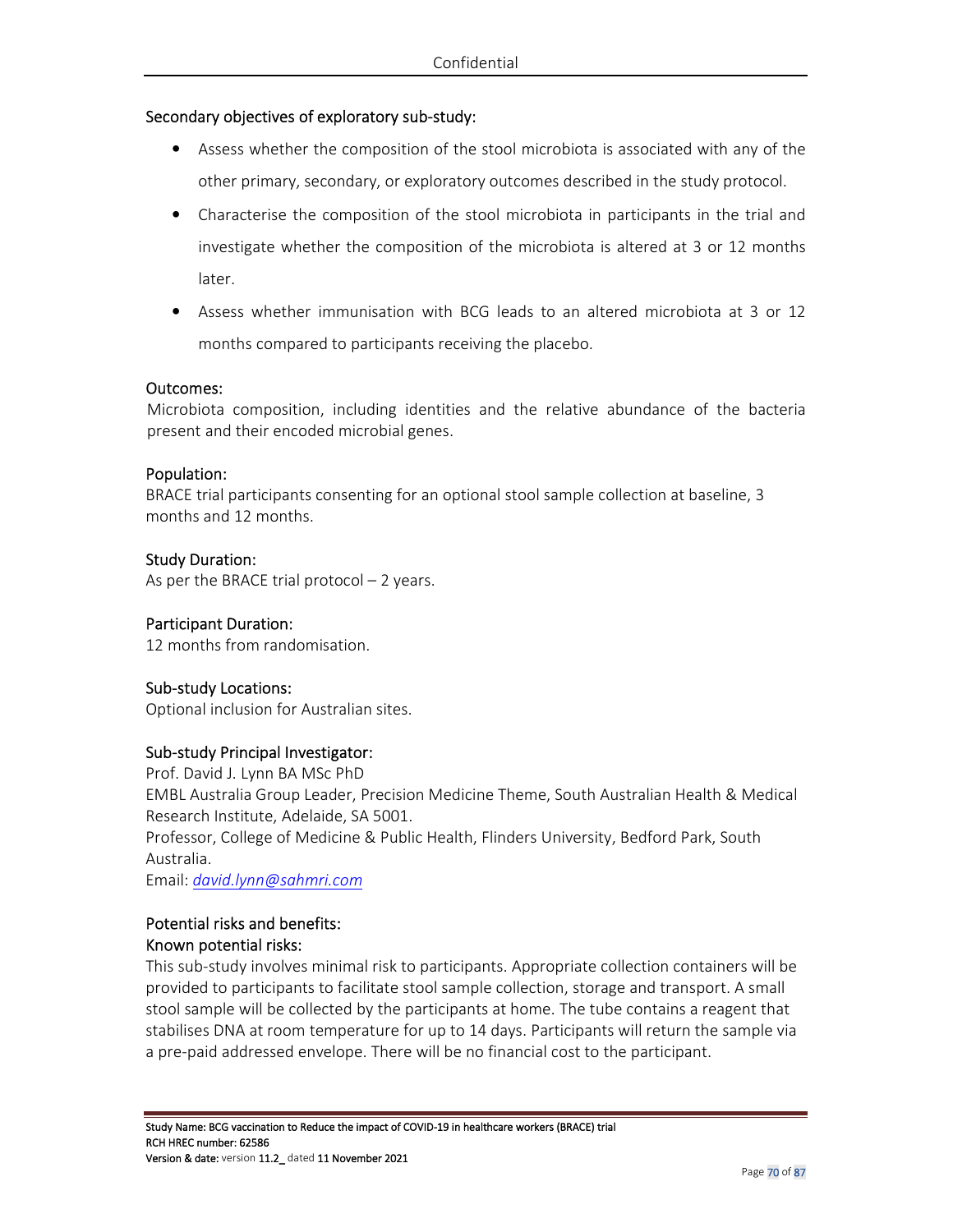### Known potential benefits:

This sub-study is exploratory in nature and is not expected to provide any direct additional benefit to the participants. The findings of the study, however, may be of significant value for understanding the role of the microbiota in influencing responses to vaccination.

### Sub-study design:

#### Consent:

An additional option has been added to the BRACE online consent form to allow participants to optionally consent for a stool sample collection at baseline, 3 months and 12 months. The BRACE participant information and consent form (PICF) has been also modified to explain to participants the process for collecting stool samples and why they are being collected. If a participant declines to consent for stool sample collection this will not affect their participation in the BRACE trial (assuming all other inclusion and exclusion criteria are met).

#### Sample collection process:

Participants consenting for a stool sample collection will be provided with a collection pack at existing study visits at baseline, 3 months, and 12 months. The provided pack will contain: Instruction sheet, gloves, pathology stool pot, stool specimen collector tube and spoon set, protective plastic carrying tube, specimen bag, labels for identification of samples and prepaid addressed envelope (for return postage). Participants will take the collection pack home with them and follow the following instructions to collect and return the stool sample.

#### Collection instructions:

1. Wash hands thorough and apply gloves.

2. Collect stool sample into the pathology stool pot within 1-3 days of study appointment.

Note: Method of collecting the stool sample must prevent stool from falling into toilet water to avoid sample contamination.

- 3. Unscrew the stool specimen collector tube cap and use the spoon to scoop two spoonsful of stool (approximately 2 gram or 2mL in volume) from the sample.
- 4. Place the sample in the stool specimen collector tube.
- 5. Tighten the cap and shake to mix the contents thoroughly (invert 10 times) to create a suspension. Note: Some stool material may be difficult to re-suspend. As long as the material is suspended, the sample is stabilized. Foaming/ frothing during shaking is normal.
- 6. Dispose of gloves, unused stool material and the pathology stool pot and wash hands thoroughly.
- 7. Place stool specimen collector tube into the protective plastic carrying tube.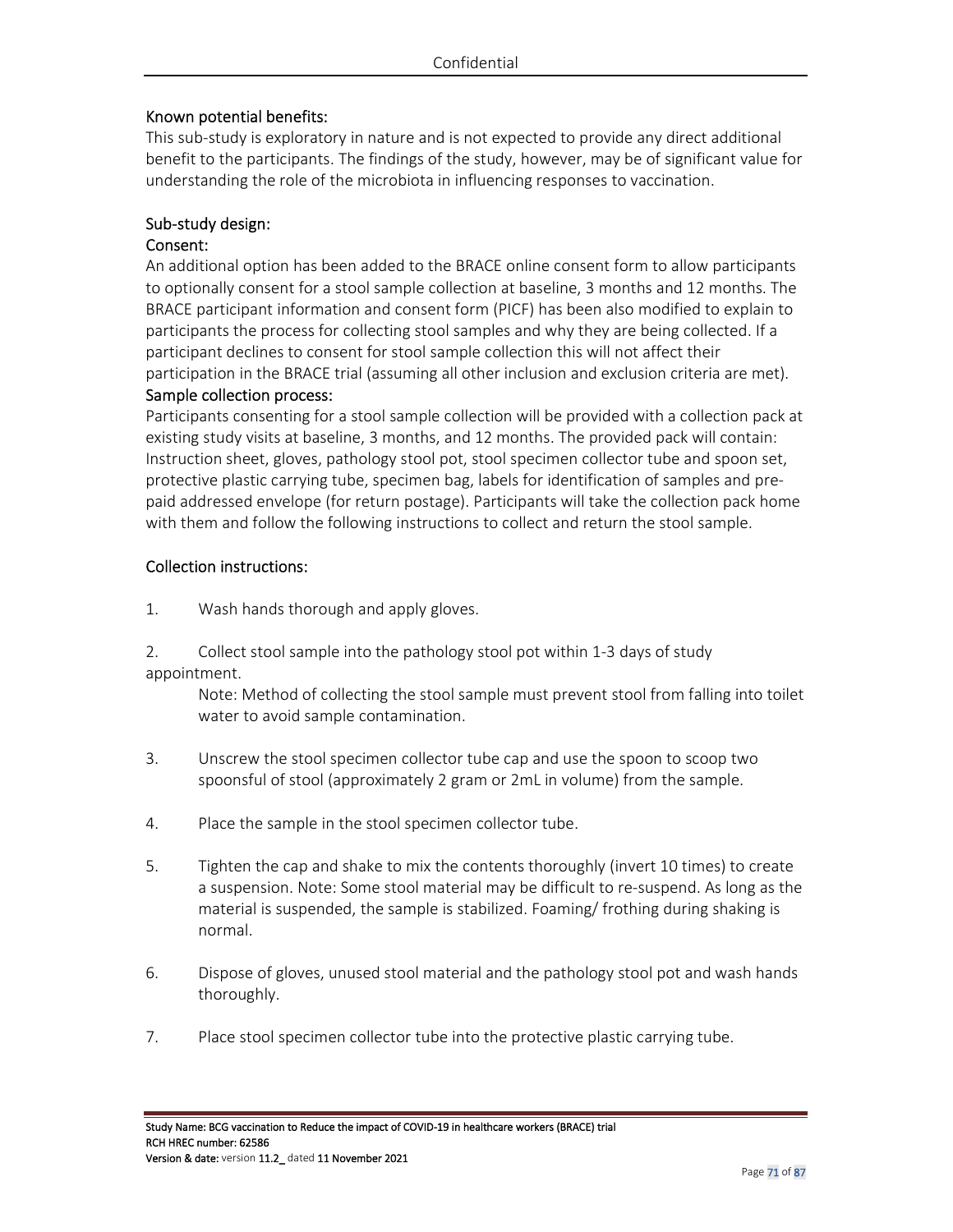8. Place carrying tube into specimen carrier bag.

9. Place the sealed specimen bag containing the sample into the provided postage-paid reply envelop and post within 7 days of sample collection.

10. Samples will be returned to the nearest BRACE site laboratory for storage at -80C.

### What we will do with the sample:

Briefly, samples will be collected at home by the study participants into Zymo fecal collection tubes which contain a reagent to stabilise DNA at ambient temperature. Samples were returned by mail within 2 weeks and stored at -80°C until processed. DNA will be extracted from pelleted samples using the appropriate DNA Isolation kit. We will perform 16S rRNA sequencing and/or metagenomic sequencing to profile the composition of the microbiota in the sample and the metagenome encoded by the microbiota. qPCR will be utilised to quantify bacterial load and quantify specific bacterial populations. We will then determine whether the composition or metagenome-encoded function of the stool microbiota is correlated with either specific or non-specific immune responses to the BCG vaccine. We will also assess whether the composition of the stool microbiota is associated with any of the other primary, secondary, or exploratory outcomes described in the study protocol. Furthermore, we will characterise the composition of the stool microbiota in participants in the trial and investigate whether the composition of the microbiota is altered at 3 or 12 months later. We will assess whether immunisation with BCG leads to an altered microbiota at 3 or 12 months compared to participants receiving the placebo.

#### References:

- Lynn, D.J. and B. Pulendran, *The potential of the microbiota to influence vaccine responses.* J Leukoc Biol, 2017. 103(2): p. 225-23
- Huda, M.N., et al., *Stool microbiota and vaccine responses of infants.* Pediatrics, 2014. 134: p. e362-72.
- Harris, V.C., et al., *The infant gut microbiome correlates significantly with rotavirus vaccine response in rural Ghana.* J Infect Dis, 2017. 215(1): p. 34-41.
- Lynn, M.A., et al., *Early-Life Antibiotic-Driven Dysbiosis Leads to Dysregulated Vaccine Immune Responses in Mice.* Cell Host Microbe, 2018. 23(5): p. 653-660 e5.
- Oh, J.Z., *et al., TLR5- Mediated Sensing of Gut Microbiota Is Necessary for Antibody Responses to Seasonal Influenza Vaccination*. Immunity, 2014. *41*: 478-492.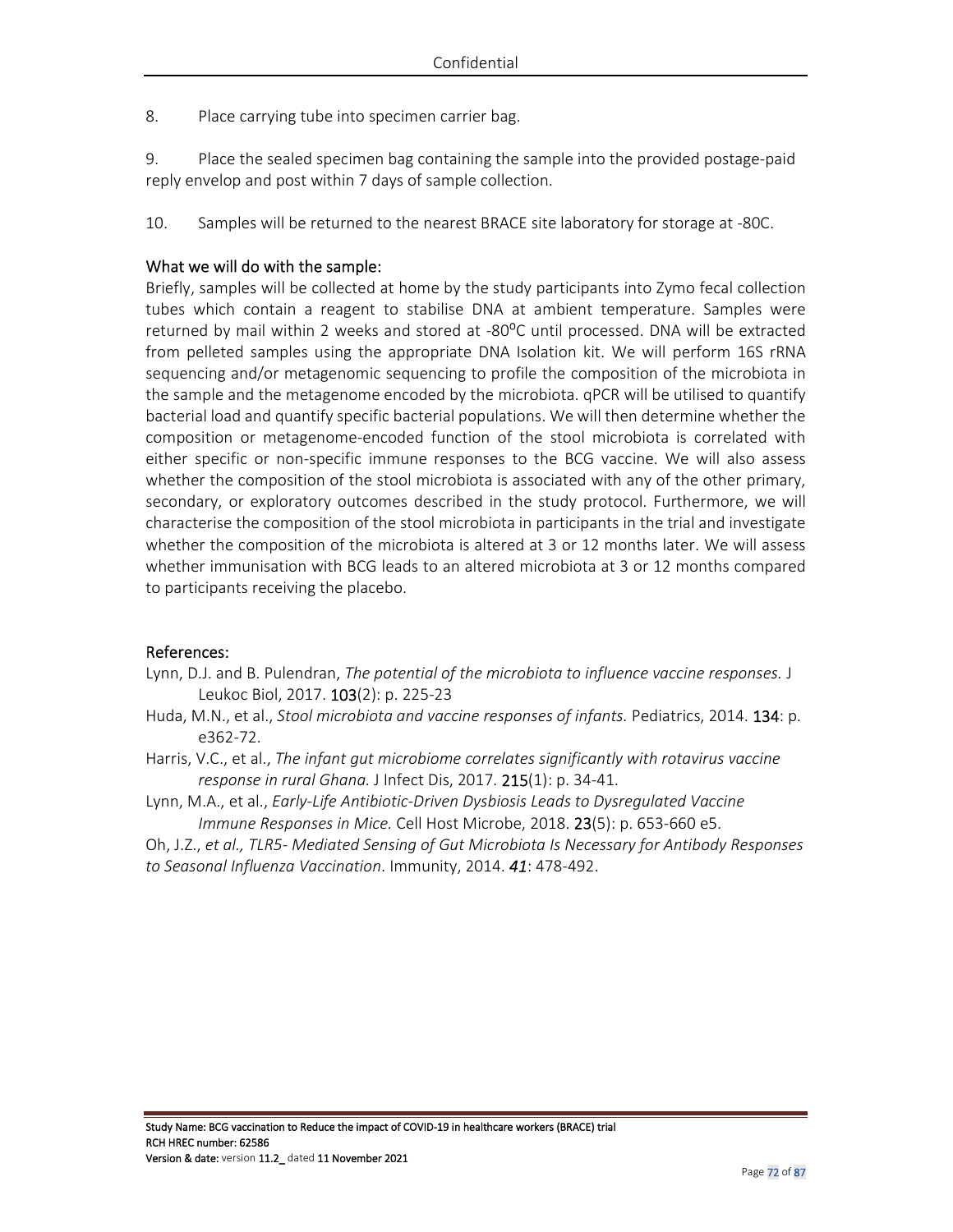# 17.3 Appendix 3 UK Specific Requirements

In the UK, the Competent Authority (MHRA) required the following two UK specific requirements:

1. In the UK, a negative pregnancy test is required for all WOCBP to confirm eligibility for the trial.

2. In the UK, the responsibility to break the treatment code in emergency situations resides solely with the UK Principle Investigator and will not be delayed by requiring other study staff in Australia such as the Chief Investigator or medical monitor to be involved in the decision to un-blind. The study code will only be broken for valid medical or safety reasons e.g. in the case of a severe adverse event where it is necessary for a treating physician (Requester) to know which intervention the participant has received, in order to manage the participant's condition appropriately.

The Requester contacts the local Principal investigator (PI), or delegate, to discuss the pros and cons of breaking the code. If the consensus is to break the code, the Requester contacts the holder of the code break list. In the UK, this has been delegated to the UK based Data Manager who will provide the Requester with the information on allocated group on direction from the PI. On receipt of the allocation details the Requester deals with the participant's medical emergency as appropriate. Should this code-breaking protocol be activated, the Chief Investigator will be alerted at the earliest opportunity, and within 2 working days at the latest.

## Woman of Child Bearing Potential:

For the purpose of this document, a woman is considered of childbearing potential (WOCBP), i.e. fertile, following menarche and until becoming post-menopausal unless permanently sterile. Permanent sterilisation methods include hysterectomy, bilateral salpingectomy and bilateral oophorectomy. A postmenopausal state is defined as no menses for 12 months without an alternative medical cause. A high follicle stimulating hormone (FSH) level in the postmenopausal range may be used to confirm a post-menopausal state in women not using hormonal contraception or hormonal replacement therapy. However in the absence of 12 months of amenorrhea, a single FSH measurement is insufficient.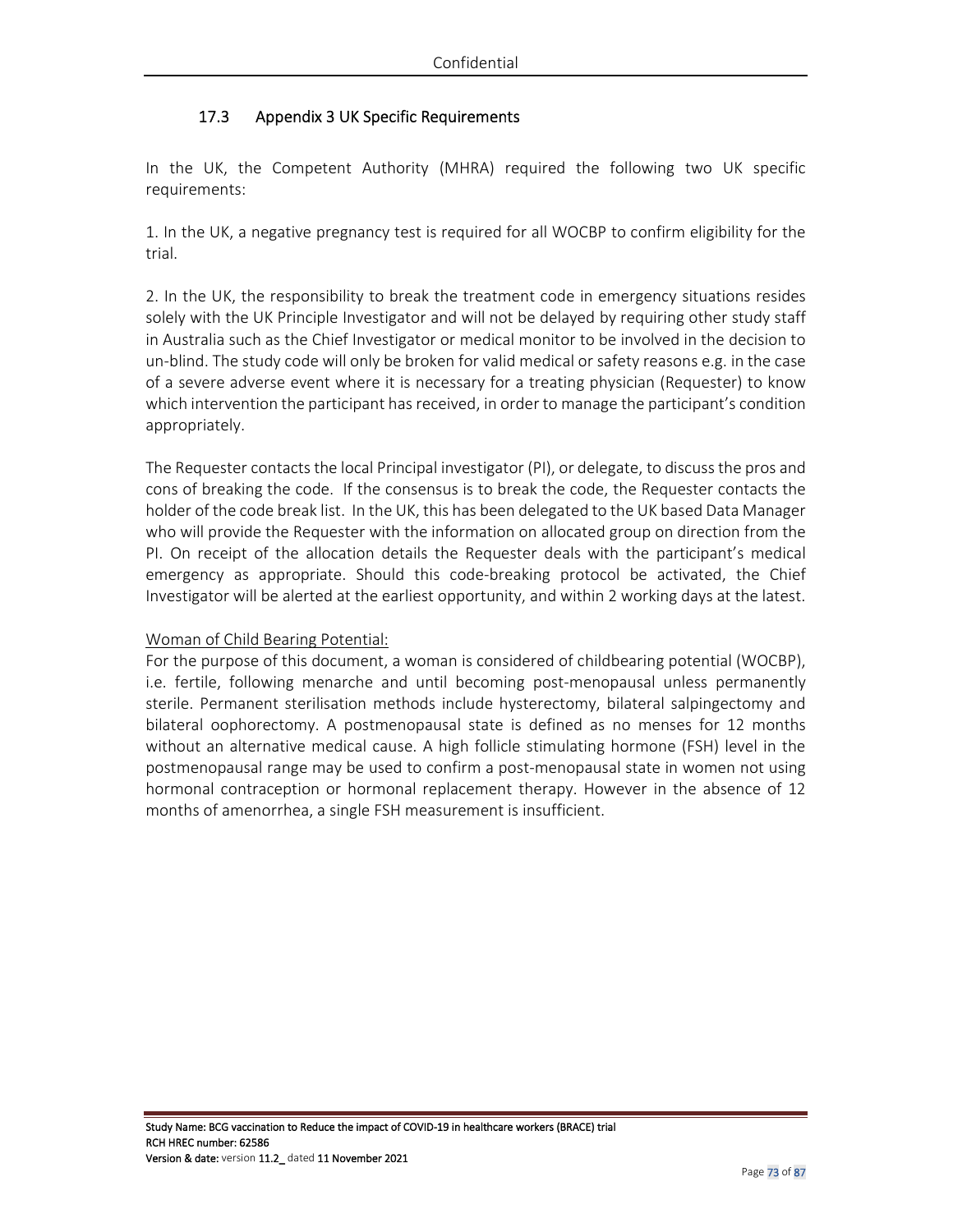# 17.4 Appendix 4 Brazil Specific Requirements

## SARS-CoV-2 Screening test

Due to pubic interest in determining the extent of asymptomatic SARS-CoV-2 infection in healthcare workers in Brazil, the Brazilian investigators will use the BRACE participants to estimate this prevalence rate. Therefore after enrolment a baseline respiratory swab will be collected by the study nurse. The swab samples will be analysed by PCR for detection of SARS-CoV-2 and participants advised when results are confirmed. Participants who return a positive SARS-CoV-2 result on the baseline swab will remain in the trial. In Mato Grosso do Sul, the samples will be analysed in batch months after randomisation, so there will be no clinically actionable results. Results will be shared with participants approximately 3 months after randomisation, for participant who return a positive SARS-CoV-2 result, the site will be required to report the participant's positive SARS-CoV-2 results to the applicable health agencies. They will be told that they will not be informed of their result before then. In Rio de Janeiro, due to high transmission rates, samples will be tested immediately and reported to participants. PCR tests will be conducted by the study lab team and the results reported to health agencies by a system called e-SUS VS, which constitutes a database of several diseases, including COVID-19, which is mandatory.

## IGRA

At randomisation, blood for anti-SARS-CoV-2 antibodies and IGRA will be taken for later assessment of seroconversion and TB infection. Therefore the initial blood sample in Brazil will be 35ml. This will identify participants who had TB exposure prior to commencement of the study. IGRA results will not exclude participants at consent & randomisation stage. Results will be shared with participants approximately 3 months after randomisation. A study doctor will follow-up with participants with positive IGRA to offer further assessment and treatment through government service provision.

At 12 months, blood for IGRA will be taken for later assessment to answer exploratory outcomes. Therefore the 12-month blood sample in Brazil will be 35 ml. This will identify participants who acquired TB during the study. Results will be shared with participants approximately 3 months after 12-month blood collection. A study doctor will follow-up with participants with positive IGRA to offer further assessment and treatment through government service provision.

## Participant reimbursement

In Brazil, Resolution No. 466 of December 12, 2012 outlines the guidelines and regulatory standards for research involving humans in Brazil. This resolution outlines the requirement to provide reimbursement to participants and their companions, when necessary, such as transportation. In line with this requirement, participants in Brazil will receive reimbursement for relevant transportation costs for participation in the BRACE trial.

## Safety Reporting

In Brazil, the RPI/s and SPI/s must comply with the safety reporting requirements of CEP/CONEP (defined in Circular Letter number 13). The HREC/s must be notified of all SAEs through the Brazil Platform (Notification), after the end of the event. The following timelines will be met for this study: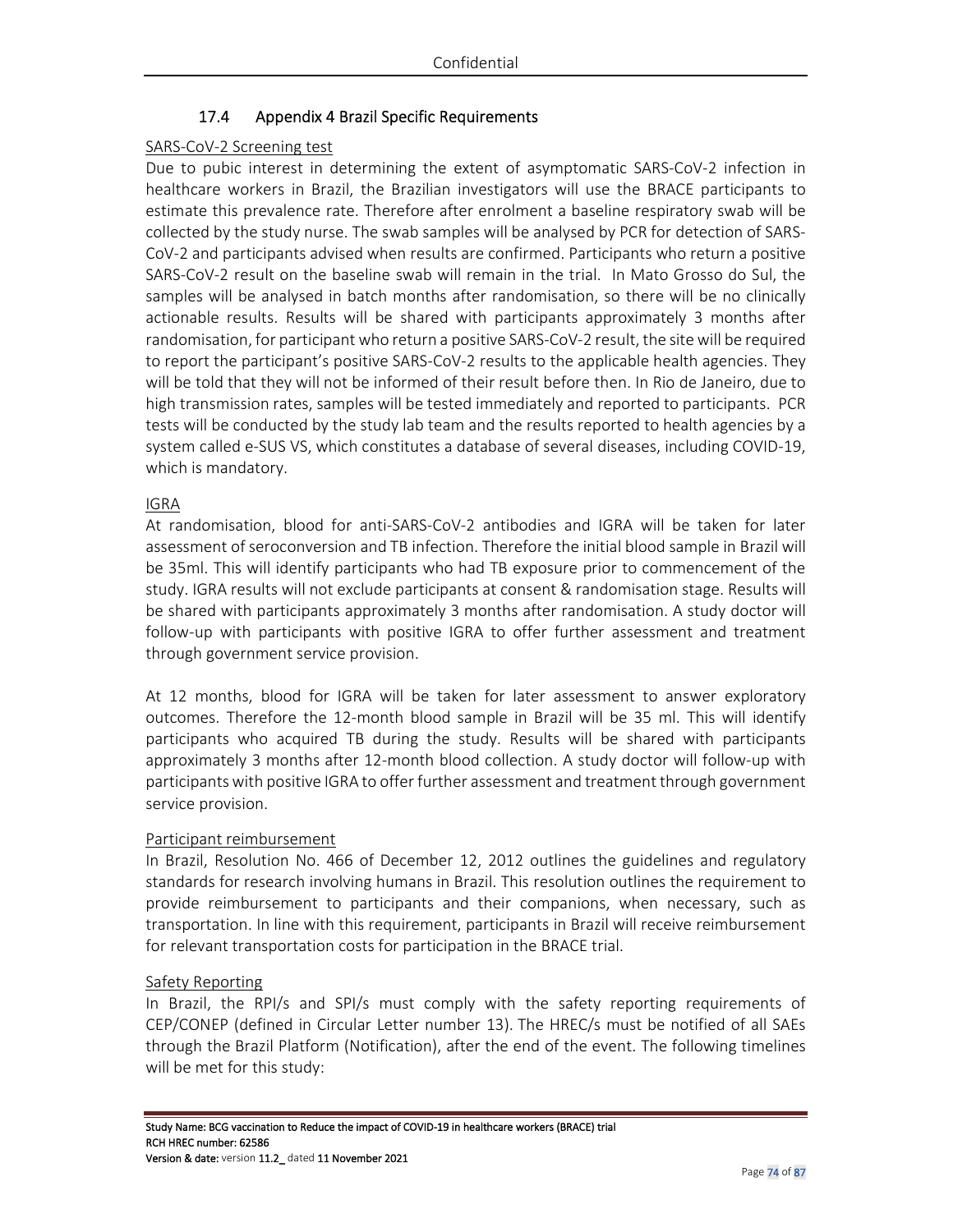- 1. 30 days in case of fatal SAE occurring in a participant of the site in the jurisdiction of the HREC
- 2. 7 days in case of an SAE with a causal relationship with the investigational product, in a participant of the site in the jurisdiction of the HREC (Casual relationship means that the SAE is judged by either the reporting investigator or the sponsor as having a reasonable possibility of a causal relationship to a study vaccine).
- 3. 6 months for other SAE.

The RPI (or delegate) will notify SUSAR in Brazil to all investigators in their region, as appropriate. The RPI (or delegate) will report significant safety issues (including USM) to SPI in their region, the regulatory authority and applicable HREC/s in accordance with the requirements. The RPI (or delegate) will provide periodic reports of SAE (from Brazil trial sites) to the applicable regulatory authorities and/or HREC/s, as appropriate.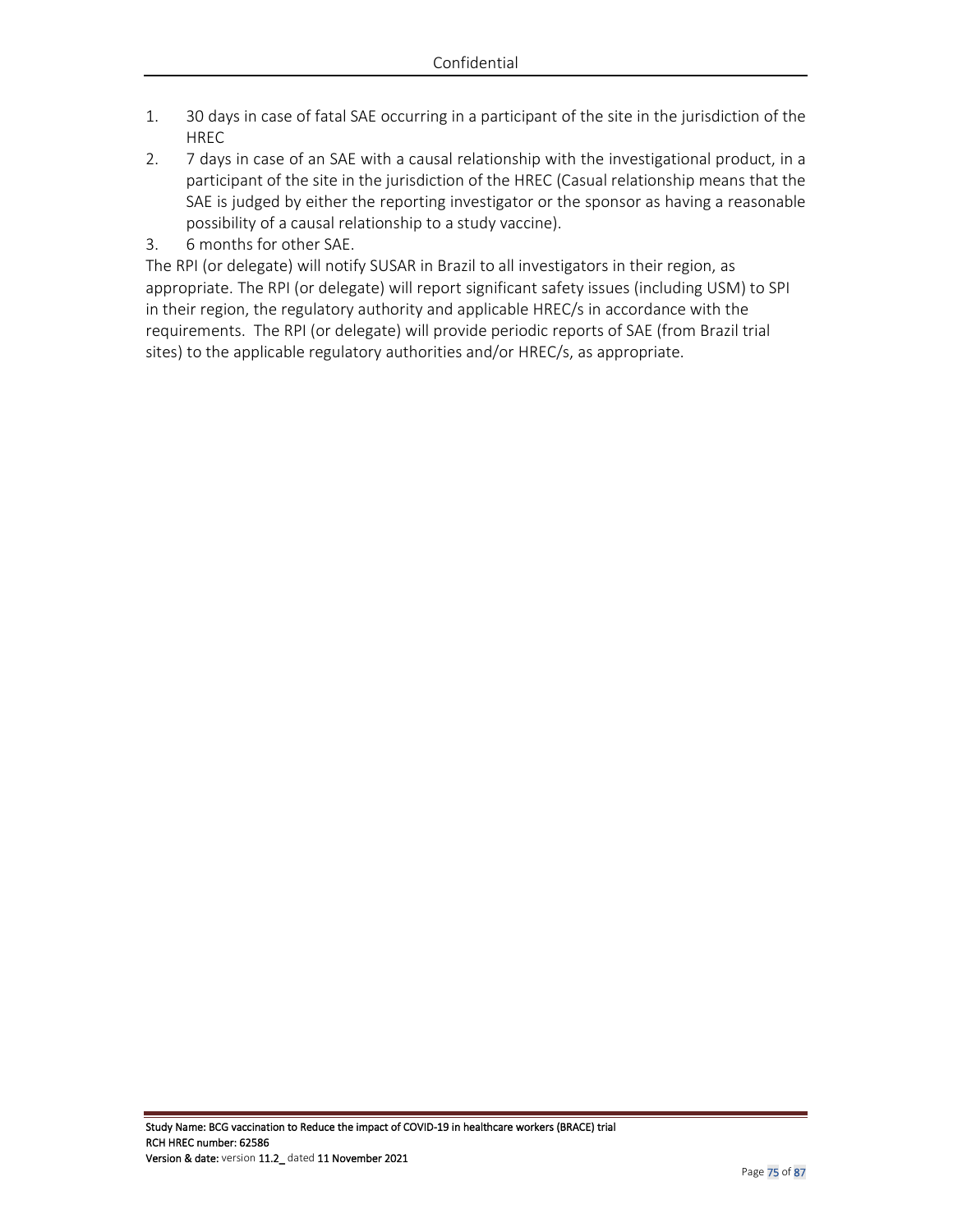# 17.5 Appendix 5 The Netherlands Specific Requirements

The following changes will apply for the performance of the protocol in the Netherlands:

# Statement of Compliance

This clinical trial will be conducted in compliance with all stipulations of this protocol, the conditions of the ethics committee approval, the NHMRC National Statement on ethical Conduct in Human Research (2007 and all updates), the Integrated Addendum to ICH E6 (R1): Guideline for Good Clinical Practice E6 (R2), dated 9 November 2016 annotated with TGA comments and the NHMRC guidance Safety monitoring and reporting in clinical trials involving therapeutic goods (EH59, 2016), and General Data Protection Regulation (GDPR) , as well as local laws and regulations, such as the Wet medisch-wetenschappelijk onderzoek met mensen (WMO).

# 2. Recruitment and consent

In Europe, due to ethics regulations, an electronic PICF will not be used and no information on eligibility nor any contact information will be collected prior to the informed consent process being finalized. When participants are interested in the study, they can verify their eligibility with the criteria listed on the website. Then, they will be shown a list of participating centers and advised to contact one of the centers directly to make an appointment for the first study visit. At this visit, the informed consent procedure will be completed in a face-to-face setting where the the PICF will be read and signed by both participant and investigator. Exact date of birth will not be collected in the eCRF for the study due to GDPR constraints; instead, year of birth (or 01-01-yyyy) will be used in the eCRF. Medicare card number is not applicable in Europe.

3. Data capture methods and data use, storage, access and disclosure during the trial Archiving will be in compliance with NFU requirements: study data, source documents and the Study File will be kept for 25 years. EU protocol addendum page\_V2.0\_20200629

4. COVID-19 testing will be performed via the national testing policy and therefore, the General Practitioner will be notified of the results by the organisation that performs the testing: GGD or the hospital that performs the test.

# 5. Sharing of contact information

 In order to send out the 3, 6, 9, and 12 month questionnaires, the participant's email address will be collected in the RedCAP database. No other identifying information will be stored in the database for EU participants.

6. BCG vaccination is not expected to cause an exacerbation of the immune response with adverse consequences, because of 3 main arguments: • By activating anti-viral mechanisms, BCG decreases virus load and systemic inflammation (Arts et al, Cell Host Microbe 2018). Influenza pathophysiology is the same so if BCG had adverse effects, this would have been known for a long time. • Information is available on individuals vaccinated with BCG last year and no COVID19 complications were observed in this group.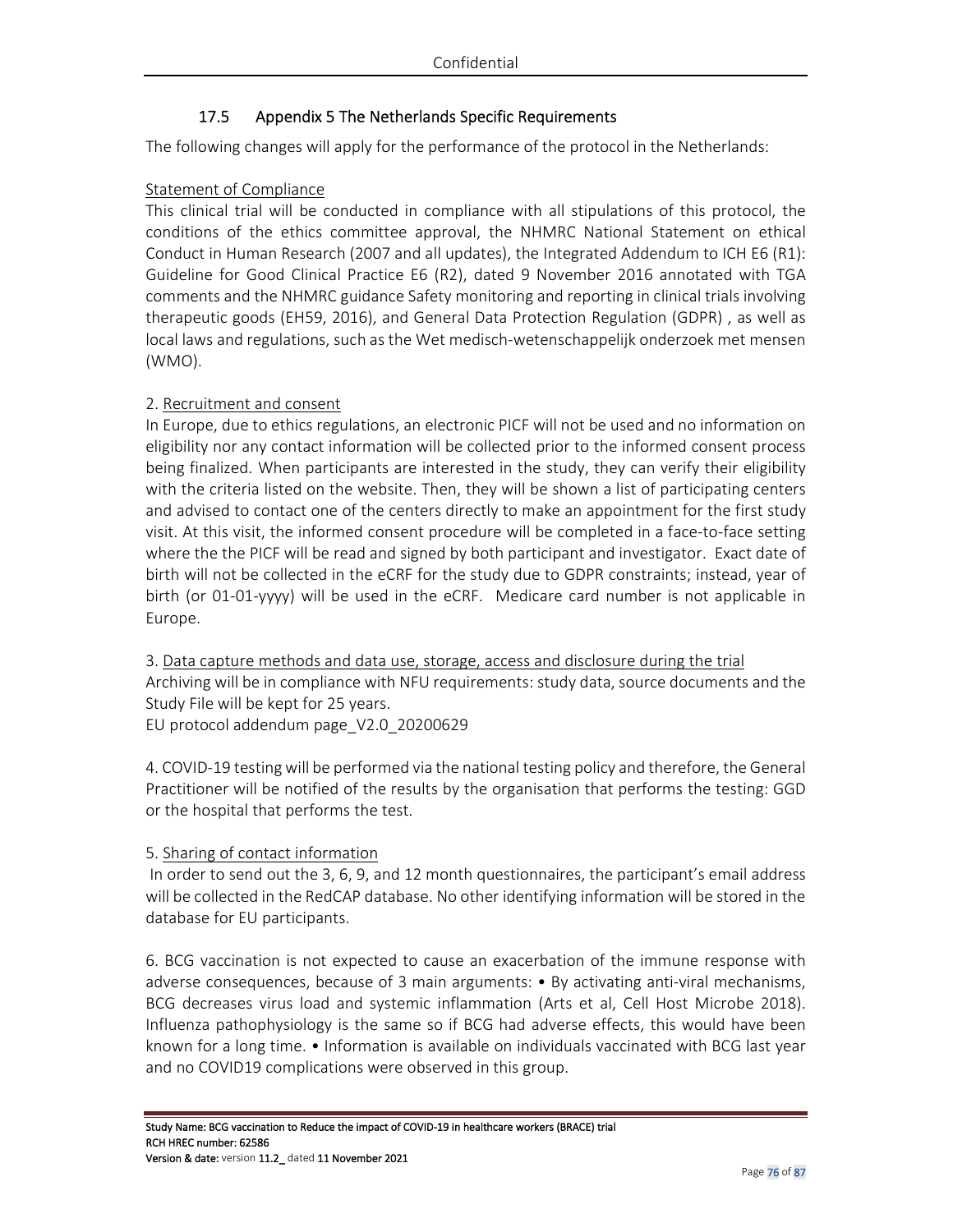# 17.6 Appendix 6 Spain Specific Requirements

The following changes will apply for the performance of the protocol in Spain:

## 1. Statement of Compliance

This clinical trial will be conducted in compliance with all stipulations of this protocol, the conditions of the ethics committee approval, the Integrated Addendum to ICH E6 (R1): Guideline for Good Clinical Practice E6 (R2), dated 9 November 2016 and General Data Protection Regulation (GDPR) , as well as local laws and regulations

## 2. Inclusion criteria

According to recommendations of the competent authority AEMPS (Agencia Española del Medicamento y Productos Sanitarios) If the patient is female, and of childbearing potential, she must have a negative pregnancy test (provided by Sponsor) at the time of inclusion and practice a reliable method of birth control for 30 days after receiving the BCG vaccination. - Woman of Childbearing Potential is defined as a premenopausal female who is capable of becoming pregnant.

## 3. Recruitment and consent

In Europe, due to ethics regulations, an electronic PICF will not be used and no information on eligibility nor any contact information will be collected prior to the informed consent process being finalized. When participants are interested in the study, they can verify their eligibility with the criteria listed on the website. Then, they will be shown a list of participating centers and advised to contact one of the centers directly to make an appointment for the first study visit. At this visit, the informed consent procedure will be completed in a face-to-face setting where the PICF will be read and signed by both participant and investigator.

Exact date of birth will not be collected in the eCRF for the study due to GDPR constraints; instead, year of birth (or 01-01-yyyy) will be used in the eCRF. Medicare card number is not applicable in Europe.

# 4. Data capture methods and data use, storage, access and disclosure during the trial

Archiving will be in compliance with NFU requirements: study data, source documents and the Study File will be kept for 25 years.

## 5. Sharing of contact information

In order to send out the 3, 6, 9, and 12 month questionnaires, the participant's email address will be collected in the RedCAP database. No other identifying information will be stored in the database for EU participants.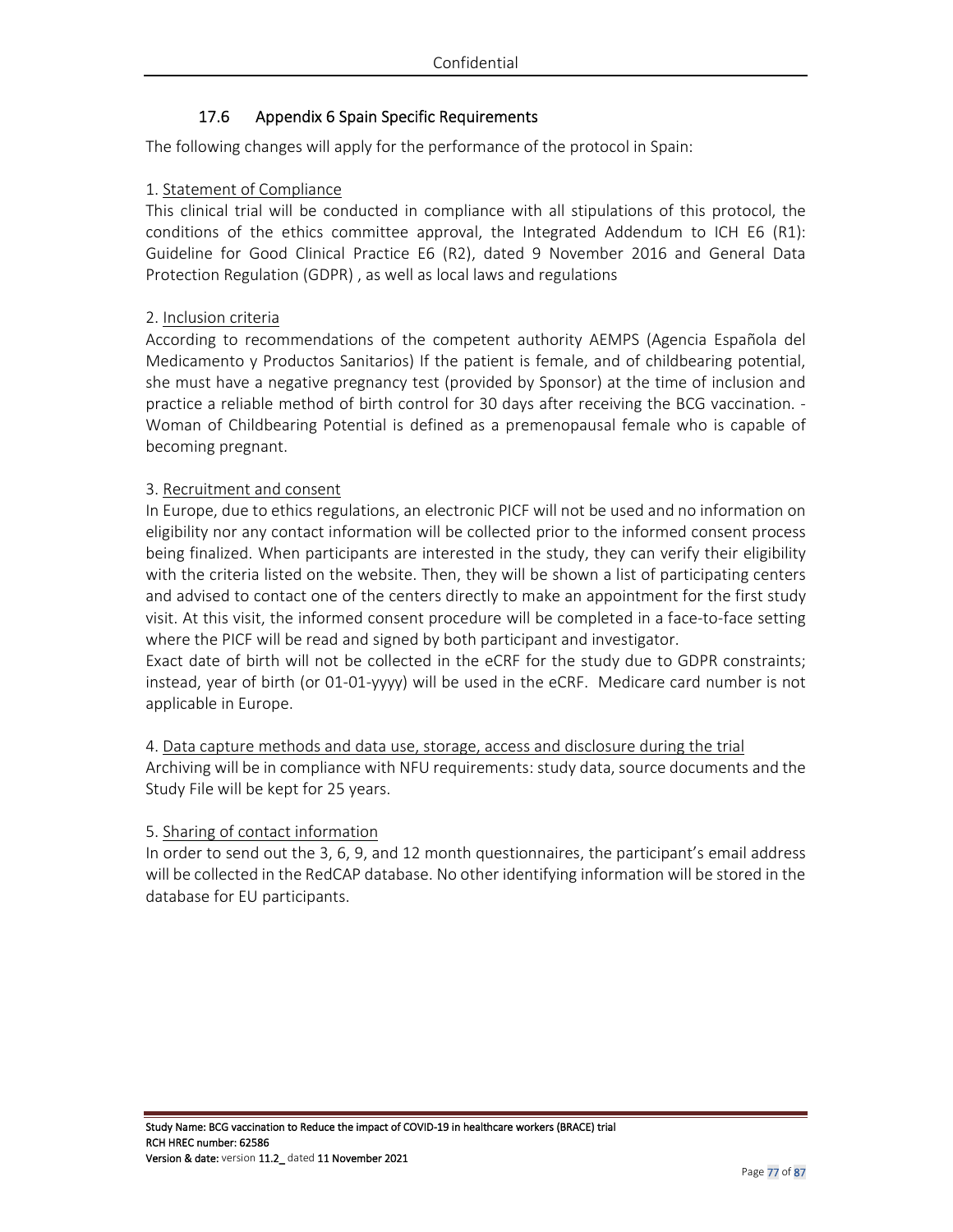# 17.7 Appendix 7 Optional Biological sample collection during episodes of illness

Assessment of immune responses during episodes of illness will provide crucial insights into the mechanisms by which BCG may protect against COVID-19. BCG is proposed to protect against unrelated infections by boosting the innate immune response<sup>1</sup> which can directly protect against infections and also shape the adaptive immune response<sup>2-3</sup>. Biological samples collected after infection provide meaningful insight into the long-lasting effects of the infection and immune memory. However, they do not provide information about the early immune response to infection that can promote early clearance, may impact disease severity and may define the long-lasting memory response. It is this part of the immune response where BCG vaccination may play a crucial role in protection against COVID-19 as well as non-COVID-19 respiratory infections.

## Objectives of exploratory sub-study

The additional collection of biological samples from BRACE participants during episodes of febrile or respiratory illness will contribute to the planned subgroup exploratory analyses of BRACE:

11. To determine the impact of BCG vaccination on the immune system that are associated with protection of adult healthcare workers from non-tuberculous infectious diseases including COVID-19.

13. To identify factors (e.g. age, sex, chronic conditions such as diabetes and cardiovascular disease, smoking, asthma, prior BCG vaccination, genetics, influenza vaccination, immunological/molecular factors) that influence adult immune responses and COVID-19 responses.

It will also contribute to the following additional exploratory objectives:

In a sub-set of BRACE trial participants who consent for an optional biological sample to be collected during episodes of fever or respiratory illness:

- To characterise the immune response to SARS-CoV-2 infection
- To compare immune responses during an episode of respiratory illness (COVID-19 or non-COVID-19 illness) in BCG-vaccinated and non-BCG vaccinated participants

## Outcomes:

Immune system characterisation and molecular markers of disease in episodes or COVID-19 or non-COVID-19 respiratory or febrile illness from BCG-vaccinated and non-vaccinated participants.

**Population:** A sub-group of the BRACE trial participants who consent to an optional biological sample to be collected during episodes of fever or respiratory illness.

## Study Duration:

As per the BRACE trial protocol – 2 years.

## Participant Duration:

12 months from randomisation.

## Sub-study Locations:

Optional inclusion for Australian sites.

## Sub-study Principal Investigator:

Dr Nicole Messina Senior Research Officer, Infectious Diseases Group, Murdoch Children's Research Institute, The Royal Children's Hospital, 50 Flemington Road Parkville, 3052 Victoria, Australia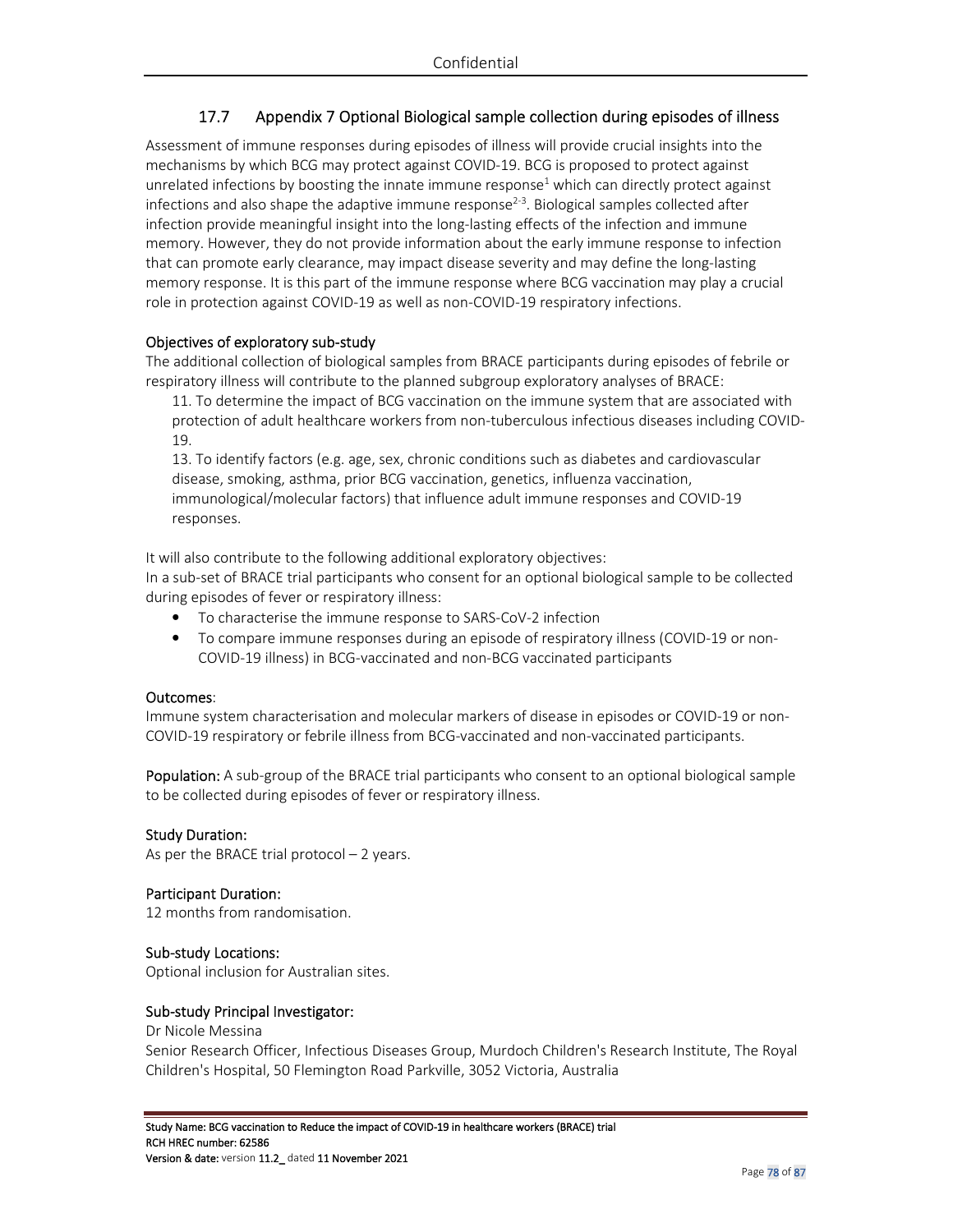Honorary fellow, Department of Paediatrics at Melbourne Children's Melbourne Medical School, Faculty of Medicine, Dentistry and Health Sciences, The University of Melbourne Email: nicole.messina@mcri.edu.au

# Potential risks and benefits:

# Known potential risks:

This sub-study involves minimal risk to participants. Having a blood test can sometimes cause some pain from the needle or be uncomfortable. Occasionally a small amount of bruising can occur on the skin where the blood was taken. Trained members of the study team will collect the blood samples from participants. Having a respiratory swab can sometimes be uncomfortable. Trained members of the study team will collect the respiratory swabs from participants. Self-testing swab kits may be provided as required, with clear instructions to participants on safe self-swabbing technique.

## Known potential benefits:

This sub-study is exploratory in nature and is not expected to provide any direct additional benefit to the participants. The findings of the study, however, may be of significant value for understanding the immune response to COVID-19, the off-target effects of BCG vaccination on responses to COVID-19 and other respiratory infections and determinants of disease severity.

# Sub-study design:

#### Consent:

An additional option has been added to the BRACE online consent form to allow participants to optionally consent additional biological sample collection during an episode of illness. The BRACE participant information and consent form (PICF) has been also modified to explain to participants the process for collecting these additional blood samples and why they are being collected. If a participant declines to consent for additional biological sample collection during an episode of illness this will not affect their participation in the BRACE trial (assuming all other inclusion and exclusion criteria are met).

## Sample collection process:

Participants consenting for additional biological sample collection during an episode of illness may be contracted by the study team during any episode of respiratory or febrile illness that occurs during their involvement in the BRACE trial (i.e. up to 12 months from randomisation). Sample collection would occur during and up to one month after resolution of an episode of illness with fever or respiratory symptoms. The collection of samples will be done at a study site (e.g. if they are inpatients or obtaining SARS-CoV-2 testing at a study site) or at the participant's home, depending on the location of the participant.

Samples to be collected are:

-a blood sample

and/or

- saliva/respiratory swab/s

All samples will be collected, processed and stored in accordance with the BRACE trial protocol section 7.3. We will aim to take these samples at the same time as any other clinical or research samples where possible to minimise the number of sample collections for each participant, minimise contact of research staff with infectious patients and to reduce the need for research staff to use vital personal protective equipment (PPE).

## What we will do with the sample: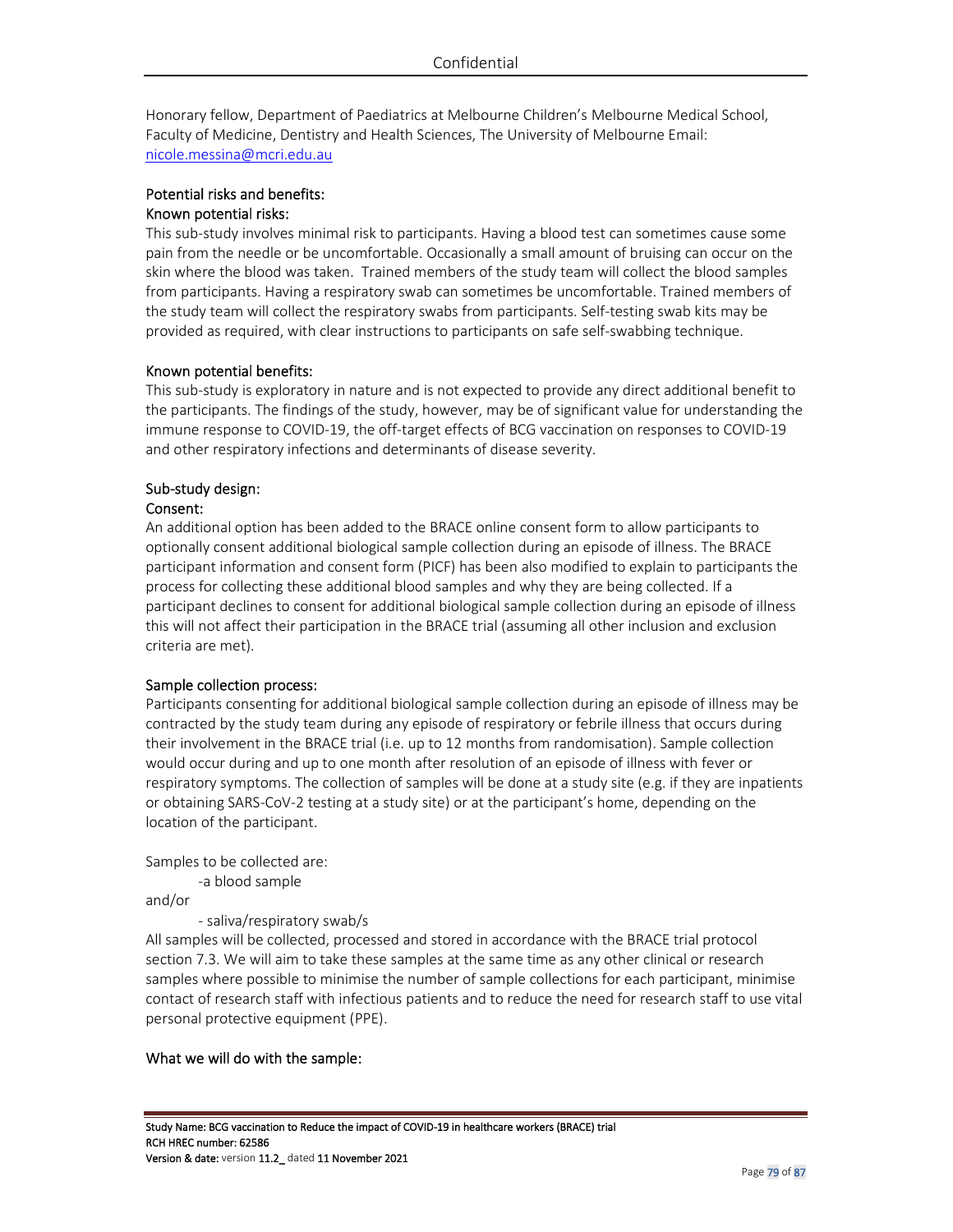Samples will be processed for analysis of the immune system as detailed in BRACE trial protocol section 3.2. Where indicated, saliva/respiratory swab/s collected will be linked with the relevant public health testing and reporting systems as BRACE trial protocol section 7.3. In addition, samples will be included in the BRACE biobank if participants have also consented for their samples being placed in the BRACE biobank.

## References

- 1. Novakovic B, Messina N, Curtis N. Chapter 6 The Heterologous Effects of Bacillus Calmette-Guérin (BCG) Vaccine and Trained Innate Immunity. In: Faustman DL, editor. The Value of BCG and TNF in Autoimmunity (Second Edition). Second edition. ed: Academic Press; 2018. p. 71-90.
- 2. Arts RJW, Moorlag S, Novakovic B, et al. BCG Vaccination Protects against Experimental Viral Infection in Humans through the Induction of Cytokines Associated with Trained Immunity. Cell Host Microbe. 2018;23:89-100 e5.
- 3. Kleinnijenhuis J, Quintin J, Preijers F, et al. Long-lasting effects of BCG vaccination on both heterologous Th1/Th17 responses and innate trained immunity. J Innate Immun. 2014;6:152-8.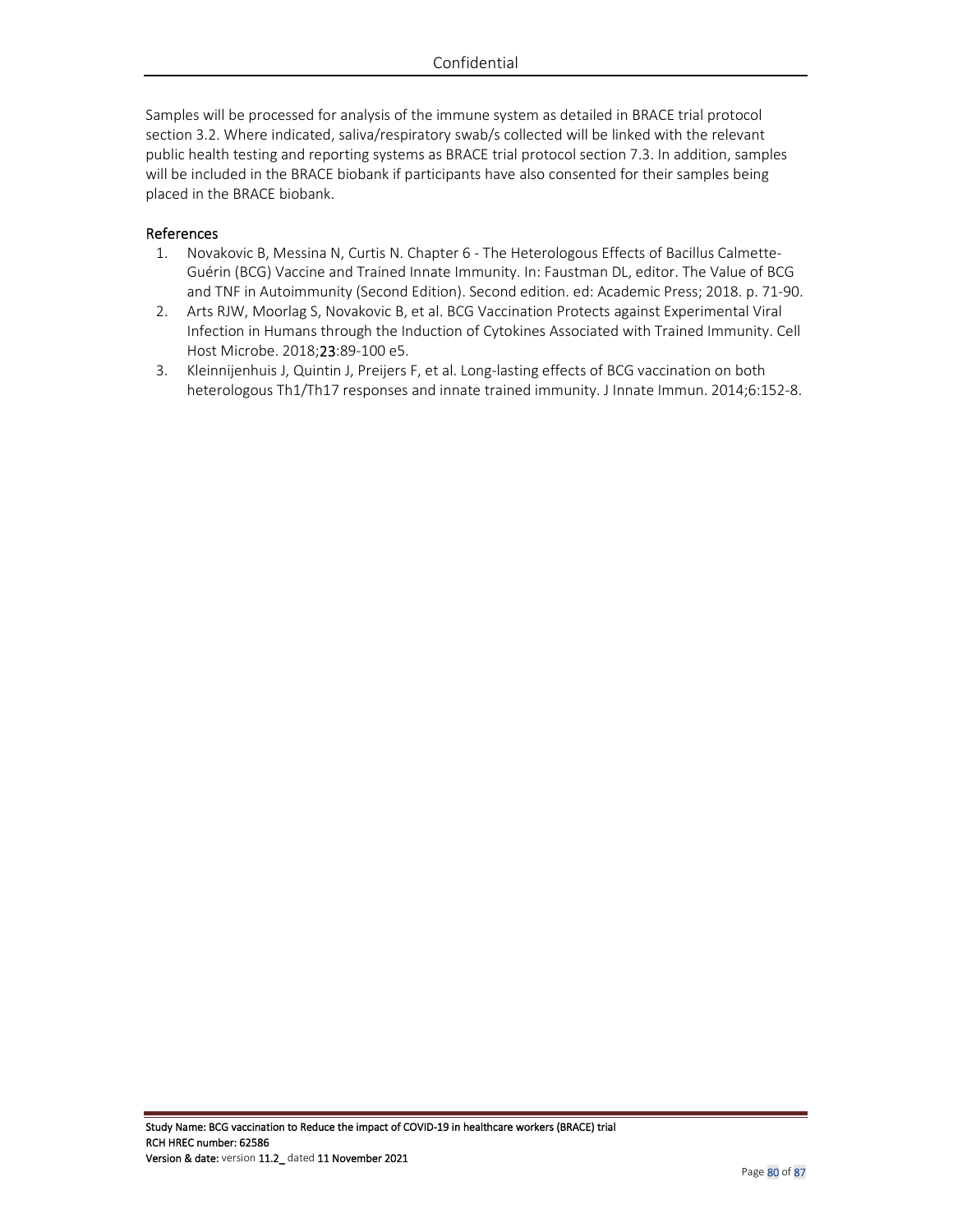# 17.8 Appendix 8 Optional Sub-study: collection of blood samples to measure immune responses to COVID-19 specific vaccines.

#### Sub study locations:

Australia Brazil

#### Overview:

COVID-19-specific vaccines are becoming increasingly available and healthcare workers, being at high risk of SARS-CoV-2 exposure, are prioritised for receipt of these vaccines. BCG vaccination alters immune responses to subsequence vaccinations<sup>1,2</sup> and therefore it is plausible that it may boost the immune response to COVID-19-specific vaccines. As healthcare workers, participants in the BRACE trial will be prioritised for receipt of COVID-19-specific vaccines in most regions and as a result will likely receive these vaccines during their involvement of the BRACE trial.

The type of COVID-19-specific vaccine given to BRACE trial participants will vary between sites and it is likely that more than one type of vaccine will be used in a given region. The number of doses given (one or two) and the recommended interval between the two doses are likely to vary as well but are likely to be consistent within a given region.

The BRACE trial exploratory outcomes already include assessment of the effects of vaccines on the immune system (including the effects of BCG-vaccination on immune response to COVID-19-specific vaccines).

To ensure we obtain samples at the optimal times before and after COVID-19-specific vaccination, in a subset of participants, we propose collecting blood samples at up to three additional time-points:

- (Visit 1, site specific) prior to receipt of the first dose of a COVID-19-specific vaccine;
- (Visit 2, site specific) after the first dose of a COVID-19-specific vaccine.
- (Visit 3) 28 days after the second dose of a COVID-19-specific vaccine.

These additional blood samples enable us to:

- screen for prior SARS-CoV-2 exposure (accounted for at analysis), and provide a baseline measure of the immune system prior to receipt of COVID-19-specific vaccines.
- measure the immune response (e.g. antibodies) to the first and second dose of COVID-19 specific vaccines, and other changes in the immune system induced by the COVID-19-specific vaccine.
- compare the vaccine responses to COVID-19-specific vaccines between the BCG and the control group to each COVID-19 specific vaccine.
- compare our findings to other studies on COVID-19-specific vaccines<sup>3</sup>.

Determining if BCG vaccination can improve the immune response to COVID-19-specific vaccines have important implications for the potential of BCG vaccination to increase efficacy of COVID-19-specific vaccines and may also impact our interpretation of the outcomes of the BRACE trial. This is particularly important for the COVID-19-specific vaccines that have a lower efficacy.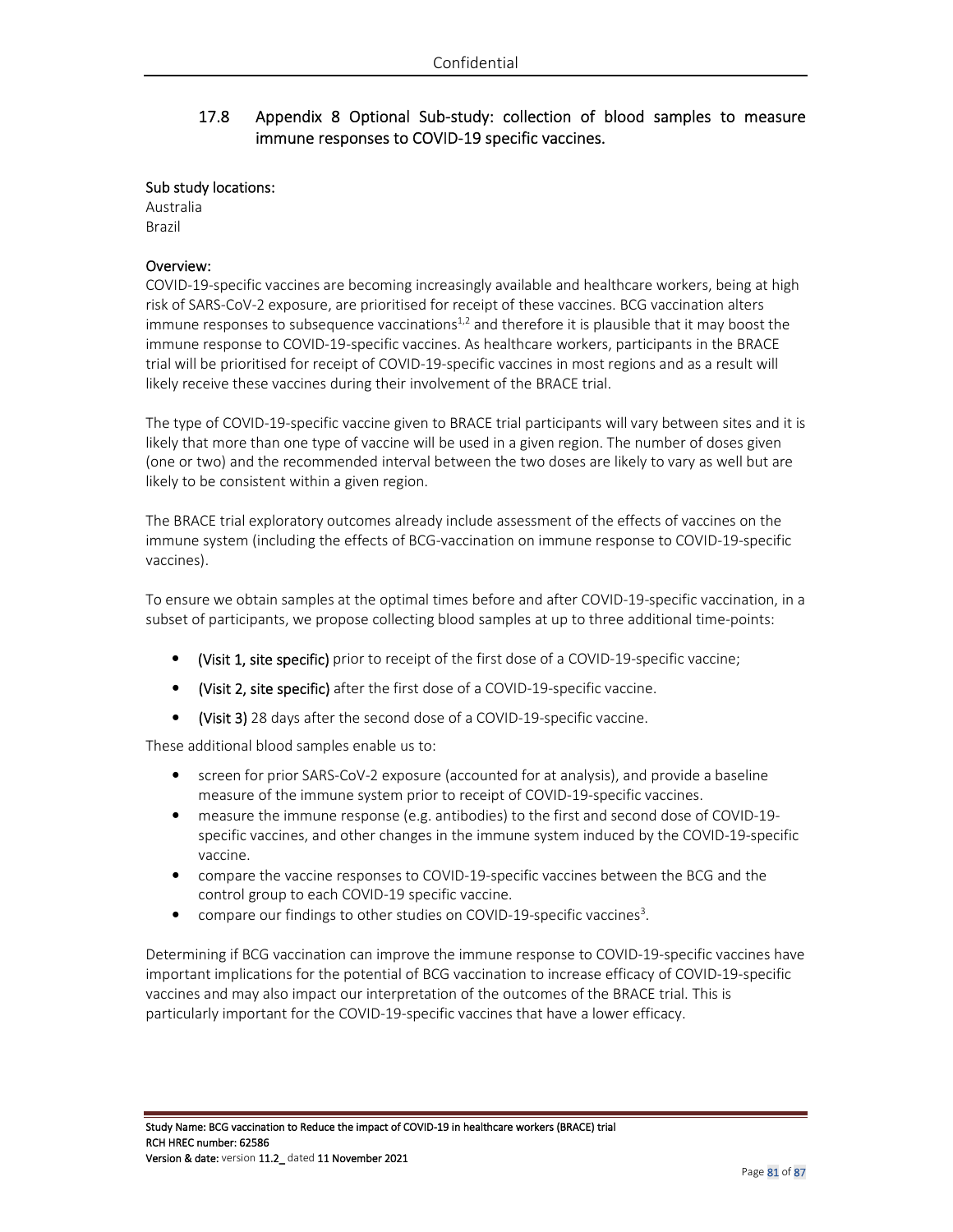#### Objectives of exploratory sub-study

The additional collection of blood samples from BRACE trial participants immediately prior to, and after each COVID-19-specific vaccination will contribute to the existing planned subgroup exploratory analyses of BRACE:

- *1. To determine the impact of BCG vaccination on the immune system that are associated with protection of adult healthcare workers from non-tuberculous infectious diseases including COVID-19.*
- *2. To determine and compare changes in the immune system induced by vaccination of adult healthcare workers.*
- *3. To identify factors (e.g. age, sex, chronic conditions such as diabetes and cardiovascular disease, smoking, asthma, prior BCG vaccination, genetics, other vaccinations including COVID-19-specific vaccines, latent TB, immunological/molecular factors) that influence adult immune responses, infection and COVID-19 risk.*

Population: A sub-group of the BRACE trial participants who receive COVID-19-specific vaccines in regions taking part in the sub-study.

Outcomes: Immune system characterisation and molecular markers of immunity (including seroconversion to SARS-CoV-2) in response to COVID-19-specific vaccines in BCG-vaccinated and non-BCG-vaccinated participants.

**Study Duration:** As per the BRACE trial protocol  $-2$  years.

Participant Duration: Up to 4 months from sub-study inclusion

Sub-study Principal Investigator: Prof Nigel Curtis

#### Potential risks and benefits

#### Known potential risks

This sub-study involves minimal risk to participants. Having a blood test can sometimes cause some pain from the needle or be uncomfortable. Occasionally a small amount of bruising can occur on the skin where the blood was taken. Trained members of the study team will collect the blood samples from participants.

The amount of blood collected is too small to have any impact on the participants' health. This sub-study will not impact the setting up of COVID-19-specific vaccination clinic at the participating sites. It is not expected to have any negative interactions between the BCG and the COVID-19-specific vaccine.

#### Known potential benefits

This sub-study is exploratory in nature and is not expected to provide any direct additional benefit to the participants. The findings of the study, however, may be of significant value for understanding the immune response to COVID-19-specific vaccines and the off-target effects of BCG vaccination on responses to COVID-19-specific vaccines.

Sub-study design Eligibility:

*Inclusion Criteria*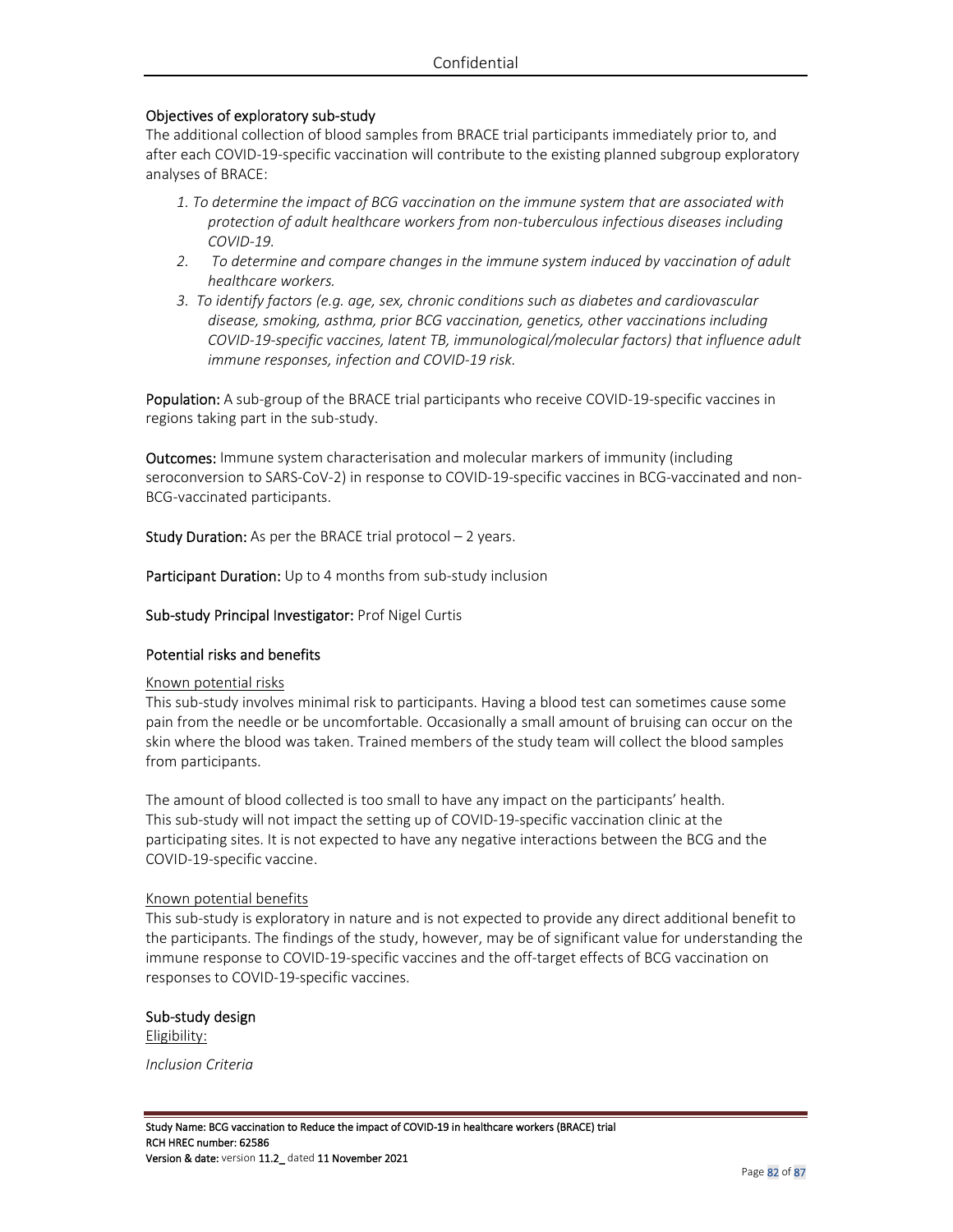- Participant in the BRACE trial who has previously consented to be contacted for future ethically approved projects.
- Participant recruited to the BRACE trial at a site taking part in this sub-study.

#### *Exclusion Criteria*

- A previous positive SARS-CoV-2 test at any time (not applicable in Brazil).
- Expected inability to provide a blood sample in the indicated time window after: the first dose (visit 2) and/or the second dose (visit 3) of a COVID-19-specific vaccine.
- [site specific]: Inability to provide a blood sample in the indicated time window prior the first dose (visit 1) of a COVID-19-specific vaccine.

#### Recruitment

Potential BRACE participants will be informed of this sub-study and invited to participate as per their recruitment sites' existing communication approach. BRACE participants will evaluate their eligibility for the sub-study and will have access to the site-specific participant information and consent form (PICF) prior to enrolment in the sub-study.

#### Consent

An additional participant information and consent form (PICF) will be provided to participants to allow them to optionally consent to this sub-study. If a participant declines to consent for this sub-study it will not affect their participation in the BRACE trial.

#### Data collection

Participants interested in this sub-study will be contacted by the study team to arrange blood collection if:

• The BRACE trial study site from which they were recruited begins COVID-19-specific vaccinations of staff

Or

• if the participants inform the BRACE trial team that they will receive a COVID-19 specific vaccine.

At these additional sub-study visits, participants will be asked about:

- prior positive COVID-19 tests,
- any other vaccines received since randomisation in BRACE (type, dose, route, date)
- expected date of vaccination with COVID-19-specific vaccine and which vaccine
- episodes of febrile or respiratory illness since last visit (if not already collected as part of the BRACE trial)
- (after vaccination only) adverse reaction to the COVID-19-specific vaccine

After the expected COVID-19-specific vaccine administration date, participants will be contacted as per their recruitment sites' existing communication approach, to confirm which vaccine they have received, where and when they received it, as well as when is the second dose planned.

#### Sample collection process

Sample collection will occur:

(Visit 1, site specific) On the day of (or in the 5 to 14 days preceding) the first dose of a COVID-19specific vaccine.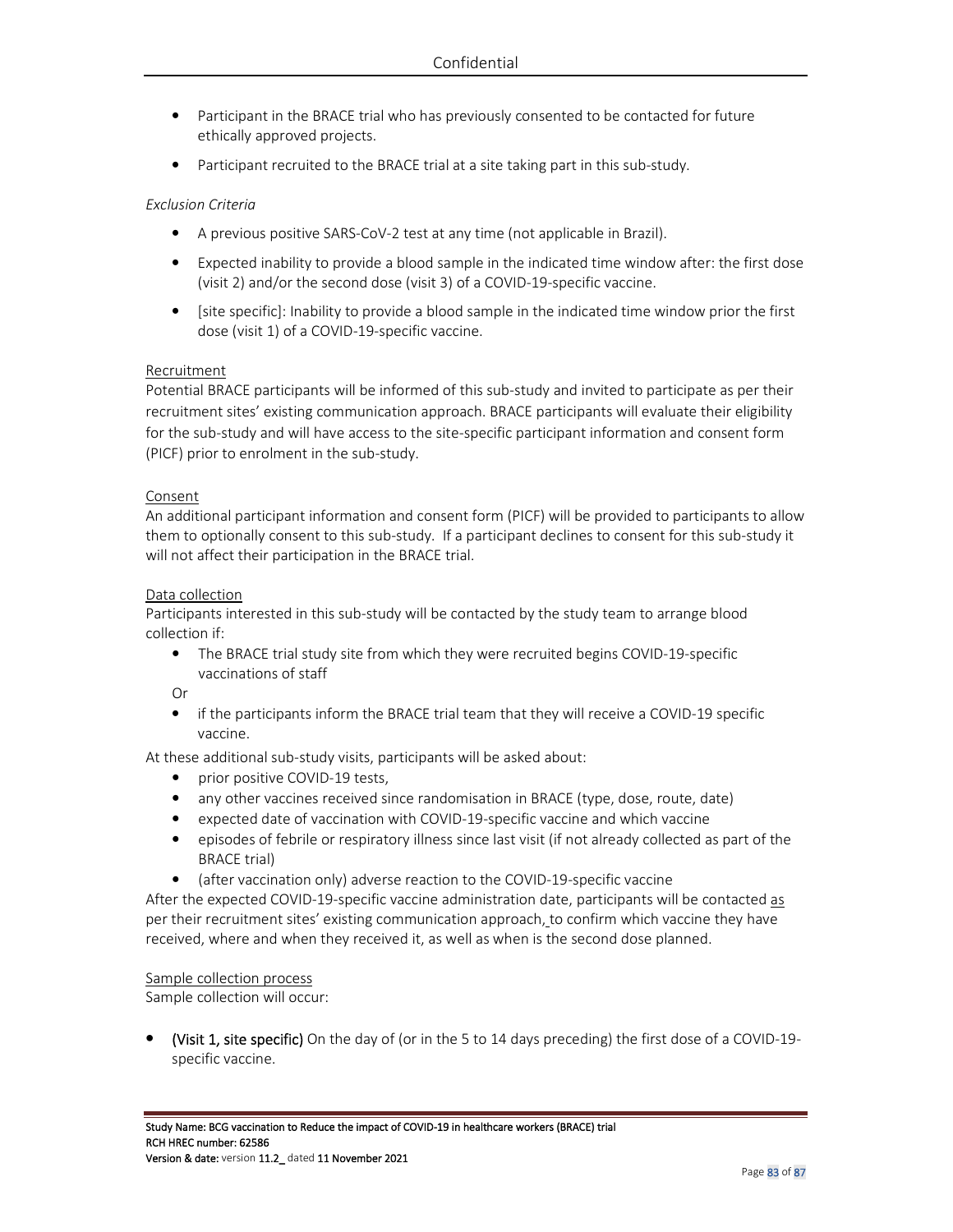[site specific] *Note that for a participant who has already received their first dose of a COVID-19 specific vaccine, the participant's blood sample for the first timepoint will not need to be collected. However, blood samples for the remaining time points below will need to be collected. It is planned to collect blood samples on the same day of vaccination, however we will accept bloods that are taken up to 5 days before the first dose of COVID-19 specific vaccine in all regions, or even up to 14 days before the first dose of COVID-19 specific vaccine in regions where the COVID-19 prevalence is low, are acceptable.* 

(Visit 2, site specific) 1 to 28 days  $(\pm 2)$  days after the first dose of a COVID-19-specific vaccine

*Note that where the second dose of the COVID-19 specific vaccine is given within 28 days in a given region, this sample will be taken at an earlier time point. Efforts will be made to standardise the interval between the first dose of COVID-19-specific vaccine and the blood sample for each type of COVID-19-specific vaccine within each given region, eg within 14 (±2) days after the first dose of COVID-19-specific vaccine if the two doses of COVID-19-specific vaccine are given 2 weeks apart, or within 21 (±2) days after the first dose of COVID-19-specific vaccine if the two doses of COVID-19-specific vaccine are given 3 weeks apart.*

*In specific sites, an earlier time-point (<7 days) will enable the exploration of the initial gene expression responses to vaccination.* 

• (Visit 3) 28  $(\pm 2)$  days after the second dose of a COVID-19-specific vaccine

*Note that efforts will be made to standardise the interval between the COVID-19-specific vaccine doses and the blood collection for both blood collections, for each type of COVID-19-specific vaccine and within a given region.* 

Blood samples will be collected, processed and stored in accordance with the BRACE trial protocol section 7.3 with the exception that up to 40 mL of blood will be taken at each time point. Also, if this blood collection is done at the same time as a BRACE trial 3-monthly blood collection, an additional 10 mL of blood may be required for a total of 50 mL. The collection of blood samples will be done at a study site or at the participant's home, depending on the region. We will aim to collect these samples at the same time as the existing BRACE Trial 3-monthly blood samples where possible, to minimise the number of sample collections for each participant.

#### What we will do with the sample:

Samples will be processed for analysis of the immune system as detailed in BRACE trial protocol section 3.2. The immune system will be assessed by several methods, including:

- a) measurement of antibodies to SARS-CoV-2 (to assess prior exposure/infection with SARS-COV-2) and their neutralisation ability
- b) measurement of antibodies to COVID-19 specific vaccines (to determine seroconversion and antibody titres) and their neutralisation ability
- c) characterisation of immune cell subpopulations
- d) measurement of immune cell activation and differentiation
- e) measurement of immune cell function (e.g. cytokine production and cell division) following *in vitro* stimulation with SARS-CoV-2, COVID-19-specific vaccines, or their components)

#### Sample size estimation: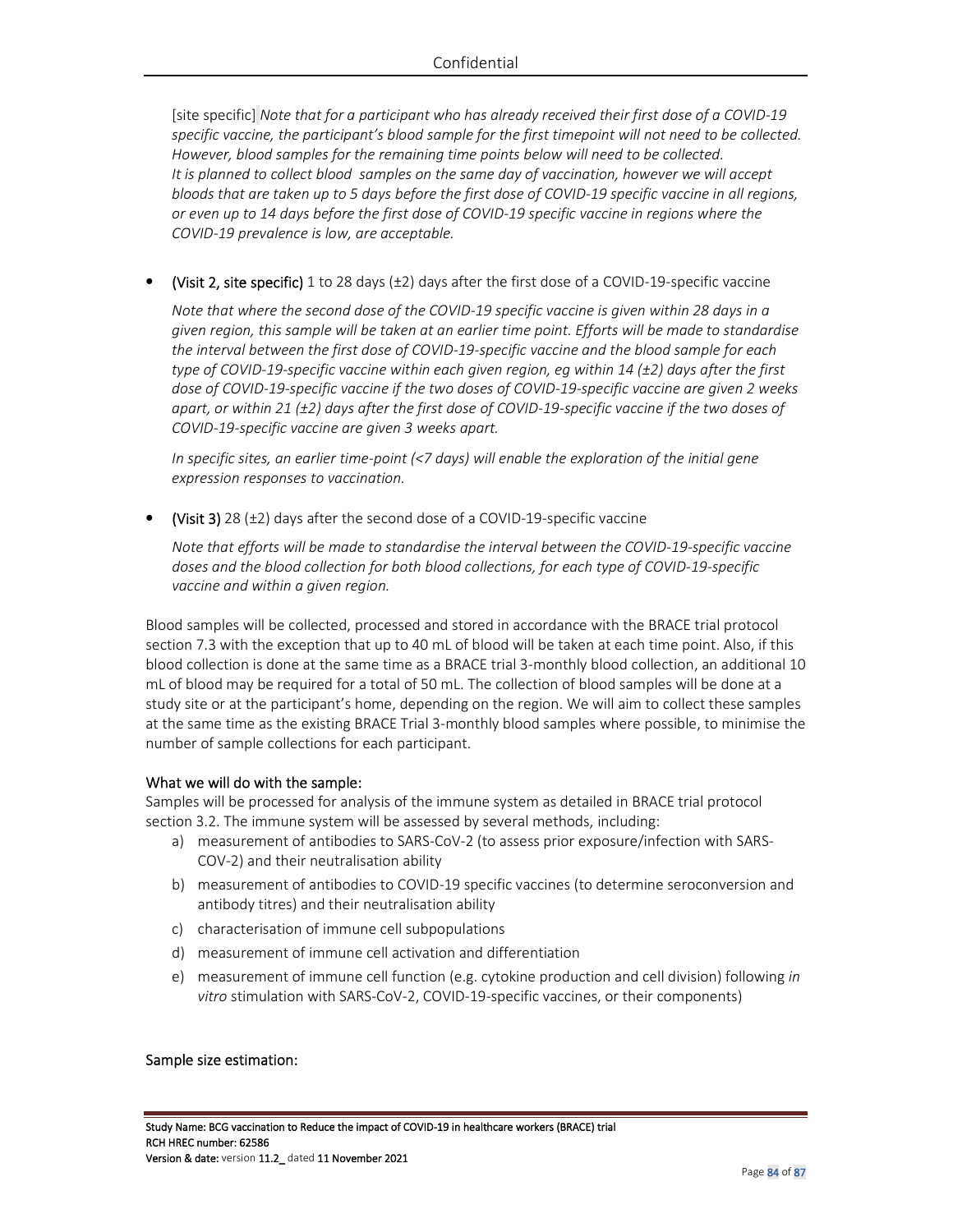As COVID-19-specific vaccines are novel, immune responses following vaccination have yet to be extensively characterised and there is currently no agreed correlate of protection. As such, formal sample size calculations are not possible.

In Australia, based on our previous experience assessing immune responses to other vaccines we estimate that for each region in which this sub-study will take place a sample size of 150 participants per randomisation group and per COVID-19-specific vaccine type (aiming to have 100 participants with blood samples for all three timepoints) will be sufficient to detect a meaningful effect of BCG vaccination on the vaccine responses to COVID-19-specific vaccines. With the expectation that within a region the majority of participants will receive one of two vaccines we will recruit an estimated 600 participants: 150 participants x 2 randomisation groups (BCG or No BCG vaccination) with 2x COVID-19-specific vaccine types.

In Brazil, all BRACE participants will be invited to join the sub-study. This subset of participants provides a unique opportunity to study the influence of natural infection and COVID-19-specific vaccination on both infection and reinfection with SARS-CoV-2, and critically, the impact of variant strains, particularly the P.1 variant. Samples from a large proportion of participants in Brazil will be collected, to optimise capture of participants who may become infected with SARS-CoV-2 different variants.

#### References

- 1. Messina NL, Zimmermann P, Curtis N. The impact of vaccines on heterologous adaptive immunity. *Clin Microbiol Infect* 2019; 25(12): 1484-93.
- 2. Arts RJW, Moorlag S, Novakovic B, et al. BCG Vaccination Protects against Experimental Viral Infection in Humans through the Induction of Cytokines Associated with Trained Immunity. *Cell Host Microbe* 2018; 23(1): 89-100 e5.
- 3. Ramasamy MN, Minassian AM, Ewer KJ, et al. Safety and immunogenicity of ChAdOx1 nCoV-19 vaccine administered in a prime-boost regimen in young and old adults (COV002): a single-blind, randomised, controlled, phase 2/3 trial. *Lancet* 2021; 396(10267): 1979-93.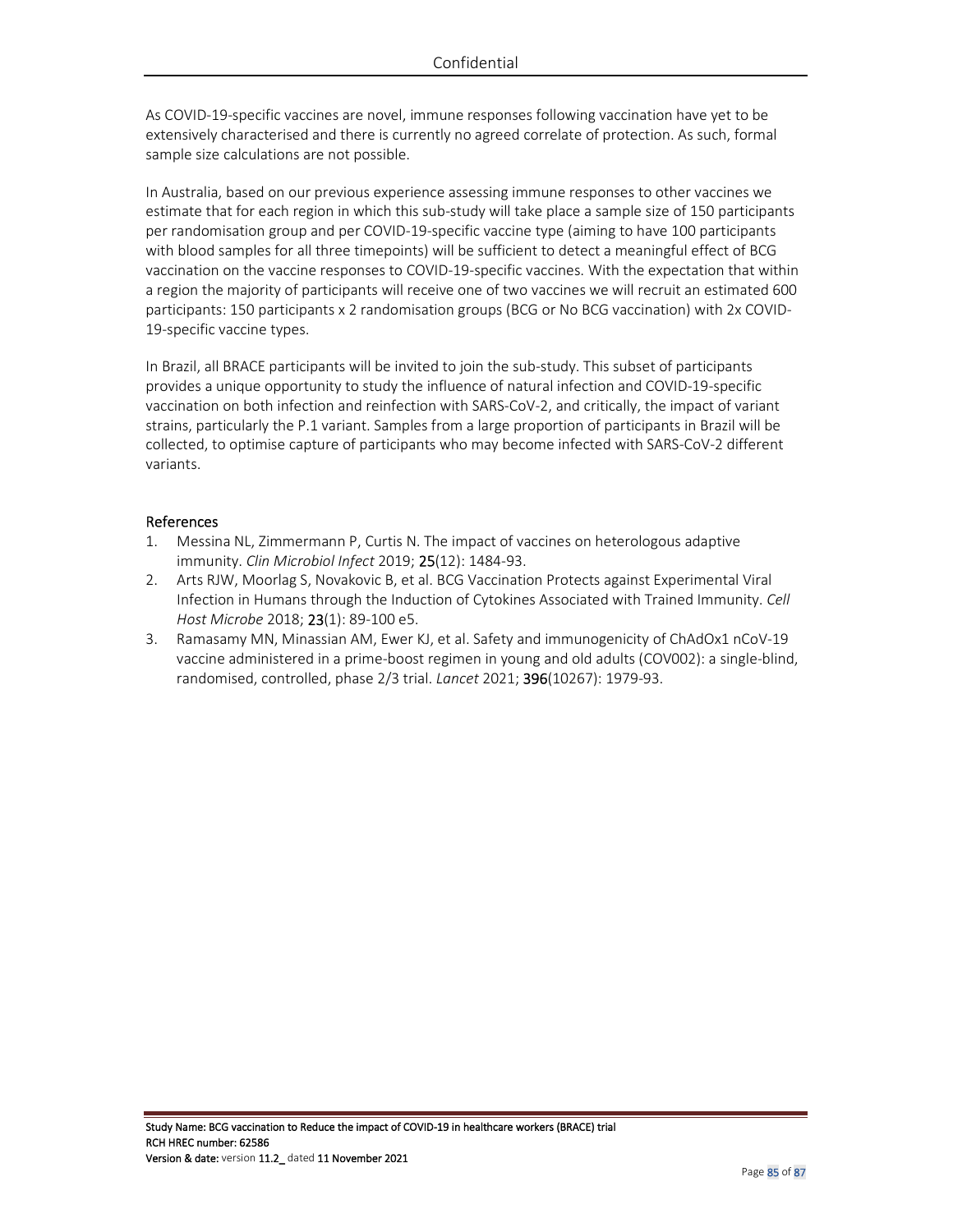# 17.9 Appendix 9 Optional Sub-study: analysis of swab samples to determine the impact of SARS-COV-2 variants

#### Sub study locations:

Brazil

#### Overview:

#### Eligibility:

*Inclusion Criteria* 

- Participant in the BRACE trial who has previously consented to be contacted for future ethically approved projects.
- Positive SARS-CoV-2 respiratory swab
- Participant recruited to the BRACE trial at a site taking part in this sub-study.

#### *Exclusion Criteria*

N/A

#### Recruitment

BRACE study staff will identify eligible participants for the sub-study. Potential participants will be informed of this sub-study and invited to participate as per their recruitment sites' existing communication approach. Participants will be provided access to the site-specific participant information and consent form (PICF) prior to enrolment in the sub-study.

## Consent

An additional PICF will be provided to participants to allow them to optionally consent to this substudy. If a participant declines to consent for this sub-study it will not affect their participation in the BRACE trial.

## Data collection

Participants will be contacted as per their recruitment sites' existing communication approach.

#### Sample collection process

## • Respiratory swabs

During episodes of illness participants agreed to provide a respiratory swab as part of the main BRACE trial. The swabs collected by the BRACE study team are stored at BRACE sites laboratories, following testing in line with government health guidelines and will be accessed for variant testing. If possible, swabs collected through alternative channels will be accessed for further testing or variant results.

#### What we will do with the sample:

SARS-CoV-2 variant testing/sequencing of respiratory swabs collected as part of the main BRACE trial.

#### Sample size estimation: